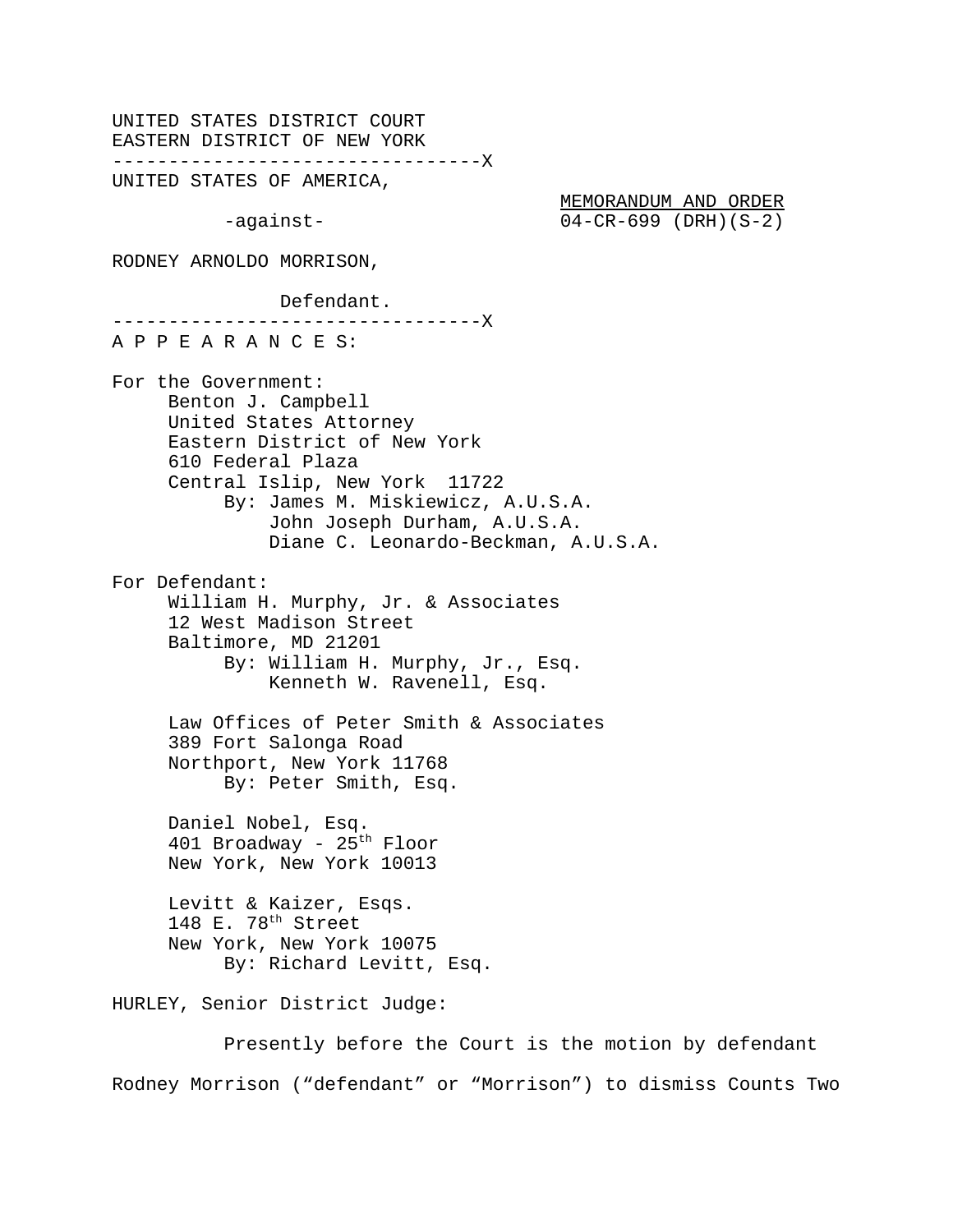and Eight of the second superseding indictment (hereinafter "indictment") under Federal Rule of Criminal Procedure ("Rule") 29 or for a new trial pursuant to Rule 33. For the following reasons, defendant's motion is DENIED.

#### BACKGROUND

Familiarity with the facts and procedural background is presumed. Thus, the Court states only those facts necessary for disposition of the instant motion.

### I. The Indictment

On July 11, 2006, the government filed the indictment charging defendant, a cigarette on-reservation retailer, $^1$  with eleven counts, to wit: (1) Count One (conducting and participating in the affairs of an enterprise in violation of the Racketeer Influenced and Corrupt Organizations Act ("RICO"), 18 U.S.C. § 1962(c) ("substantive RICO count")); (2) Count Two (racketeering conspiracy in violation of 18 U.S.C. § 1962(d) ("RICO conspiracy")); (3) Count Three (arson conspiracy in violation of 18 U.S.C.  $\S$  844(i)); (4) Count Four (arson in violation of 18 U.S.C.  $\S$ § 844(i) and 2); (5) Count Five (conspiracy to use extortionate means to punish nonrepayment of credit in violation of 18 U.S.C. §  $894(a)(2)$ ); (6) Count Six (extortionate punishment for nonrepayment of credit in violation

<sup>1</sup> For ease of identification, defendant is refereed to as a reservation retailer although his business also included a significant wholesale component.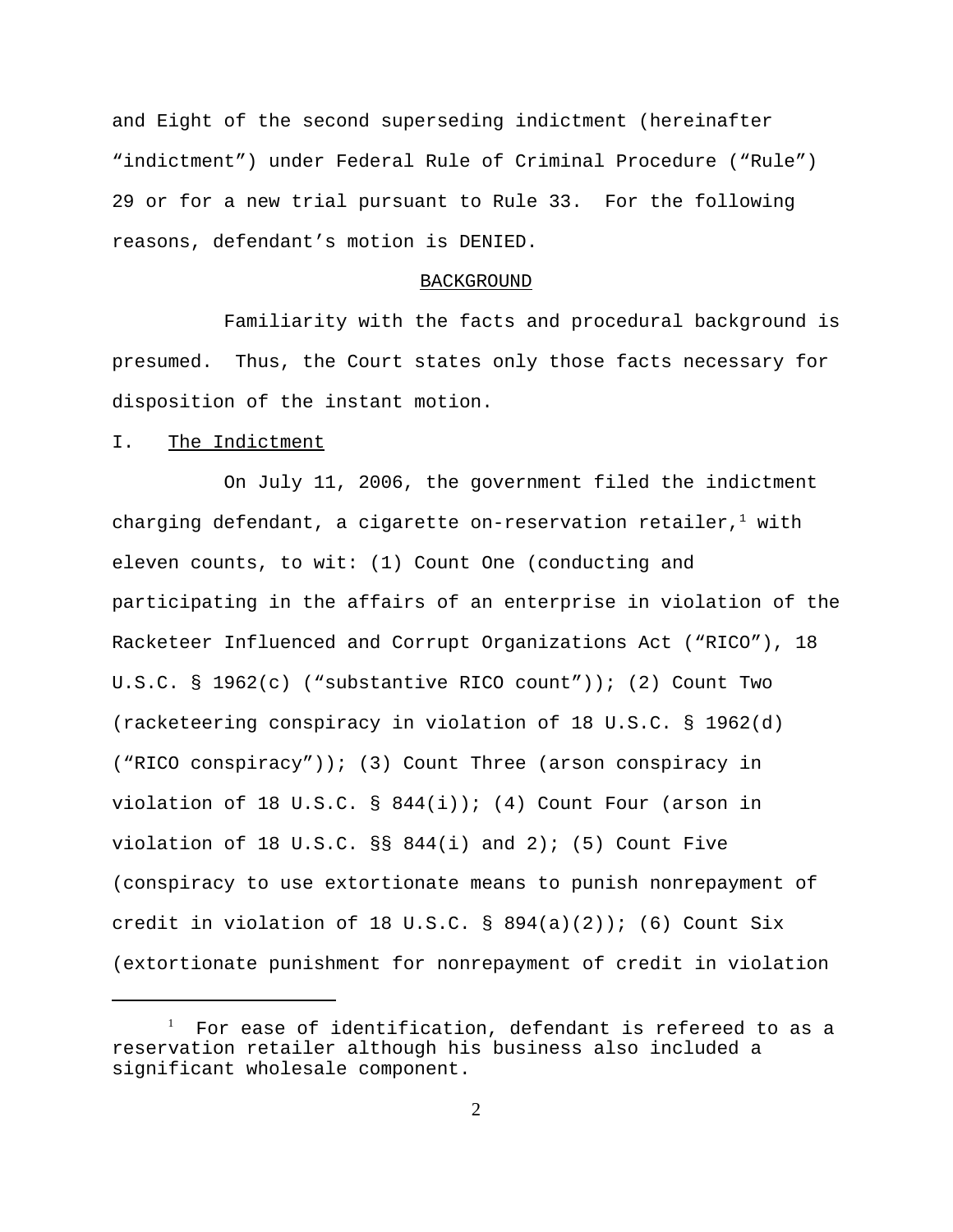of 18 U.S.C.  $\S$ § 894(a)(2) and 2); (7) Count Seven (use of fire to commit a felony in violation of 18 U.S.C.  $\S$ § 844(h)(1) and 2); (8) Count Eight (illegal possession of a firearm by a convicted felon in violation of 18 U.S.C. §  $922(q)(1)$ ; (9) Count Nine (illegal possession of a firearm by a convicted felon in violation of 18 U.S.C. §  $922(g)(1))$ ; (10) Count Ten (conspiracy to use interstate facilities in the commission of murder for hire in violation of 18 U.S.C. § 1958); and (11) Count Eleven (use of interstate facilities in the commission of murder for hire in violation of 18 U.S.C. §§ 1958 and 2).

The indictment charged eighty separate predicate acts, viz. (1) Racketeering Act One (robbery conspiracy in violation of 18 U.S.C. § 1951(a) and robbery in violation of 18 U.S.C. §§  $1951(a)$  and  $2)$ ; (2) Racketeering Act Two (conspiracy to use extortionate means to punish nonrepayment of credit in violation of 18 U.S.C. § 894(a)(2); use of extortionate means to punish nonrepayment of credit in violation of 18 U.S.C. §§ 894(a)(2) and 2; arson conspiracy in violation of N.Y. Penal Law §§ 150.10 and 105.10; and arson in violation of N.Y. Penal Law §§ 150.10 and 20.00); (3) Racketeering Act Three (conspiracy to use interstate facilities in the commission of murder for hire in violation of 18 U.S.C. § 1958; use of interstate facilities in the commission of murder for hire in violation of 18 U.S.C. §§ 1958 and 2; murder conspiracy in violation of N.Y. Penal Law §§ 125.25(1) and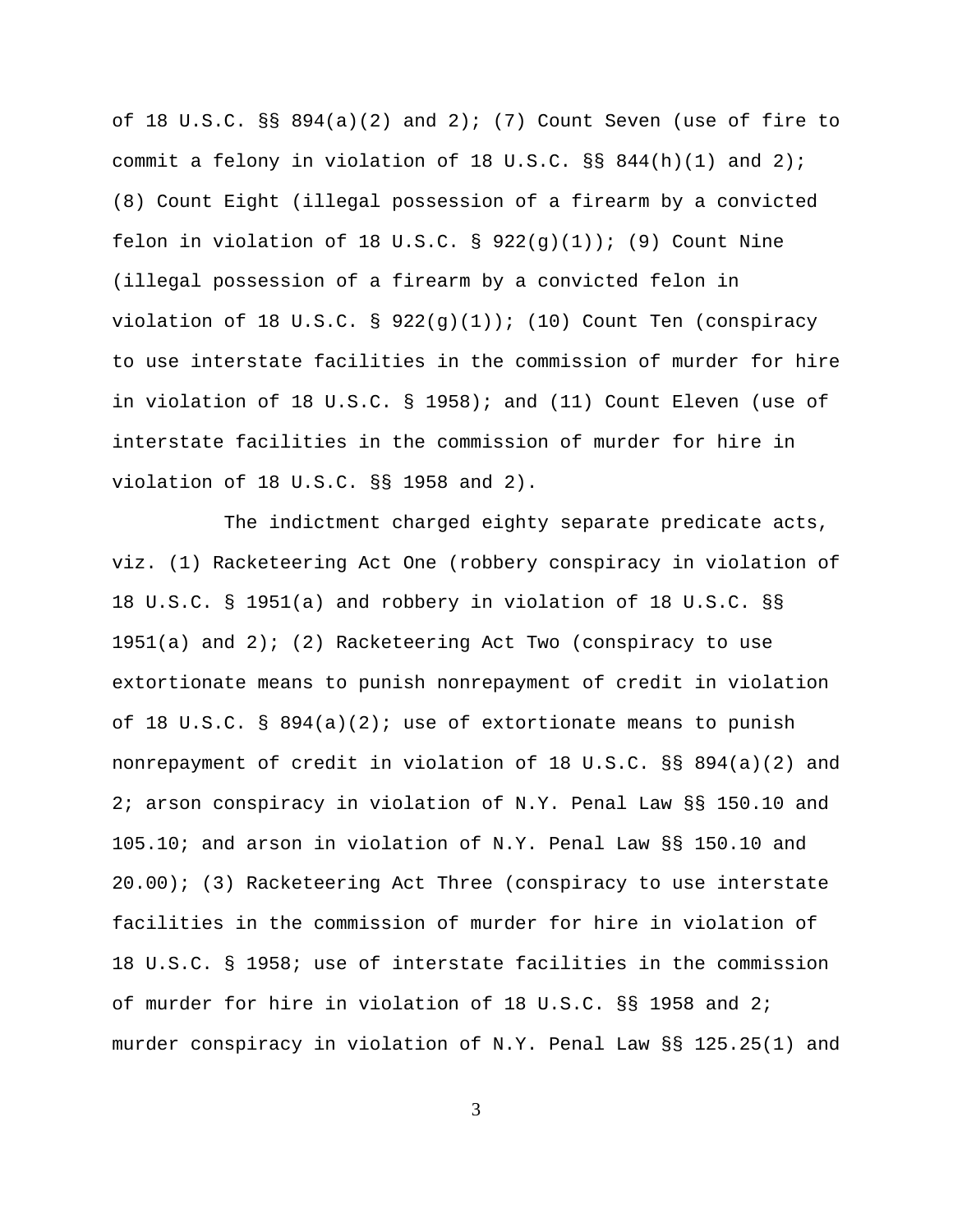105.15; and murder in violation of N.Y. Penal Law §§ 125.25(1) and 20.00); and (4) Racketeering Acts Four through Eighty (trafficking in contraband cigarettes in violation of 18 U.S.C. §§ 2342(a) and 2).

## II. Racketeering Acts Four through Eighty – Contraband Cigarettes

Racketeering Acts Four through Eighty of the indictment alleged that Morrison "knowingly and intentionally sold and distributed contraband cigarettes . . . lacking valid New York State tax stamps, in violation of Title 18, United States Code, Sections 2342(a) and 2" from January 8, 1997 to August 2, 2004. 18 U.S.C. § 2342(a) is part of the Contraband Cigarettes Trafficking Act ("CCTA"), 18 U.S.C. §§ 2341 et seq., and provides:

> It shall be unlawful for any person knowingly to ship, transport, receive, possess, sell, distribute, or purchase contraband cigarettes or contraband smokeless tobacco.

18 U.S.C. § 2342(a). Contraband cigarettes are defined in

§ 2341 as follows:

a quantity in excess of  $60,000[^2]$  cigarettes, which bear no evidence of the payment of applicable State or local cigarette taxes in the State or locality where such cigarettes are found, if the State or local government

<sup>2</sup> At the time of the acts alleged in the indictment, "contraband cigarettes" was defined to mean a quantity in excess of 60,000 cigarettes which bore no evidence of the payment of state cigarette taxes. The statute was amended in March 2006 and the number required to trigger the provisions of the CCTA was reduced to 10,000.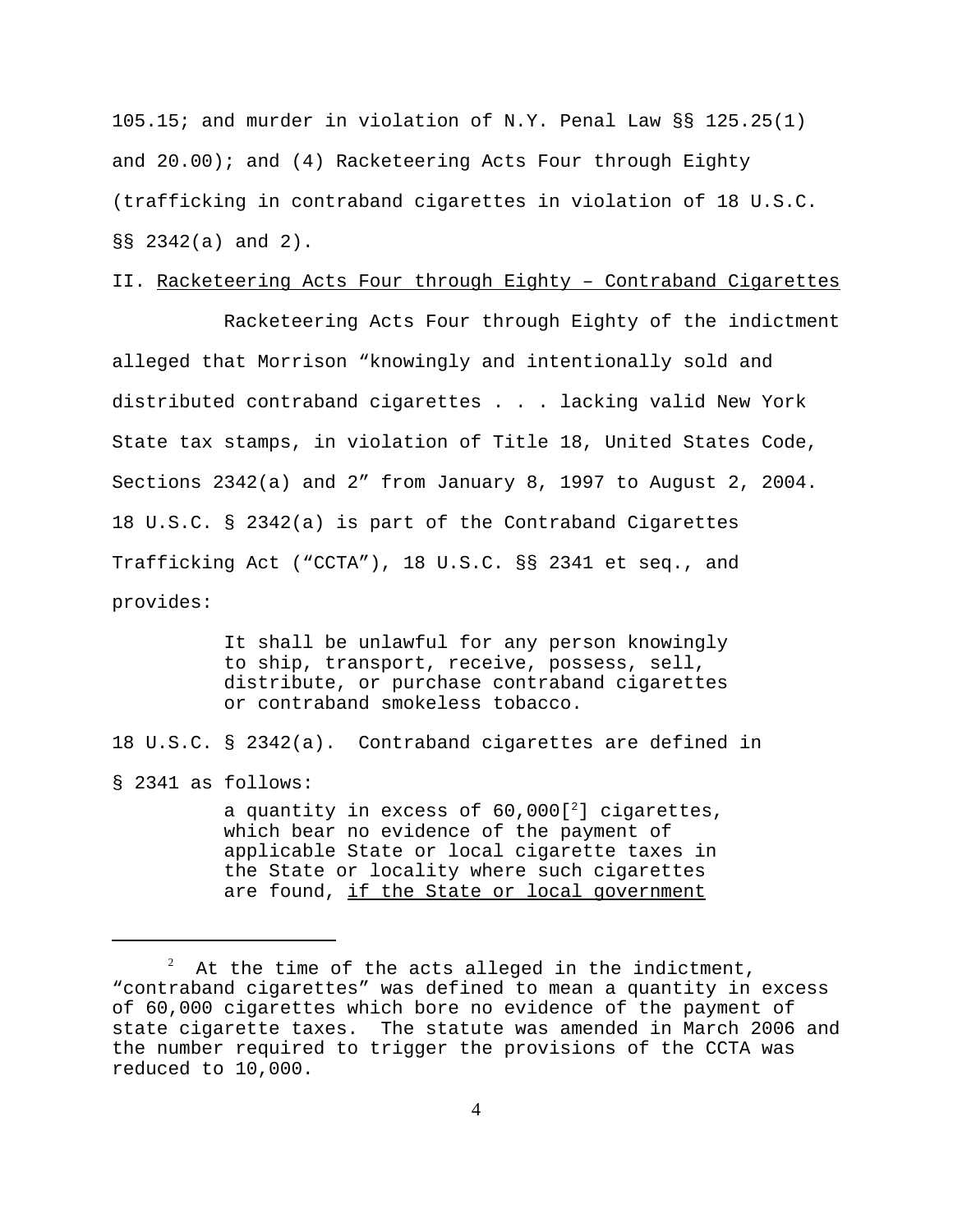requires a stamp, impression, or other indication to be placed on packages or other containers of cigarettes to evidence payment of cigarette taxes, and which are in the possession of any person other than [setting forth exempted persons]

 $Id. \S$  2341(2) (emphasis added).

#### III. New York Tax Law

Article 20 of the New York State Tax Law imposes "a tax on all cigarettes possessed in the state by any person for sale, except that no tax shall be imposed on cigarettes sold under such circumstances that this state is without power to impose such tax" or on certain sales to the United States. N.Y. Tax Law § 471(1). Federal law forbids the collection of these taxes on cigarettes sold on Native American reservations to enrolled tribal members for their personal consumption. See Moe v. Confederated Salish & Kootenai Tribes of Flathead Reservation, 425 U.S. 463 (1976). However, when cigarettes are sold on the reservation to non-Native Americans, the taxes may be collected. See Washington v. Confederated Tribes of Colville Indian Reservation, 447 U.S. 134 (1980).

With regard to all cigarettes the state has power to tax, including cigarettes sold on-reservation to non-Native Americans, § 471(2) sets forth a mechanism for the collection of the tax whereby a state licensed stamping agent is required to advance the amount of the tax by purchasing adhesive stamps from the state and affixing them to each package of cigarettes. N.Y.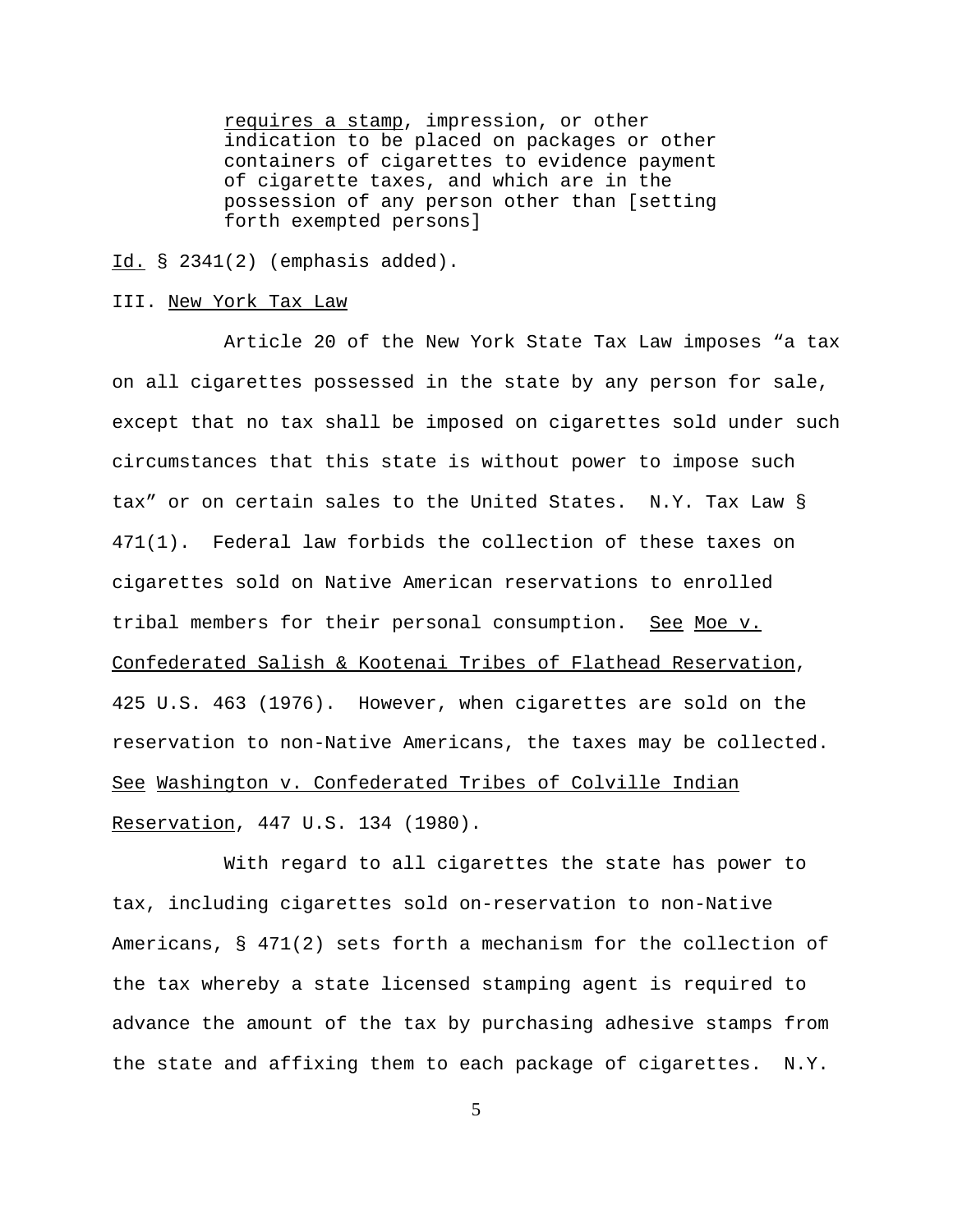Tax Law  $\S$  471(2).<sup>3</sup> The stamping agent then adds the amount of the tax to the price of the cigarettes sold to its customers, which is passed along the chain of distribution to the consumer. Thus, § 471(2) provides that "the ultimate incidence of and liability for the tax shall be upon the consumer." Id. § 471(2).

Although § 471(2) provides that "the tax commission may by regulation provide that the tax on cigarettes imposed by this article shall be collected without the use of stamps," id. § 471(2), no such regulation has been passed. Thus, pursuant to § 471, all cigarettes that the state has the power to tax are required to be stamped.

IV. Racketeering Acts Four through Eighty Charged Morrison with Violations of the CCTA Under Both 18 U.S.C. § 2342(a) and 18 U.S.C. § 2

Racketeering Acts Four through Eighty charged Morrison with selling and distributing contraband cigarettes in violation of 18 U.S.C. § 2342(a) and 18 U.S.C. § 2. For each Racketeering Act Four through Eighty, the indictment sets forth the approximate quantity of contraband cigarettes sold by defendant on the reservation and sets forth a specific date per act.

V. The "Forbearance Policy"

In 1988, the New York Department of Taxation and Finance (the "DTF") determined that large volumes of unstamped

<sup>3</sup> Wholesalers may be licensed by New York as stamping agents pursuant to New York Tax Law § 472(1).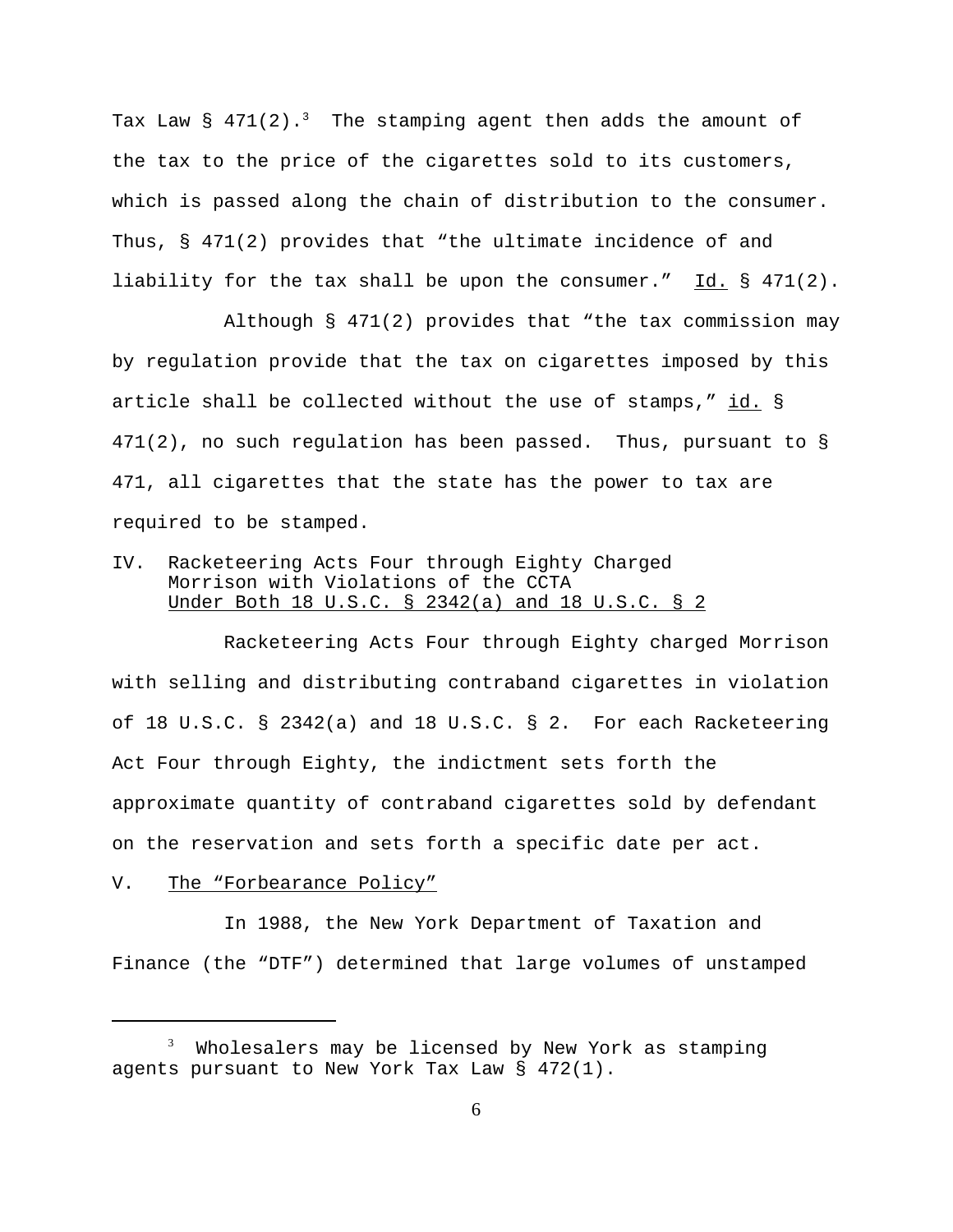cigarettes were being purchased by non-Native Americans from reservation retailers. Department of Taxation and Finance of N.Y. v. Milhelm Attea & Bros., Inc., 512 U.S. 61, 64-65 (1994). Because unlawful purchases of unstamped cigarettes deprived New York of substantial tax revenues, the DTF adopted regulations, 22 NYCRR §§ 336 et seq., for the enforcement of the collection of taxes from non-Native American purchasers of cigarettes from onreservation retailers. Id. at 65; see also N.Y. Assoc. of Convenience Stores v. Urbach, 646 N.Y.S.2d 918, 921 (Sup. Ct. Albany County 1996). The regulations recognized the right of exempt Native American consumers to purchase untaxed cigarettes on the reservation. However, "[t]o ensure that nonexempt purchasers do not likewise escape taxation, the regulations limit[ed] the quantity of untaxed cigarettes that wholesalers may sell to tribes and tribal retailers." Milhelm, 512 U.S. at 65. "To prevent non-Indians from escaping the tax, [the] regulatory scheme . . . impose[d] record keeping requirements and quantity limitations on cigarette wholesalers who sell untaxed cigarettes to reservation Indians."  $Id.$  at 64. Under the regulations, "[r]etailers were to keep accurate records of those to whom they sold untaxed cigarettes and submit these records to the [DTF]." Warren v. Pataki, No. 01-CV-0004E, 2002 WL 450056, at \*1 (W.D.N.Y. Jan. 9, 2002).

Following adoption of the regulations, a proceeding was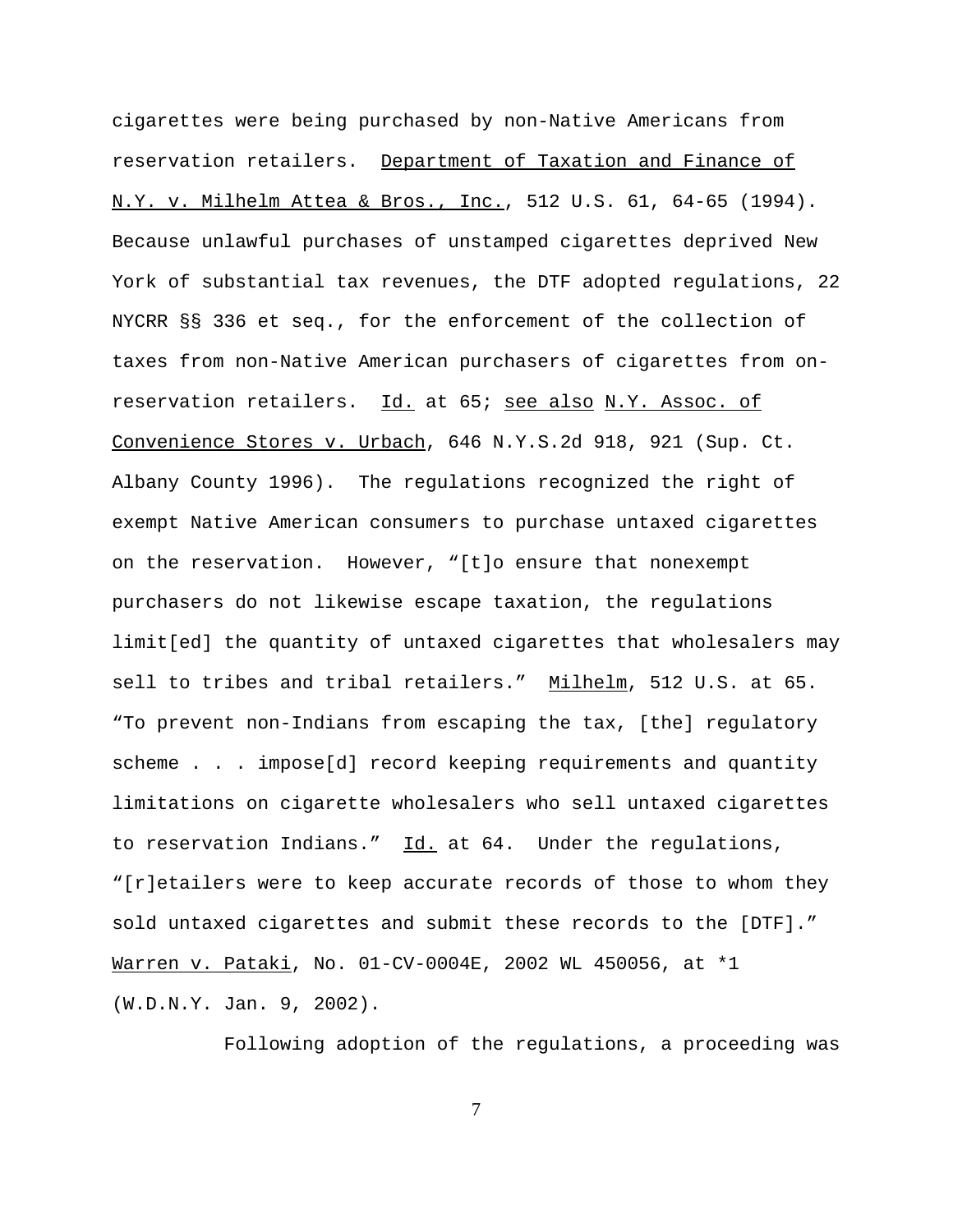commenced by Native American merchants to permanently enjoin the DTF from enforcing them and, as a result, the DTF suspended implementation pending the outcome of that litigation. N.Y. Assoc. of Convenience Stores v. Urbach, 712 N.Y.S.2d 220, 221 (3d Dep't 2000) (discussing the Milhelm case). Ultimately, the Supreme Court in Milhelm held that the regulations were valid and enforceable. 512 U.S. at 78; see id. at 75 ("[W]e now hold that Indian traders are not wholly immune from state regulation that is reasonably necessary to the assessment or collection of lawful state taxes."). Despite this outcome, the DTF continued its nonenforcement or "forbearance" policy. Urbach, 712 N.Y.S.2d at 221.

According to evidence adduced at trial, in February 1996, Governor Pataki announced his intention to begin enforcement of the regulations and formally notified the tribes that they had 120 days to comply, or prepare to comply, with the regulations. (Tr. at  $11087.$ )<sup>4</sup> However, the following year, in May 1997, Governor Pataki did an about-face and directed the repeal of the regulations and proposed legislation that would allow on-reservation stores to sell tax-free cigarettes. Santa Fe Natural Tobacco Co. v. Spitzer, No. 00 CIV. 7274, 00 CIV. 7750, 2001 WL 636441 (S.D.N.Y. June 8, 2001), rev'd on other

<sup>&</sup>lt;sup>4</sup> References to "Tr." are to the trial transcript in this case.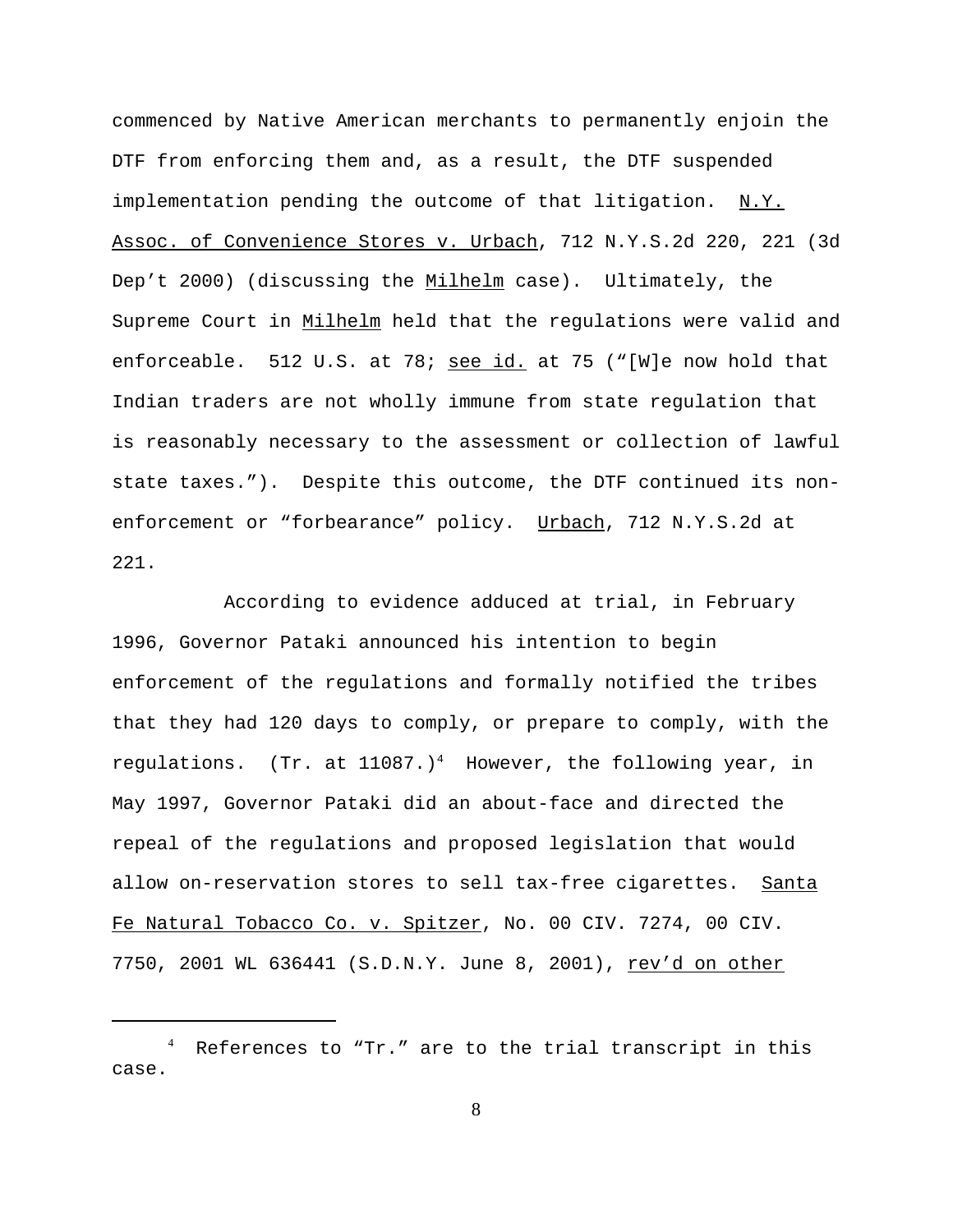grounds, 320 F.3d 200 (2d Cir. 2003). The regulations were repealed by the DTF on April 28, 1998. New York Assoc. of Convenience Stores v. Urbach, 92 N.Y.2d 204, 214 (1998). Although Governor Pataki sent to the legislature a bill that would amend the State Tax Law to allow reservation stores to sell tax-free cigarettes, the proposed amendments never passed. Nonetheless, the State's policy of non-enforcement or "forbearance" continued.

In July 1998, the New York Court of Appeals held that convenience stores in direct competition with Native American reservation retailers had standing to bring an equal protection challenge to the DTF's forbearance policy based on a "differential enforcement of the tax laws," id. at 212, and that the applicable standard was whether there was a rational basis for the DTF's forbearance policy, id. at 213. Because the regulations had been repealed prior to the court's decision, the matter was remanded to the New York Supreme Court so that "the court can reconsider the dispute in light of the Tax Department's newly minted long-term policy of abstaining from taking active measures to enforce the legislatively mandated excise and sales taxes on motor fuel and cigarettes destined for sale on Indian reservations." Id. at 215 (emphasis in original).

Upon remand, the New York Supreme Court found, and the Third Department affirmed, that there was "a rational basis for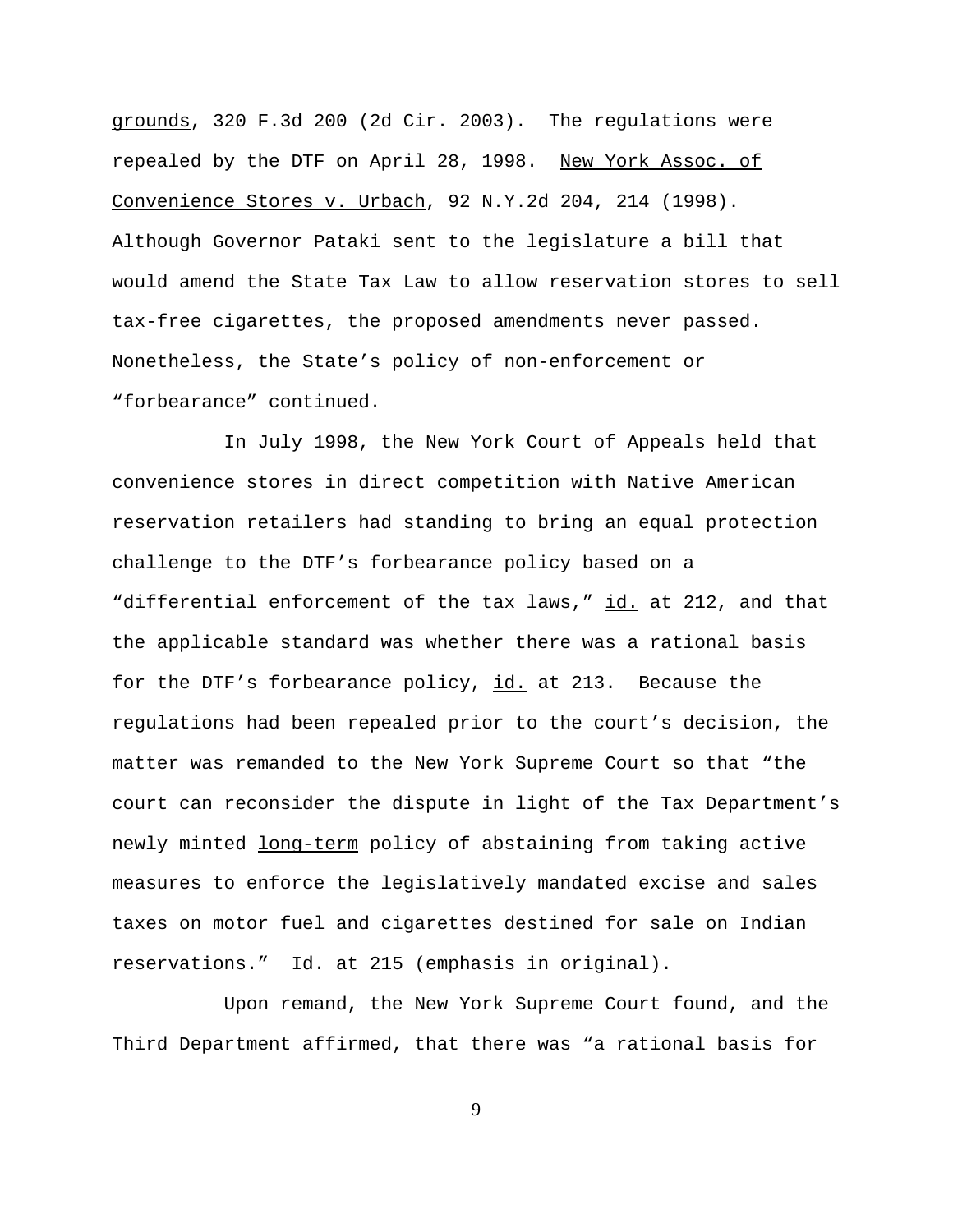[the DTF's] indefinite forbearance." Urbach, 712 N.Y.S.2d at 222. Explaining that "'the rational basis test' has been characterized as 'the lowest level of judicial review,'" the court found:

> Because of tribal immunity, the retailers cannot be sued for their failure to collect the taxes in question, and State auditors cannot go on the reservations to examine the retailers' records.

Additionally, the [DTF] cannot compel the retailers to attend audits off the reservations or compel production of their books and records for the purpose of assessing taxes. In that regard, representatives of the [DTF] engaged in extensive negotiations with the tribes in an effort to arrive at an acceptable agreement. Those efforts were largely unsuccessful and the vast majority of the Indian retailers refused to register with the [DTF]. In further efforts to enforce the statute, the State attempted interdiction, i.e., interception of tobacco and motor fuel shipments and seizure of those shipments that were found to be in noncompliance with the Tax Law. That strategy resulted in civil unrest, personal injuries and significant interference with public transportation on the State highways. In our view, all of these factors provide a rational basis for the differential treatment of the parties . . . .

### Id. at 222.

### VI. Defendant's Pre-Trial Motion to Dismiss Racketeering Acts Four through Eighty is Denied

By motion filed September 11, 2007 (docket no. 332), defendant moved to dismiss Racketeering Acts Four through Eighty pursuant to Rule 12. Defendant argued, inter alia, that because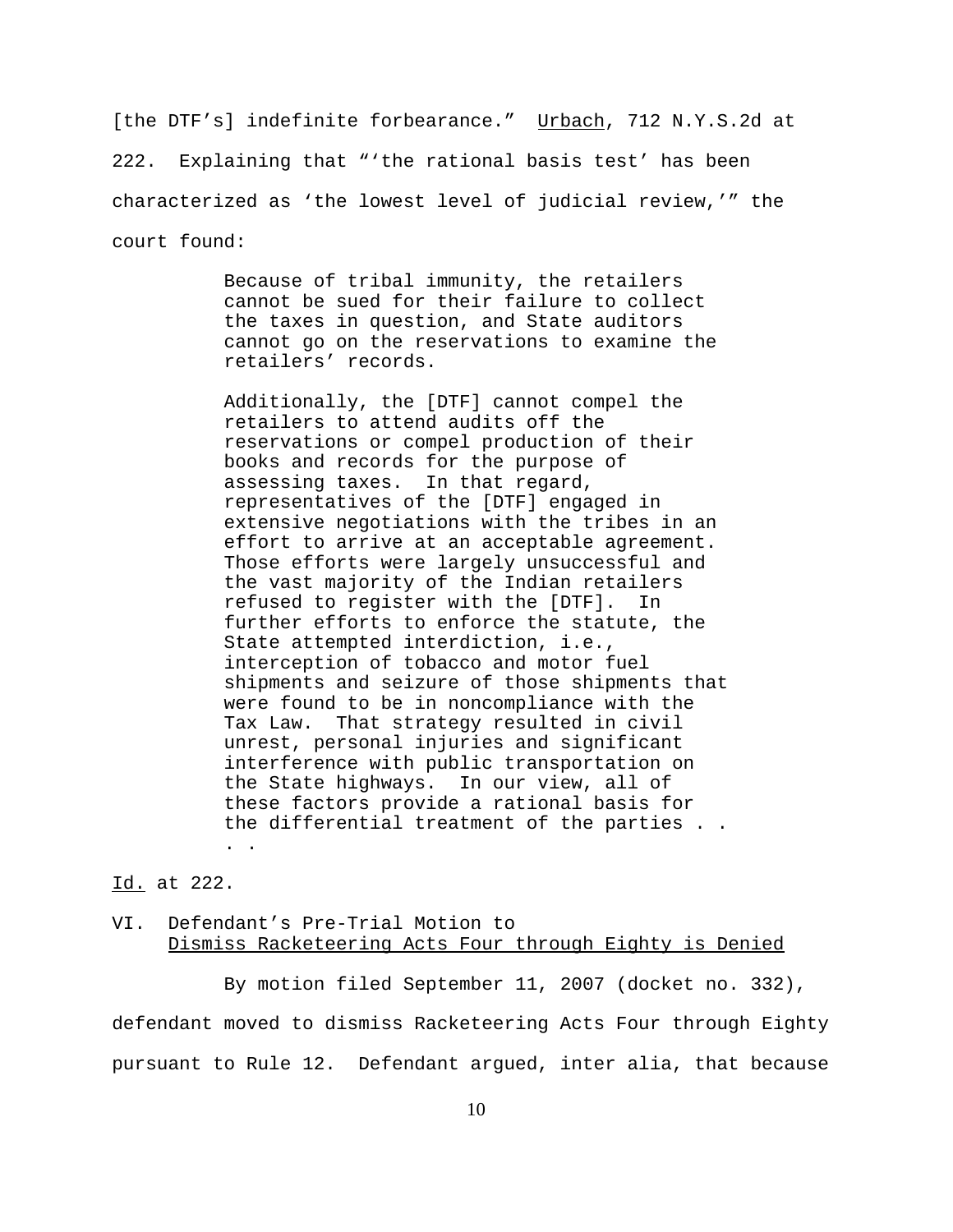New York State was not enforcing its tax law with regard to onreservation cigarette sales, New York did not "require[] a stamp" on cigarettes sold on reservation under § 2341(2) of the CCTA.

By bench decision dated October 9, 2007, the Court denied defendant's motion, finding, inter alia, that "what the state requires[] is determined by the statutes enacted by the legislative body." (Oct. 9, 2007 Tr. at 57.)<sup>5</sup> In denying defendant's motion, the Court indicated that it had decided the motion "on the issues as framed in the motion papers" and that it would be amenable to revisiting defendant's application on new grounds, including a potential substantive due process violation. (Oct. 9, 2007 Tr. at 63.)

### VII. The Verdict

On May 1, 2008, the jury found that the government had proved Racketeering Acts Five through Eighty (the "CCTA Racketeering Acts") $^6$  and found defendant guilty of Count Two,

 $^5$  In reaching this decision, the Court relied in part on United States v. Kaid, 241 Fed. Appx. 747 (2d Cir. Sept. 12, 2007) (summary order), where the Second Circuit rejected defendants' argument that the "non-enforcement policy effectively de-taxed sales of cigarettes to non-Native Americans on reservation land," finding it to be "meritless." Id. at 750 (internal quotation marks omitted). The Kaid case is discussed in more detail in the text infra.

 $^6$  Racketeering Act Four was dismissed at the conclusion of the government's case-in-chief given that no evidence was adduced as to that act.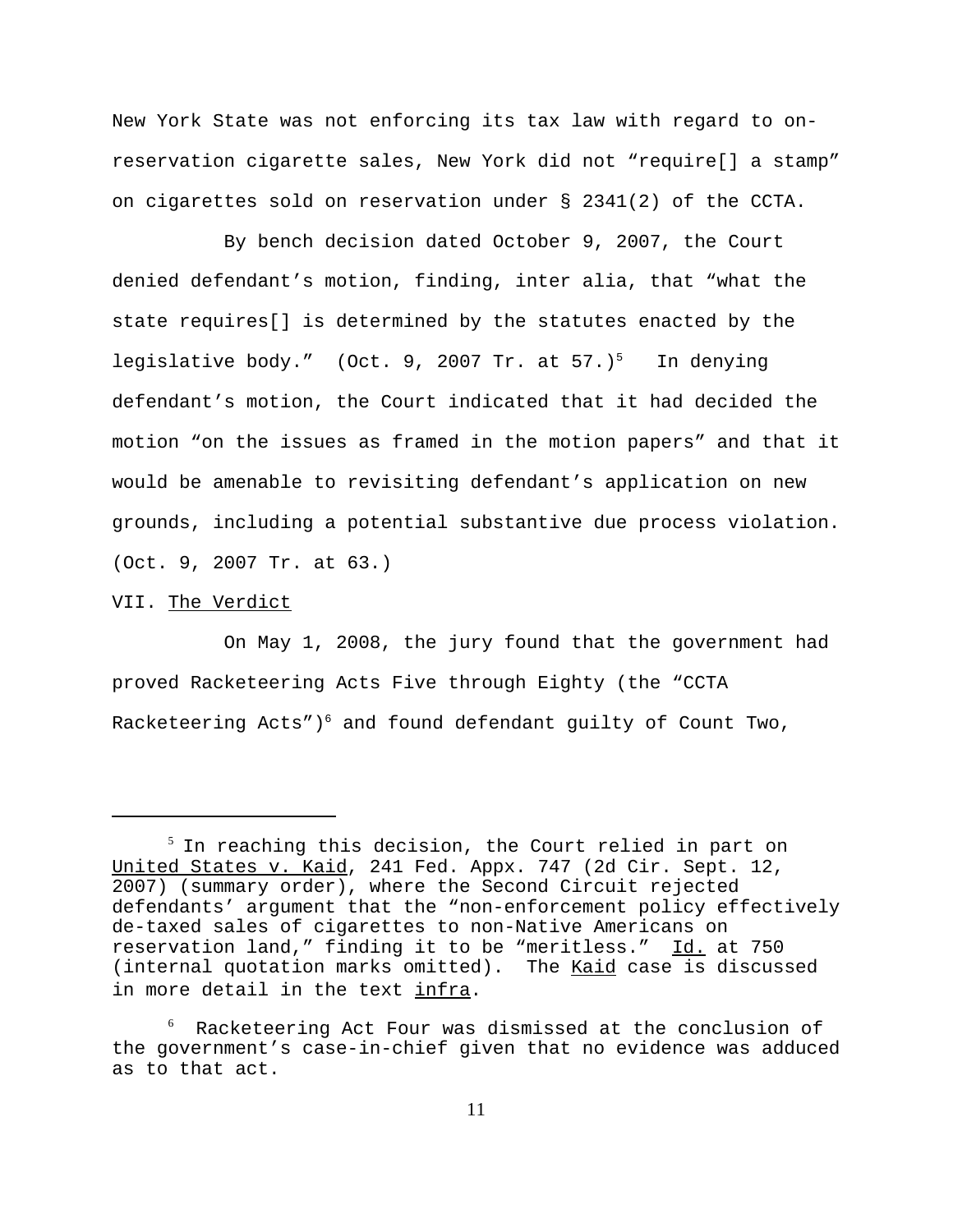RICO conspiracy based on the CCTA Racketeering Acts.<sup>7</sup> The jury also found defendant guilty of illegal possession of the firearm as alleged in Count Eight. During the second part of the bifurcated trial as to that charge, the jury found that defendant was a prior felon on May 5, 2008. Defendant was found not guilty on all remaining counts, as well as on Racketeering Acts One through Three.

#### VIII. The Instant Motion

By instant motion, defendant seeks to dismiss Counts Two and Eight under Rule 29, or for a new trial under Rule 33. For the reasons stated below, the motion is denied.

### **DISCUSSION**

## I. Defendant's Motion to Dismiss Count Two (RICO Conspiracy) is Denied

Upon finding that the government had proved that defendant conspired to commit Racketeering Acts Five through Eighty under the Count Two RICO conspiracy charge, the jury returned a guilty verdict as to that count. Defendant advances three primary arguments in support of his motion to dismiss Count Two: (1) "[New York] Tax Law § 471 neither authorizes, requires, [n]or permits the collection of taxes on cigarettes sold on Indian reservations absent implementing regulations, and § 471

<sup>7</sup> As will be discussed infra, the Court dismissed Racketeering Acts Five through Eighty as to Count One after the government rested.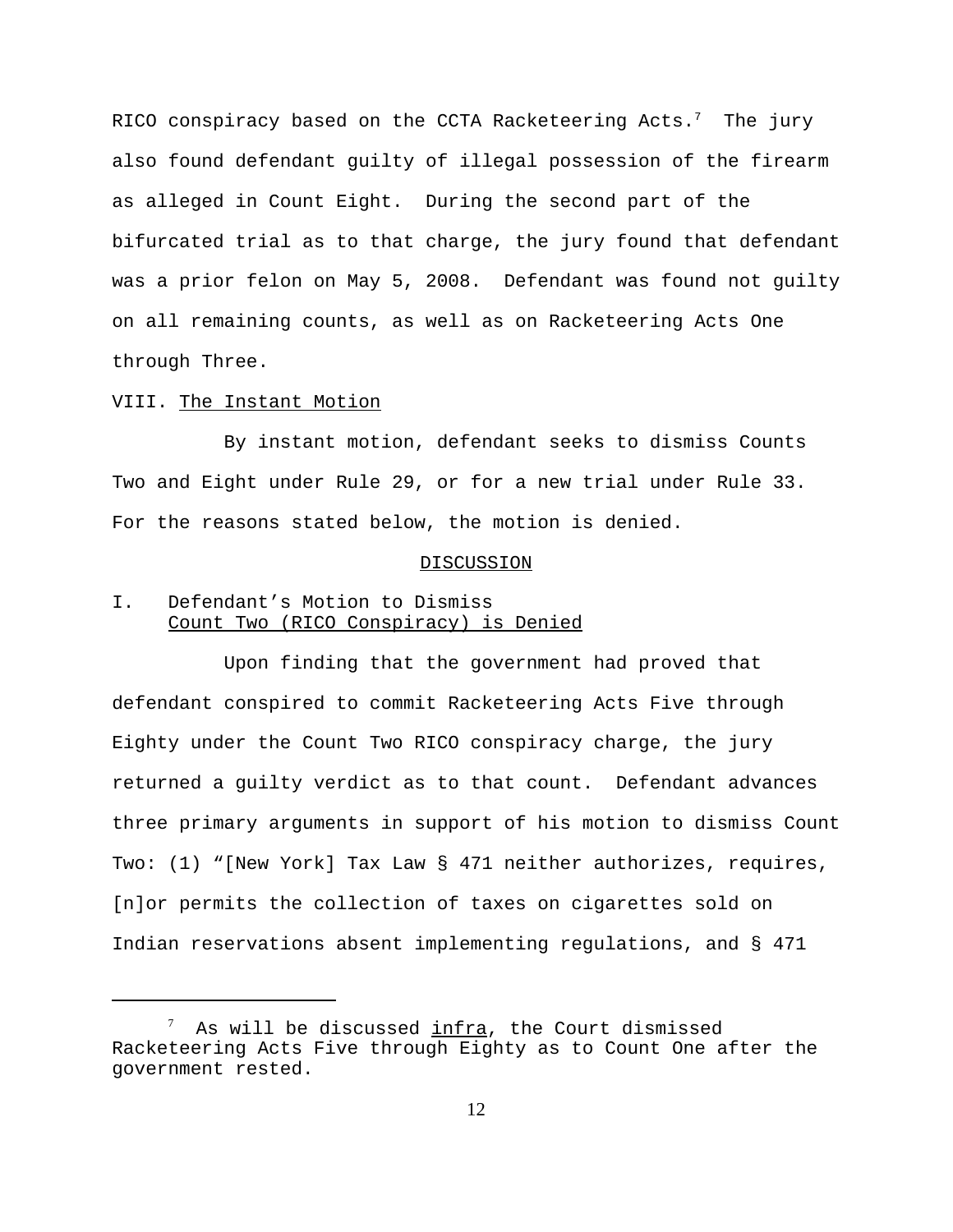therefore cannot support a CCTA prosecution"; (2) "[t]his criminal RICO conspiracy prosecution of a New York Indian retailer under the CCTA for on-reservation sales deprived . . . Morrison of substantive due process"; and (3) "[t]he CCTA racketeering acts incorporated into Count Two – and therefore Count Two itself – should be dismissed for the same reason the Court dismissed these same acts as charged in Count One, i.e. insufficient evidence to prove the government's theory of prosecution, that . . . Morrison aided and abetted offreservation cigarette sales in violation of the CCTA." (Def.'s Mem. of Law in Supp. at  $i - ii$ . The Court will address defendant's arguments seriatim.

A. The Absence of Regulations Under New York Tax Law § 471 Does not Preclude Prosecution Under the CCTA

Defendant argues that the CCTA Racketeering Acts should be dismissed because "New York Tax Law § 471 is not selfexecuting with respect to the collection of taxes on cigarettes sold on Indian reservations, but rather may be enforced against Indian retailers only in tandem with implementing regulations, which, at a minimum, must outline a system providing a certain quantity of tax free cigarettes for sales to Native Americans." (Def.'s Mem. of Law in Supp. at 6.) For the reasons that follow, the Court finds this argument unpersuasive.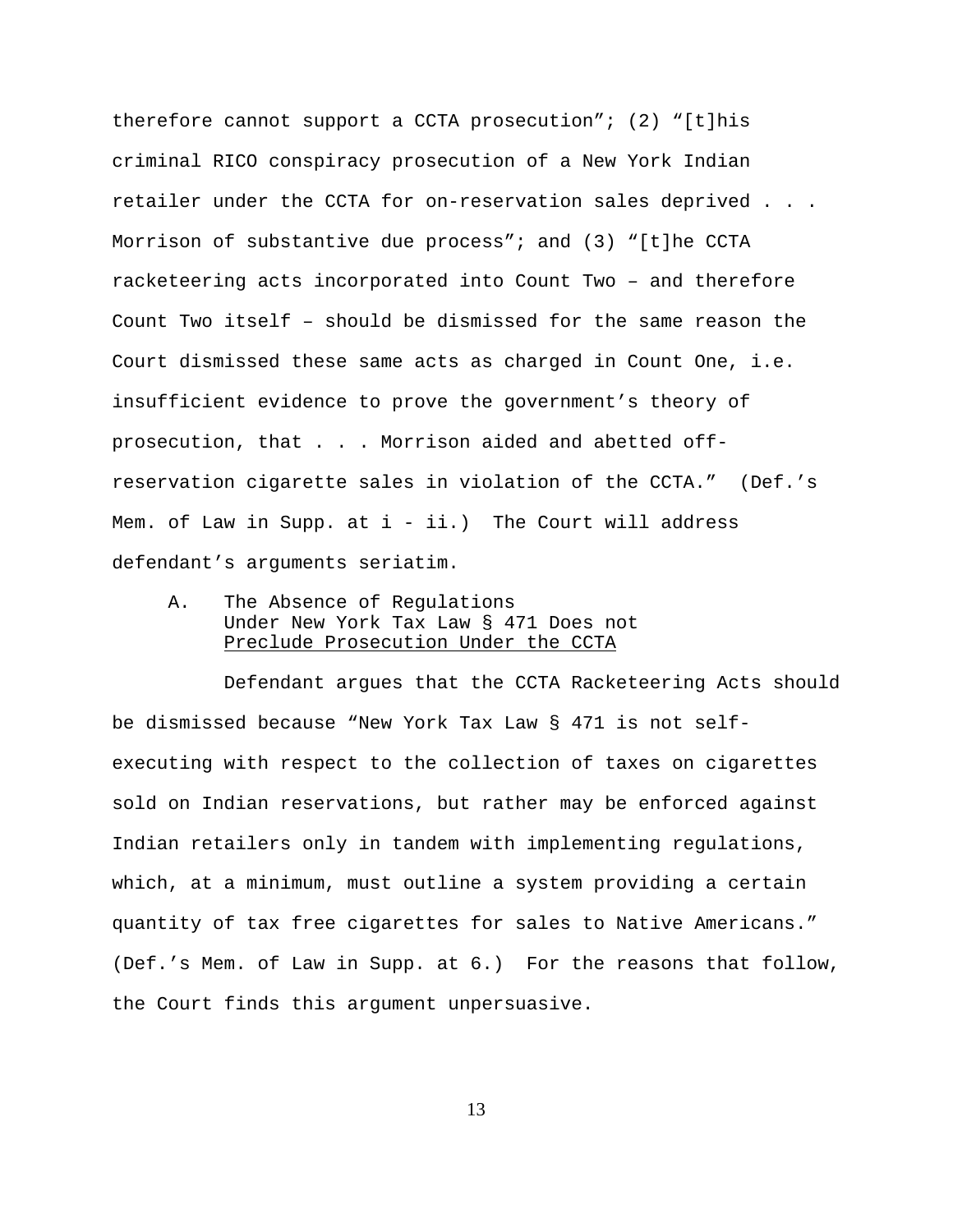## 1. The Court Will Address Defendant's Argument Concerning the Regulations Even Though it was Previously Addressed by the Court

Before the trial began, defendant moved to dismiss Racketeering Acts Four through Eighty. During oral argument, the Court asked defense counsel whether the New York Tax Law could function absent the regulations. (Oct. 5, 2007 Tr. at 144.) Citing Warren v Pataki, No. 01-CV-0004E, 2002 WL 450056 (W.D.N.Y. Jan. 9, 2002) and  $Day Wholesale v. State of N.Y., No. 06-7688,$ (N.Y. Sup. Ct. Jan. 2, 2007), defense counsel argued that it could not. (Id. at 144-46.)

Oral argument continued on October 9, 2007, and defense counsel again argued that absent the regulations, Native American retailers were permitted to sell unlimited quantities of unstamped cigarettes on the reservations. (Oct. 9, 2007 Tr. at 19, 25, 44-45.) The government, on the other hand, asserted that the repeal of the regulations was a "red herring" as it "did not eviscerate the existing statute." (Id. at 38; see also id. at 40-41.) Ultimately, the Court rejected defendant's arguments and denied his motion to dismiss Racketeering Acts Four through Eighty. (Id. at 51-66.)

Thereafter, by letter dated October 16, 2007 (docket no. 367), defendant moved for reconsideration of the Court's October 9th decision, arguing that New York Tax Law § 471 was not a self-executing statute as applied to the sale of cigarettes on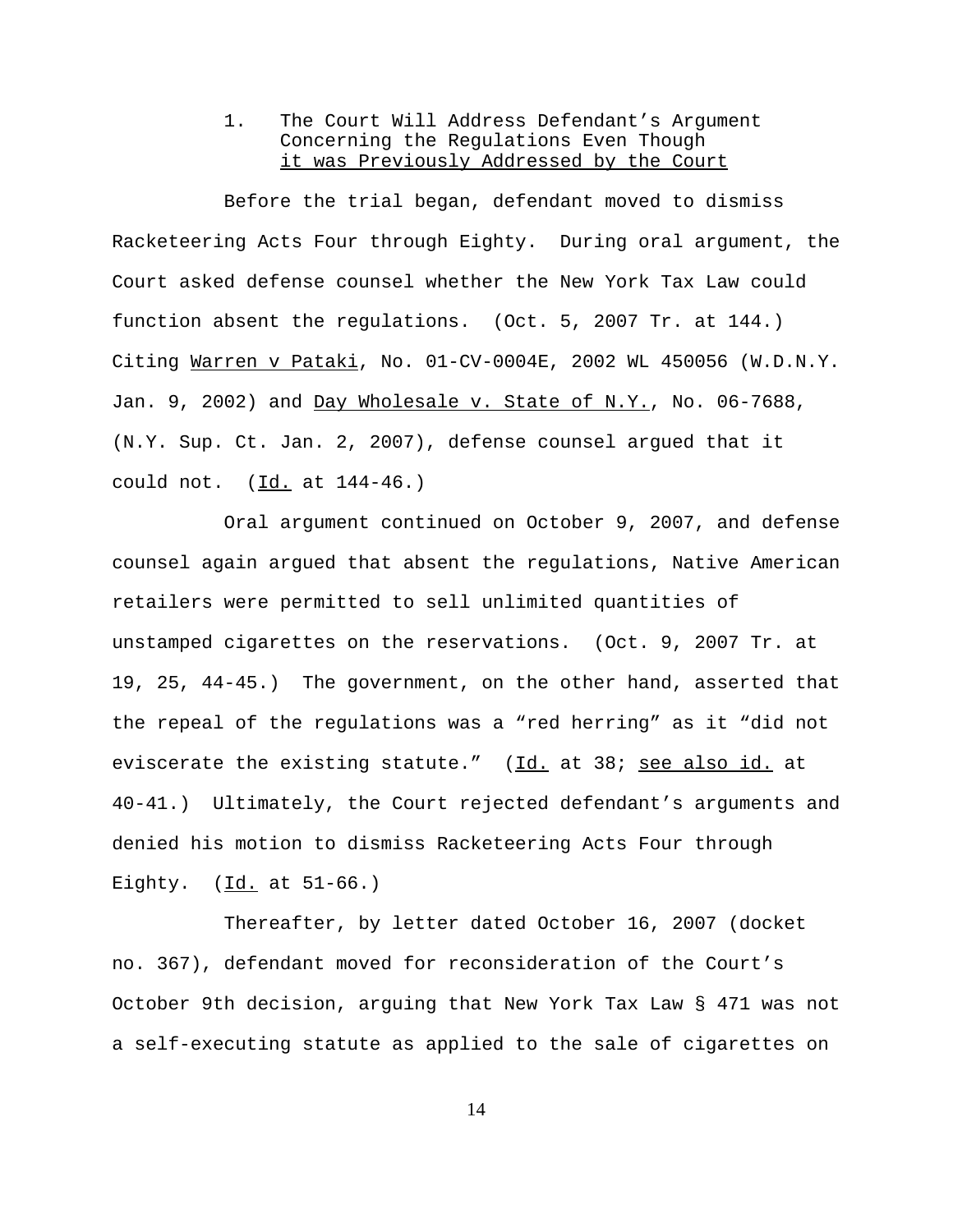tribal lands absent implementing regulations. Defendant again relied on the Day Wholesale case. By Memorandum and Order dated November 9, 2007, the Court denied defendant's motion, finding that this issue was explicitly discussed at oral argument on the original motion (see Oct. 5, 2007 Tr. at 144) and that defendant failed to satisfy his burden of showing that the Court overlooked a controlling decision or material fact that would alter the outcome of its previous decision. United States v. Morrison, 521 F. Supp. 2d 246, 252 (E.D.N.Y. 2007). The Court also stated:

> Parenthetically, the Court notes that Defendant's reliance on cases such as Pierre v. Gonzales, – F.3d –, 2007 WL 2597600 (2d Cir. Sept. 11, 2007) and United States v. Belcher, 927 F.2d 1182, 1185 (11th Cir. 1991), is misplaced as the treaty and statute addressed, respectively, in those cases were clearly not self-executing. Here, on the other hand, the effect of the repeal of the regulations is that cigarette retailers located on Indian reservations can sell an unrestricted number of untaxed cigarettes without keeping records or reporting to the DTF but "the repeal [of the regulations] does not eliminate the statutory liability for taxes as they relate to sales on Indian reservations to nonexempt individuals." Urbach, 92 N.Y.2d at 214 [citation and internal quotation marks omitted].

### Id. at 252 n.5.

By instant motion, defendant attempts yet once again to have another bite at the apple, arguing that the recent decision of the Fourth Department affirming the lower court's holding in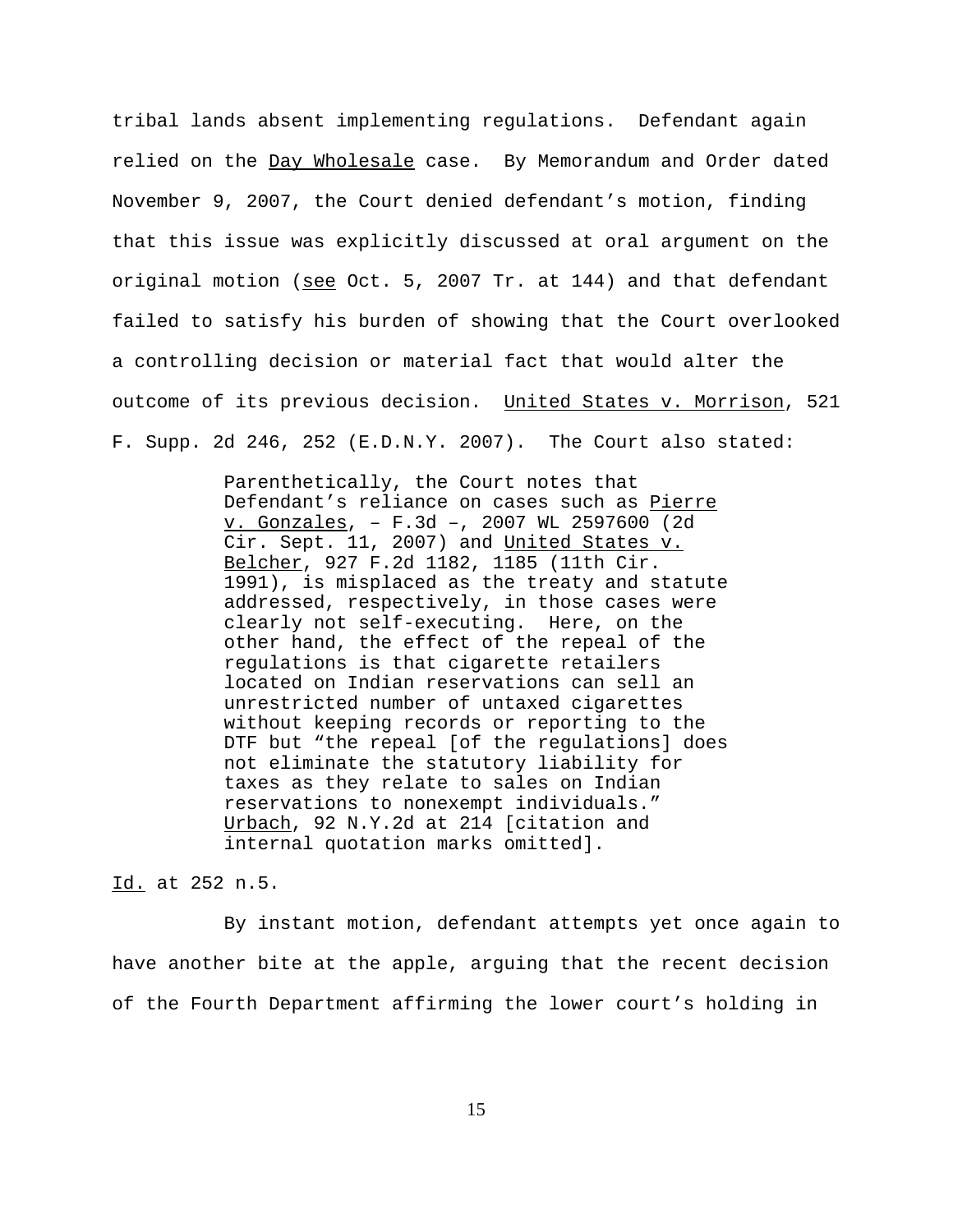<u>Day Wholesale</u> $^8$  "lends substantial support to [his] argument and demonstrates that absent the necessary implementing regulations there simply are no 'applicable' taxes – i.e., taxes that are 'capable of being applied' – concerning on-reservation cigarette sales." (Def.'s Mem. of Law in Supp. at 7.) Defendant also relies on Milhelm Attea, 512 U.S. 61, a case also previously addressed by the Court, albeit briefly. In response, the government simply indicates that "there is nothing 'new' about th[e Day Wholesale] decision or any legal opinion that would alter this Court's previous rulings." (Gov't's Mem. in Opp'n at 22.)

Although the Court has already rejected defendant's argument in this regard, given the emphasis defendant places on Day Wholesale and Milhelm Attea coupled with the fact that the Court's decision on this point was not as expansive as it might have otherwise been, the Court will address defendant's arguments.

## 2. The CCTA and the New York Tax Law

Before examining Day Wholesale and Milhelm Attea, it is helpful to briefly review the general framework of the CCTA and the New York State Tax Law. It is also helpful to note that the racketeering acts at issue occurred from May 2, 2003 to August 2,

<sup>8</sup> Day Wholesale, Inc. v. State of N.Y., 856 N.Y.S.2d 808 (4th Dep't 2008).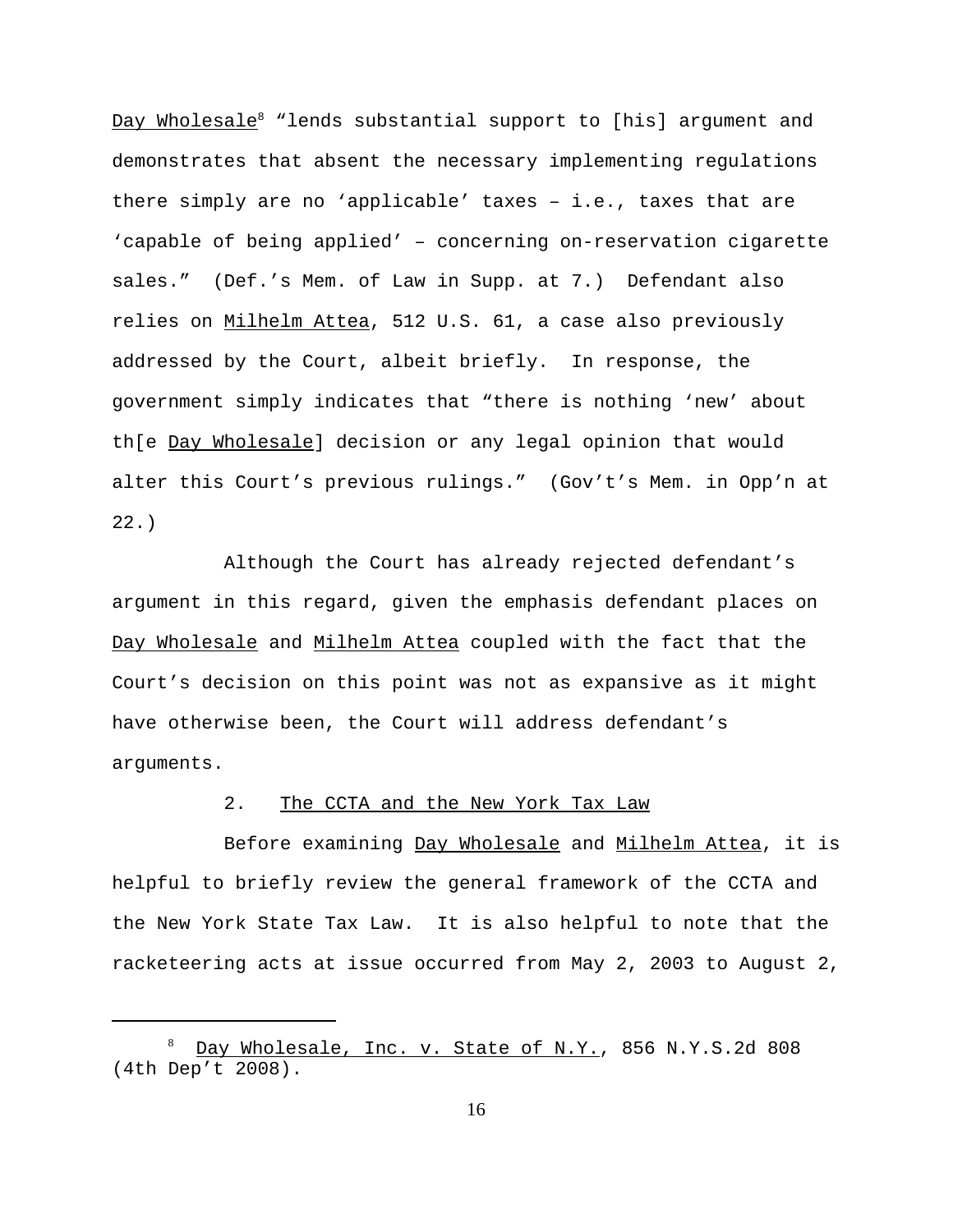Morrison was charged with selling and distributing contraband cigarettes under the CCTA, which provides:

> It shall be unlawful for any person knowingly to ship, transport, receive, possess, sell, distribute, or purchase contraband cigarettes or contraband smokeless tobacco.

18 U.S.C. § 2342(a). Contraband cigarettes are defined by

reference to state law as:

a quantity in excess of 60,000 cigarettes, which bear no evidence of the payment of applicable State or local cigarette taxes in the State or locality where such cigarettes are found, if the State or local government requires a stamp, impression, or other indication to be placed on packages or other containers of cigarettes to evidence payment of cigarette taxes, and which are in the possession of any person other than [setting forth exempted persons]

Id. § 2341(2) (emphasis added).

Section 471(1) of the New York Tax Law provides that "[t]here is hereby imposed and shall be paid a tax on all cigarettes possessed in the state by any person for sale, except that no tax shall be imposed on cigarettes sold under such circumstances that this state is without power to impose such tax . . . .  $\blacksquare$  N.Y. Tax Law  $\S$  471(1). It is undisputed that federal law forbids the collection of these taxes on cigarettes sold on Native American reservations to enrolled tribal members for their personal consumption, see Moe, 425 U.S. 463, but that taxes may be collected on cigarette sales made on the reservation to non-

2004.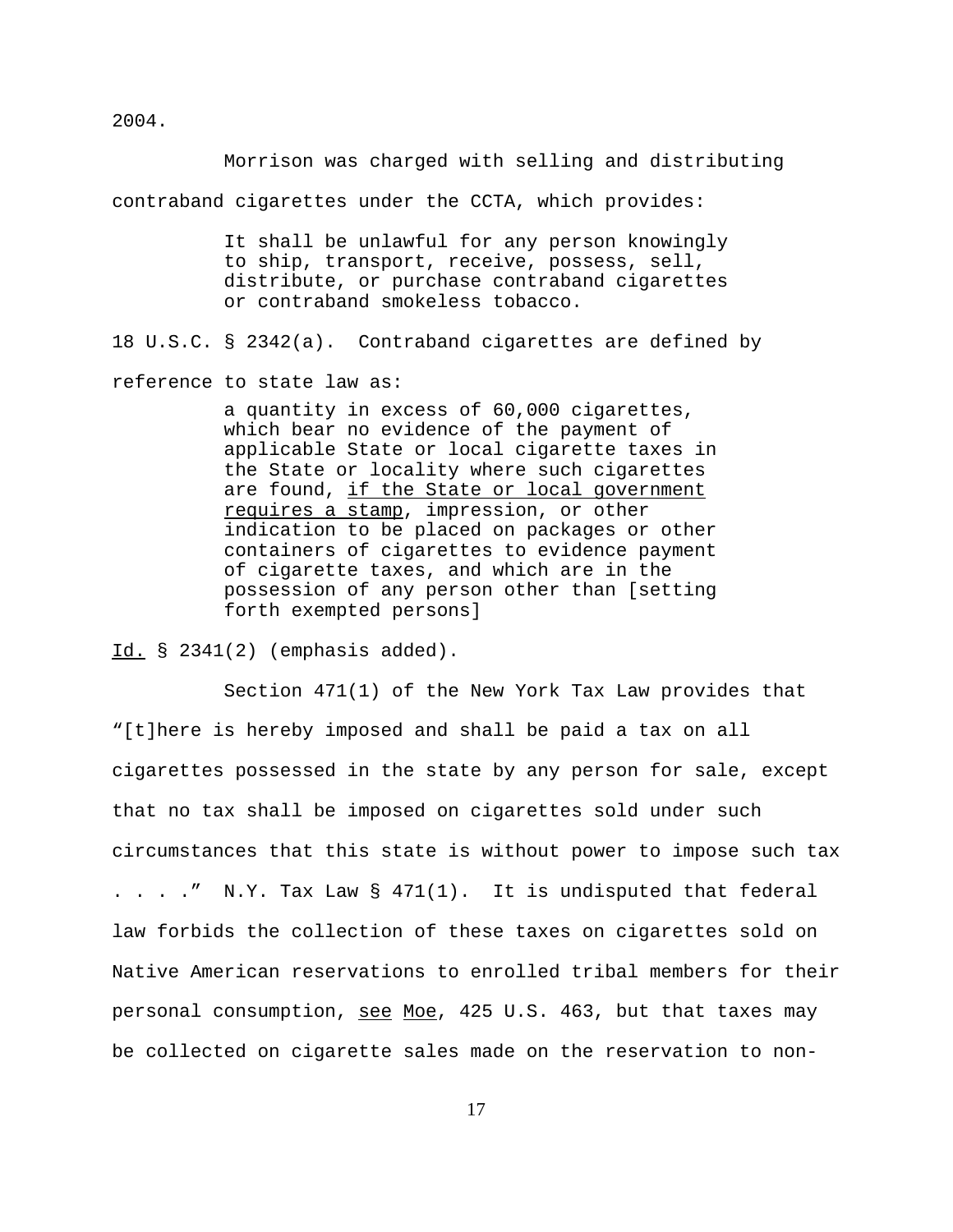Native American consumers, see Confederated Tribes of Colville Indians Reservation, 447 U.S. 134.

Section 471(2) sets up a mechanism whereby state licensed stamping agents, including wholesalers, are required to prepay the amount of the tax by purchasing tax stamps from the state and affixing them to each package of cigarettes. N.Y. Tax Law  $\S$  471(2) ("Agents . . . shall purchase stamps and affix such stamps in the manner prescribed to packages of cigarettes to be sold within the state  $\ldots$  . . . . . . These taxes are passed along the distribution chain to the consumer. Id. ("It is intended that the ultimate incidence of and liability for the tax shall be upon the consumer, and that any agent or dealer who shall pay the tax to the tax commission shall collect the tax from the purchaser or consumer."). There is no dispute that this statute was in effect and governed all of the racketeering acts alleged in this case.

Effective May 13, 2003, the New York State Legislature enacted § 471-e, which provided as follows:

> Where a non-native American person purchases, for such person's own consumption, any cigarettes or other tobacco products on or originating from native American nation or tribe land recognized by the federal government and reservation land recognized as such by the state of New York, the commissioner shall promulgate rules and regulations necessary to implement the collection of sales, excise and use taxes on such cigarettes or other tobacco products.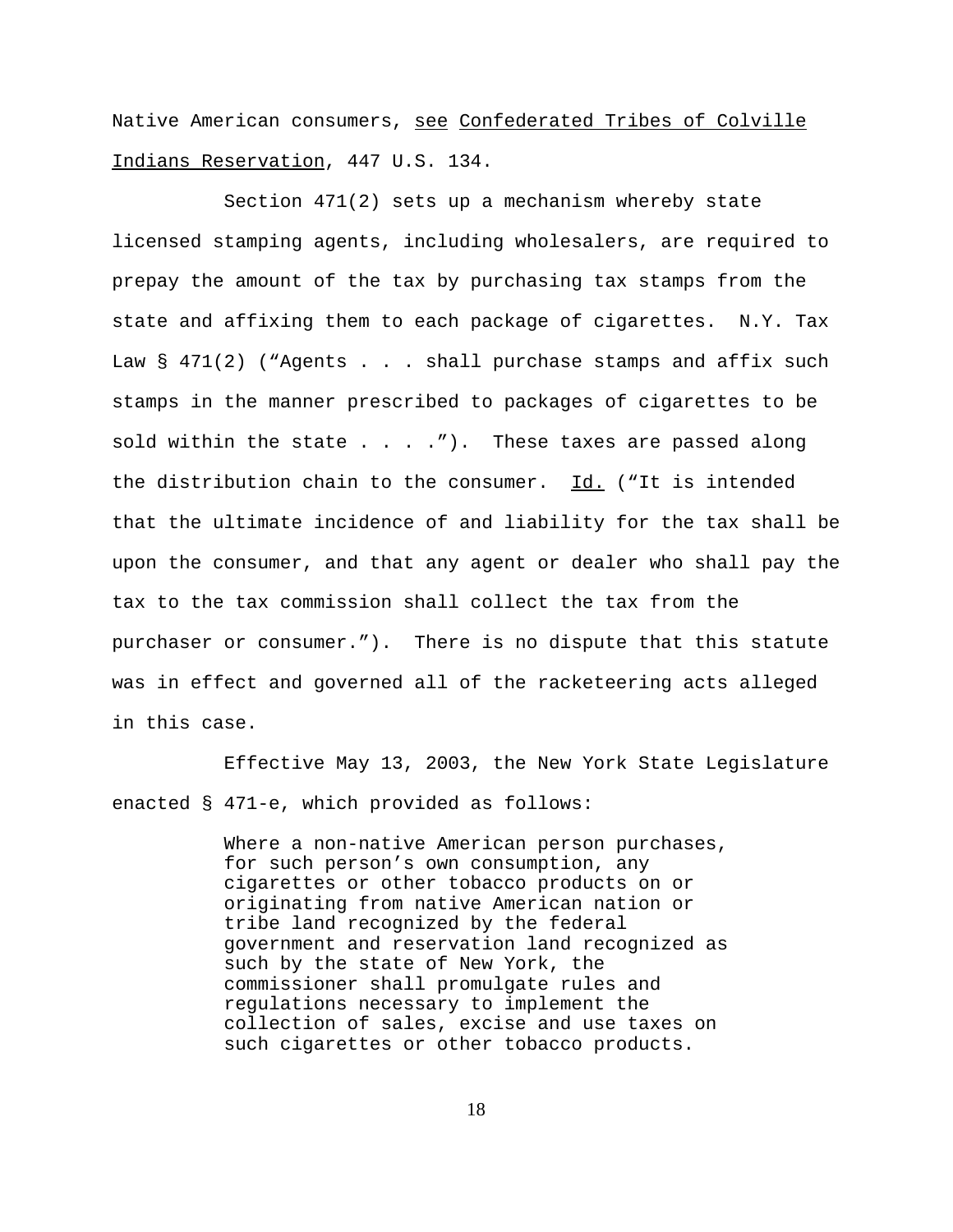Id. § 471-e (2003). This version of § 471-e, which was effective until February 28, 2006, was contemporaneously in effect with all but three of the CCTA Racketeering Acts presented to the jury in this case (Racketeering Acts Eight through Eighty). The other three, Racketeering Acts Five through Seven, occurred prior to the enactment of § 471-e. However, neither party claims that this version of § 471-e, which pertains solely to non-Native American purchasers acquiring cigarettes for their "own consumption," governs the instant CCTA prosecution.<sup>9</sup>

Section 471-e was later amended. The Notes to the statute provide that the amendment "shall take effect March 1, 2006 provided that any actions, rules and regulations necessary to implement the provisions of [the statute] on its effective date are authorized and directed to be completed on or before such date." Id. § 471-e (Historical and Statutory Notes 2006). This amendment post-dates all of the CCTA Racketeering Acts charged in the indictment.

The amended version of § 471-e provides that "all cigarettes sold on an Indian reservation to non-members of the nation or tribe or to non-Indians shall be taxed, and evidence of such tax will be by means of an affixed tax stamp." Id. § 471-

 $^9$  As defendant notes "§471 [, as distinct from 471(e), either in its original or amended state,] is the applicable state statute" vis-a-vis Racketeering Acts Five through Eighty. (Def.'s Reply at 4.)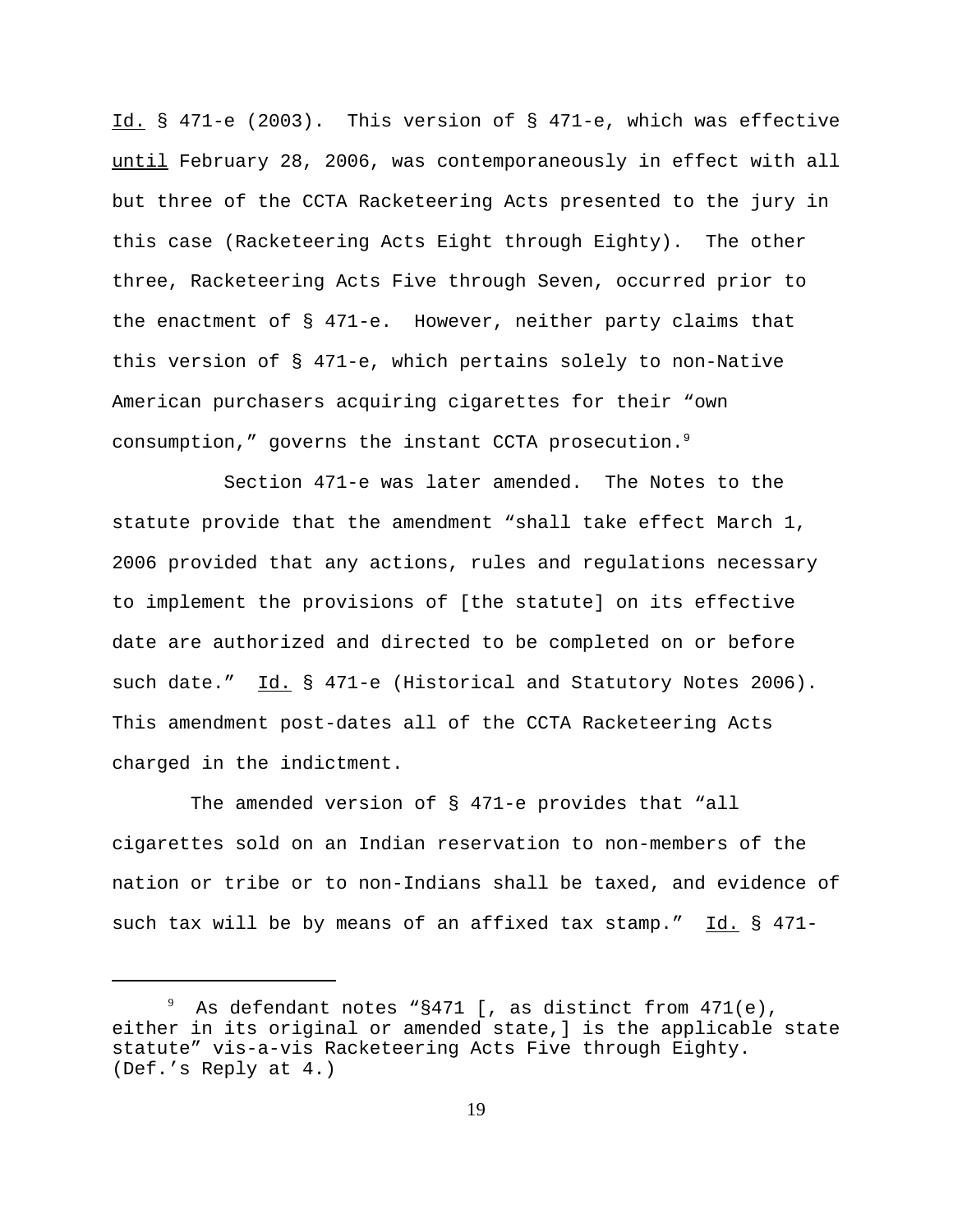$e(1)(a)$  (2006). It further provides that "[q]ualified Indians may purchase cigarettes from a reservation cigarette seller exempt from the cigarette tax even though such cigarettes will have an affixed cigarette tax stamp." Id.  $\S$  471-e(1)(b). This is achieved through a tax exemption coupon system, spelled out in the amended version of the statute, which is discussed in more detail below.

#### 3. The Day Wholesale Case

In arguing that § 471 is inoperative as applied to the collection of taxes on cigarettes sold on-reservation absent implementing regulations prescribing a scheme for such collection, defendant places great reliance on the Day Wholesale case, which involved the viability of the amended version of New York Tax Law § 471-e. Although this statute is not applicable to the instant prosecution as the earliest date it could have taken effect is March 1, 2006 -– which postdates all of the racketeering acts charged in the indictment –- for purposes of dispelling defendant's argument, the Court addresses this decision below.

In Day Wholesale, plaintiffs Day Wholesale, Inc. ("Day"), a cigarette wholesaler, and Scott Maybee ("Maybee"), a reservation owner, sued New York State and the New York Attorney General, among others, seeking an injunction to prevent the enforcement of the amended version of § 471-e. As explained by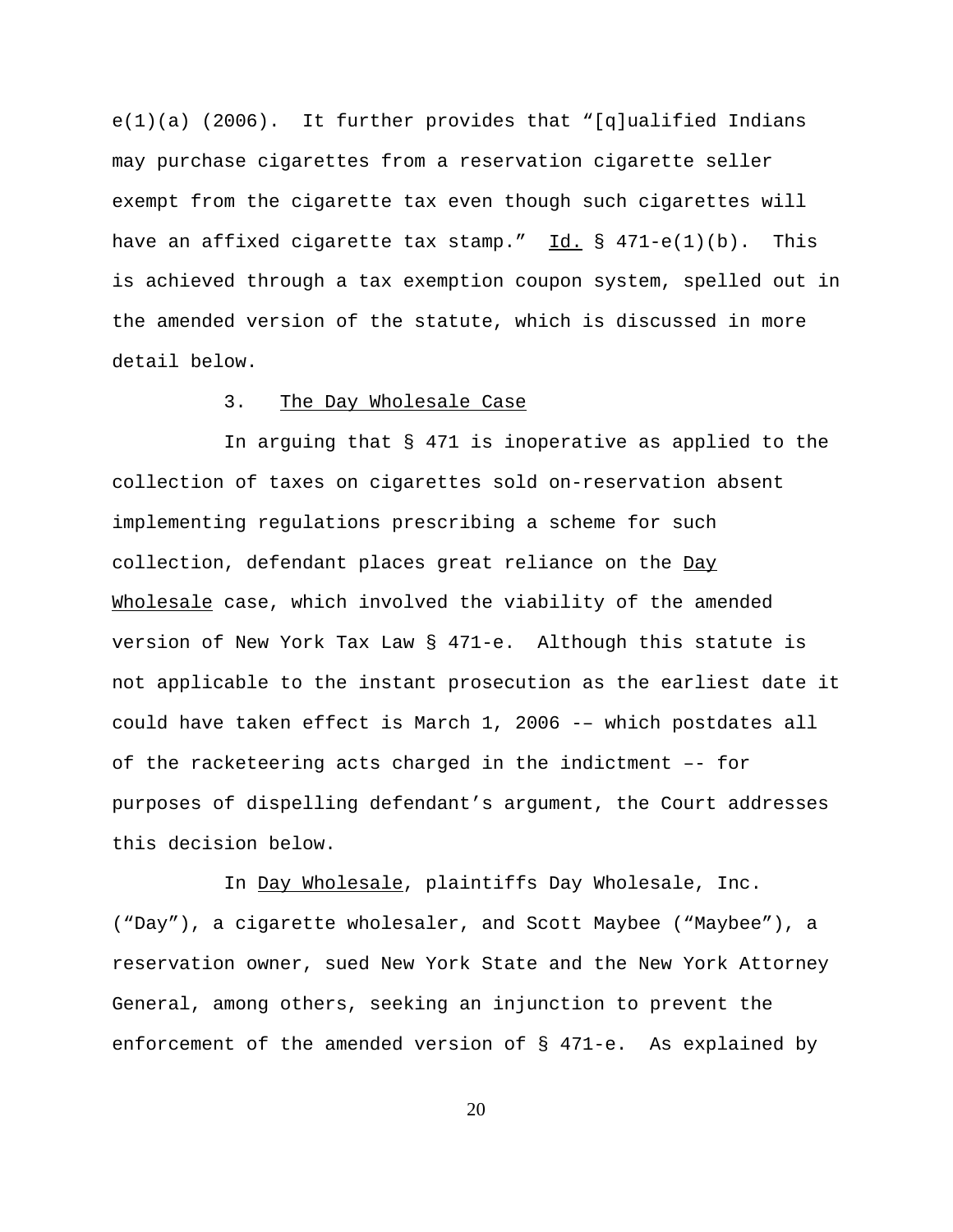the Fourth Department, pursuant to  $\S$  471(2), "the ultimate liability for the cigarette tax falls on the consumer, but the cigarette tax is advanced and paid by agents such as Day through the use of tax stamps." 856 N.Y.S.2d at 808. Recognizing that not all cigarettes sold by reservation retailers are subject to taxation, viz. those sold to Native American Indians on their own reservation, the amended version of § 471-e was "designed to serve dual goals, i.e., providing for the collection at the wholesale level of cigarette tax from non-Indians or Indians purchasing cigarettes off of their own reservation and exempting from the cigarette tax purchases made by qualified Indian consumers."  $\underline{Id.}$  at 809. Thus, the amended version of § 471-e sets forth a scheme by which wholesalers are required to stamp all cigarettes to be sold on a reservation but reservation retailers are permitted to purchase a limited amount of stamped cigarettes tax-free upon the presentment to the wholesaler of tax exemption coupons. The statute provides that the DTF "shall" provide these coupons to the tribes based upon "probable demand." N.Y. Tax Law § 471-e(2) (2006). "Qualified Indians may [then] purchase cigarettes from a reservation cigarette seller exempt from the cigarette tax even though such cigarettes will have an affixed cigarette tax stamp."  $Id. \$  \$ 471-e(1)(b). A cigarette wholesaler can then redeem the coupons and obtain a refund "with respect to any cigarette tax previously paid on cigarettes it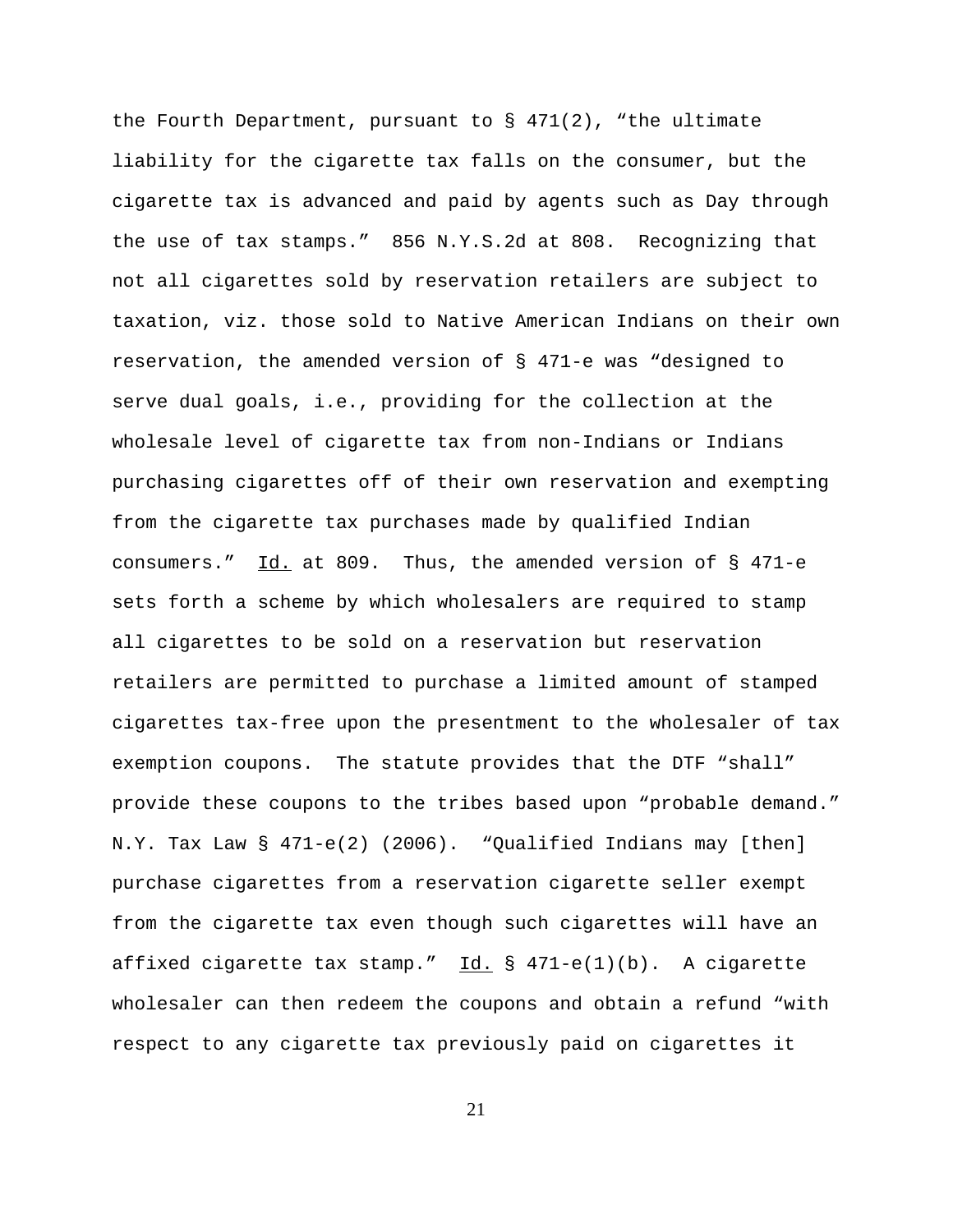sold without collecting the tax because it accepted an Indian tax exemption coupon from its purchaser . . . . "  $\underline{Id.}$  § 471-e(4).

Section 471-e provides that it "shall take effect March 1, 2006, provided that any actions, rules and regulations necessary to implement the provisions of [the statute] on its effective date are authorized and directed to be completed on or before such date." Id. § 471-e (Historical and Statutory Notes 2006). However, the DTF "did not take any action or promulgate any rules or regulations necessary to implement the statute on or before March 1, 2006." Day Wholesale, 856 N.Y.S.2d at 809. In that regard, the DTF failed to issue tax exemption coupons for qualified Native Americans. Instead, the DTF issued an advisory opinion stating that it would not begin enforcement of the statute on March 1, 2006 due to its forbearance policy. Id. The New York Attorney General, however, concluded that the statute was effective and subject to enforcement as of March 1, 2006 and sent a letter to "Philip Morris and other cigarette manufacturers advising them that Day and other wholesale cigarette dealers were continuing to sell unstamped cigarettes to Indian reservations 'in direct violation' of the amended version of Tax Law § 471-e, and warning them that such sales were a matter of 'significant concern' to the Attorney General." Id. at 809-10. As a result, Philip Morris suspended sales to Day until Day provided assurances that it would not sell unstamped cigarettes to the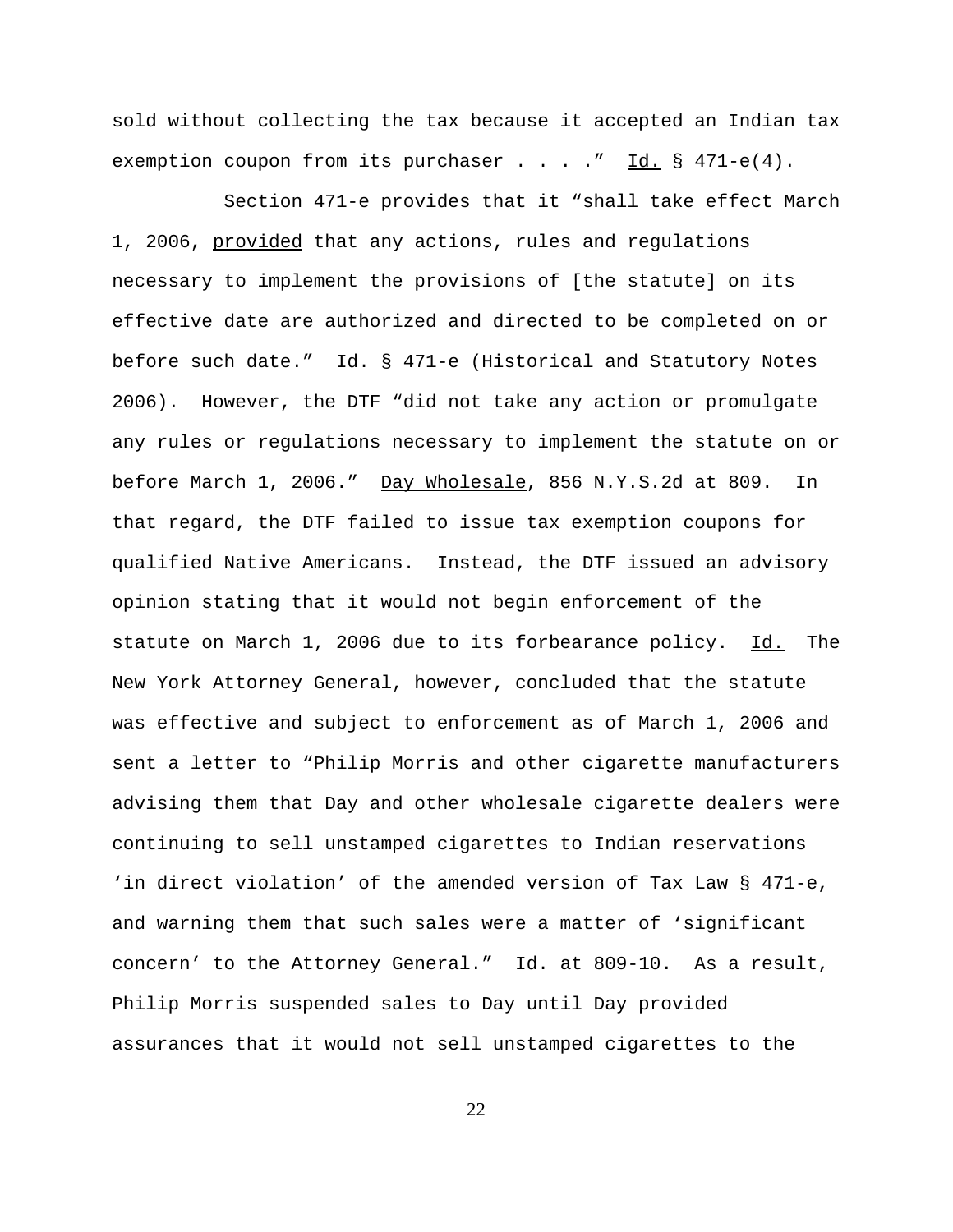reservations or New York State indicated that such sales were not illegal. Id. at 810. Day and Maybee thereafter commenced suit against the State of New York and its then Attorney General Elliot Spitzer.

The Fourth Department initially focused its analysis on the statute's "effective date clause" which explicitly provided that "the amended version of Tax Law § 471-e would become effective only in the event that 'any actions, rules and regulations necessary to implement' its provision were complete on or before March 1, 2006 . . . . At a minimum, the actions, rules and regulations necessary for the implementation of the statutory scheme include the issuance of Indian tax exemption coupons." Id. Given that no such coupons were issued, which coupons were both a condition precedent to the statute becoming effective and an integral part of the statute's specific collection scheme, the Court concluded that the statute was not "presently in effect." Id. at 808.

## 4. Defendant's Reliance on Day Wholesale is Misplaced

Acknowledging that the amended version of § 471-e does not apply to the racketeering acts alleged in the indictment, defendant nonetheless argues that the Day Wholesale case is relevant because "[i]f (as  $Day$  holds) § 471-e is non-enforceable absent implementing regulations with respect to the very specific conduct § 471-e targets (i.e., on-reservation sales) then surely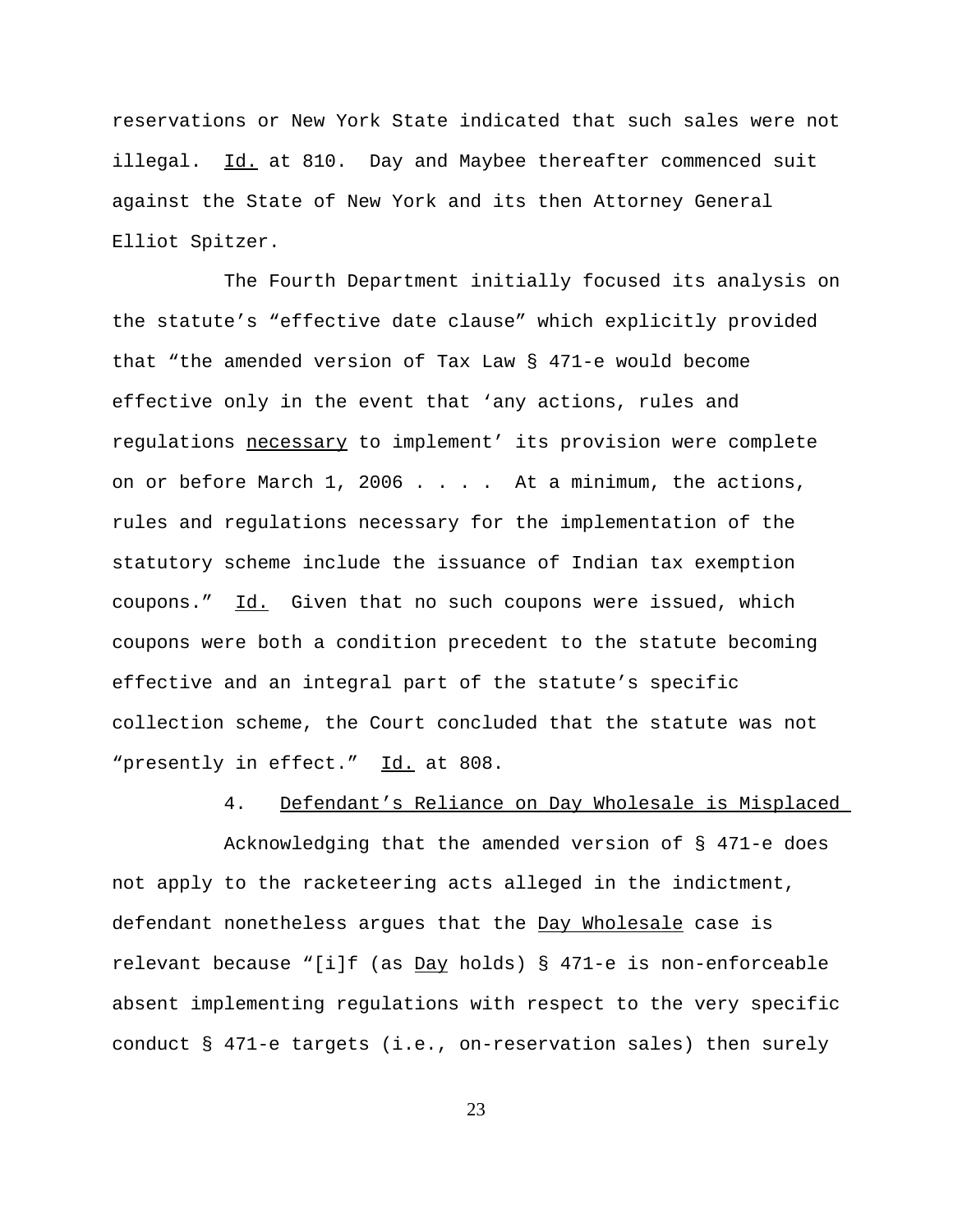the far broader language of § 471 cannot be enforced with respect to the narrow (and politically sensitive) category of onreservation sales absent like implementing regulations." (Def.'s Mem. of Law in Supp. at 13-14.) Defendant's argument is without merit.

The very first sentence of the Day Wholesale decision emphasizes that the amended version of § 471-e is a collection mechanism: "Tax Law § 471-e . . . embodies the Legislature's most recent effort to collect taxes on cigarettes sold on Indian reservations." 856 N.Y.S.2d at 808 (emphasis added). The Appellate Division then describes the collection mechanism that the amended version of § 471-e creates: All cigarettes sold onreservation must be stamped but refund coupons distributed by the DTF permit Native Americans to purchase cigarettes for their personal use free of tax and the cigarette wholesaler can later redeem the coupons to obtain a refund. Because the DTF failed to issue the refund coupons, the Appellate Division found that the statute did not take effect. If all cigarettes on the reservation were to be stamped, then refund coupons had to be available so that exempt sales to qualified purchasers could occur.

The conclusion reached by the Fourth Department is fully understandable and follows given the specific statutory scheme set forth in the amended version of § 471-e. The detailed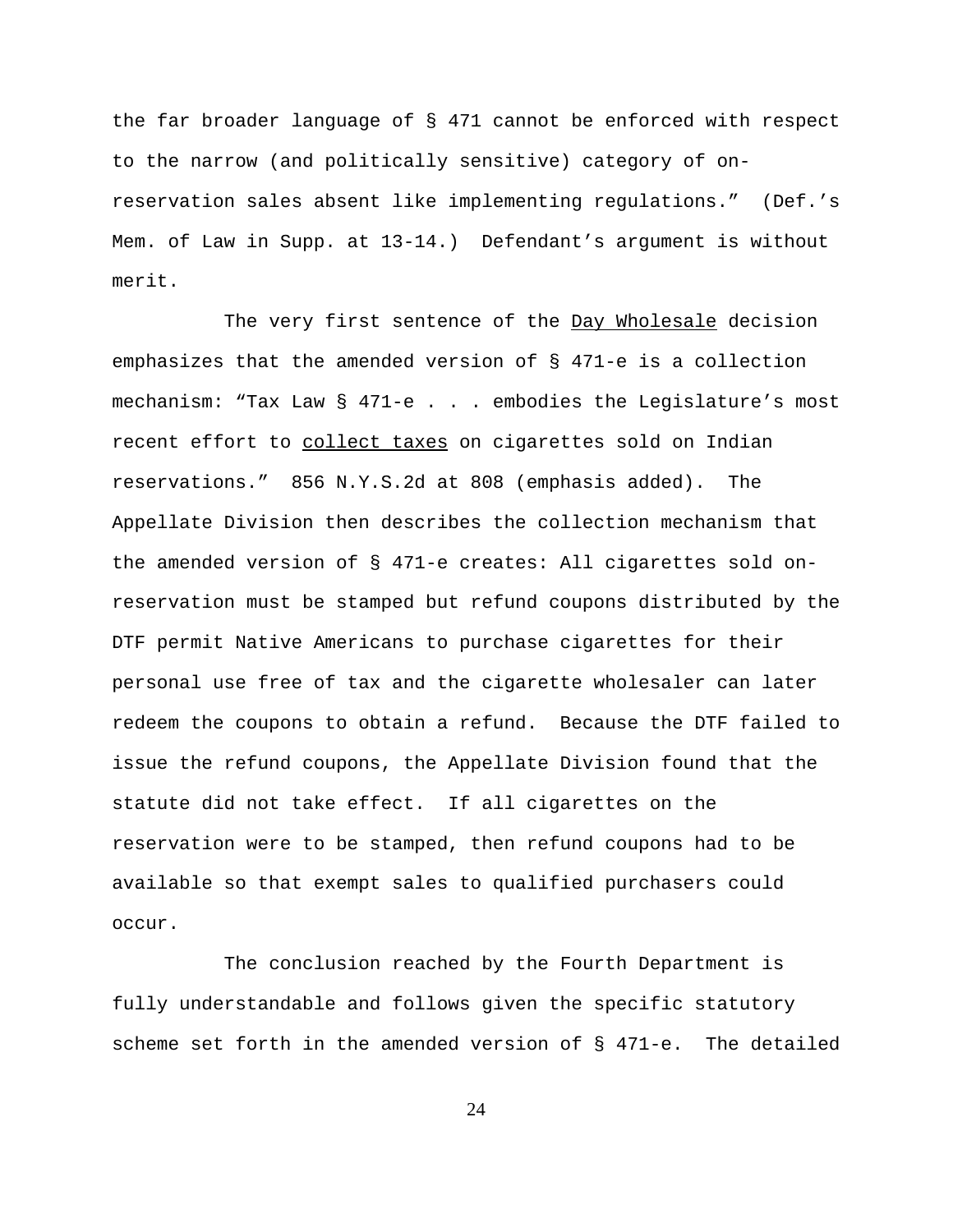collection mechanism set forth in the statute simply cannot take effect absent the issuance of the tax exemption coupons. This is confirmed by the Notes following § 471-e which provide that the statute "shall take effect March 1, 2006, provided that any actions, rules and regulations necessary to implement the provisions of [the statute] on its effective date are authorized and directed to be completed on or before such date." N.Y. Tax Law § 471-e (Historical and Statutory Notes 2006).

Day Wholesale and its analysis of the amended version of § 471-e are distinguishable from the instant case, which is governed by § 471. "The plain, mandatory phrasing of [§ 471] sets forth a requirement that stamping agents affix tax stamps to all cigarettes the state has the power to tax, which includes those sold by reservation retailers for re-sale to the public." City of N.Y. v. Milhelm Attea & Bros., Inc., 550 F. Supp. 2d 332, 346 (E.D.N.Y. 2008) (Amon, J.). There is nothing in the language of § 471 which even remotely suggests that the statutory liability set forth therein does not attach absent regulations designed to facilitate collection of these taxes on the reservation. Cf. Cayuga Indian Nation of N.Y. v. Gould, No. 2008-16350, 2008 WL 5158093, at \*5 (Sup. Ct. Monroe County Dec. 9, 2008) ("Inasmuch as the tax liability referred to in  $\S$  1814<sup>10</sup>

New York Tax Law § 1814 makes it a crime to evade payment of cigarette taxes.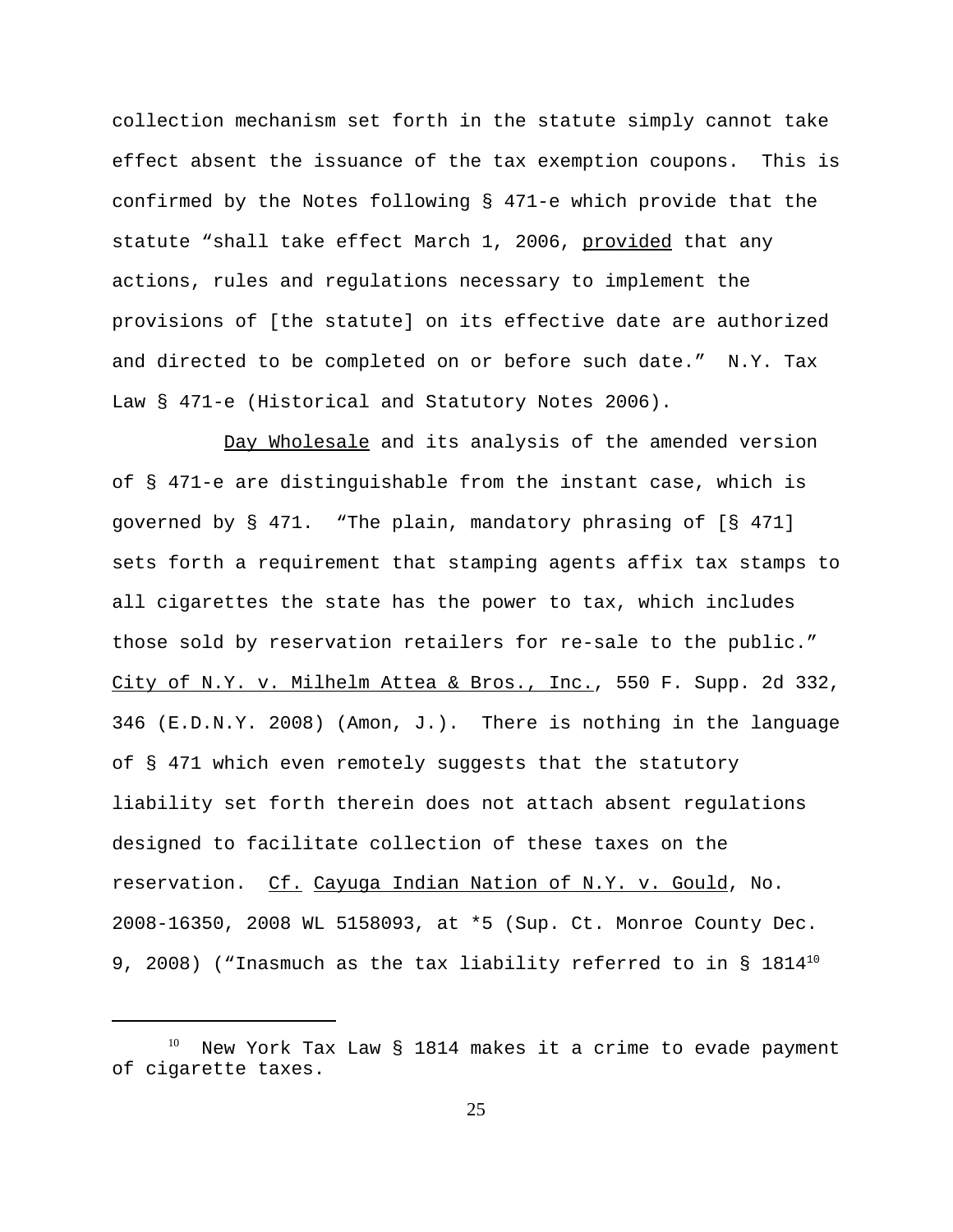springs from  $\S$  471, the fact that recently enacted  $\S$  471-e has been judicially declared by Day Wholesale to be 'not in effect' is of no moment."). Defendant concedes as much when he states that "[a]lthough the State Legislature did not state in haec verba that regulations must be implemented in order for reservation retailers to be obliged, under § 471, to sell only tax-stamped cigarettes to non-exempt persons, the absence of any purely statutory mechanism to achieve this end within this narrow and politically sensitive area confirms that the promulgation of regulations was essential – rather than merely expedient – for taxes to be imposed on sales at Indian smoke shops." (Def.'s Mem. of Law in Supp. at 13 (emphasis added).)

The Historical and Statutory Notes to § 471 further undermine defendant's argument:

> This act shall take effect April 1, 2002; provided, however, if this act shall become a law after such date it shall take effect immediately and shall be deemed to have been in full force and effect on and after April 1, 2002; . . . provided further that sections thirty, thirty-one and thirty-three of this  $act[^{11}]$ shall take effect April 3, 2002 and shall apply to all cigarettes possessed in the state by any person for sale and use in the state by any person on and after April 3, 2002 and to taxes, interest and penalties collected or received by the commissioner of taxation and finance under sections 471 and 471-a of the tax law on and after such date;

 $11$  Sections thirty, thirty-one and thirty-three refer to sections of the Public Health, Social Services, Tax – Health Care Reform Act of 2000 which amended New York Tax Law § 471.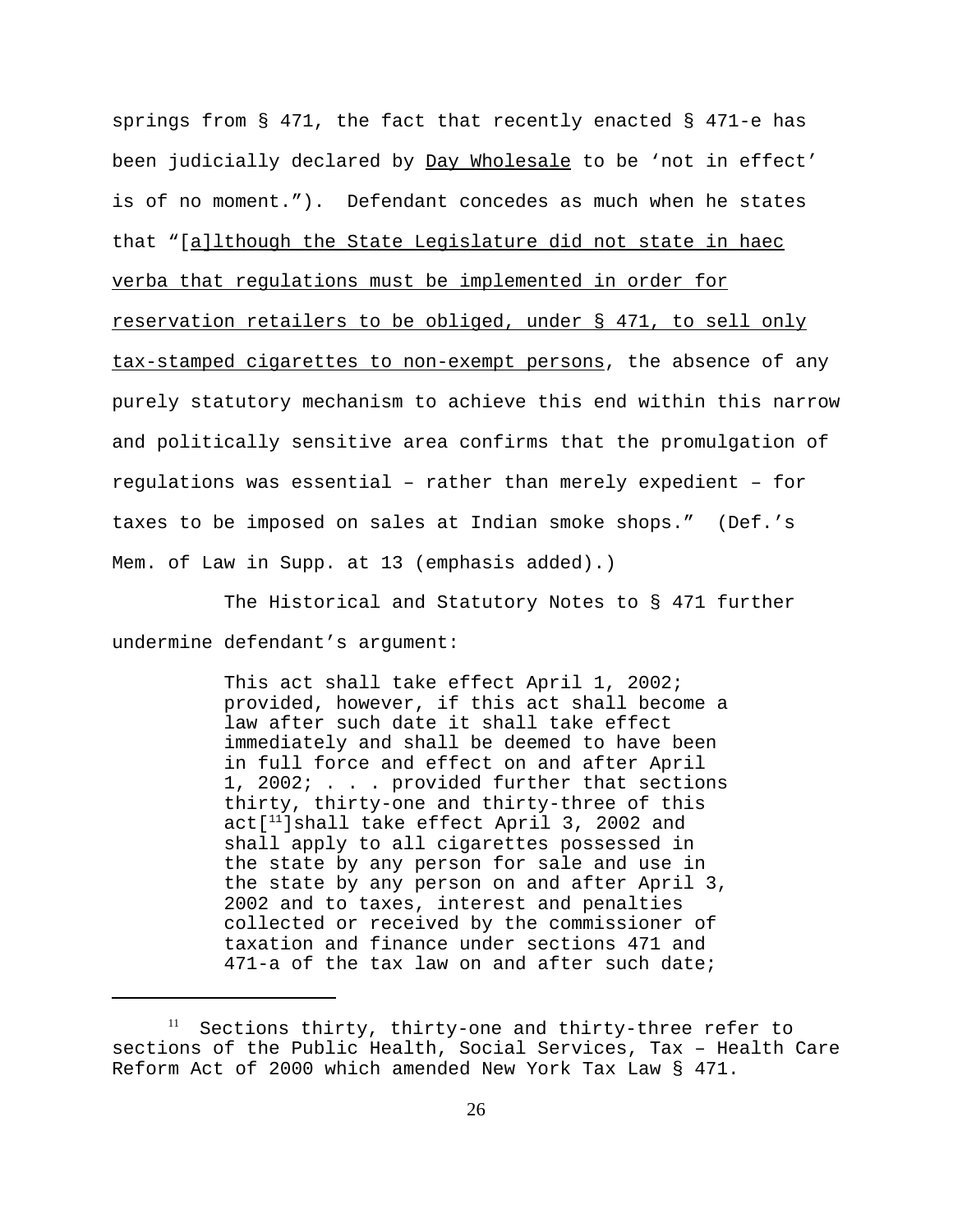provided, however, that the commissioner of taxation and finance shall be authorized on and after this act shall have become a law to take steps necessary to implement these provisions on their effective date . . . .

N.Y. Tax Law § 471 (Historical and Statutory Notes 2002). The Notes clearly provide that § 471 "shall take effect" in April 2002 and do not suggest that the statute is inoperative pending the possible promulgation of related regulations. Instead, it explicitly provides to the contrary.

Moreover, the fact that the Notes authorize the DTF to "take steps necessary to implement" this section "on and after this act shall have become a law" does not warrant a different conclusion. Although there were no regulations in place to enforce the collection of the taxes due for on-reservation cigarette sales at the time of the racketeering acts alleged in the indictment, defendant could have easily complied with § 471 by simply purchasing stamped cigarettes from a state licensed wholesaler/stamping agent in the amount necessary to cover his reservation sales to non-Native Americans.<sup>12</sup> At the same time,

 $12$  Defendant attempts to avoid this result by summarily asserting that "tax-stamped cigarettes had never been made available to reservation retailers by cigarette wholesalers . . . ." (Def.'s Mem. of Law in Supp. at 2.) Typically on important cites, defendant provides the Court with a corresponding citation to the trial record, which is well over 10,000 pages. No such reference is offered here. Moreover, the Court has no independent recollection of any testimony, or other evidence, being elicited during the course of the trial which would support this contention. To the extent the implication is that defendant was unable to purchase stamped cigarettes — unlike his off-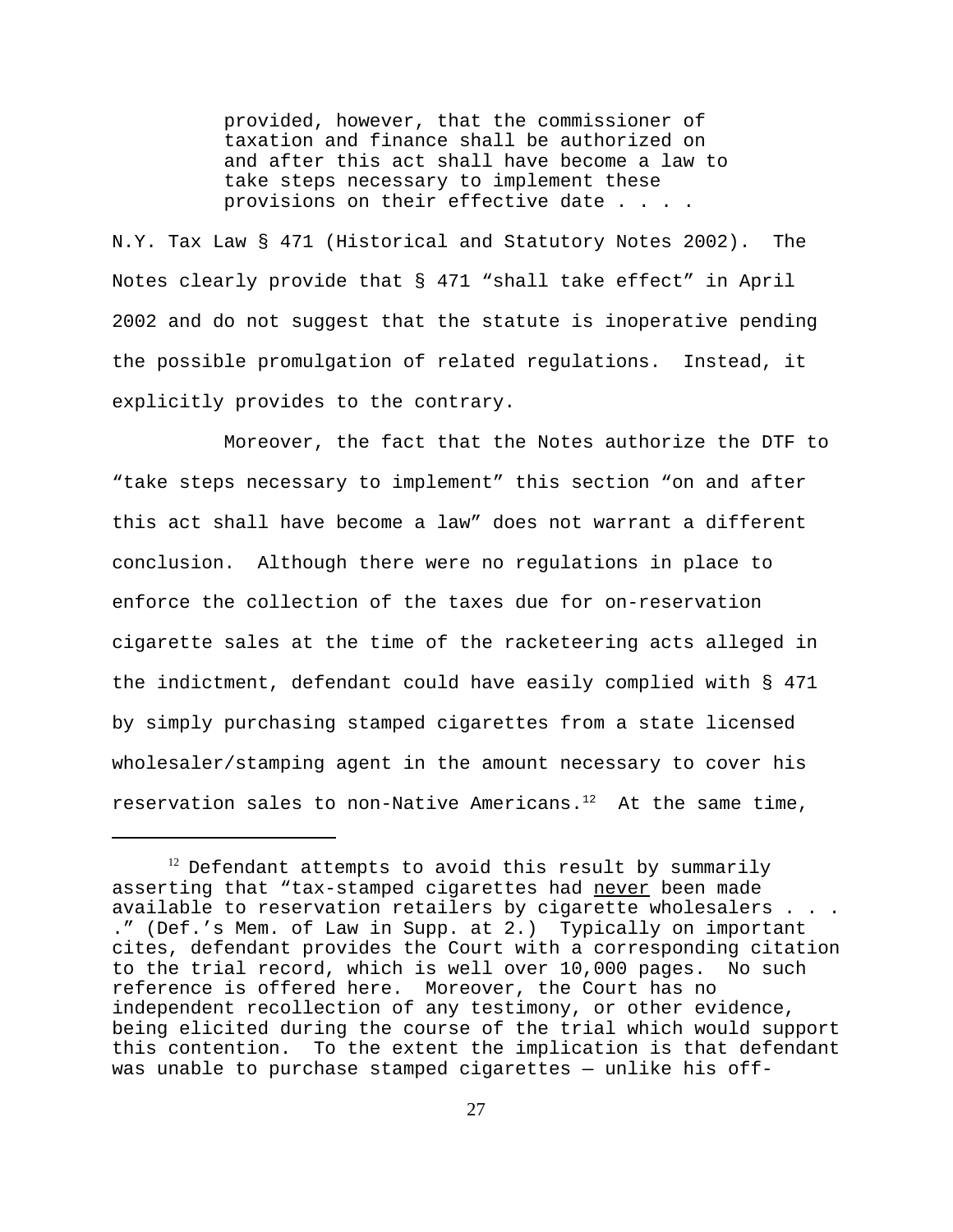defendant could have purchased unstamped cigarettes consistent with his standard practice, but in such lesser amount as he deemed necessary to serve the needs of Native Americans on the reservation for their own personal consumption. The lack of implementing regulations does not negate the obligation of individuals such as Morrison to sell only stamped cigarettes to non-Native American purchasers but rather implicates the ability of the state to collect the tax from Native American tribes, which have repeatedly flouted state attempts at collection. As explained by the Third Department in Urbach and as noted earlier:

> The record here clearly reflects . . . that the [New York Tax] statutes cannot effectively be enforced without the cooperation of the Indian tribes. Because of tribal immunity, the retailers cannot be sued for their failure to collect the taxes in question, and State auditors cannot go on the reservations to examine the retailers' records.

Additionally, the [DTF] cannot compel the retailers to attend audits off the reservations or compel production of their books and records for the purpose of assessing taxes. In that regard, representatives of the [DTF] engaged in extensive negotiations with the tribes in an effort to arrive at an acceptable agreement. Those efforts were largely unsuccessful and the vast majority of the Indian retailers

reservation cigarette seller counterparts throughout the state —, such suggestion is clearly frivolous and contrary to the mechanism set forth in § 471, which provides for the purchase of stamped cigarettes from a state licensed wholesaler/stamping agent.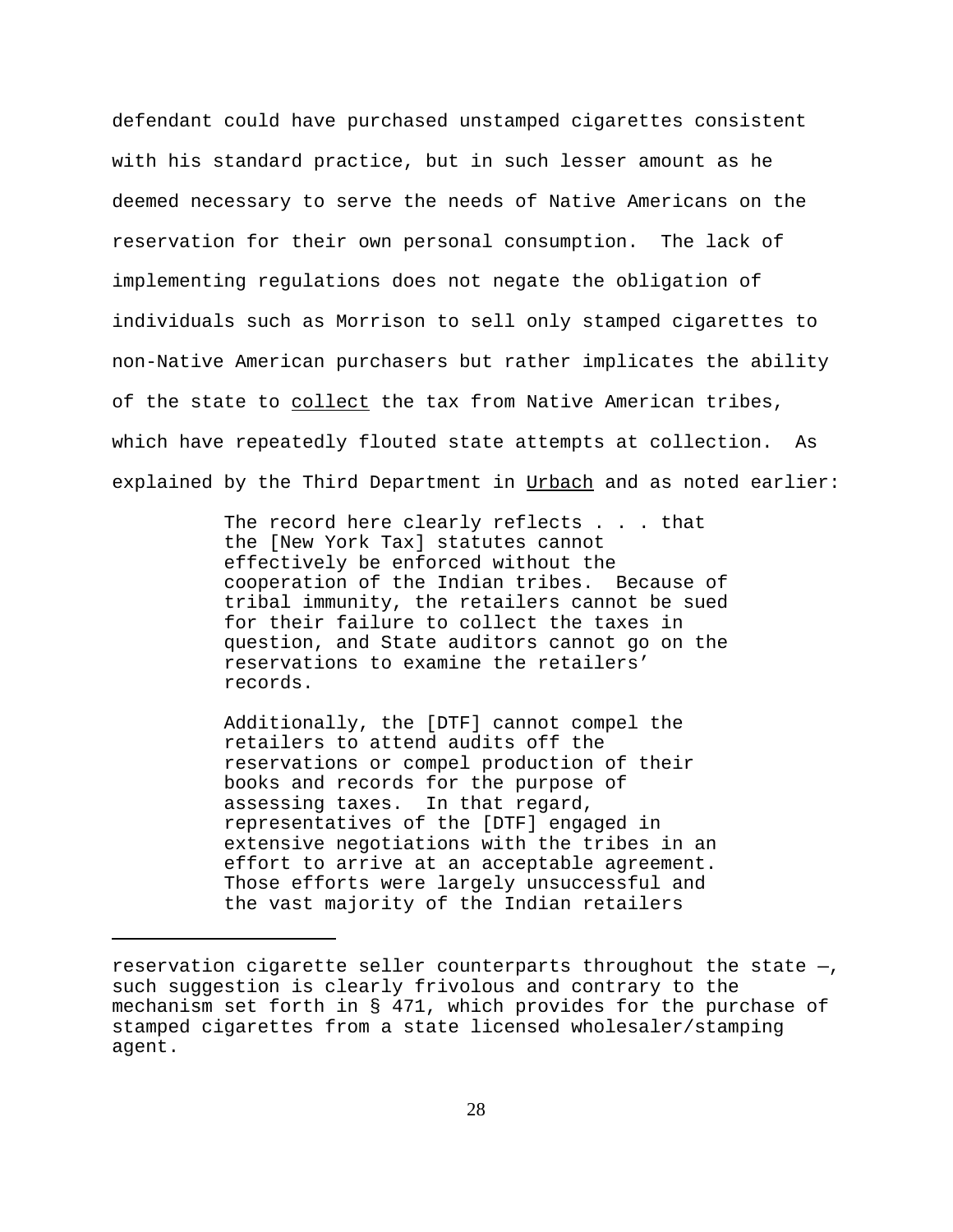refused to register with the [DTF]. In further efforts to enforce the statute, the State attempted interdiction, i.e., interception of tobacco and motor fuel shipments and seizure of those shipments that were found to be in noncompliance with the Tax Law. That strategy resulted in civil unrest, personal injuries and significant interference with public transportation on the State highways.

712 N.Y.S.2d at 222. Essentially, defendant's argument boils down to the claim that because Native Americans, such as Morrison, have successfully thwarted enforcement of § 471, the statute is inoperative until the DTF can figure out a way to compel compliance. The Court rejects this proposition.

Although the facts in the Second Circuit's decision in Kaid are distinguishable, $13$  the following passage is instructive for present purposes:

> Federal law prohibits the states from taxing cigarettes sold on Native American reservations to Native Americans, but allows state taxes to be imposed on non-Native American consumers on reservations. New York law provides for taxes on non-Native Americans purchasing cigarettes in stores on reservations, but New York has a policy of non-enforcement of this tax. [Defendants] assert that this non-enforcement policy effectively de-taxed sales of cigarettes to non-Native Americans on reservation land, thereby negating the element of contraband necessary to a conviction for trafficking in contraband cigarettes under 18 U.S.C. §§

 $13$  The defendants in Kaid were not Native-American retailers but rather non-Native Americans who purchased large quantities of untaxed cigarettes on the reservation for the purpose of selling them off-reservation.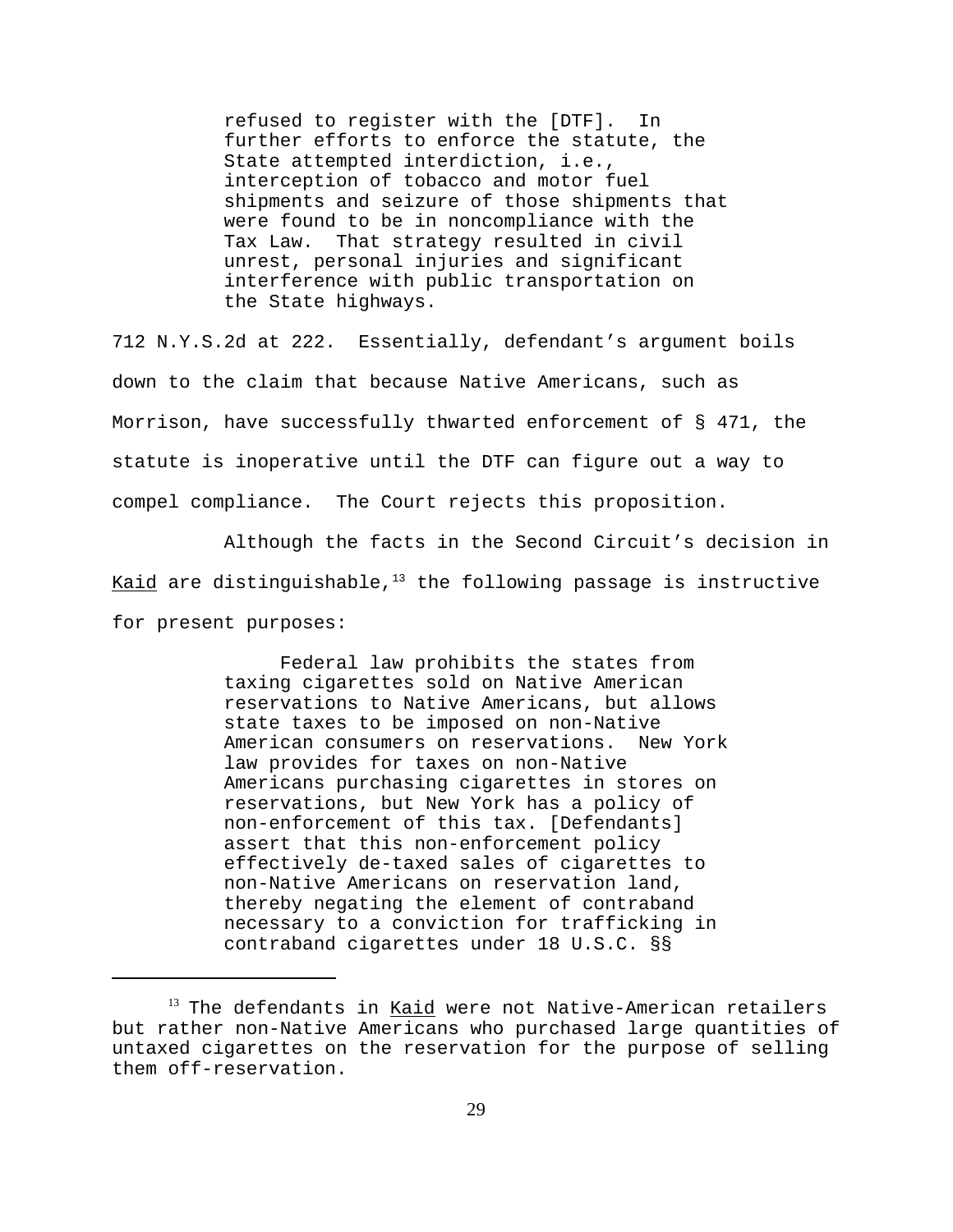2341-42. This argument is meritless. While it appears that New York does not enforce its taxes on small quantities of cigarettes purchased on reservations for personal use by non-Native Americans, nothing in the record supports the conclusion that the state does not demand that taxes be paid when, as in this case, massive quantities of cigarettes were purchased on reservations by non-Native Americans for resale. . . .

Kaid, 241 Fed. Appx. at 750.

In sum, the Day Wholesale decision only addressed whether or not the specific collection mechanism set forth in the amended version of § 471-e, which statute does not even apply to the present prosecution, could operate absent the issuance of refund coupons. $14$  The fact that the court found that version of § 471-e ineffective does not vitiate the statutory liability set forth in § 471 and does not support a finding that the latter statute cannot operate absent regulations designed to facilitate its enforcement. See Cayuga Indian Nation, 2008 WL 5158093, at \*4 ("Section 471-e was merely designed to facilitate the state's collection of cigarette taxes arising from Indian sales to non-Indian consumers . . . . § 471-e does not create the tax

 $14$  Defendant makes brief reference to the 2003 version of § 471-e by asserting that its very enactment demonstrates an acknowledgment by the legislature that "regulations were indispensable to on-reservation sales." (Def.'s Mem. of Law in Supp. at 13.). As noted in note 9 supra, he does not contend that that statute is otherwise relevant for present purposes. In any event, there is nothing in the statute to indicate that its enactment was designed to somehow override the statutory liability prescribed in § 471 or foreclose liability under that section absent the promulgation of implementing regulations.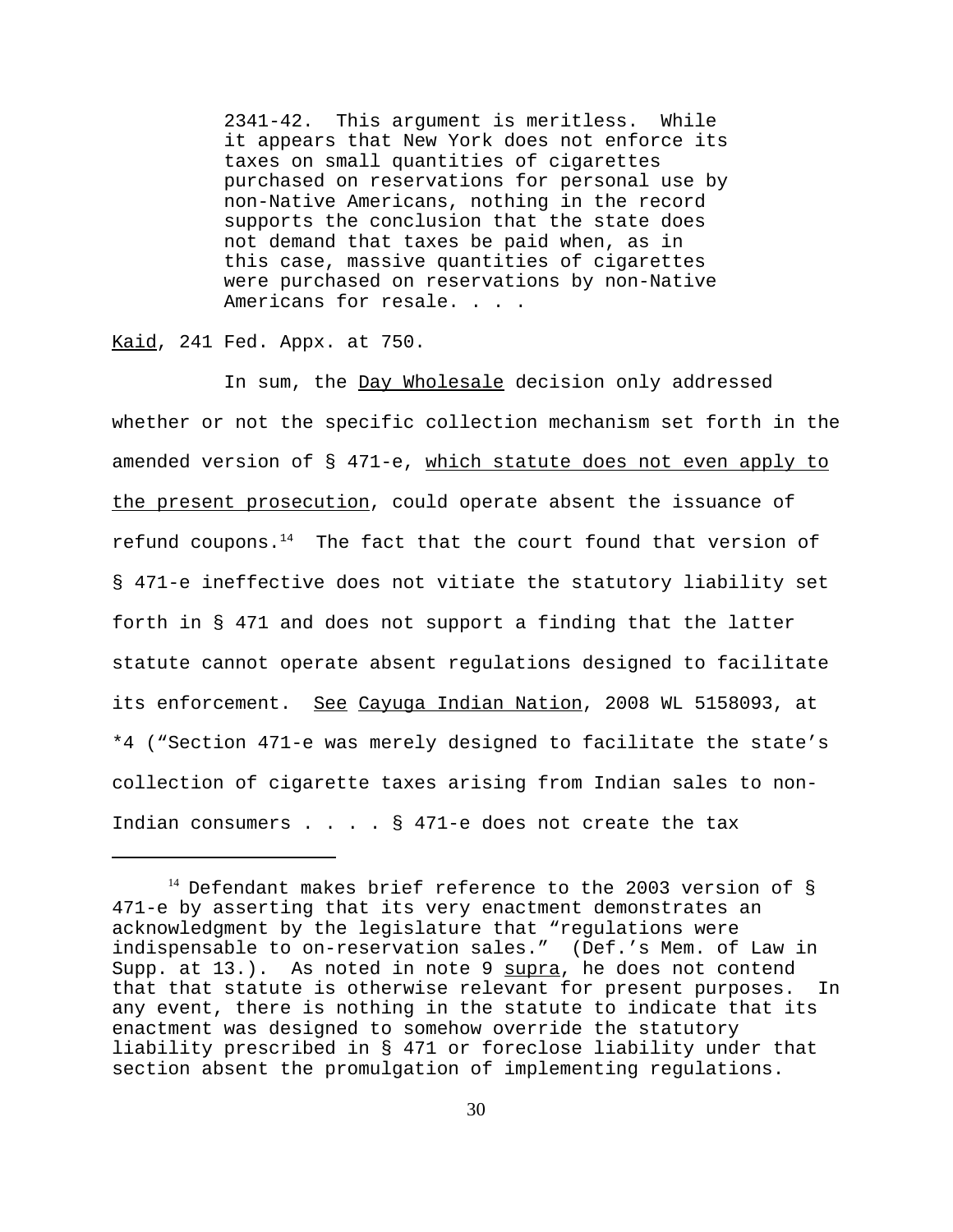obligation itself, although it refers to it. The tax obligation itself long ago was established by the legislature  $\dots$ ....").

### 5. The Milhelm Attea Case

In a separate but related argument, defendant contends that "[i]f § 471-e could not be implemented and applied to Indian retailers without [corresponding] regulations, § 471 could not be implemented without the [Milhelm] Attea regulations." (Def.'s Mem. of Law in Supp. at 10.) As with defendant's other regulatory claims, this argument is unavailing.

### a. Milhelm Attea

Milhelm Attea, a case decided by the Supreme Court in 1994, arose in response to the DTF regulations adopted in 1988.15 Noting that "[o]n-reservation cigarette sales to persons other than reservation Indians . . . [we]re legitimately subject to state taxation" 512 U.S. at 64, and that the DTF determined that "unlawful purchases of unstamped cigarettes [by non-Native Americans from reservation retailers] deprived New York of substantial tax revenues . . . estimated at \$65 million per year," the Court explained that in 1988, the DTF adopted regulations "[t]o ensure that nonexempt purchasers do not . . . escape taxation." Id. at 65. These regulations limited the number of untaxed cigarettes that wholesalers could sell to

As noted above, the regulations were repealed by the DTF on April 28, 1998, see Urbach, 92 N.Y.2d at 214.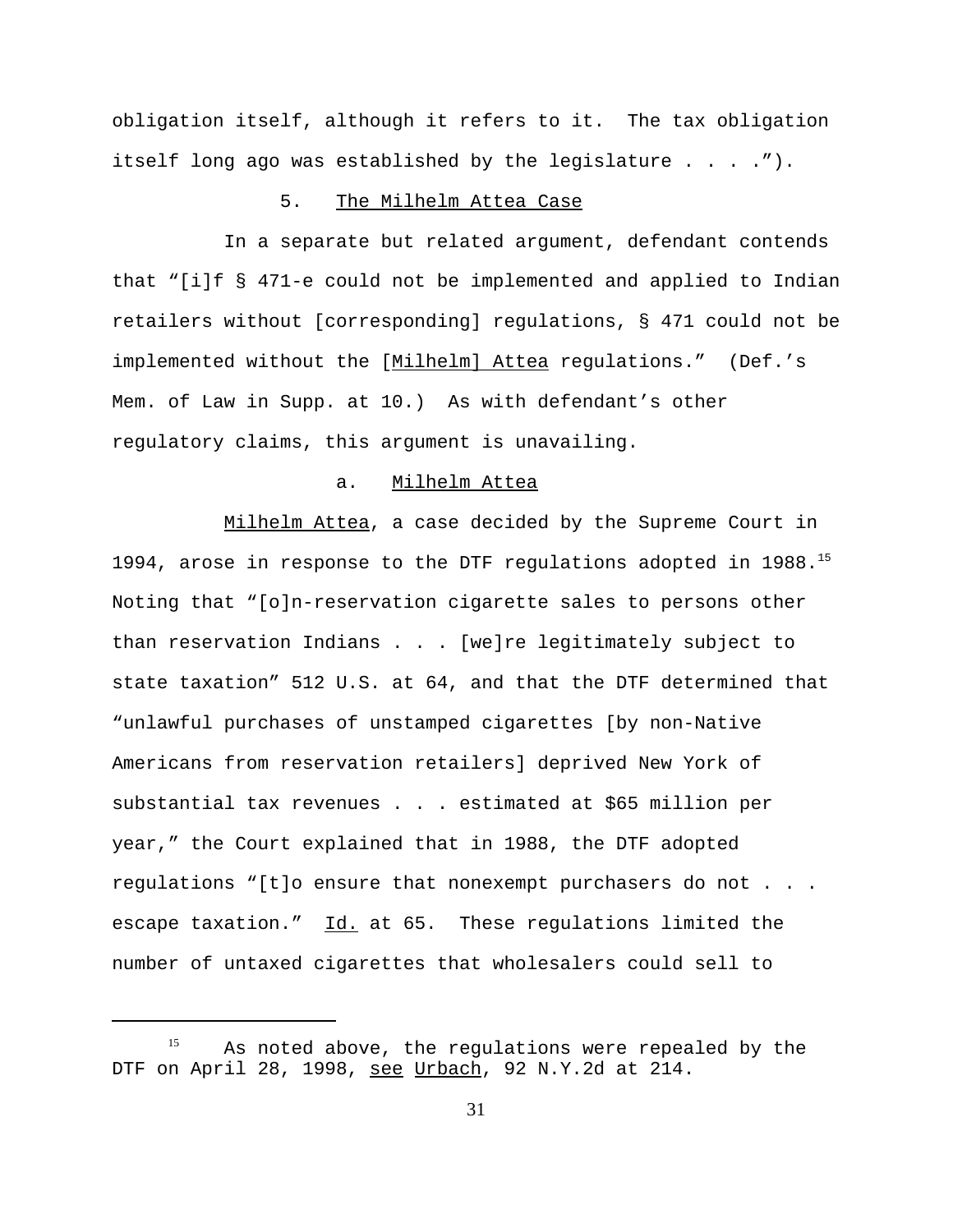tribal retailers, id., and imposed recordkeeping requirements. Id. at 64.

The plaintiffs in Milhelm Attea were wholesalers doing business on Native American reservations who sued to enjoin enforcement of the regulations, arguing that they violated the Indian Trader Statutes. These statutes provide, inter alia, as follows:

> The Commissioner of Indian Affairs shall have the sole power and authority to appoint traders to the Indian tribes and to make such rules and regulations as he may deem just and proper specifying the kind and quantity of goods and the prices at which such goods shall be sold to the Indians.

25 U.S.C. § 261. These statutes have been interpreted as evidencing a Congressional desire to comprehensively regulate the field of Indian trading such that there is no room for additional regulation by the states. See, e.g., Warren Trading Post Co. v. Az. Tax Comm'n, 380 U.S. 685, 690 (1965).

In finding that the 1988 DTF regulations did not violate the Indian Trader statutes, the Court distinguished the Warren Trading Post case, decided by the Court in 1965. In Warren Trading Post, Arizona State attempted to tax the gross proceeds of a licensed Native American trader who was located on the reservation and conducted business with other Native Americans. The Court found that the state tax was preempted by the Indian Trader Statutes: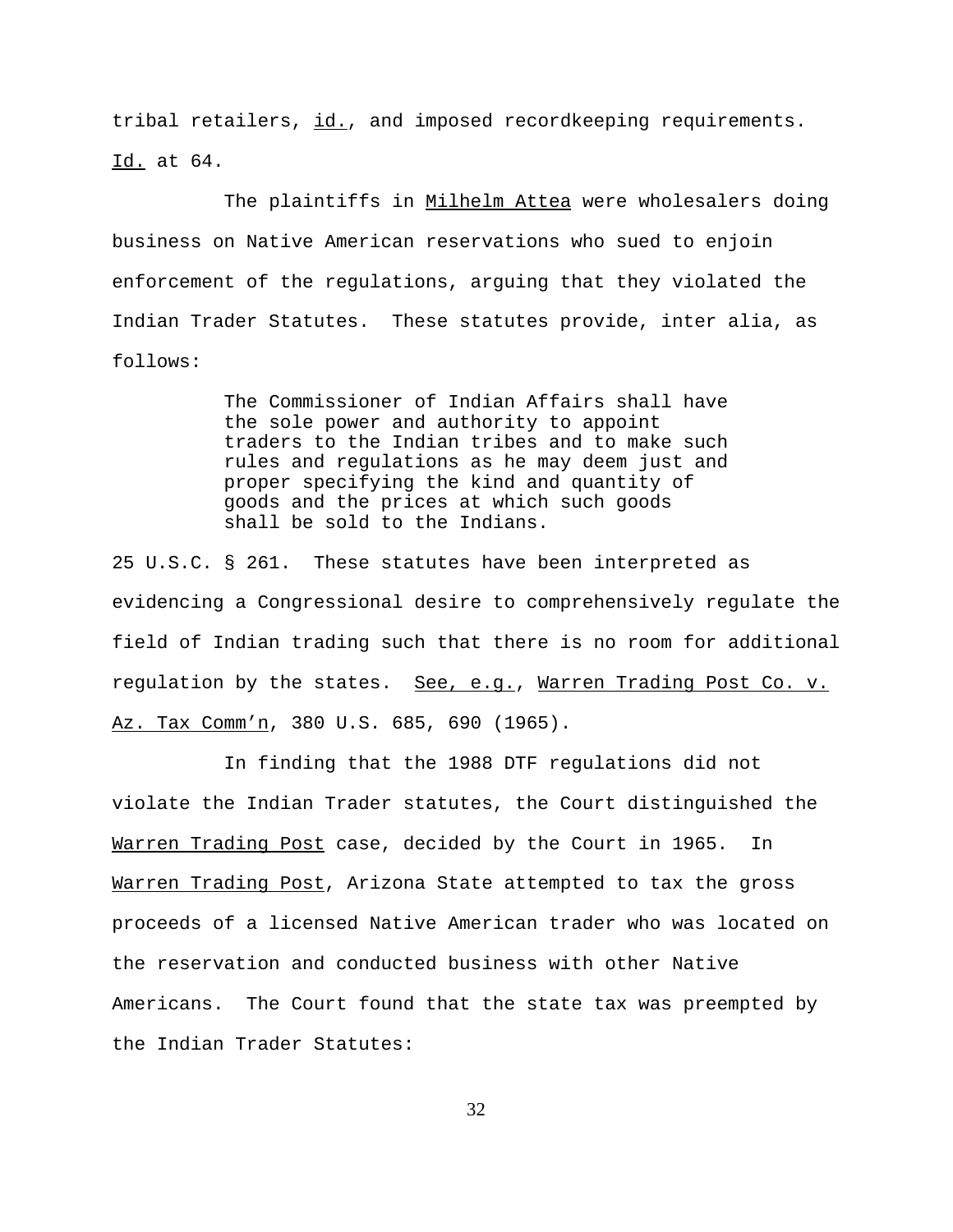We think the assessment and collection of this tax would to a substantial extent frustrate the evident congressional purpose of ensuring that no burden shall be imposed upon Indian traders for trading with Indians on reservations except as authorized by Acts of Congress or by valid regulations promulgated under those Acts. This state tax on gross income would put financial burdens on appellant or the Indians with whom it deals in addition to those Congress or the tribes have prescribed, and could thereby disturb and disarrange the statutory plan Congress set up in order to protect Indians against prices deemed unfair or unreasonable by the Indian Commissioner.

Warren Trading Post, 380 U.S. at 690-91.

"The state law . . . found pre-empted in Warren Trading Post was a tax directly 'imposed upon Indian traders for trading with Indians.'" Milhelm Attea, 512 U.S. at 74 (quoting Warren Trading Post, 380 U.S. at 691). "That characterization[, the Court found,] does not apply to regulations designed to prevent circumvention of 'concededly lawful' taxes owed by non-Indians." Id. at 74-75 (quoting Moe, 425 U.S. at 482-83).

> Moe, $1^6$  Colville, $1^7$  and Potawatomi<sup>18</sup> make clear that the States have a valid interest in ensuring compliance with lawful taxes that might easily be evaded through purchases of tax-exempt cigarettes on reservations; that

<sup>16</sup> Moe v. Confederated Salish and Kootenai Tribes of Flathead Reservation, 425 U.S. 463 (1976).

Washington v. Confederated Tribes of Colville Indian Reservation, 447 U.S. 134 (1980).

Ok. Tax Comm'n v. Citizen Band Potawatomi Indian Tribe of Ok., 498 U.S. 505 (1991).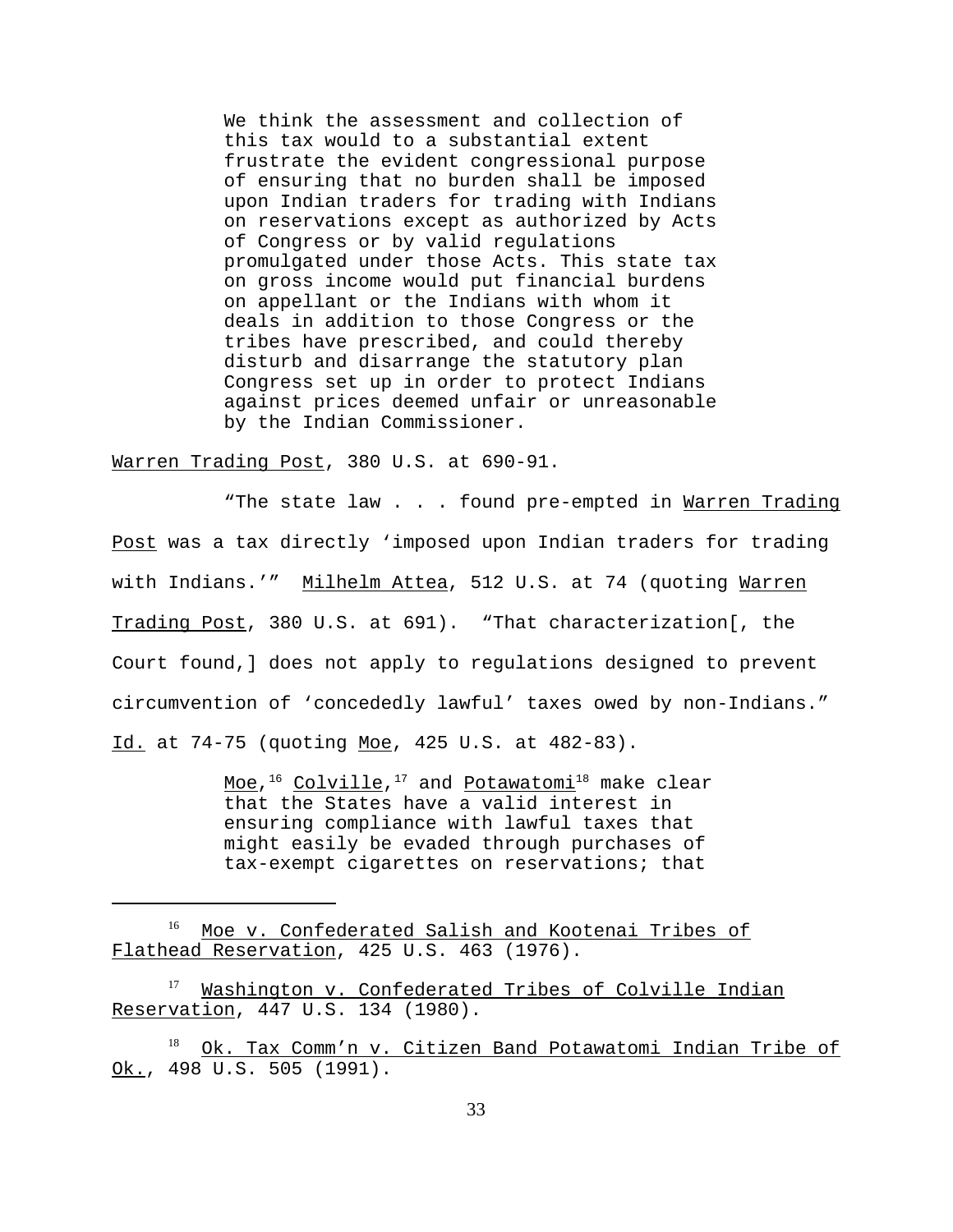interest outweighs tribes' modest interest in offering a tax exemption to customers who would ordinarily shop elsewhere. The balance of state, federal, and tribal interests . . . in this area thus leaves more room for state regulation than in others. In particular, these cases have decided that States may impose on reservation retailers minimal burdens reasonably tailored to the collection of valid taxes from non-Indians.

Id. at 73 (internal citation and quotation marks omitted). Thus, the Court "h[e]ld that Indian traders are not wholly immune from state regulation that is reasonably necessary to the assessment or collection of lawful state taxes." Id. at 75. After reviewing the 1988 DTF regulations, the Court found that they did not impose excessive burdens on Indian traders. See id. at 75 ("We are persuaded, however, that New York's decision to stanch the illicit flow of tax-free cigarettes early in the distribution stream is a reasonably necessary method of preventing fraudulent transactions, one that polices against wholesale evasion of [New York's] own valid taxes without unnecessarily intruding on core tribal interests.") (citation and internal quotation marks omitted). Thus, the Court held that the "regulations d[id] not, on their face, violate the Indian Trader Statutes." Id. at 61.

### b. Defendant's Argument

Defendant argues that "[t]he Supreme Court in [Milhelm] Attea recognized that the regulations were key to the constitutional application of § 471 to cigarette sales on reservations" (Def.'s Mem. of Law in Supp. at 12) and that "the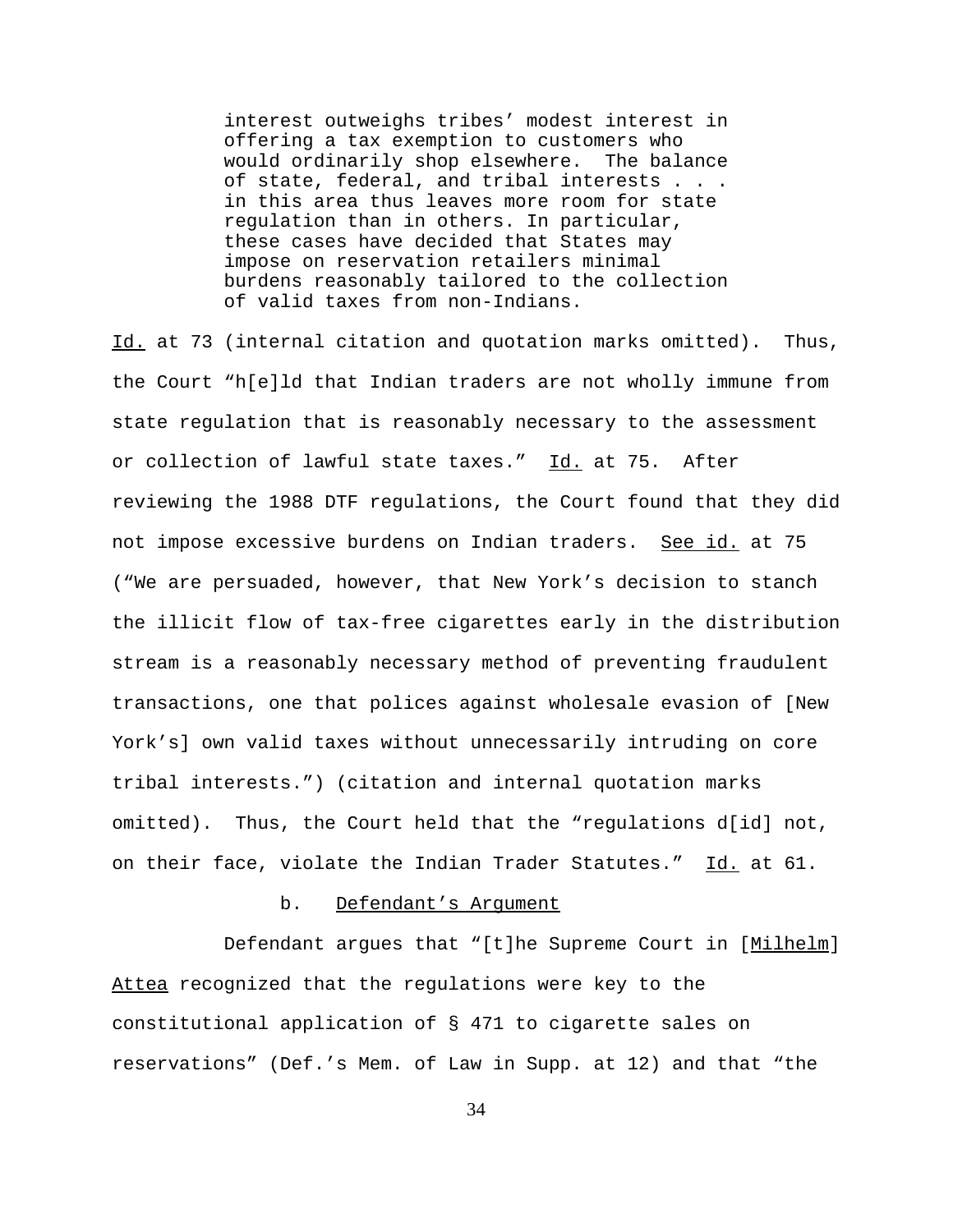Legislature's requirement that regulations be enacted to implement §471-e simply reflected the Legislature's recognition that the Supreme Court upheld §471 because of its accompanying regulations . . . ." (Def.'s Reply at 6.) Defendant's argument mischaracterizes the Court's findings.

The Milhelm Attea case involved a facial challenge to New York's regulatory scheme, not a challenge to the underlying statutory liability. In fact, the Court began its discussion by explicitly noting that pursuant to New York law, non-Native Americans purchasing cigarettes on-reservation "must pay" the tax. 512 U.S. at 64 ("Cigarette consumers in New York are subject to a state tax of 56 cents per pack. Enrolled tribal members who purchase cigarettes on Indian reservations are exempt from this tax, but non-Indians making purchases on reservations must pay it.") (emphasis added). Because the State had the power to tax non-native Americans purchasing cigarettes on the reservation, id. at 71, 74, the Court held that the plaintiff wholesalers were "not wholly immune from state regulation that [wa]s reasonably necessary to the assessment or collection of lawful state taxes." Id. at 75. Thus, contrary to defendant's contentions, the Court did not uphold the statutory liability prescribed in § 471 because of its accompanying regulations. Rather, the Court held that the state could impose regulations reasonably necessary to facilitate the collection of the legal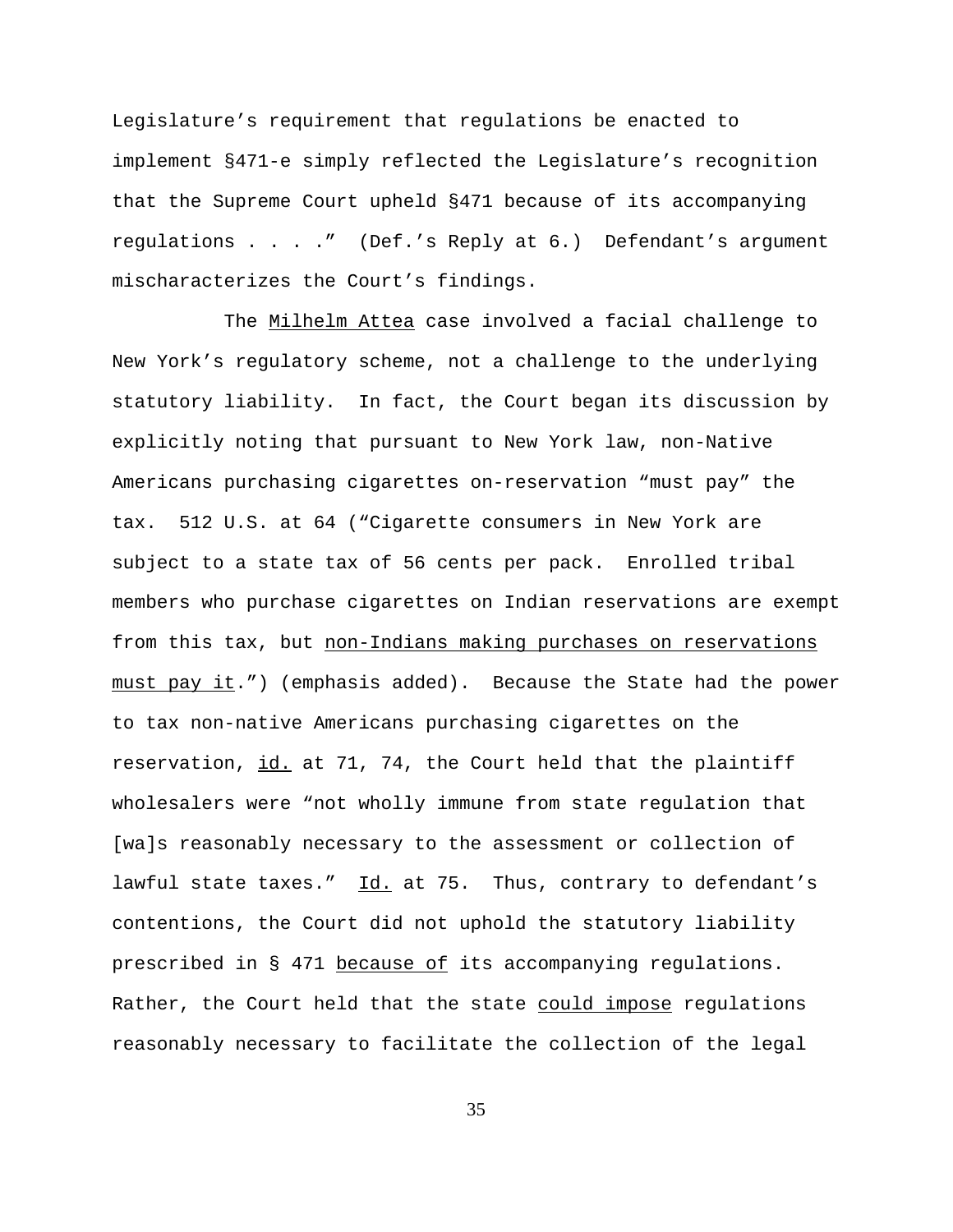tax and that the 1988 DTF regulations were sufficient in this regard. There is nothing in the Milhelm Attea case which even suggests that liability under § 471 is not operative absent regulations.

Moreover, it is significant to note that if the comprehensive 1988 DTF regulations were found by the Supreme Court to not impose an excessive burden on Native American traders, then surely Morrison's ability to simply purchase stamped cigarettes from licensed wholesaler/stamping agents for resale to non-Native Americans on the reservation, and unstamped cigarettes for resale to qualified Native Americans, cannot be deemed excessive.

# 6. Conclusions as to Defendant's Regulatory Arguments

In sum, the Court rejects defendant's arguments that the absence of implementing regulations under § 471 precludes prosecution under the CCTA. The 1988 regulations, which were later repealed, and the enactment of, and later amendment to, § 471-e, were attempts by New York State to solve its problem of enforcement. But as the Court has stated many times in this case, the failure of the executive branch to enforce the law cannot undermine the viability of a statute duly enacted by the legislature. Moreover, the absence of any language in the relevant New York Tax Law requiring the DTF to prescribe regulations as a condition precedent to statutory liability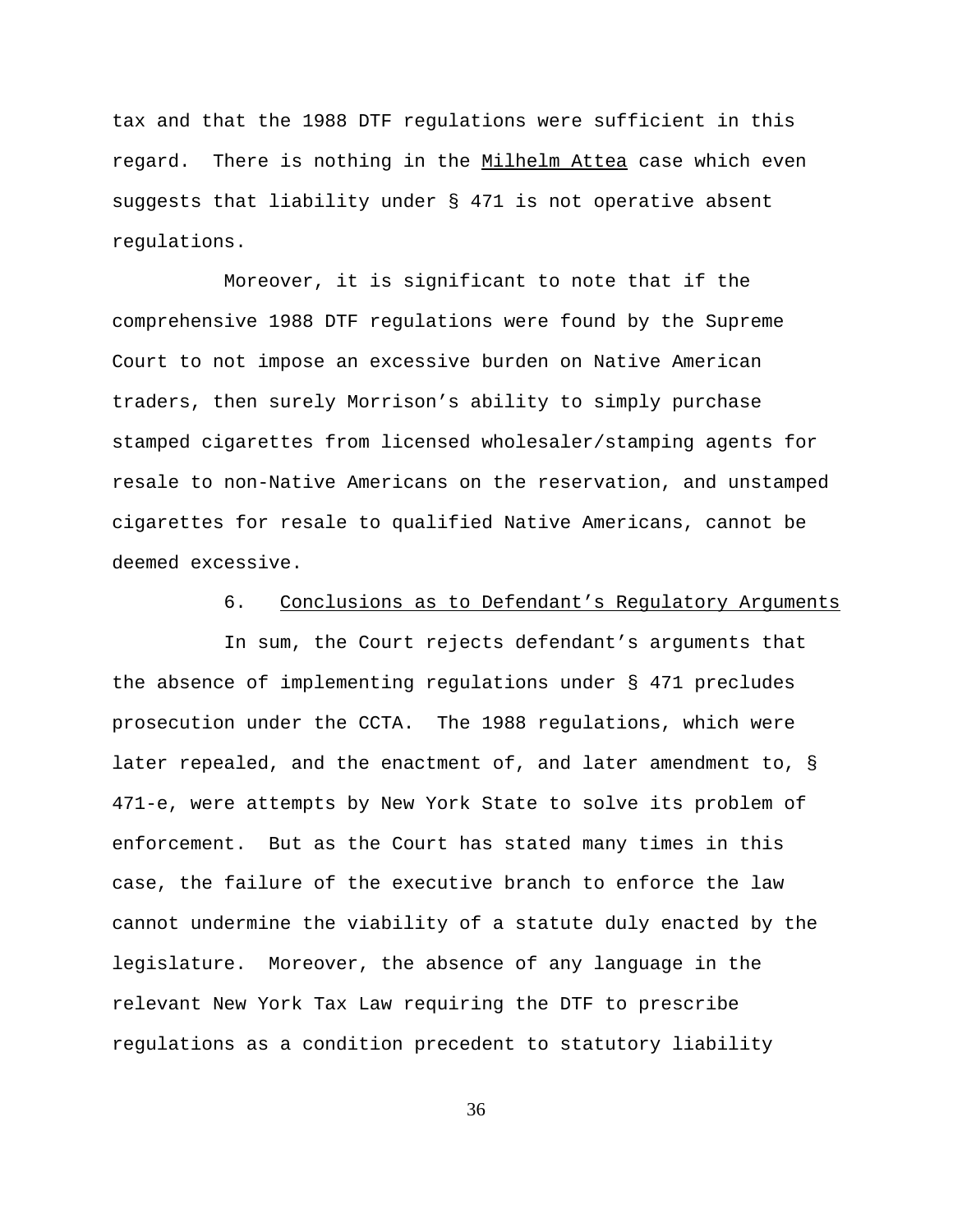precludes any finding that § 471 is not operative absent the implementation of a formal regulatory program.

## B. Change in Theory<sup>19</sup>

Defendant argues that Count Two should be dismissed because (1) the government relied solely on an "off-reservation" theory of prosecution until the Court granted defendant's Rule 29 motion as to Count One's Racketeering Acts Five through Eighty, and (2) the Court erred when it permitted the government to change its theory mid-trial and present Count Two to the jury under a new theory of "on-reservation" sales.

The government's response to defendant's change of theory claim is as follows:

> In the context of opposing defendant's entrapment-by-estoppel and due process claims, the government consistently argued that § 471-e had no applicability to this case. Notwithstanding the obvious miscommunication that led to the dismissal of Racketeering Acts ("RAs") 5 to 80 for purposes of Count One [discussed infra], the government never asserted, as claimed by the defense here, that the defendant's criminal liability rested upon proof that, in addition to selling un-taxed cigarettes to Peace Pipe customers, the defendant subsequently performed additional conduct to aid and abet in the re-sale of those same cigarettes off the reservation. To the contrary, the government sought to prevent the defendant's attempts to conflate, and thereby confuse for

 $19$  For purposes of discussion, the Court addresses defendant's change of theory argument before it reaches defendant's substantive due process claim, although these arguments are addressed in reverse order in defendant's brief.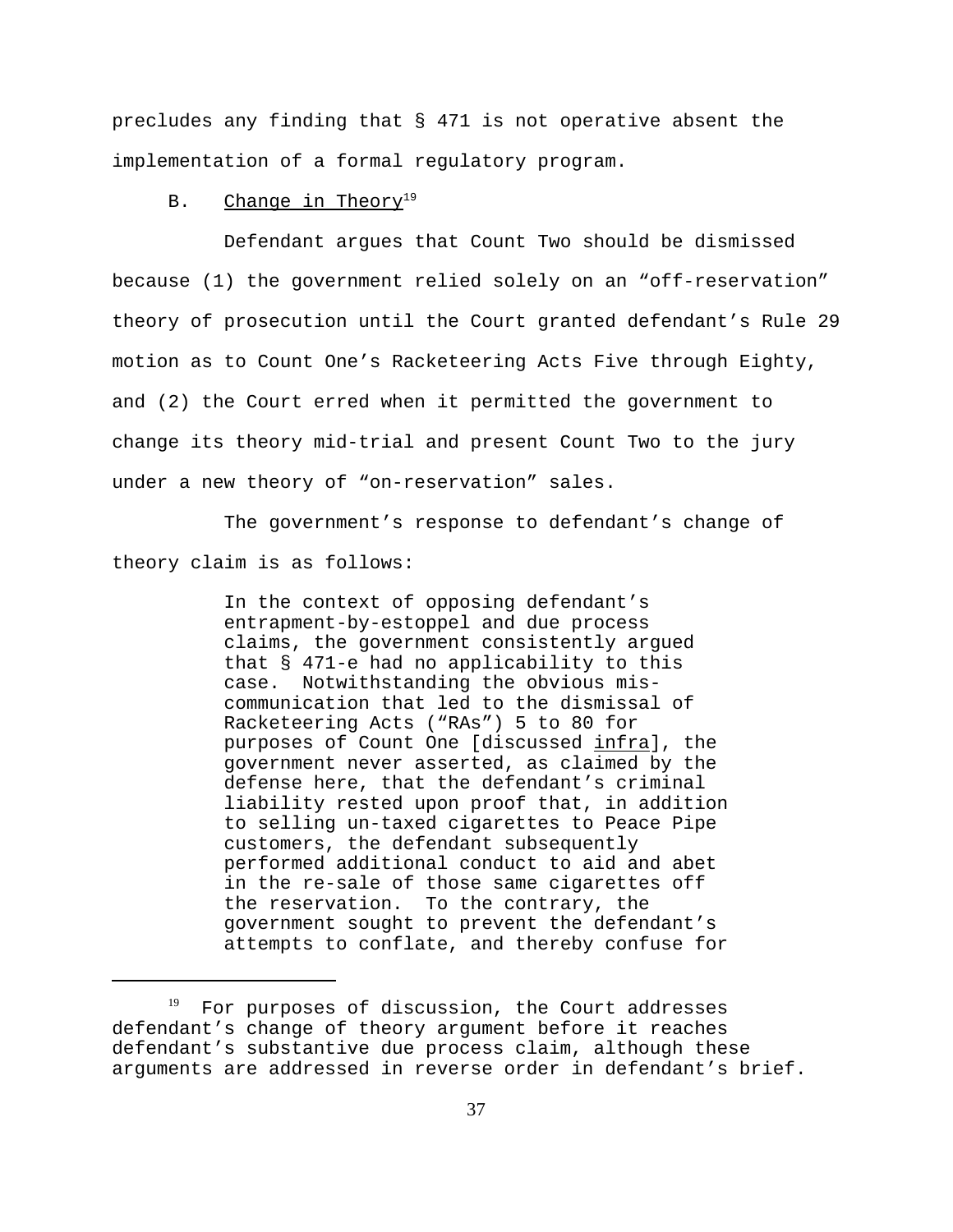the jury, the regulatory history of Tax Law § 471-e with evidence of the defendant's aiding and abetting the evasion of the state's cigarette tax requirements by selling untaxed cigarettes to Peace Pipe customers whom he knew were re-selling to consumers.

(Gov't's Mem. in Opp'n at 7.)

The threshold question, then, is whether the government did change its theory. However, before addressing that issue, a brief overview of the relevant portions of the indictment will be provided.

## 1. Racketeering Acts Five Through Eighty

Defendant's change of theory argument pertains to Racketeering Acts Five through Eighty which charge the defendant with selling contraband cigarettes. Specifically, the indictment alleges:

> On or about the dates set forth below, within the Eastern District of New York, the defendant RODNEY ARNOLDO MORRISON, together with others, knowingly and intentionally sold and distributed contraband cigarettes, to wit: the approximate quantity of cigarettes set forth below, lacking valid New York State tax stamps, in violation of Title 18, United States Code, Sections 2342(a) and 2 [; the foregoing language is followed by a table with three columns setting forth the number of each of the racketeering acts, the date of each transaction, and the approximate quantity of the cigarettes sold at the Peace Pipe on that date - which ranged from 60,400 cigarettes for Racketeering Act 80 to 328,400 cigarettes for Racketeering Act 79.<sup>20</sup>]

 $20$  60,000 cigarettes corresponds to about 300 cartons.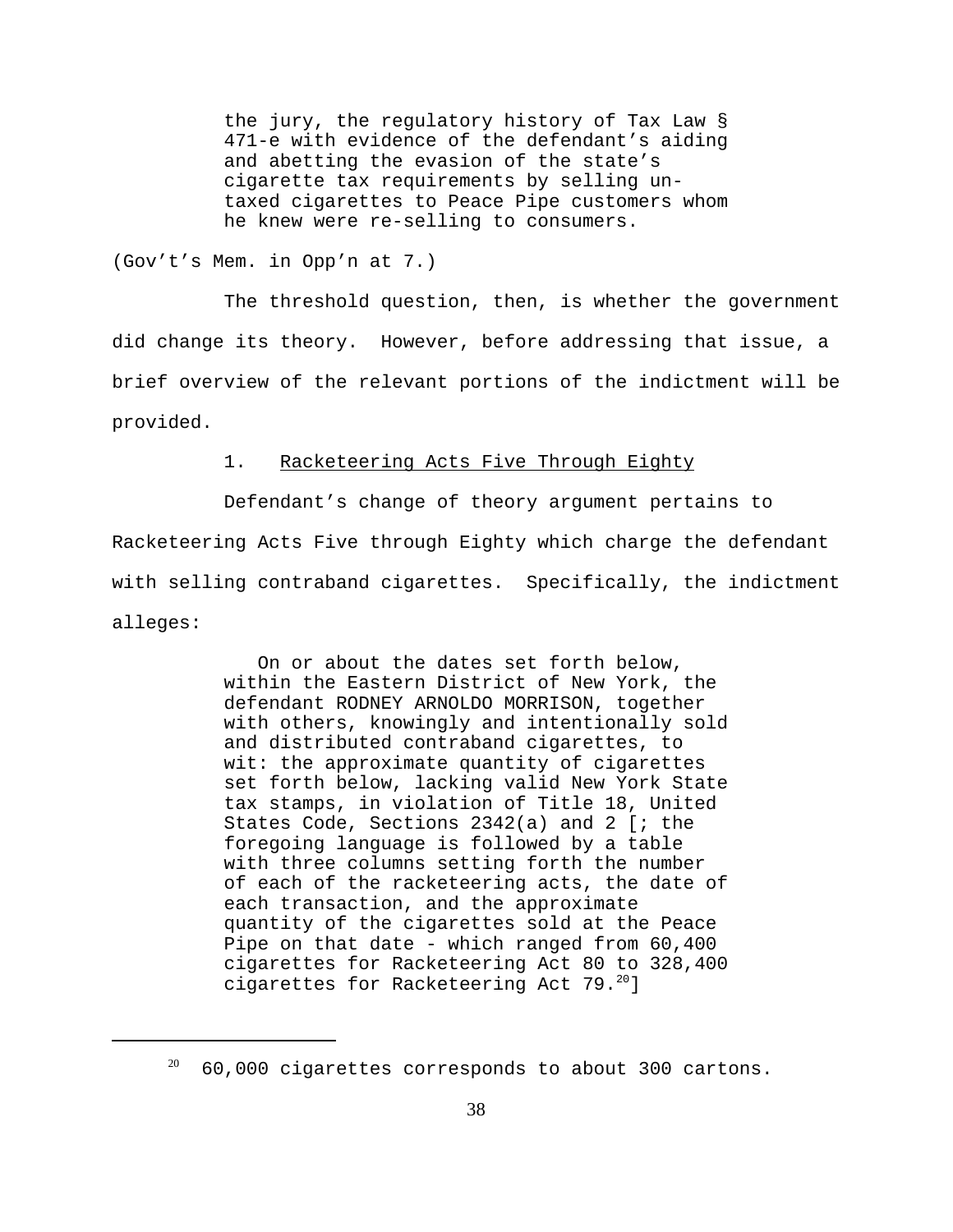(Indictment ¶ 21, at 9, docket no. 95.)

The Court views the gravamen of paragraph 21, when read in conjunction with other portions of the indictment including the "Enterprise" allegations, as being that defendant, either personally and/or (under § 2 of Title 18 U.S.C.) as an "aider and abettor" in the sense that he "command[ed], induce[d] or procure[d]" certain actions by Peace Pipe employees and others, violated  $\S$  2342(a) by the on-reservation sales.<sup>21</sup> Indeed, although the issue has not been broached by either party, it appears that had a conviction been returned on the theory and concomitant proof that defendant aided and abetted the cigarette purchasers listed in Racketeering Acts Five through Eighty to violate the CCTA by reselling unstamped cigarettes to third parties – either by simply furnishing the product,  $22$  or by providing additional assistance vis-a-vis such resales — that conviction would be subject to vacatur as a constructive

 $21$  Defendant, as his counsel explained during his opening statement, also viewed the indictment as charging on-reservation sales. (Tr. at 409 ("This is the actual allegation against Mr. Morrison, that he knowingly and intentionally sold and distributed contraband cigarettes, to wit: The approximate quantity of the cigarettes set forth below [referring to chart in paragraph 21 of the indictment], lacking valid New York State tax stamps. . . . In the indictment . . . you will see what you have is that these [referring to Racketeering Acts 4 through 80] are alleged sales of cigarettes by Peace Pipe on these particular dates in question.").)

Assuming that such conduct, arguendo and contrary to the fact (see note 27 infra), standing alone, would render Morrison an aider and abettor under § 2(a).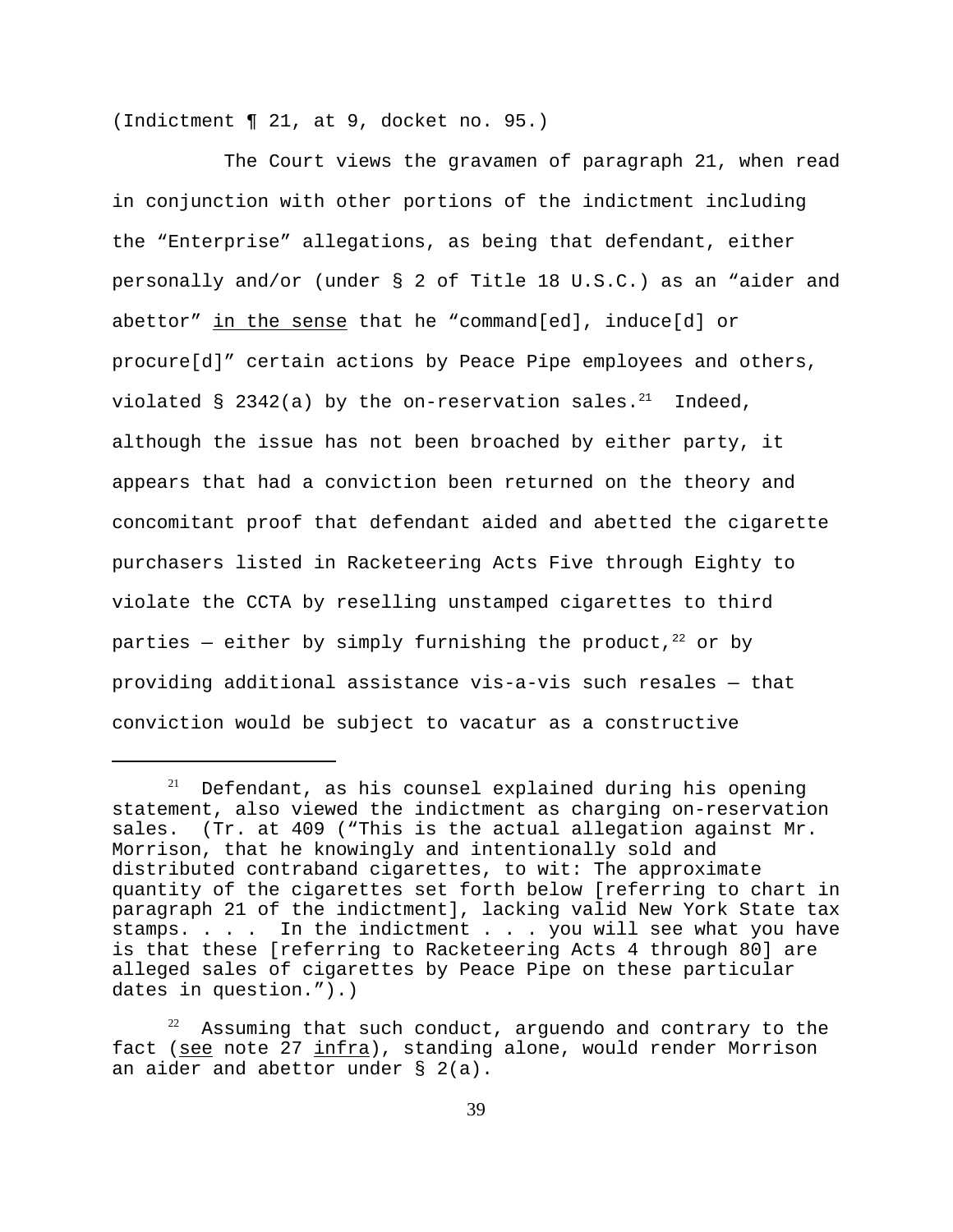amendment to the CCTA charge in the indictment.

2. During its Case-in-Chief, the Government Confined its Theory of Prosecution Regarding the CCTA Racketeering Acts to 18 U.S.C. § 2 and Off-Reservation Sales

Simply put, defendant has the better side of the argument based on what occurred prior to the Rule 29 motion being granted as to Racketeering Acts Five through Eighty of Count One. Thus, in the government's October 18, 2007 letter brief pertaining to entrapment by estoppel, the Court was advised that "[Morrison's] liability in this case will be determined on evidence that he knowingly and intentionally aided and abetted others in sales and distribution of untaxed cigarettes off the reservation." (Gov't's Oct. 18, 2007 Letter at 2, docket no. 372.)

On November 14, 2007, before opening statements, the Court provided its understanding of the government's theory of prosecution: "In the decision<sup>23</sup> I said, in essence, that the government's theory of this case is, under Section 2 of Title 18 United States Code, that Mr. Morrison aided and abetted individuals who bought product on the reservation and sold the product off the reservation." (Tr. at 122.) The government did not object to this characterization of its theory and consistent

 $^{23}$  United States v. Morrison, 2007 WL 3274697 (E.D.N.Y. November 5, 2007), vacated on other grounds by bench decision dated February 27, 2008. (Tr. at 9491-9502.)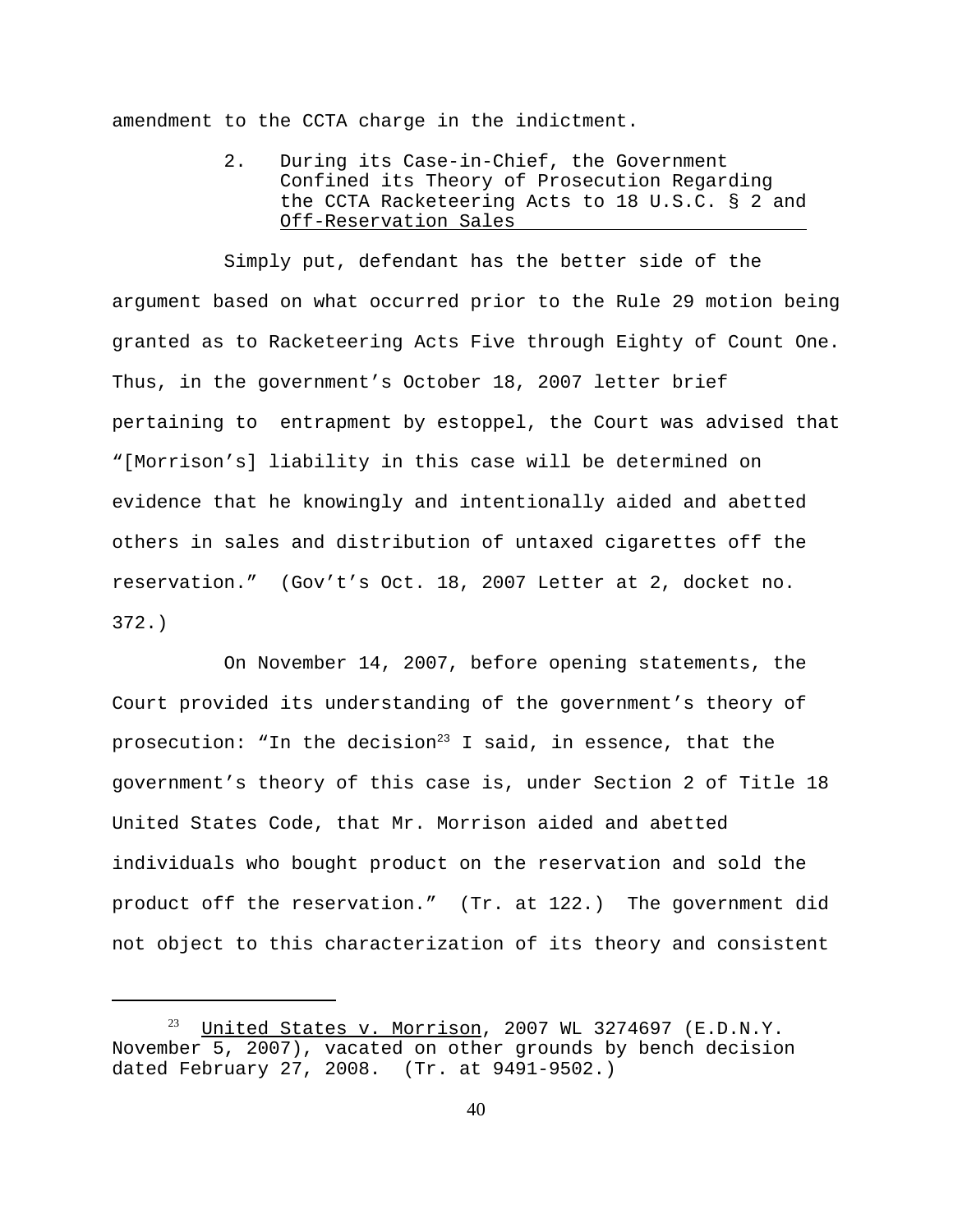therewith, appeared to define its theory of prosecution in its opening statement as aiding and abetting off-reservation sales. (<u>Id.</u> at 215-18.)

The Court represented this understanding of the government's theory during defense counsel's opening statement by instructing the jury that the government alleged that defendant had the "specific intent of aiding the . . . non-Indian who bought the cigarettes on the reservation, to then sell them off the reservation without the appropriate taxes  $\ldots$  . . . " (Id. at 434.)

The Court distributed its draft, and ultimately unused charge on the CCTA acts on February 27, 2008  $(id.$  at 9459), wherein I described the government's theory thusly:

> [T]he government maintains that the defendant is criminally responsible for violations of CCTA because he aided and abetted others to commit violations of CCTA. Those others, it is alleged, consist of individuals who purchased contraband cigarettes at Peace Pipe, or Smokersden.com for resale to third parties off reservation. The government is not, and the word not here is underscored, the government is not claiming that the sales made by Peace Pipe and Smokersden.com to such parties violated CCTA.

(<u>Id.</u> at 10536-37.)

The government agreed that the above language accurately depicted its position.  $(Id. at 9480$  ("And I think your Honor has correctly phrased the government's position here.").) In fact, the government, while still pursuing its off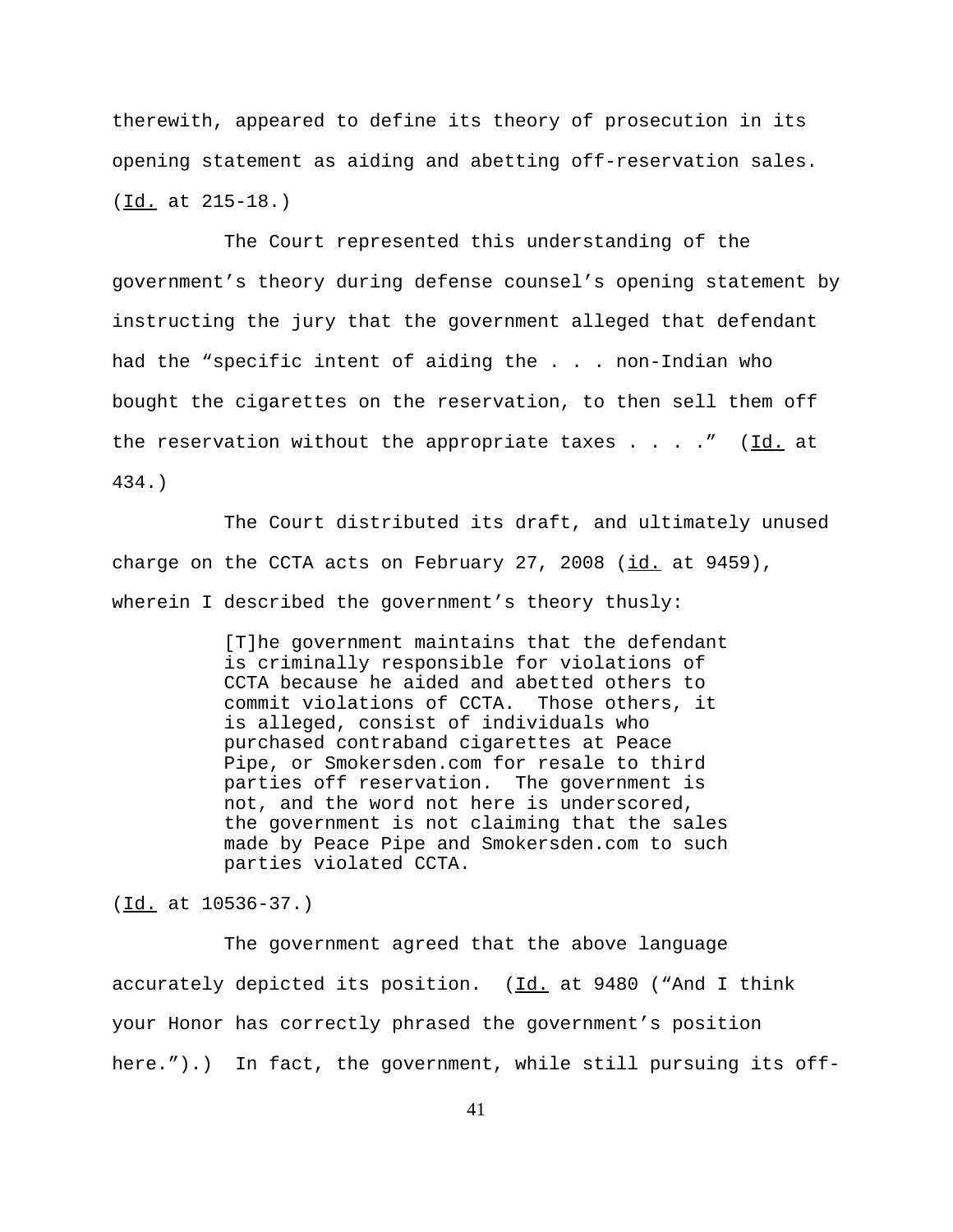reservation theory, made a suggestion, out of the presence of the jury, that the Court include within its charge an instruction that on-reservation sales did not violate the CCTA, apparently referring to sales not only to Native Americans but also to non-Native Americans. Id. at 9482.

Based on the above, all of which occurred before I ruled on defendant's Rule 29 motion directed at the CCTA Racketeering Acts in Count One, I concluded then, as I do now, that the government was proceeding exclusively on the theory that defendant aided and abetted big customers — by selling to them huge amounts of product<sup>24</sup> – which defendant understood would be resold to third parties in an unstamped condition.<sup>25</sup>

 $24$  No evidence was presented to the jury suggesting that defendant was involved in the resale of those cigarettes to third parties.

 $25$  Parenthetically, before the defendant interjected the forbearance policy and the defense of entrapment by estoppel into the pretrial proceedings, the government's position focused on on-reservation sales. (See Gov't's letter dated May 25, 2007 but filed September 19, 2007 at 1, docket no. 337, referring to exhibits later admitted at trial evidencing on-reservation sales and the government's intent to rely on such documents "in support of the charges".) That the defendant understood the government's then position is evident from the defendant's October 16, 2007 letter brief in which it was argued that notwithstanding this Court's conclusion that the forbearance policy did not render onreservation sales non-taxable events, the "policy of 'forbearance' . . . rendered § 471 unenforceable as applied to reservation cigarette sales." (Def.'s Oct. 16, 2007 Letter at 1, docket no. 367 (emphasis in original).)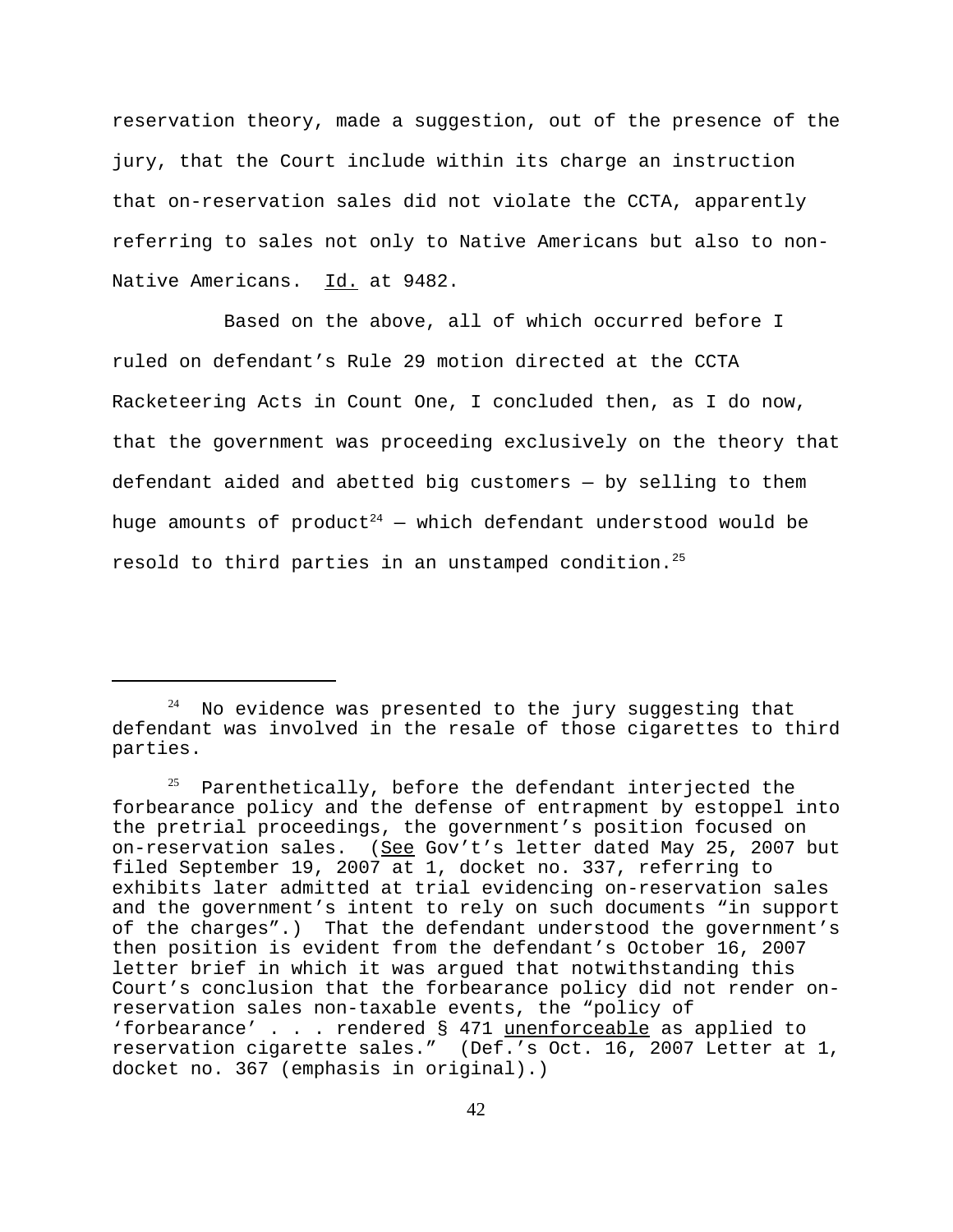## 3. The Court Dismisses the CCTA Racketeering Acts as to Count One

After the government rested, and by motion filed February 28, 2008 (docket no. 636), defendant moved for judgment of acquittal on, inter alia, Racketeering Acts Four through Eighty under Rule 29(a) as to Count One. By bench decision dated March 4, 2008, the Court reiterated that since October 2007, the government had indicated that it was relying solely on an aiding and abetting theory of liability under 18 U.S.C. § 2 with regard to Racketeering Acts Five through Eighty, viz. that Morrison aided and abetted the individuals who purchased his cigarettes on the reservation in committing violations of the CCTA when they resold the cigarettes off-reservation. In order to prove that Morrison was guilty of aiding and abetting the purchasers in their resale of contraband cigarettes, the Court held, the government was required to prove, inter alia, that the purchasers violated the CCTA. $^{26}$  (Tr. at 9925.) Because there was no evidence in the record from which a reasonable trier of fact could so conclude, as explained in the March 4, 2008 bench

 $26$  See, e.g., United States v. Frampton, 382 F.3d 213, 223 (2d Cir. 2004) ("In order to secure a conviction for aiding and abetting under 18 U.S.C. § 2(a), the Government must prove: (1) that the underlying crime was committed by someone other than the defendant; and (2) that the defendant either acted or failed to act with the specific intent of enabling its commission.") (emphasis added).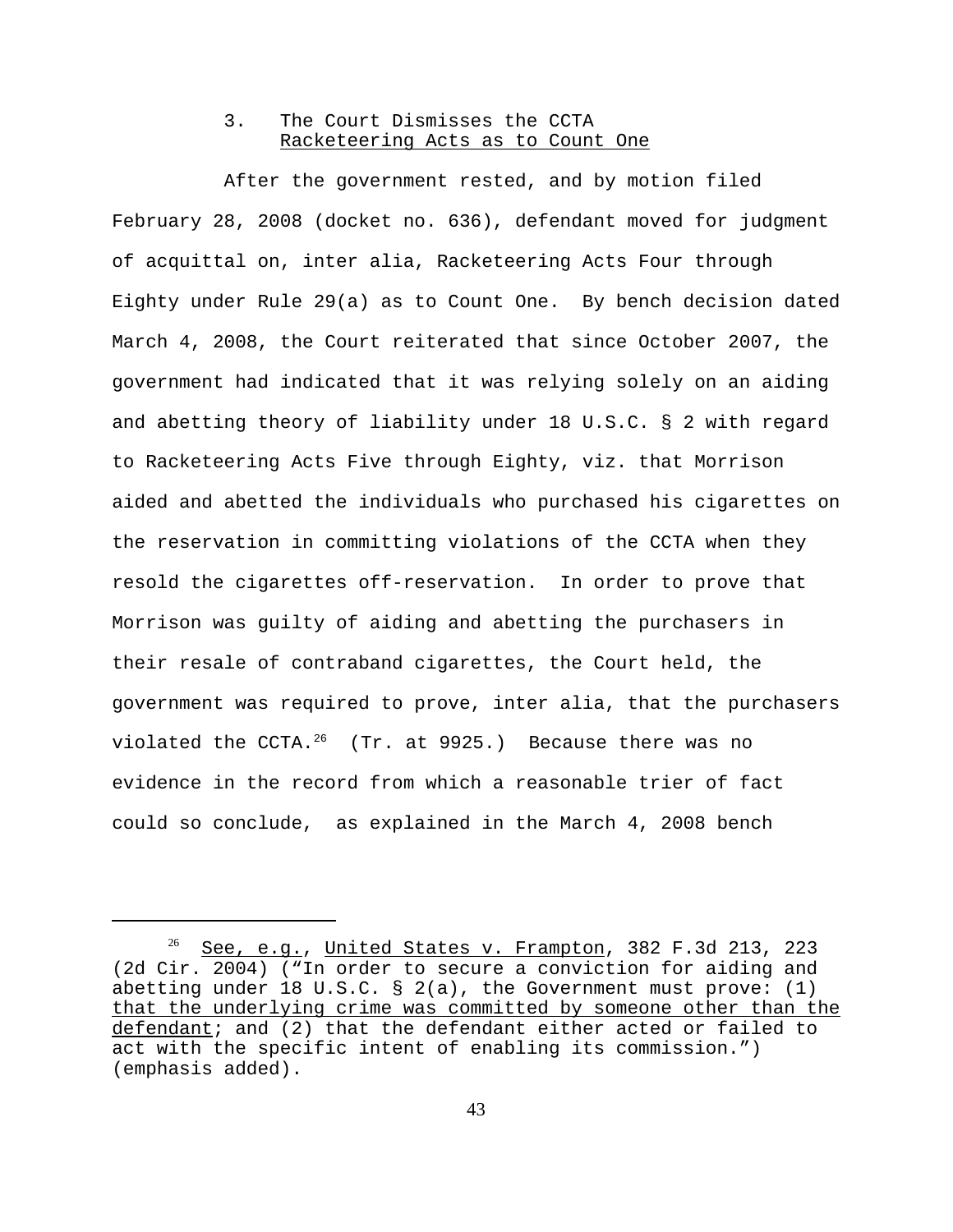decision ( $id.$  at 9925-32),<sup>27</sup> the Court granted defendant's motion to dismiss Racketeering Acts Five through Eighty with regard to Count One, the substantive RICO count.<sup>28</sup> (Id. at 9942-43.)

The dismissal was granted because the government's offreservation theory was not supported by the proof. In fact, no resale evidence was before the jury. However, I noted then (id. at 10696-697), as I do now, that there was abundant evidence in the record consistent with the on-reservation charge returned by the grand jury to deny defendant's motion to dismiss the CCTA Racketeering Acts as to Count One had the government not relied exclusively on its off-reservation theory. Be that as it may, however, the Court was barred from revisiting its ruling as to Count One upon the government's request in its letter brief of March 10, 2008 that I do so because the bench decision of March

 $27$  With respect to the government's initial off-reservation theory, it is, of course, highly probable that the purchasers of the cigarettes sold by Peace Pipe as alleged in Racketeering Acts Five through Eighty resold the product given the large quantities involved. That does not necessarily mean, however, that those purchasers violated the CCTA because, e.g., the resales may not have involved over 60,000 cigarettes per transaction or the sales may have occurred overseas or in jurisdictions in the United States that do not require stamps to be affixed.

 $^{28}$  With respect to the constructive amendment question, the Court, by way of a prefatory statement during its bench decision dismissing Racketeering Acts Four through Eighty of Count One stated: "I'm assuming that that theory [i.e. the off-reservation theory] is not inconsistent with what the grand jury has charged. In other words, it's not some type of, in effect, amendment as to the charges faced by the defendant. I take no position on that matter, and it has nothing to do with my decision in this regard." (Tr. at 9926-27.)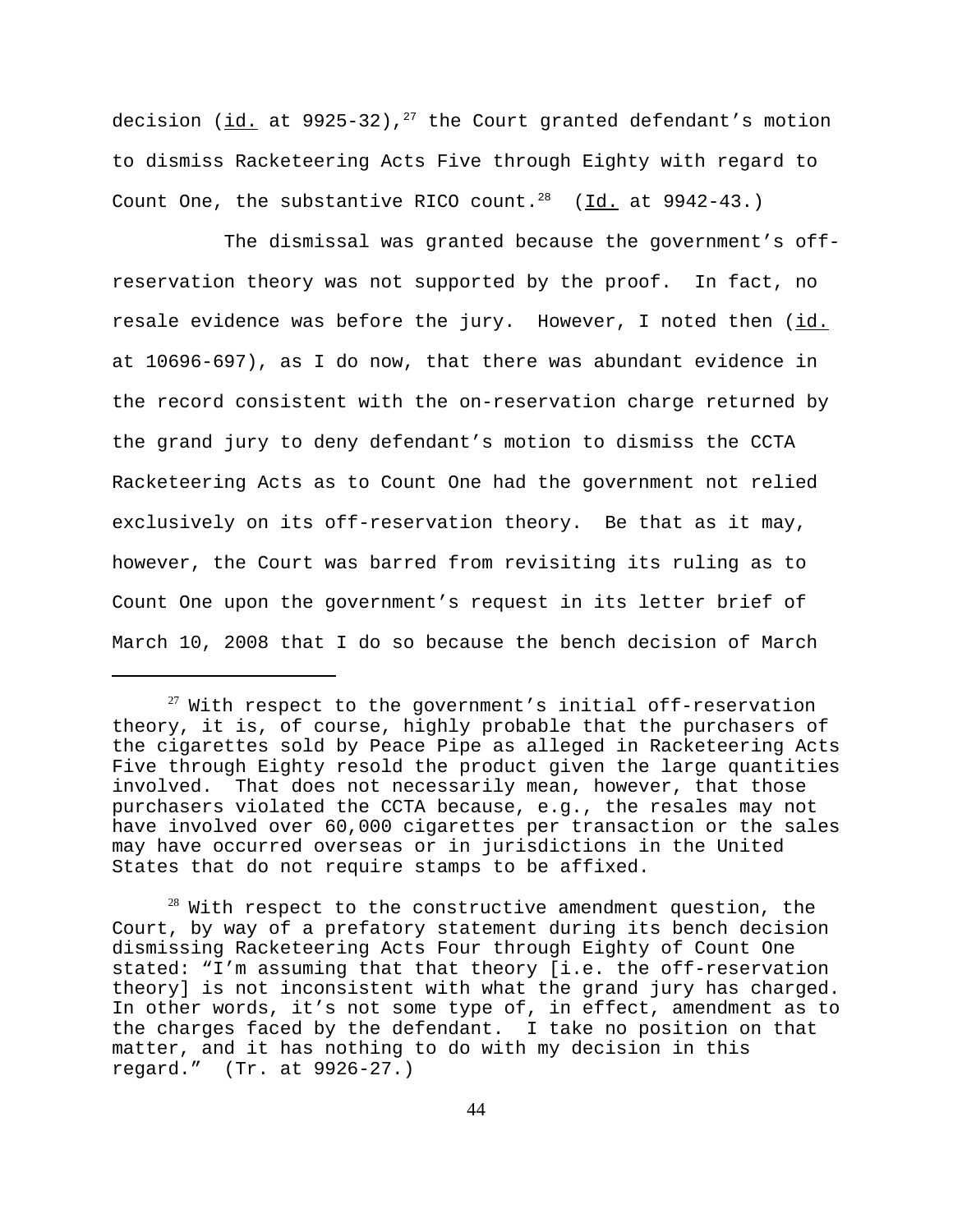4th was immediately entered upon its issuance, thus becoming a final order. (Id. at 10768 (citing Smith v. Massachusetts, 543 U.S. 462, 473 (2005).)

# 4. The Court Reserves Decision on Defendant's Motion to Dismiss the CCTA Racketeering Acts as to Count Two

By motion filed March 6, 2008, defendant moved to dismiss the CCTA Racketeering Acts as to Count Two, RICO conspiracy, arguing that the Court's prior decision as to Count One "inflict[ed] a fatal blow to [Racketeering Acts] 4-80 in Count Two." (Docket no. 652 at 2.) During oral argument on the motion, the government stated that it had never been "its position that the resale by a purchaser constituted the CCTA act transaction." (Tr. at 10526.) Rather, according to the government, the CCTA violation occurred at the time defendant sold contraband cigarettes on the reservation. (Id. at 10534.) When asked by the Court about its apparent change of position, the government responded that it had misunderstood the Court's characterization of its theory. (Id. at 10527-30; see also id. at 10792 where government proffers that the "indictment speaks for itself," that the government's proof pertained to "sale[s] from the Peace Pipe," and that "it was never the government's contention that the resale [by the Peace Pipe's big customers] formed the basis of the aiding and abetting [under Count One] or for that matter the conspiracy liability [under Count Two]".)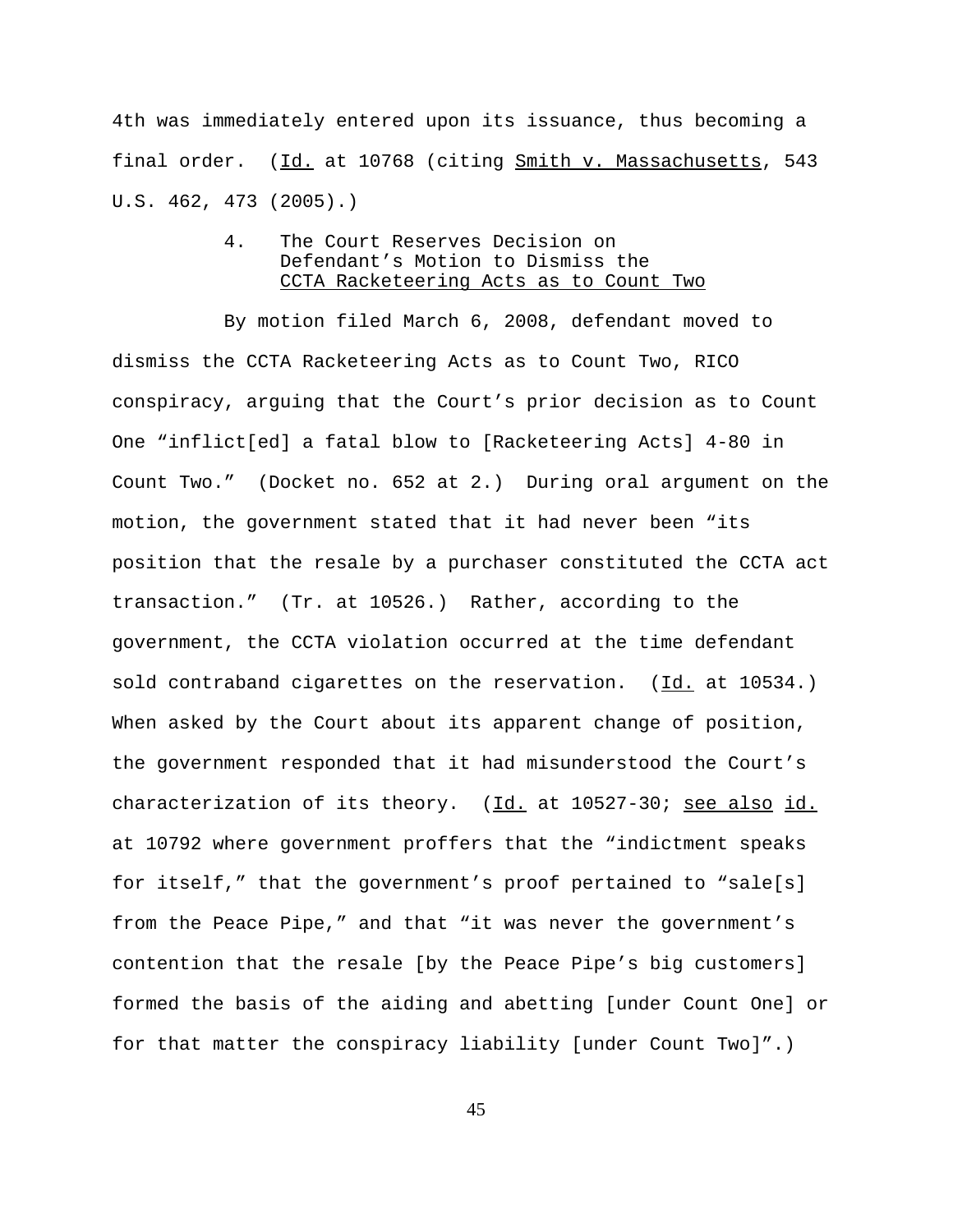On March 11, 2008, the Court reserved decision on defendant's Rule 29(b) motion to dismiss the CCTA Racketeering Acts from Count Two. (Id. at 10779; see also id. at 10791.) Noting that the RICO conspiracy charge was a separate charge from the substantive RICO charge, the Court provided its preliminary view that it was not bound by collateral estoppel or the law of the case doctrine to dismiss the CCTA Racketeering Acts from Count Two merely because it had dismissed them from Count One. (Id. at 10780-81.) The Court also stated, following oral argument, that it did not appear that the defendant would be prejudiced should the case go forward on an on-reservation sales theory. (Id. at 10781.) Thus, the CCTA Racketeering Acts were presented to the jury under Count Two, RICO conspiracy.

#### 5. The Parties' Arguments

Defendant argues that "[t]he CCTA Racketeering Acts incorporated into Count Two – and therefore Count Two itself – should be dismissed for the same reason the Court dismissed these same acts as charged in Count One, i.e., insufficient evidence to prove the government's theory of prosecution that Mr. Morrison aided and abetted off-reservation cigarette sales in violation of the CCTA." (Def.'s Mem. of Law in Supp. at 36.) Essentially, defendant contends that "there is no question that the government not only committed exclusively to an 'aiding and abetting offreservation sales' theory in its case-in-chief, but also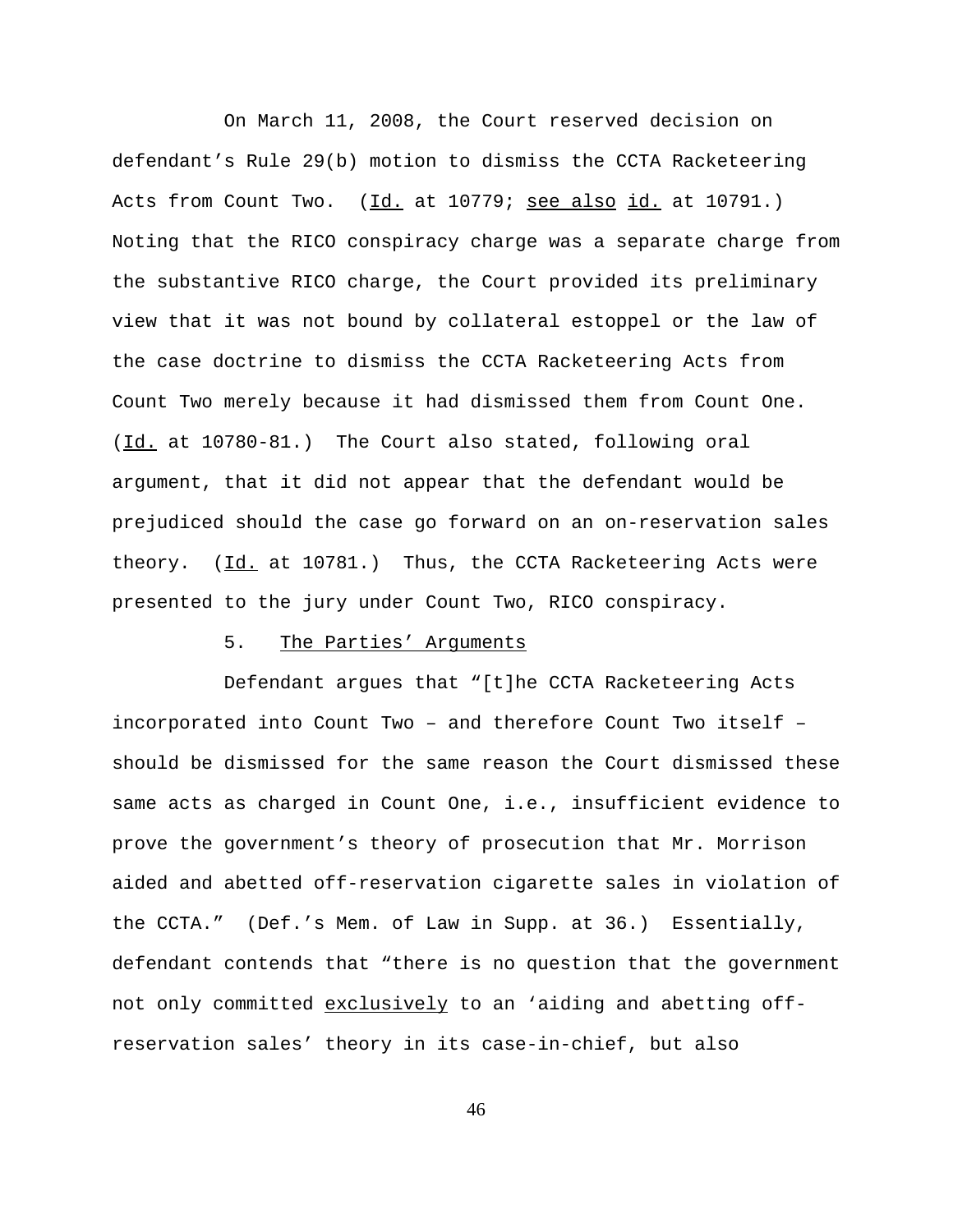explicitly disavowed (and therefore waived) any reliance on an on-reservation sales theory." (Def.'s Mem. of Law in Supp. at 37 (emphasis in original).) Citing various cases dealing with bill of particulars and changes in theory, defendant maintains that the Court erred in permitting the government to change its theory after defendant had filed his Rule 29 motion.

The government's response is limited to arguing that defendant's conviction under Count Two for racketeering conspiracy is supported by sufficient evidence and cites no case law, nor attempts to distinguish defendant's cases, relating to its change of position. Nevertheless, defendant's motion is denied because: (1) the indictment charged defendant with substantive violations of the CCTA, along with a corresponding conspiracy count, both involving on-reservation sales; (2) the evidence at trial overwhelmingly supported the jury's verdict as to Count Two under the on-reservation theory articulated by the government before commencement of defendant's case; and (3) defendant has pointed out no prejudice resulting from the government's change of theory. Point (1) has already been discussed. Points (2) and (3) will be addressed now.

> 6. No Prejudice to Defendant Shown From Government's Change in Theory, and Overwhelming Evidence Supports Jury's Verdict as to Count Two

The outcome of defendant's attack on Count Two under discussion turns on whether he was prejudiced by the government's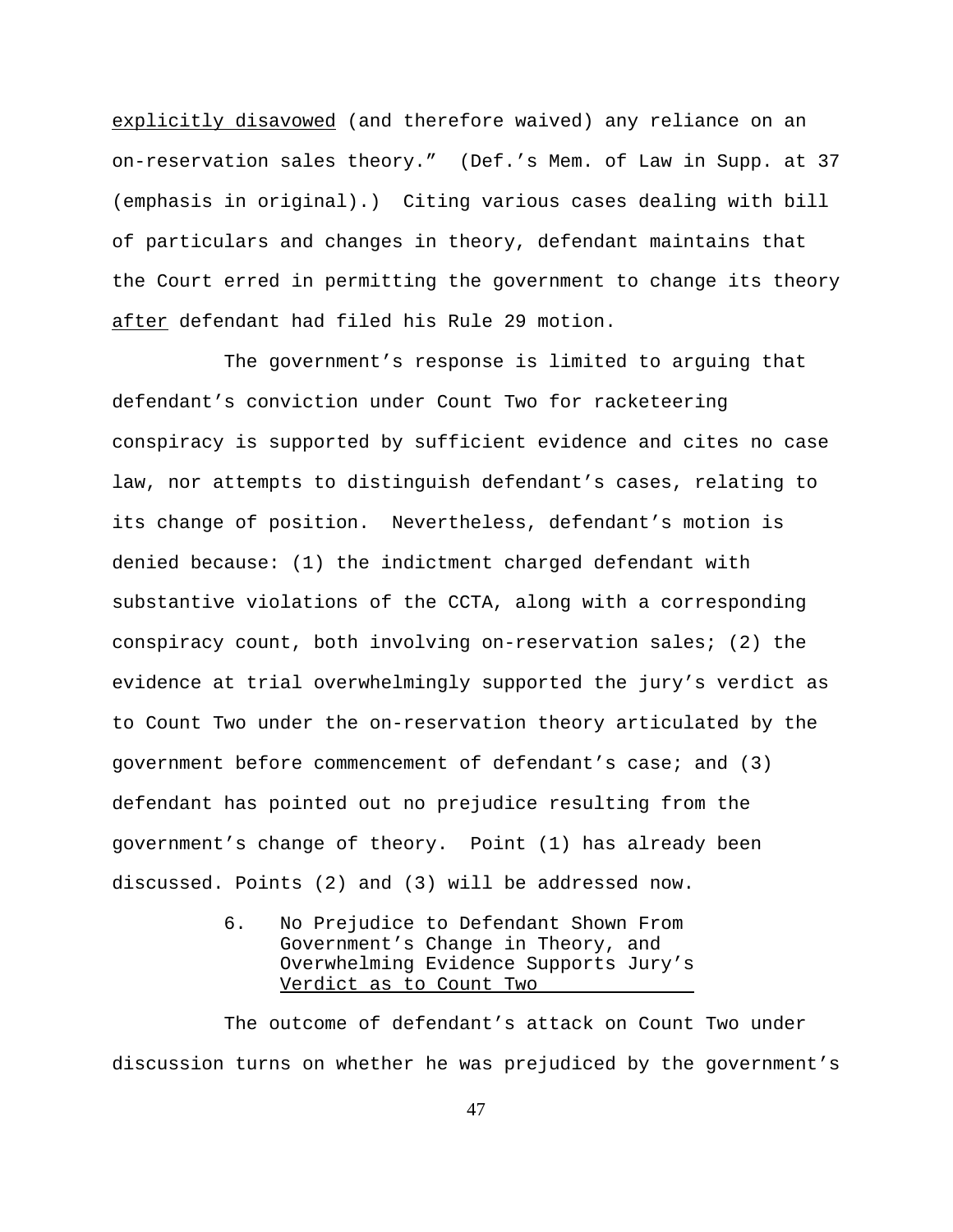change of theory.

The relationship between a conviction which is the product of the government's change of theory during trial and resulting prejudice, or lack thereof, is addressed in United States v. Mapp, 170 F.3d 328 (2d Cir. 1999). In Mapp, defendant Kevin Moore ("Moore") was convicted, inter alia, of murder in aid of racketeering in violation of 18 U.S.C. § 1959(a)(1). Id. at 330. As a predicate for its prosecution under § 1959, the government contended that Moore murdered the victim in violation of New York Penal Law § 125.25(3), New York's felony murder statute. Id. at 335. The district court instructed the jury that it could find Moore guilty of having violated § 1959 if it concluded, inter alia, that Moore had murdered the victim in violation of § 125.25(3). Id.

After it began deliberating, the jury sent the district court a note asking whether Moore could be found guilty of violating § 1959 if he did not either carry or use the gun involved in the murder. Id. at 337. The court initially responded by reminding the jury of the court's charge under § 1959, including the requirement that the government prove that Moore murdered the victim in violation of N.Y. Penal Law § 125.25(3). Id. The court then supplemented its original charge by informing the jury that it could find Moore guilty of violating that statute if it found that Moore or another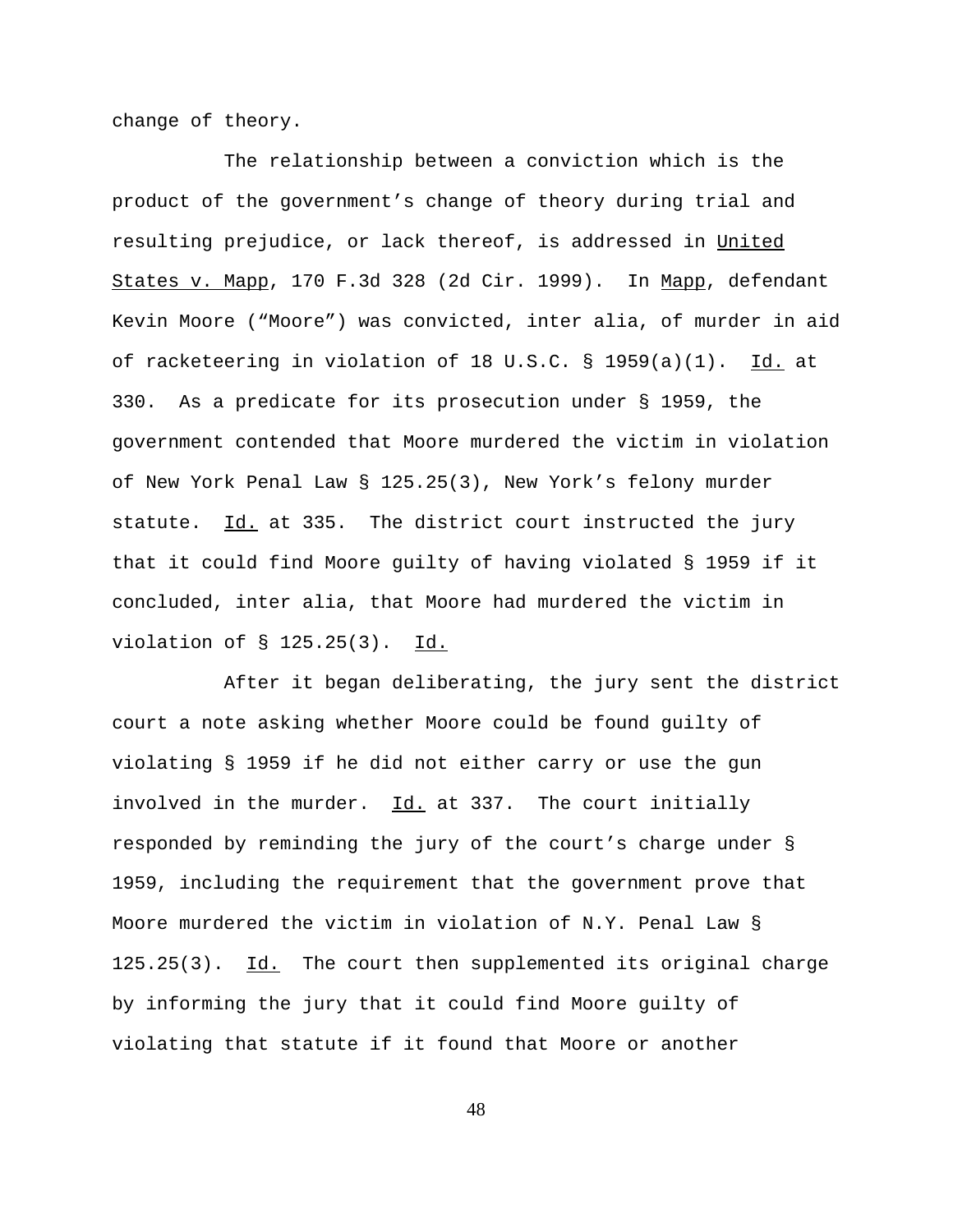participant in the robbery caused the victim's death. Id. Before giving its supplemental instruction, Moore was given the opportunity to offer additional argument and/or evidence but declined. Id.

In rejecting Moore's argument that the district court violated his Fifth Amendment right to due process by charging the supplemental instruction, the Second Circuit stated as follows:

> In these circumstances, we believe that Moore's challenge to the district court's decision to give this supplemental jury instruction lacks merit. Notably, Moore does not claim that the supplemental jury instruction deviated from the charges contained in the indictment. Nor does he maintain that there was any legal error in the content of the instruction. Instead, Moore argues only that the instruction "changed the government's theory of liability" on the section 1959 charge and that he might have asserted additional defenses at trial if he had known that such an instruction would be given. But this contention is unpersuasive because, even now, Moore is silent as to what those defenses might be. Finally, by giving him the opportunity to respond by presenting additional evidence or argument to the jury, the district court carefully avoided causing Moore any arguable prejudice in the giving of the supplemental instruction.

Id.

Here, as in Mapp, the government's changed theory that the CCTA violation occurred when Morrison sold contraband cigarettes on-reservation is consistent with the language of the indictment. As noted, the CCTA Racketeering Acts charge Morrison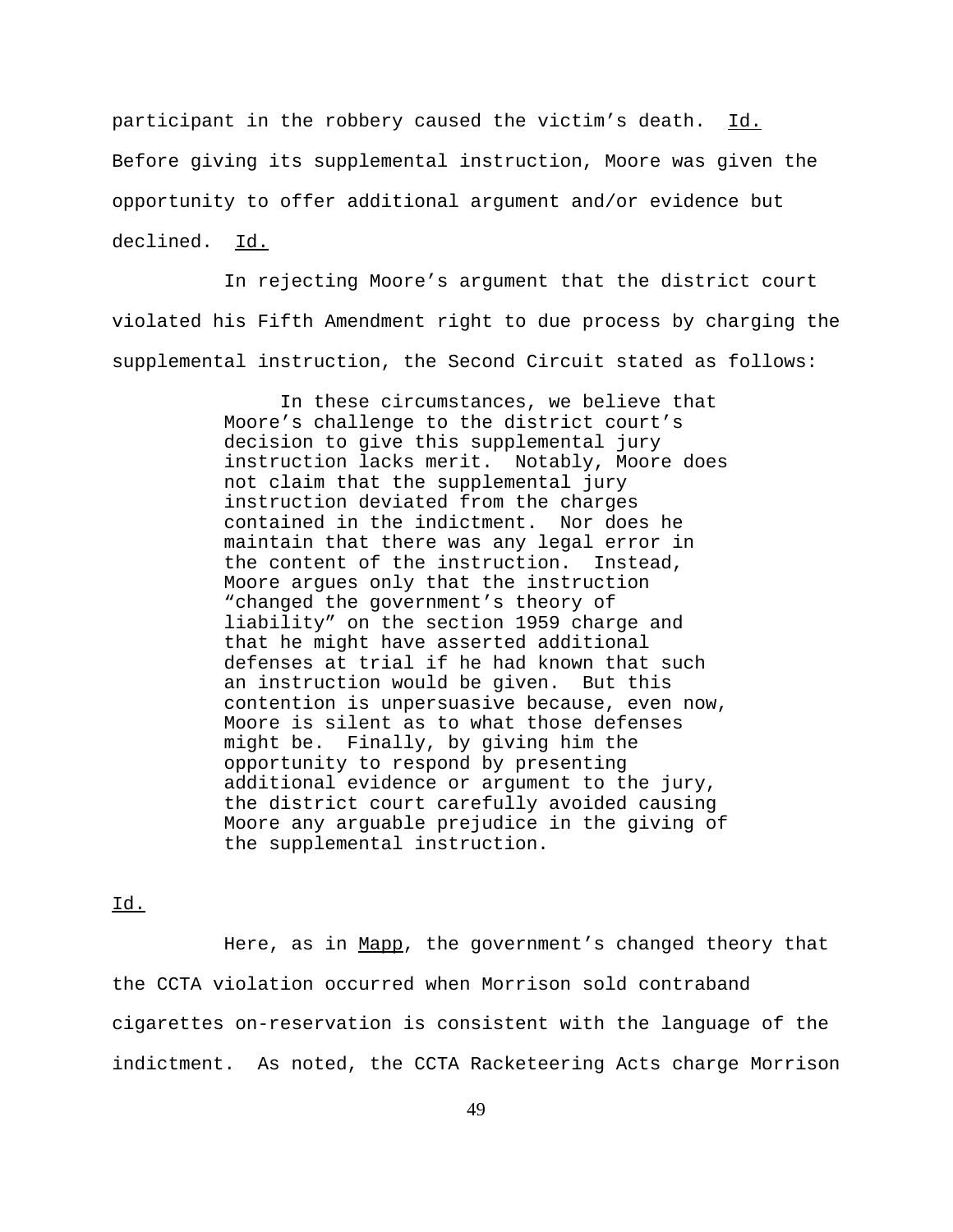with selling and distributing contraband cigarettes. Each racketeering act has a corresponding date and number representing the approximate quantity of cigarettes sold by Peace Pipe on that particular date. The evidence at trial revealed that these sales occurred on-reservation.

Moreover, the evidence at trial overwhelmingly supported Morrison's conviction on this charge, to wit, that Morrison entered into a conspiracy in which the goal was to sell and distribute contraband cigarettes on-reservation. Defendant does not dispute the sufficiency of the evidence in this regard. Instead, he argues solely that there was insufficient evidence to prove the government's theory that defendant aided and abetted off-reservation sales and that the government should not have been permitted to change its theory so late in the game. But, as noted, that argument is directly at odds with the holding in Mapp.

Defendant also fails to demonstrate in a persuasive fashion how he was prejudiced by having the on-reservation theory presented to the jury. Citing to Rule 29, defendant argues that he has been prejudiced because, even though "the Court suggested that any prejudice encountered as a result of counsel's failure to ask certain questions of government witnesses when they were first called could be remedied by calling them anew, and an adjournment might be granted to mitigate any additional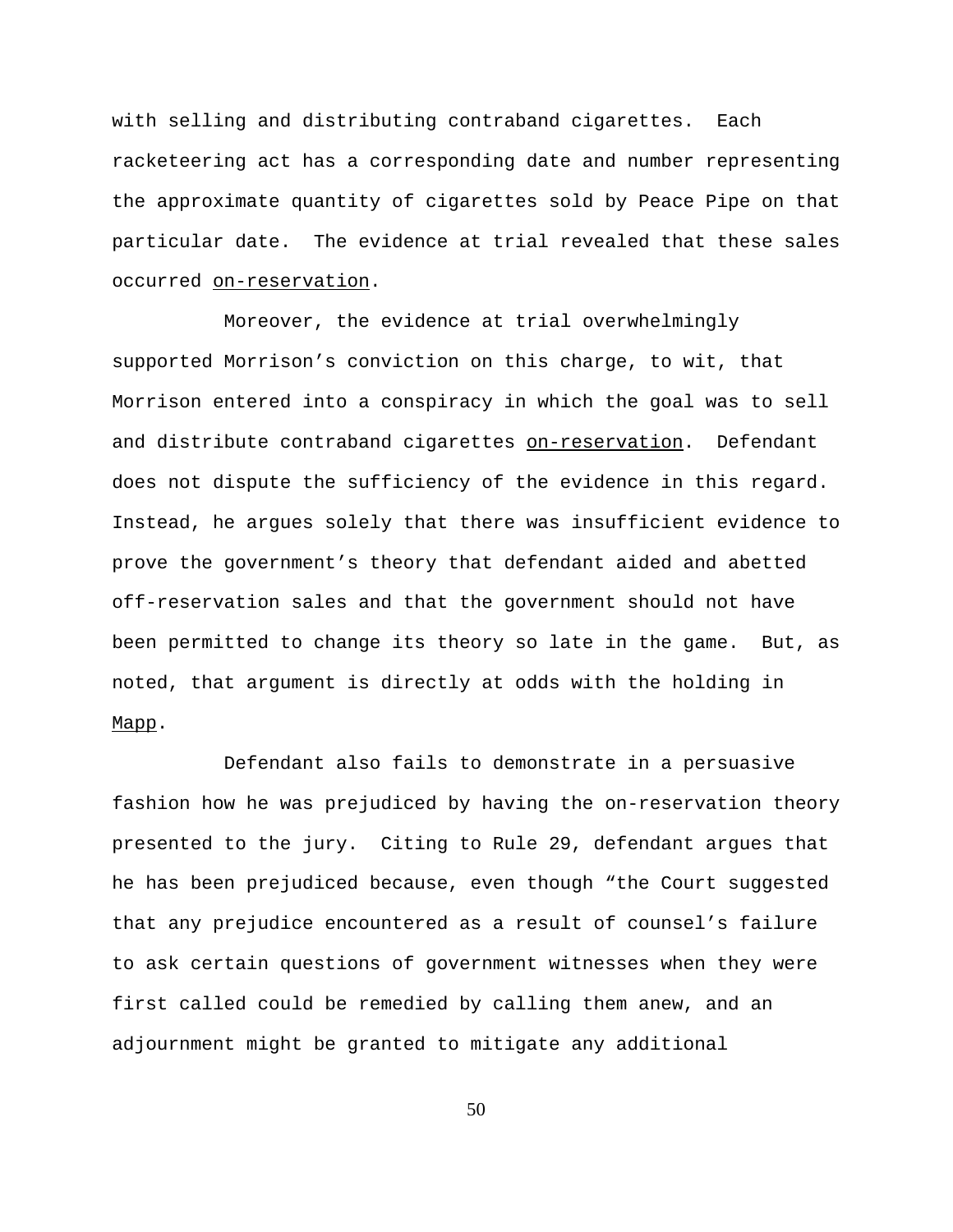prejudice, Mr. Morrison is entitled to have his Rule 29(a) motion decided based on the government's proof and theory of prosecution espoused during its case-in-chief, rather than being required to rely on a renewed Rule 29 motion at the close of all the evidence." (Def.'s Mem. of Law in Supp. at 47.) Rule 29(b) provides that "[i]f the court reserves decision, it must decide the motion on the basis of the evidence at the time the ruling was reserved." Fed. R. Crim. P. 29(b), (emphasis added to indicate that operative word for present purposes is "evidence"). The Court did that; Morrison's Rule 29 motion, with respect to which the Court reserved decision, is being denied based on the evidence as it existed at the conclusion of the government's case-in-chief. Absent from Rule 29 is language which would preclude the Court from making its determination consistent with the on-reservation charging language in the indictment even though the government did not initially espouse that theory. Defendant provides no authority to the contrary.

Defendant also attempts to demonstrate prejudice by asserting that the change in theory prejudiced his ability to effectively cross-examine particular witnesses:

> Had we known during the government's case that its theory of liability would shift back to on-reservation sales we would have questioned several of the government's witnesses more thoroughly regarding Mr. Morrison's day-to-day involvement in the Peace Pipe generally, and his involvement in the charged sales in particular. We would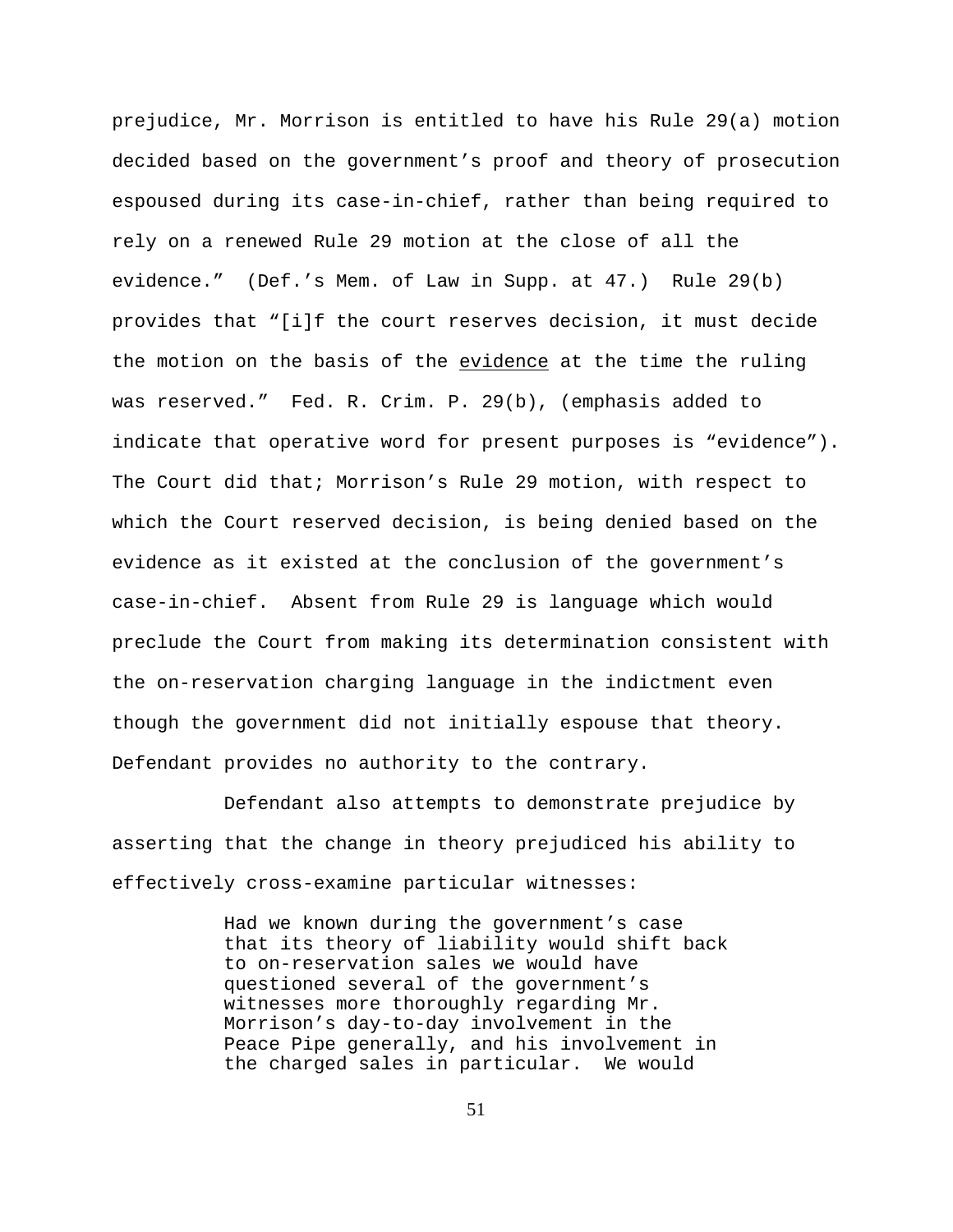have questioned Allison Stewart, Thomasina Mack, Wynette Randall and Tony Phillips fully and forcefully about Mr. Morrison's semiretired status, his frequent trips, his often absentee status, his lack of knowledge regarding particular sales, and related matters, to distance himself from [Racketeering Acts] 4-80. Our failure to do so will inevitably be viewed by the jury as a tacit admission that Mr. Morrison in fact is liable for these sales. Trying to undue that impression by recalling these witnesses on the defense case will serve only to reenforce our failure to have addressed these issues previously. It would also require the defense to call witnesses whose credibility, for the most part we have destroyed, to now suggest they are worthy of belief. It will, as well, infringe on our right to rely solely on the government's proof, or lack of proof during its presentation of the evidence and to refrain from calling particular witnesses during the defense case. And it violates on our Sixth Amendment right to confront – in an appropriate and timely fashion – the government's witnesses with an understanding of the theory of prosecution.

(Def.'s Mar. 11, 2008 Letter at 7, docket no 660, incorporated by reference in Def.'s Mem. of Law in Supp. at 47.)

Morrison, unlike the defendant in Mapp, does indicate what he would have done differently during the trial but for the government's change in theory. As indicated in the above excerpt from his letter brief, cross-examination of several government witnesses would have been more expansive "regarding Mr. Morrison's day-to-day involvement in the Peace Pipe generally, and his involvement in the charged sales in particular."  $(Id.)$ That claim does not ring true. Firstly, it is unclear why the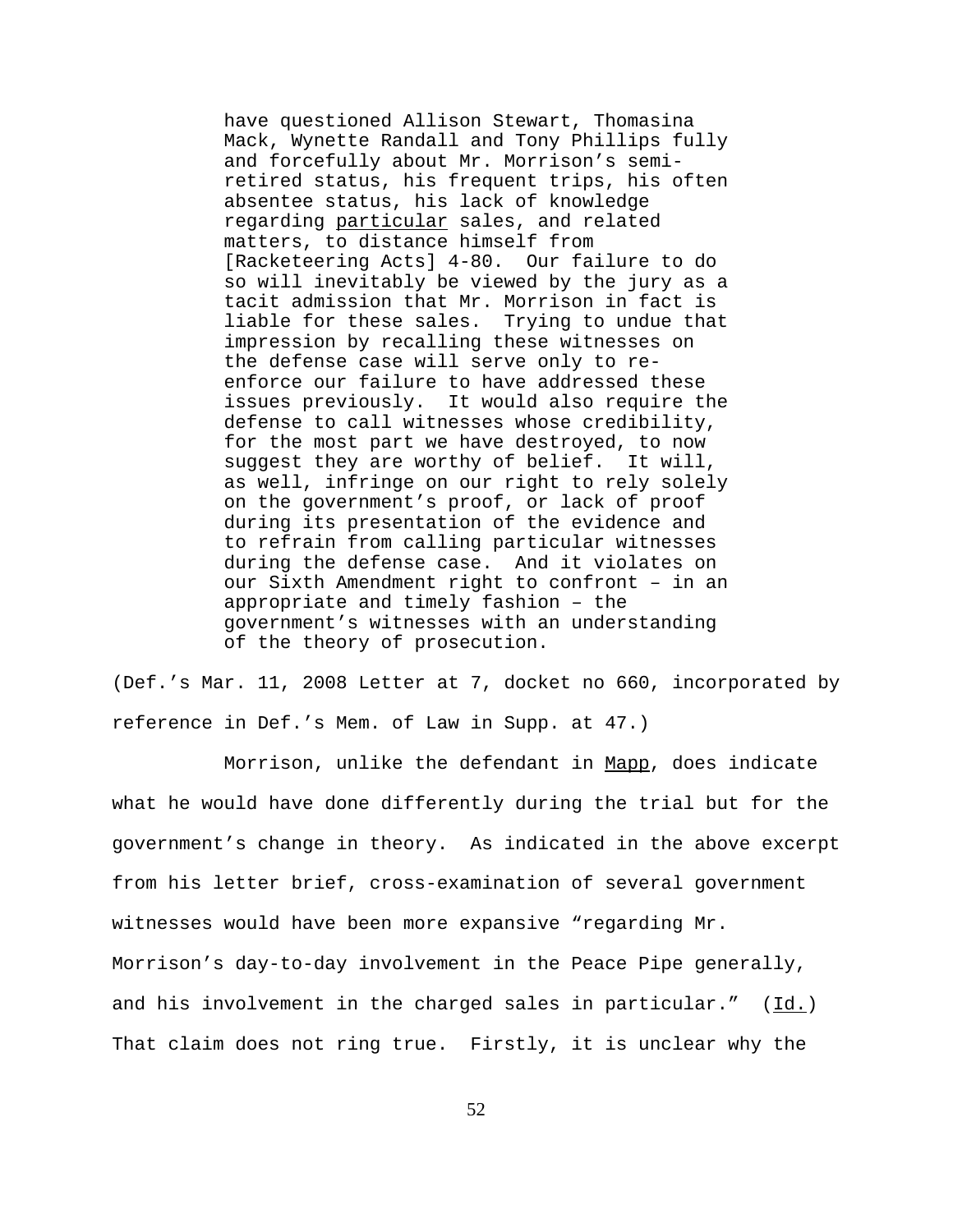non-pursued line of inquiry would not be germane under both the on-reservation and off-reservation theories if the point sought to be made was that defendant's absence from Peace Pipe created the likelihood that the charged Racketeering Act sales were made without his knowledge and complicity. But beyond that, this is simply a non-issue under either an on-reservation or offreservation theory.

Defendant does not suggest that further crossexamination of government witnesses would have included an effort to show that the sales listed in Racketeering Acts Five through Eighty never occurred. In that regard, the defendant was careful to underscore for the jury during his closing argument that the government's documentary proof regarding those sales consisted of the thorough and meticulously maintained documents kept by the Peace Pipe, $29$  which documents were recovered during the search of the premises. Indeed, the fact that defendant kept such records was proffered by the defense as evidence that he believed such

 $29$  (See defendant's closing argument, Tr. at 12068-69 ("Mr. Morrison demanded that detailed records be kept. . . . And Mr. Morrison demanded that all of these records that were being generated at Peace Pipe, the cashier's receipts, he demanded they be kept, and kept for a period of three years. Now, we know that the government has now taken those same documents and used them to prosecute Mr. Morrison. . . . You know the documents they are using to prosecute Mr. Morrison for these CCTA violations, other than the documents – that they are the documents that came from his business.").)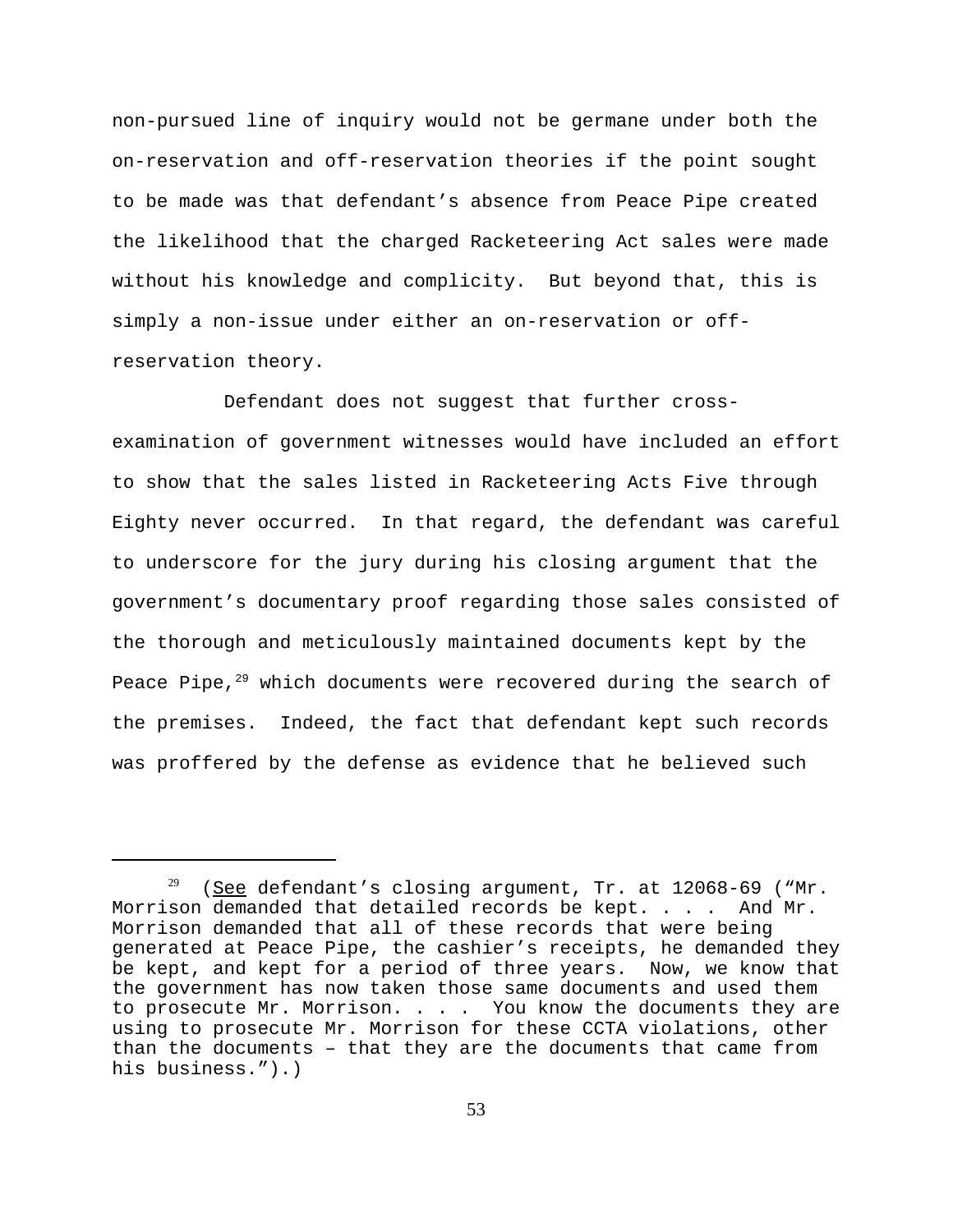sales were lawful,  $30$  which was essentially the sole defense to the CCTA charges advanced during the evidentiary portion of the trial and emphasized during defendant's opening and closing arguments.<sup>31</sup>

The notion that the sales might have been made by some errant employee of the Peace Pipe is at odds with what the defendant told the jury during opening and closing statements. The tenor of those statements was that defendant was an excellent businessman who, aided by employees he selected, trained, and whose activities he assiduously monitored, transformed a modest operation (which he founded in 1994) into a highly efficient, extremely profitable establishment. $32$  Simply put, Morrison,

 $30$  (See Tr. at 12069 ("[D]oes it [i.e. someone who maintained such thorough sales records] sound like someone who was out to commit  $[a]$  crime. . . . ").)

 $31$  (See, e.g., defendant's opening statement at Tr. at 409 ("Indian retailers sell untaxed cigarettes on the Indian reservation[s]. It's what they are allowed to do."); id. at 495 ("[W]e think the evidence is going to show that Mr. Morrison had the belief that he had every right to sell untaxed cigarettes to . . . non-Native Americans and Native Americans whenever they came to his business, and that to do it was, in fact, not a violation of the law, and that the government will have to prove otherwise.");  $id.$  at 496 ("[H]e [Morrison] felt that what he was doing was absolutely legal. . . ."), and his closing argument, id. at 12081 ("He [Morrison] sold cigarettes on the reservation.");  $id.$  at 12068 (referring to defendant's carefully prepared and maintained Peace Pipe sales records constituting the government's documentary proof regarding Racketeering Acts Five through Eighty).)

 $32$  (See defendant's opening statement, Tr. at 390 ("Rodney had a great head for business, and Rodney [ran] the business for Charlotte.");  $id.$  at 403 ("That's what the building [the Peace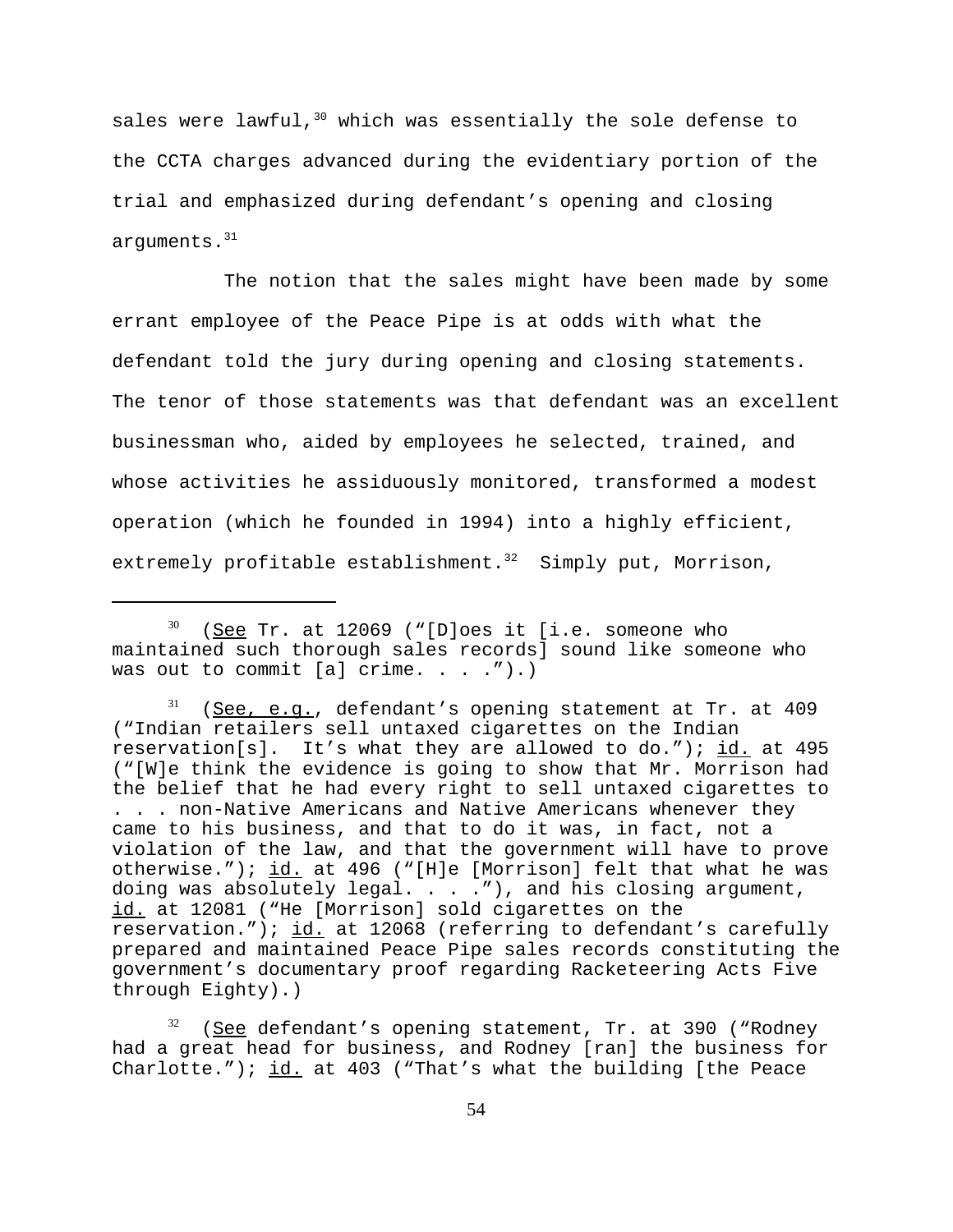consistent with the defendant's unflagging theory throughout the trial, was the man-in-charge of the Peace Pipe, the business of which was selling unstamped cigarettes, purportedly under the belief that such sales were lawful. Which is to say, whether the defendant personally, or one or more of his employees, handled the subject, essentially uncontested sales is a non-issue.

 Moreover, defense counsel's representations as to Morrison's tight control over the operations of Peace Pipe, made both during defendant's opening and closing arguments, dovetail with the evidence at trial. (See generally Gov't's Mem. in Opp'n at 10-12 which provides an accurate synopsis of the evidence concerning defendant's largely uncontested micro-management of the Peace Pipe.) Under the circumstances, the claimed prejudice to the defendant attributable to the government's change in theory is out of sync with the trial record, including the trial record after it was clear that the government was proceeding based on an on-reservation sales theory. Accordingly, the claim of prejudice is found to be without merit.

Pipe] looked like before Rodney turned it into an extraordinarily well-run lucrative business."); and his closing argument,  $id.$  at 11914 ("First of all, he [defendant] is filthy rich. And that has been made into a sin in this courtroom. He had lots of money. And he worked hard to get it, too. You saw videotape of his operation, spotless, well-organized, high-tech, absolutely a pinpoint in every business way, bar coding, absolutely spotless record-keeping. . . . Worked hard, all hours of the morning, had a code of conduct he believed ought to be followed, made everybody dress well, made them punctual, made them do their jobs, inspected whether they did it or not.").)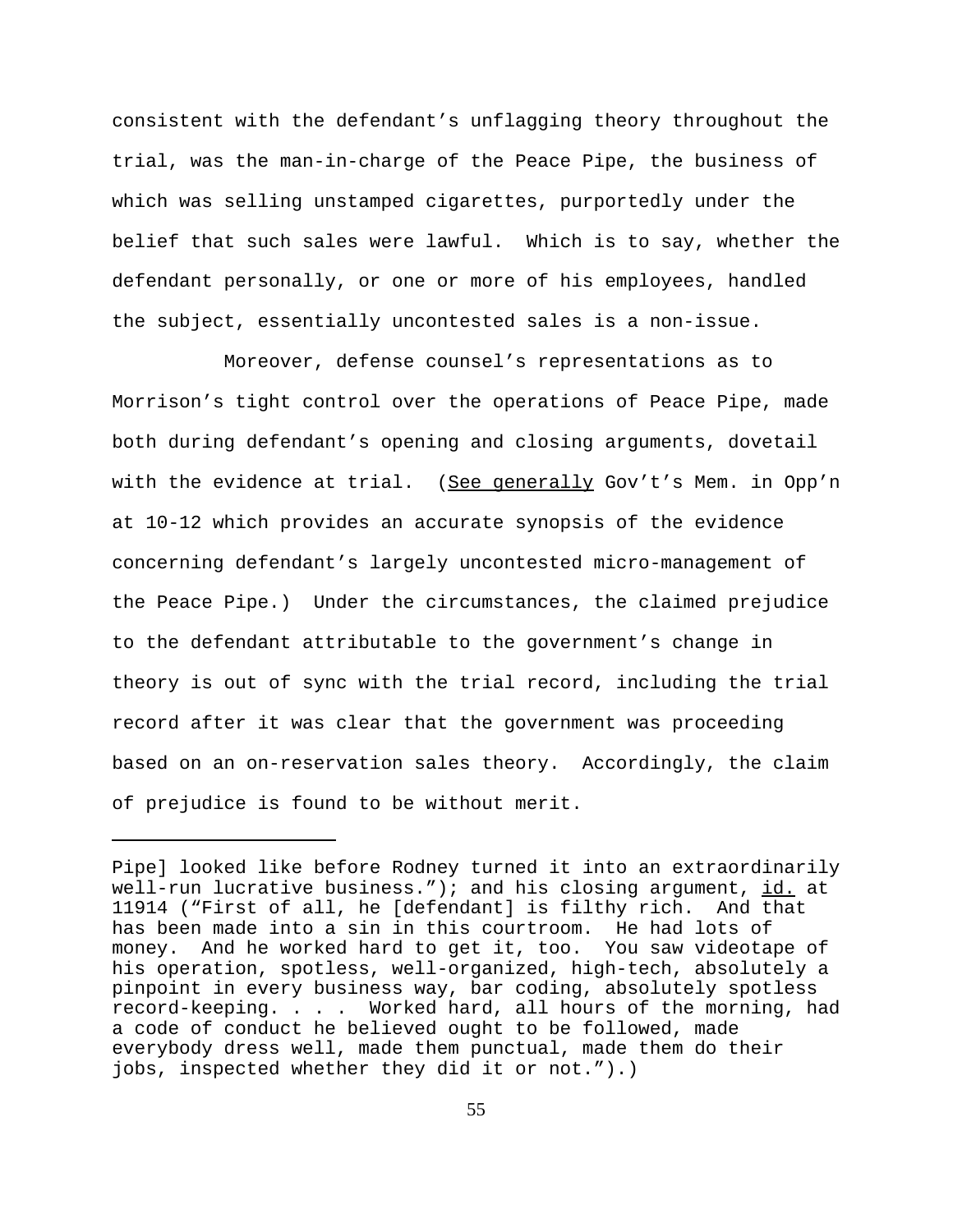Even if, contrary to the fact, the defendant was prejudiced by the government's change in theory, such prejudice could have been obviated by the defense utilizing the opportunity to recall witnesses and to have the matter adjourned, if necessary, for that purpose. See Mapp, 170 F.3d at 337 ("Finally, by giving him the opportunity to respond by presenting additional evidence or argument to the jury, the district court carefully avoided causing Moore any arguable prejudice in the giving of the supplemental instruction.");  $cf.$  the following belated disclosure cases which discuss claims of prejudice and the ability to recall witnesses: United States v. Houlihan, 92 F.3d 1271, 1291 (1st Cir. 1996) ("The rule is clear that a defendant's failure to recall a witness, despite permission to do so, undermines a claim of prejudice based on a disclosure that materialized after the witness finished testifying (but before the trial ended)."); United States v. Gordon, 844 F.2d 1397, 1403 (9th Cir. 1988) (finding that where defendant was allowed to recall witnesses and re-examine them regarding belatedly disclosed evidence, defendant "had substantial opportunity to use the [evidence] and to cure any prejudice caused by the delayed disclosure"); United States v. Mourad, 729 F.2d 195, 199 (2d Cir. 1984) (reversal not warranted notwithstanding government's failure to timely produce evidence favorable to defendants given defendants did not request a continuance, recall witnesses for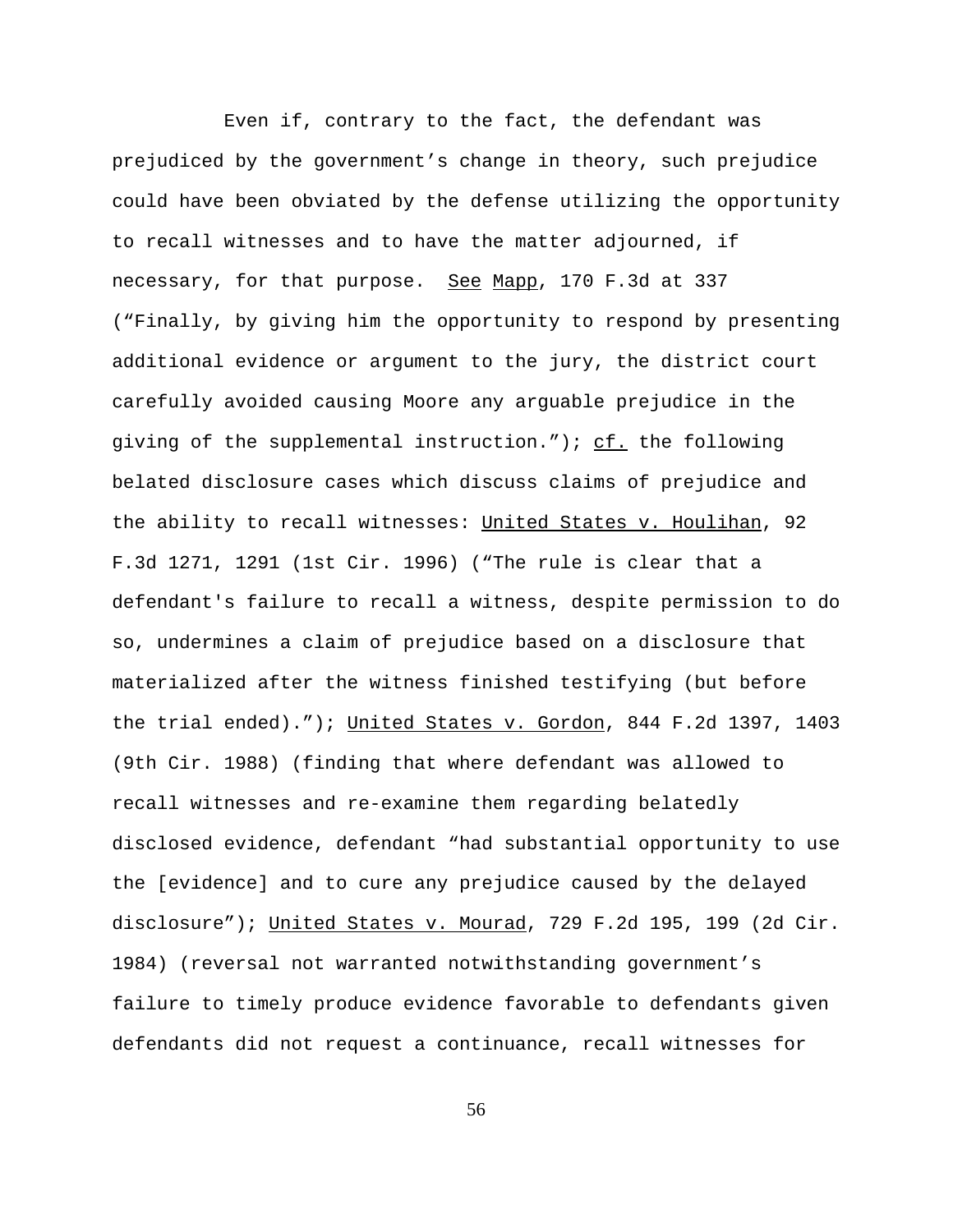further examination, or introduce rebuttal evidence, in an effort to neutralize the claimed prejudice).

Defendant also claims that "[r]egardless of whether collateral estoppel or law of the case applies, the government's commitment to a particular theory of prosecution, repeated ad  $n$ auseam and for strategic advantage,  $33$  certainly was no less binding on the government (and probably more so) than would be a formal bill of particulars, to which the government is strictly held." (Def.'s Mem. of Law in Supp. at 43.) For that pivotal threshold proposition  $-$  i.e. essentially equating a stated theory of prosecution to information furnished in a bill of particulars - one case is cited, United States v. Hickey, 16 F. Supp. 2d 223 (E.D.N.Y. 1998). Therein, as defendant accurately notes, I said: "The government's explanation of its theory of this prosecution which will be treated as the equivalent of a bill of particulars

 $33$  With respect to the government's change in theory, its initial reliance on an off-reservation theory was to its detriment, not its benefit. Thus, defendant's motion to dismiss the CCTA Racketeering Acts in Count One was granted based on the government's adherence to the off-reservation theory even though the evidence adduced overwhelmingly established the onreservation charges alleged in the indictment.

The off-reservation theory initially advanced by the government appears to be a misguided effort to remove the issue of the forbearance policy and concomitant entrapment by estoppel defense from being placed before the jury. However, the end result of that process was that such evidence was placed before the jury, although ultimately, as explained in the text infra, the defense of entrapment by estoppel was not included in the Court's charge.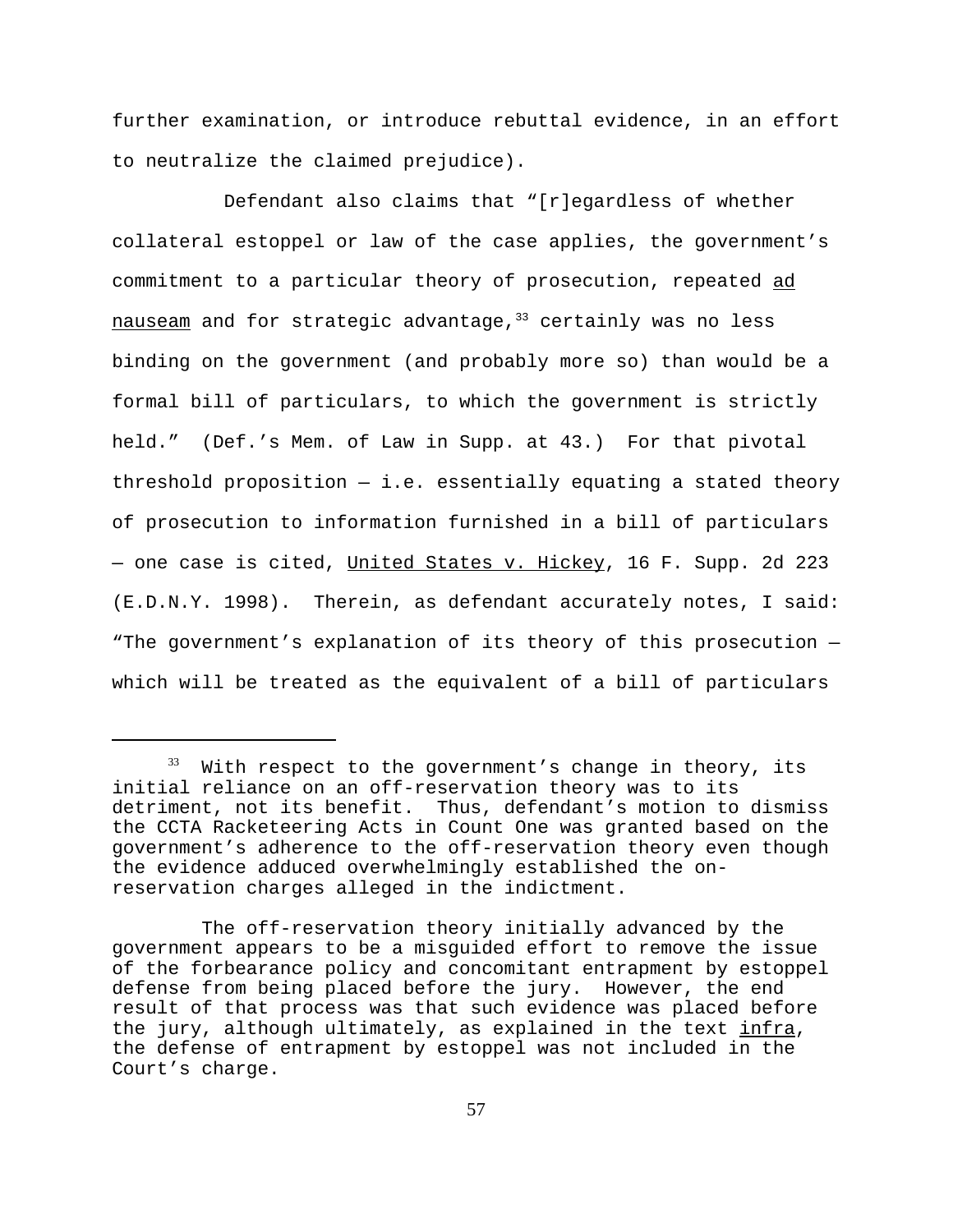- provides further specificity." Id. at 233.

In Hickey, defendants attacked the legal sufficiency of a mail fraud racketeering act and corresponding substantive count (Racketeering Act One(C) and Count Six), claiming, inter alia, that the indictment "fail[ed] to provide adequate notice concerning the nature of the charge."  $\underline{Id.}$  at 232. In rejecting that claim, I indicated: "Racketeering Act One(C) and Count Six, when read in conjunction with the introductory paragraphs of the Indictment, provide sufficient notice of the charges." Id. at 233. In addition, I made reference to the government's response to the motion to dismiss which included a "synopsis . . . of relevant provisions in the Indictment," which synopsis included the conclusory statement that "[t]he government intends to prove at trial that these false pretenses were material to customers, and that the customers were deprived of money thereby." Id. It was within that context that the cited statement was made. It was not meant to indicate that a theory of prosecution espoused by the government is as immutably fixed in the proceeding as defendant contends is the case for a bill of particulars. In fact, Mapp, by obvious implication, instructs to the contrary.

Finally, for the reasons that follow, none of the cases cited by defendant compels a different result. For example, in United States v. Chase, No. 2:04-CR-135, 2005 WL 3288731 (D. Vt. Nov. 30, 2005), the government was precluded from proceeding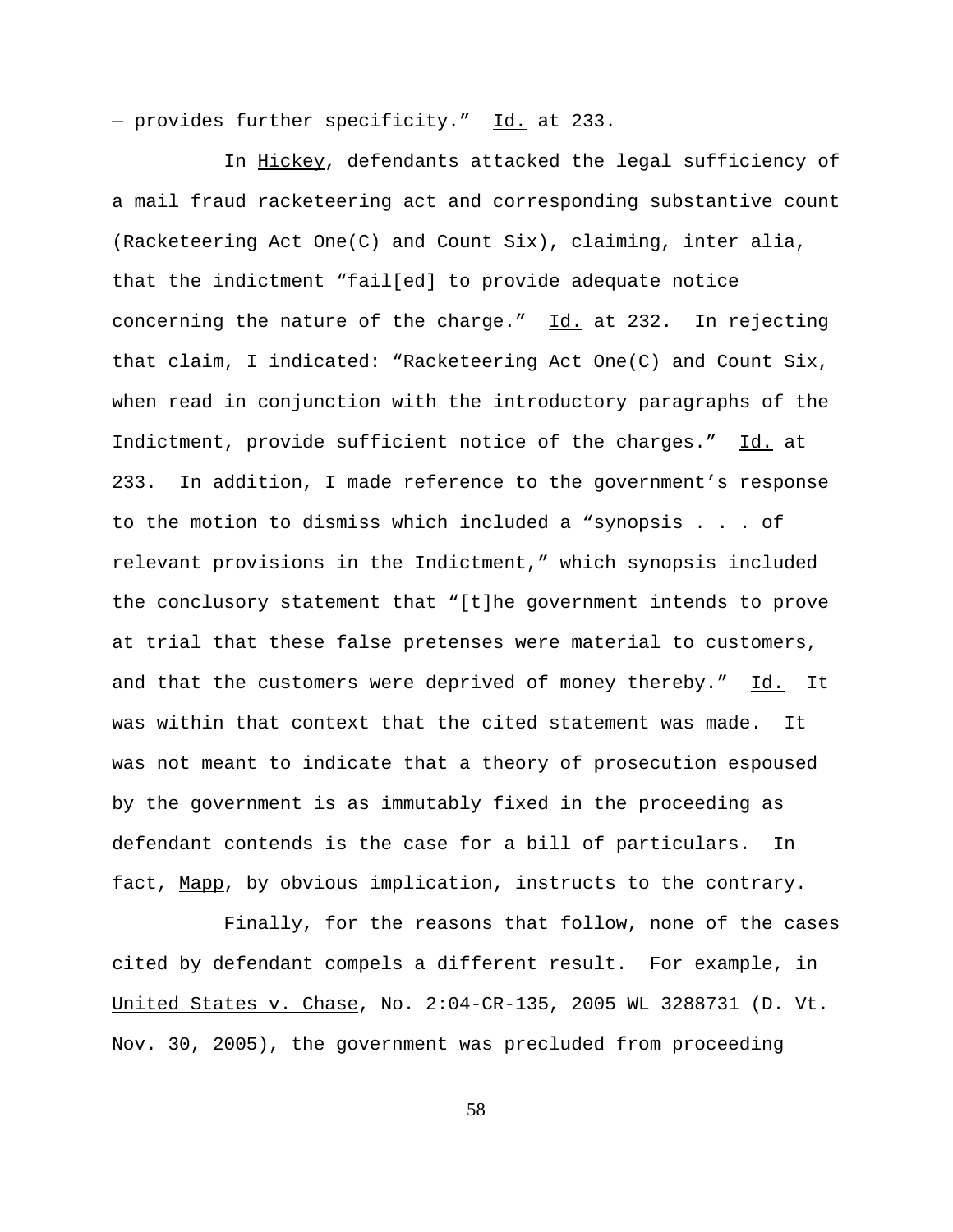under a theory that was "not contained in the Indictment" and which would have "constitute[d] an improper constructive amendment." Id. at \*4; see also id. at \*5-7. In United States v. Mittelstaedt, 31 F.3d 1208 (2d Cir. 1994), the Second Circuit "refuse[d] to affirm" a conviction based on a theory that was "nowhere mentioned in the indictment, was not argued to the jury, and was not addressed in the jury charge." Id. at 1220. Because the government's changed theory in the instant case to onreservation sales was both explicitly alleged in the indictment, and presented to the jury both via evidence and the Court's charge, these cases are inapposite.

In Marine Midland Bank, N.A. v. United States, Nos. 93 Civ. 0307, 93 Civ. 0357, 1993 WL 248796 (S.D.N.Y. June 28, 1993), aff'd in relevant part and remanded, 11 F.3d 1119 (2d Cir. 1993), a civil forfeiture case, the government seized funds from an interbank account at Marine Midland Bank, N.A. ("Marine Midland") under 18 U.S.C. § 981. 1993 WL 248796, at \*1-2. That statute subjects money or property to forfeiture that is "involved on" or "traceable to" certain specified transactions. The government's civil forfeiture complaint alleged both theories. Id. at \*2.

After Marine Midland moved for return of the seized funds, the government argued in both its opposition papers and at oral argument that it had probable cause to seize the account based on a theory that it was "involved in" the unauthorized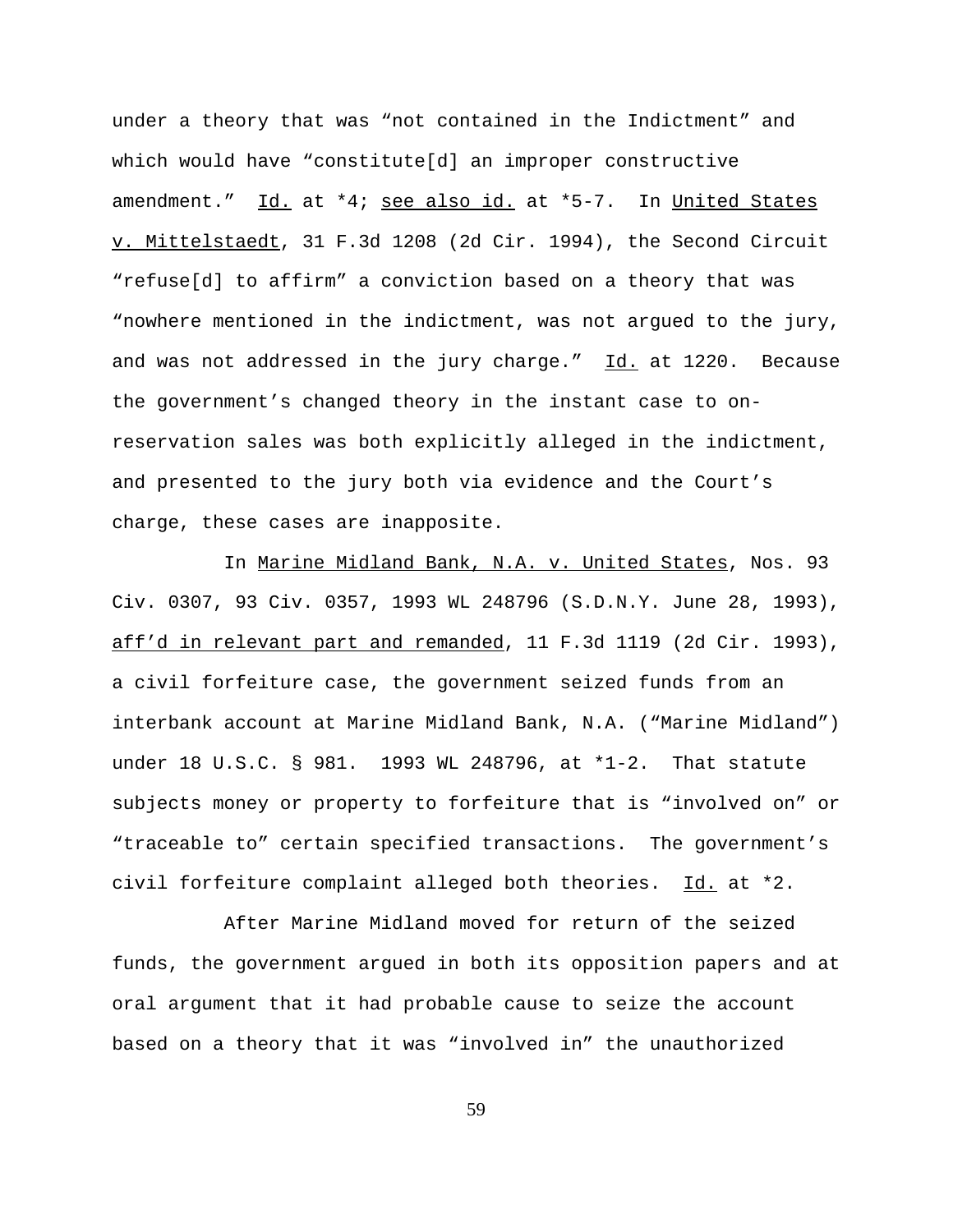transactions and expressly disavowed a "traceable to" theory. Id. at \*4. Thereafter, the district court granted Marine Midland's motion for release of the funds to the extent it found the funds were not "involved in" the specified transactions. Id. at \*3. The government then moved for reconsideration, arguing that it had probable cause to seize the entirety of the account under a "traceable" theory.  $Id.$  at  $*4.$ 

In adhering to its original decision, the court explained that after the initial motion had been fully submitted and argued but before the court issued its original decision, the government asserted for the first time, via letter "as well as in other subsequent submissions and representations," that it was proceeding under a "traceable proceeds" theory. Id. The court found, however, that "[t]he Government's last-minute change of tactic, although advanced prior to the issuance of the Court's Opinion, was too late  $\ldots$  . . . " Id. It followed, therefore, that the government's new theory could not "in fairness be regarded as an appropriate ground for reconsideration of th[e] Court's prior decision." Id.

In affirming the lower court's finding of waiver, the Second Circuit stated:

> Under these circumstances, we believe that the court acted within its discretion in finding that the government raised the "traceable proceeds" theory too late to be considered by the court. Ruiz v. Commissioner of Dep't of Transp. of the City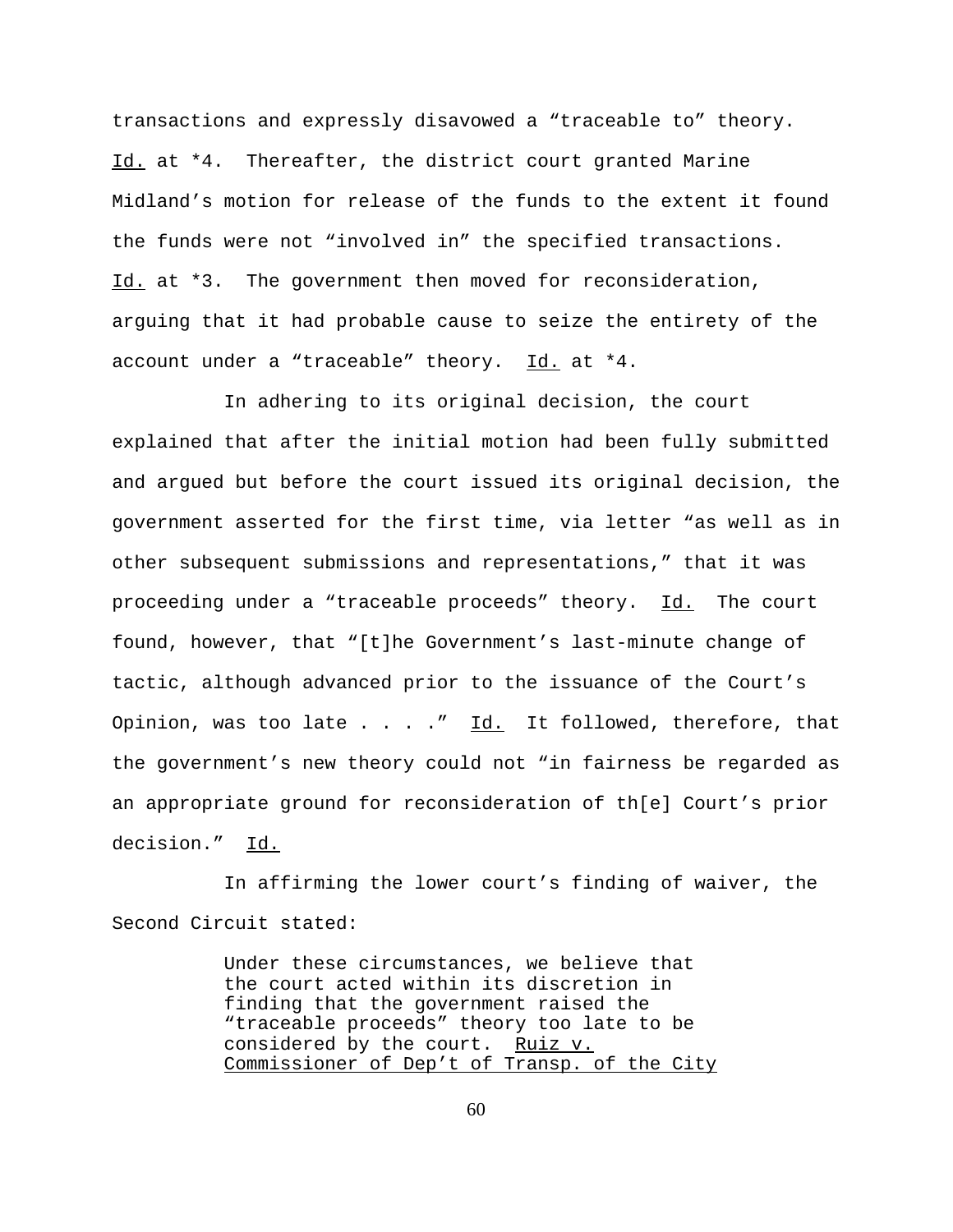of New York, 858 F.2d 898, 902 (2d Cir. 1988) (holding that the district court has discretion to reject a claim raised on a motion for reargument). Our review of the record satisfied us that the court was not clearly erroneous in relying on the government's own statements.

11 F.3d at 1123.

In the instant case, defendant argues that as in Marine Midland, the government's change of theory "came too late in the day." (Def.'s Mem. of Law in Supp. at 46.)

However, absent from Marine Midland is any suggestion by the Circuit that had the district court ruled differently by finding non-waiver, such a determination would have been an abuse of discretion. Plus, it warrants mention that the change in theory in the instant case occurred considerably earlier in the case, i.e. before the defendant started his case as distinct from after all submissions and accompanying arguments had been completed. Simply put, Marine Midland does not warrant the conclusion that the government should have been barred from pursuing its on-reservation sales theory under the circumstances of this case. $34$ 

Although not cited in the briefs, defendant placed much emphasis at trial on United States v. San Juan, 545 F.2d 314 (2d Cir. 1976). (See Def.'s Mar. 12, 2008 Letter at 1-2, docket no 662.) In that case, the indictment charged San Juan with failing to report money transported into the United States but did not specify whether the failure occurred on the bus or at the customs house. Id. at 315-16. At trial, both the government and San Juan proceeded under a theory that the crime occurred on the bus. Id. at 318. The court's charge, however, left room for the jury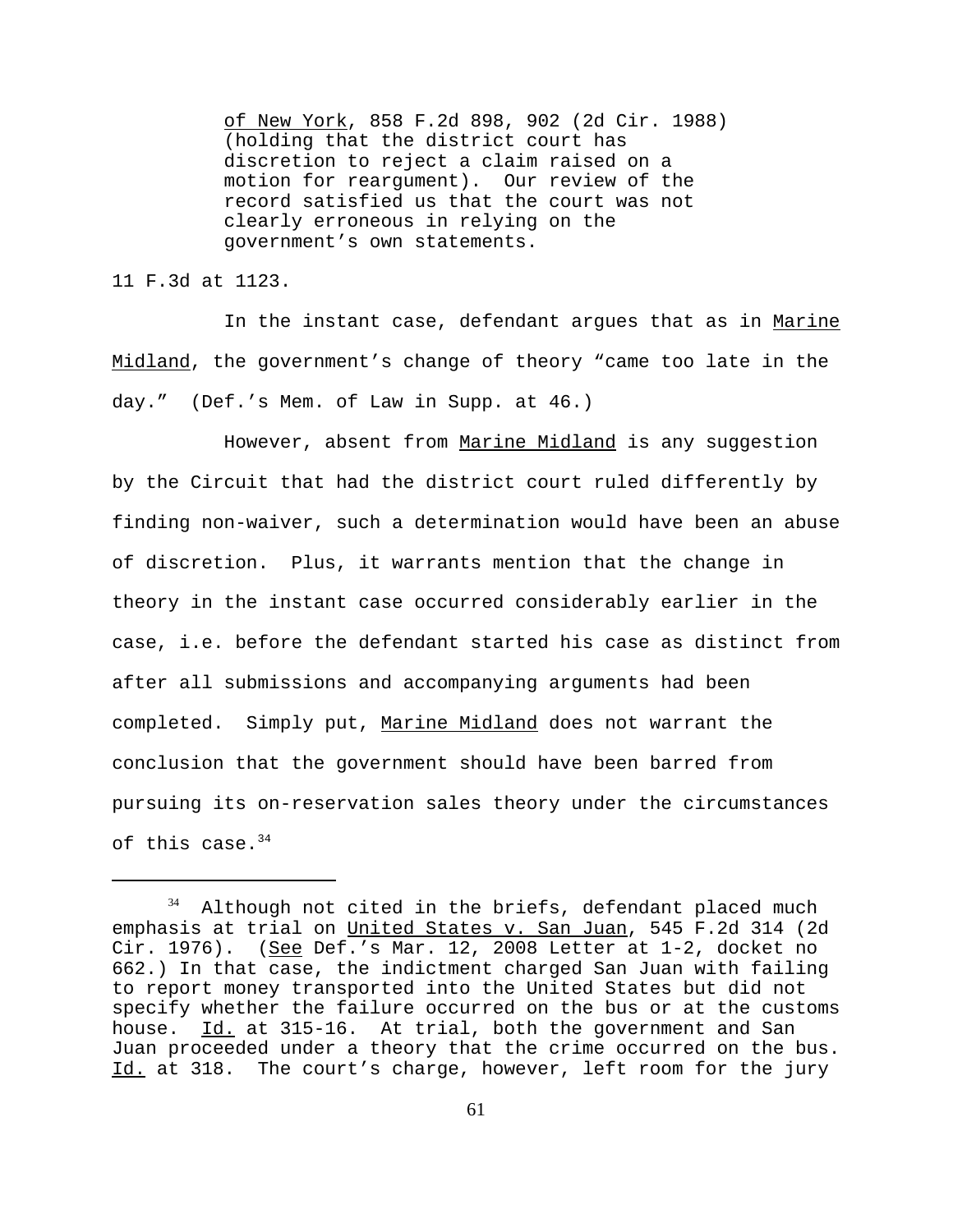In sum, the Court finds that its dismissal of the CCTA Racketeering Acts under Count One (substantive RICO) did not mandate dismissal of these acts under Count Two (RICO conspiracy) on the ground that the government was prevented from changing its theory of prosecution.

## C. Defendant's Motion to Dismiss Count Two on Substantive Due Process Grounds is Denied

Defendant argues that his conviction under Count Two (RICO conspiracy) was a violation of his substantive due process rights. Though stated in different ways throughout his briefs, defendant's argument essentially boils down to this one claim: Because of the long-standing state policy of forbearance, an ordinary Native American retailer would not have understood that New York law "require[d]" a stamp on on-reservation cigarette sales. See 18 U.S.C. § 2341(2) (defining contraband cigarettes as cigarettes "which bear no evidence of the payment of applicable State or local cigarette taxes . . . if the State or

to convict her even if it found that the crime occurred at the customs house. Id. at 319. The Second Circuit reversed her conviction, finding that the manner in which the case was tried was "manifestly unfair to defendant" because San Juan was effectively denied an opportunity to address the accusation that the crime occurred in the customs house. Id. In San Juan, the changed theory was incorporated into the jury charge and the defendant was never given the opportunity to present additional evidence or argument to the jury. Here, the government changed its theory after its case-in-chief and defendant had a chance to respond to the new theory.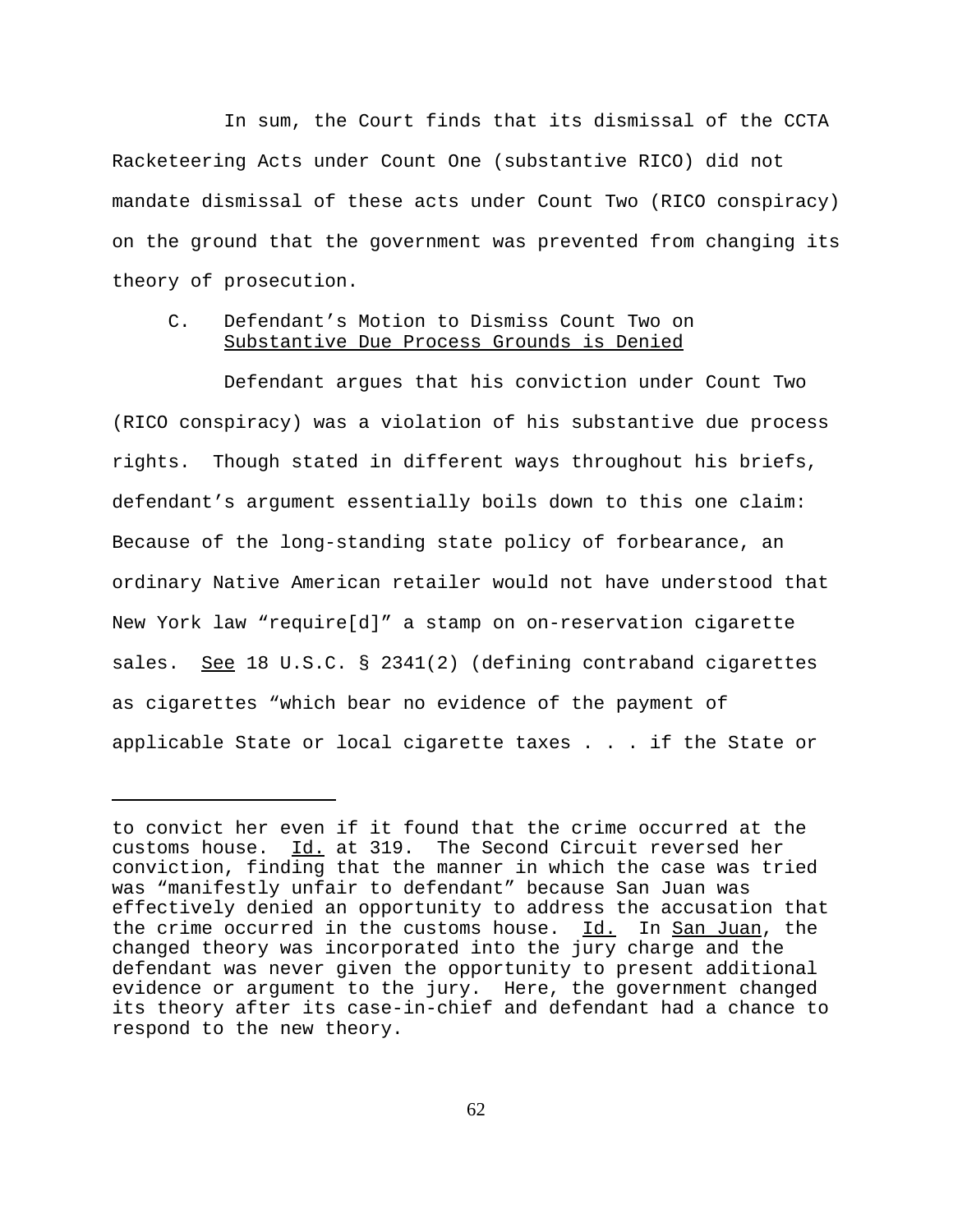local government  $requires a stamp . . . .") (emphasis added).$ </u> For the reasons set forth below, the Court rejects defendant's claim that a plainly worded statute can be rendered unconstitutionally vague due to the failure of the executive branch to enforce what the law clearly proscribes. Accordingly, defendant's motion is denied.

#### 1. Procedural Posture for Motion

The government does not address the substance of defendant's due process claim. Instead, the government argues that defendant's alleged due process violation is beyond the purview of a Rule 29 or Rule 33 motion as it has already been ruled on. The government also contends that to the extent defendant's motion is a motion for reconsideration (see docket no. 662), it is untimely and does "not raise any additional or new information such that the Court would reverse its earlier ruling." (Gov't's Mem. in Opp'n at 20.) The government is mistaken.

Defendant moved pre-trial to dismiss the CCTA Racketeering Acts based on substantive due process grounds. That motion was denied by Memorandum and Order dated November 9,  $2007,$ <sup>35</sup> with the attendant analysis of defendant's void for vagueness challenge confined solely to the government's then

United States v. Morrison, 521 F. Supp. 2d 246, which is hereby incorporated herein by reference.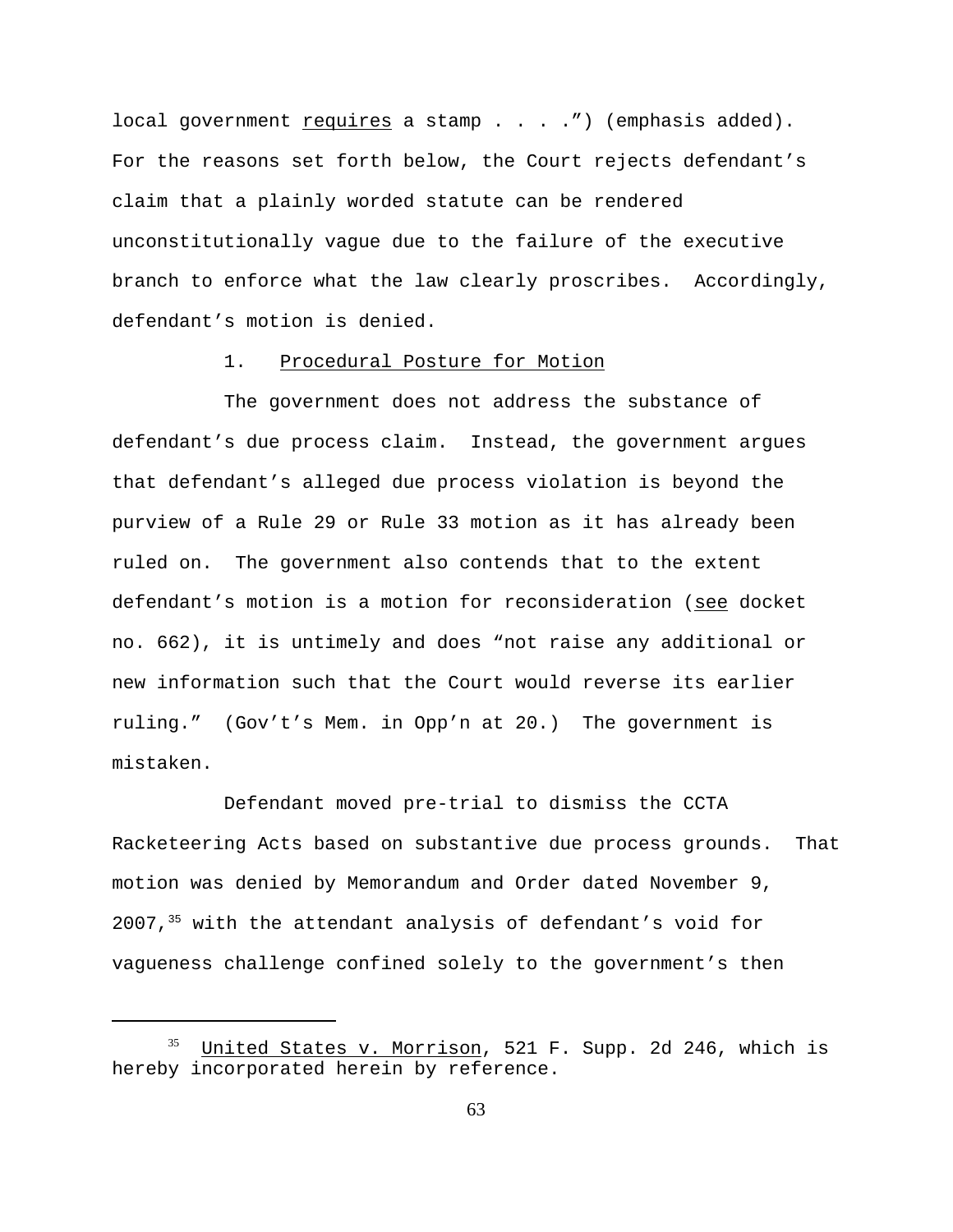theory that Morrison was an aider and abettor of off-reservation contraband cigarette sales. After finding that the statutes underlying the CCTA charges provided fair notice of the prohibited conduct in the November 9th decision, the Court added, via dicta, that even if, arguendo such were not the case, the heightened scienter requirement for § 2 culpability would cure the deficiency. Embraced within that heightened scienter requirement, I believed, was the need for the government to establish that the defendant (1) acted with the specific intent of enabling the crime's commission and (2) with knowledge of its illegality. Upon further reflection, I recognized, sua sponte, that the latter requirement, i.e. knowledge of illegality, was incorrect and so advised counsel on February 27, 2008. (Tr. at 9496-97.)

Thereafter on March 4, 2008, as discussed supra, the Court dismissed the CCTA Racketeering Acts as to Count One, finding that there was no evidence in the record to support the government's theory that Morrison aided and abetted offreservations sales. After the Court then permitted the government to change its theory to on-reservation sales with respect to Count Two, defendant moved for reconsideration of its due process motion, arguing that "[t]he factual premise of the Court's [November 9, 2007] decision [i.e. off-reservation theory and knowledge of illegality] ha[d] been drastically altered."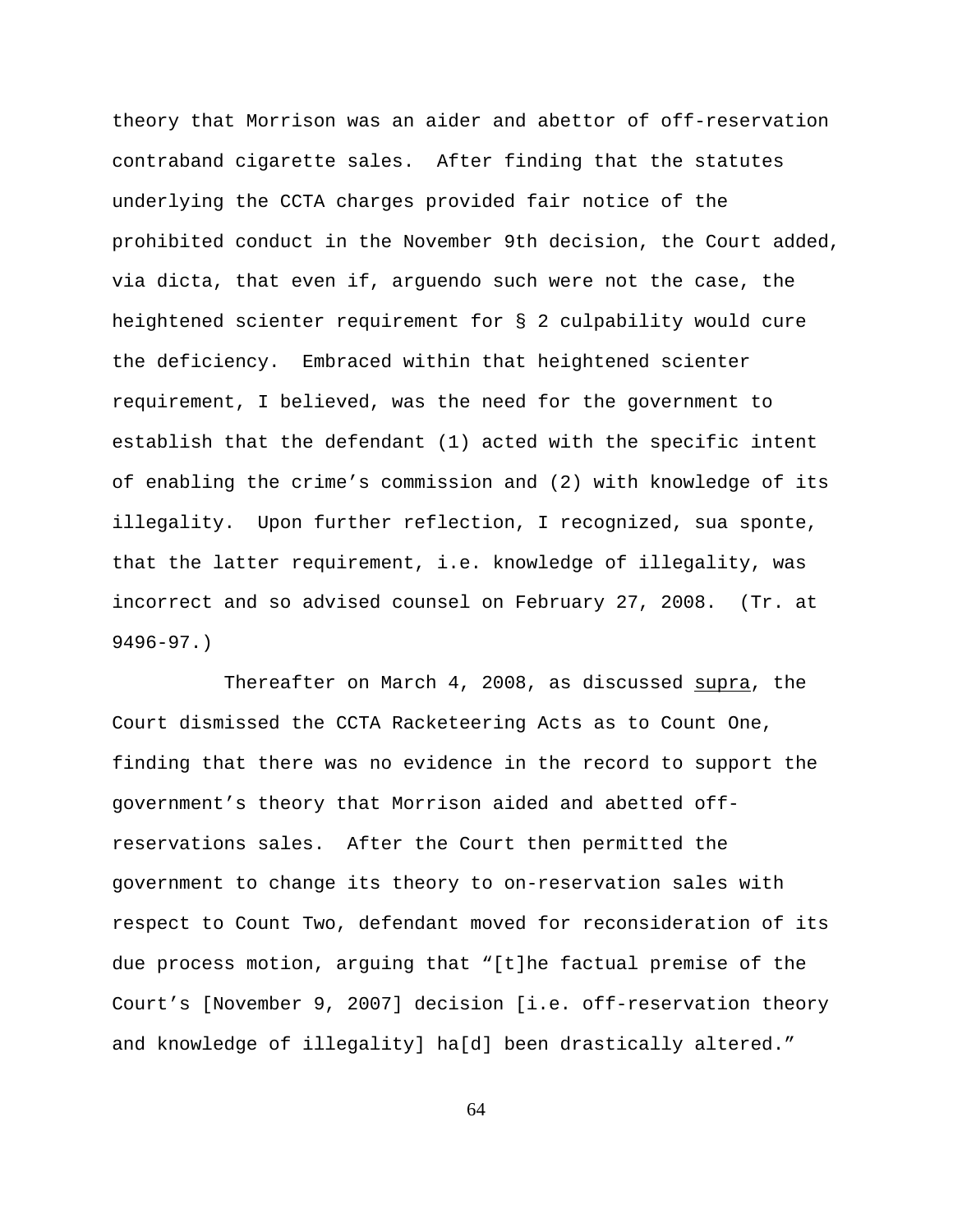(Def.'s Mar. 12, 2008 Letter, docket no. 662 at 11.) The Court reserved decision. (Tr. at 11538.)

Accordingly, contrary to the government's position, the issue is ripe for review and the Court will therefore analyze Morrison's due process claim anew vis-a-vis the charge as returned by the grand jury and presented to the petit jury, viz. that Morrison knowingly conspired with others to sell unstamped cigarettes on-reservation. However, for the reasons stated below, the Court concludes that even given the changed circumstances, the CCTA, as applied to Morrison, did not result in a violation of his substantive due process rights in large measure for the reasons articulated in the November 9, 2007 decision minus the pruned dicta.

### 2. Applicable Standards

"It is well-established that the Fourteenth Amendment, which guarantees that no state shall 'deprive any person of life, liberty, or property, without due process of law,' U.S. Const. amend. XIV, § 1, ensures that the individual need not 'speculate as to the meaning of penal statutes' and is 'entitled to be informed as to what the State commands or forbids.'" Thibodeau v. Portuondo, 486 F.3d 61, 65 (2d Cir. 2007) (quoting Lanzetta v. New Jersey, 306 U.S. 451, 453 (1939)). Although "this doctrine does not require 'meticulous specificity' from every statute," id. at 66 (quoting Grayned v. City of Rockford, 408 U.S. 104, 110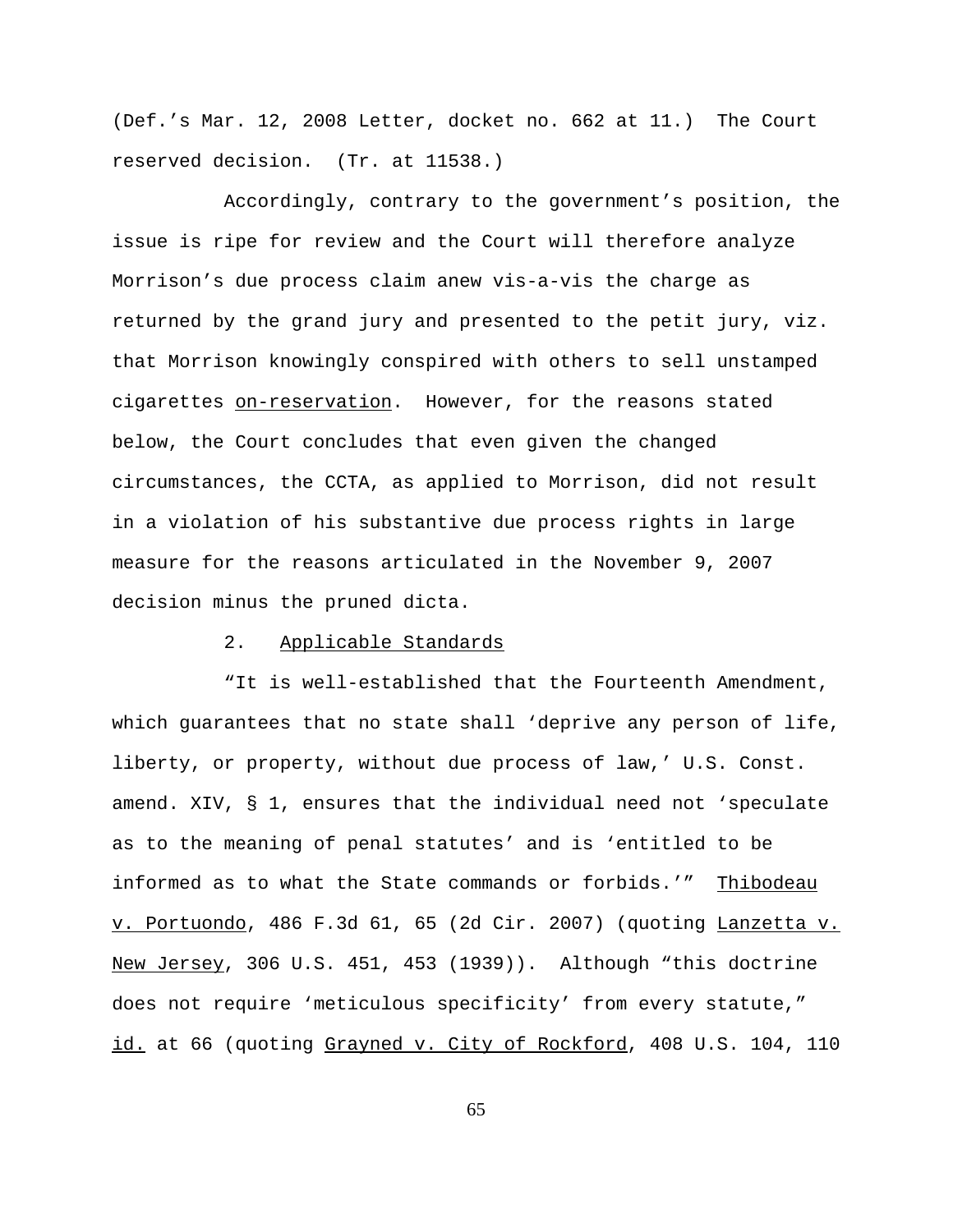(1972)), "as language is necessarily marked by a degree of imprecision," id., courts do "apply a more stringent analysis when examining laws that impose criminal penalties because the consequences of imprecision are qualitatively more severe." Id.

"'As generally stated, the void-for-vagueness doctrine requires that a penal statute define the criminal offense with sufficient definiteness that ordinary people can understand what conduct is prohibited and in a manner that does not encourage arbitrary and discriminatory enforcement.'" Gonzales v. Carhart, 550 U.S. 124, 127 S. Ct. 1610, 1628 (2007) (quoting Kolender v. Lawson, 461 U.S. 352, 357 (1983)). Here, the CCTA, and the concomitant New York State Tax Law, satisfy both requirements.

3. Fair Notice

## a. Standard of Review

A criminal statute fails to provide fair notice "if it fails to provide people of ordinary intelligence a reasonable opportunity to understand what conduct it prohibits." Hill v. Colorado, 530 U.S. 703, 732 (2000).

## b. The Court's November 9, 2007 Decision

In the November 9, 2007 decision, the Court summarized defendant's position as follows: "Defendant argues that an ordinary person would believe that New York does not 'require[]' a stamp and that state taxes are not 'applicable' because the State does not enforce its tax laws." Morrison, 521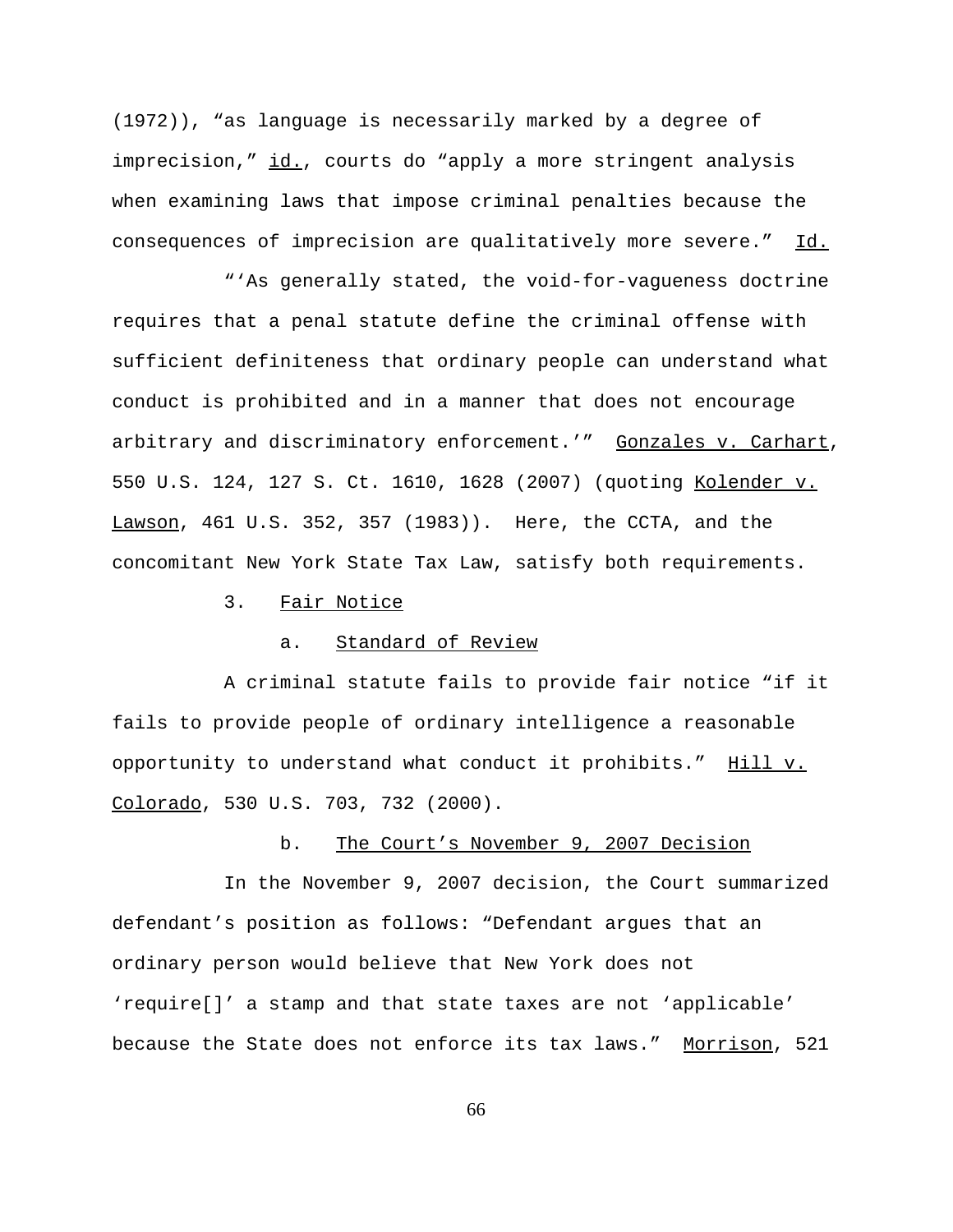### F. Supp. 2d at 254. The Court rejected defendant's argument:

In the Court's view, Defendant's interpretation is strained because it relies solely on the executive branch's enforcement policies rather than the applicable State laws, which clearly provide that Morrison's sale of cigarettes to non-native Americans on the reservation is a taxable event. Defendant's interpretation essentially nullifies the requirements of state law as that term is commonly understood and reads the legislature right out of the picture. Simply stated, states "require" certain conduct via duly enacted laws; the failure of the executive branch to enforce the law is not the same as saying that the legislative branch has repealed it. Compare Lenscrafters, Inc. v. Wadley, 248 F. Supp. 2d 705, 737 (M.D. Tenn. 2003) ("The court can see no basis for finding that the avowed benefits of a statute duly enacted by the legislature may be undermined by poor enforcement on the part of the executive branch. If such were the case, the executive branch would be in a position to invalidate any law with which it disagreed."), aff'd, 403 F.3d 798 (6th Cir. 2005). In addition, in drafting the CCTA, Congress chose the term "applicable" taxes, not an "enforced" tax or a "collected" tax, to trigger a violation. The term "applicable" means "capable of being applied." City of N.Y. v. Beretta, 401 F. Supp. 2d 244, 261 (E.D.N.Y. 2005) (noting common dictionary definitions of word "applicable.").[36] Defendant's attempt to equate applicability and enforceability belies the plain meaning of the former term and, thus, what an ordinary person would

<sup>&</sup>lt;sup>36</sup> "Section 471 is capable of being applied to the transactions at issue in this case. Whether the Department chooses to enforce it in a particular instance does not nullify the statute's requirements." Milhelm Attea, 550 F. Supp. 2d at 347.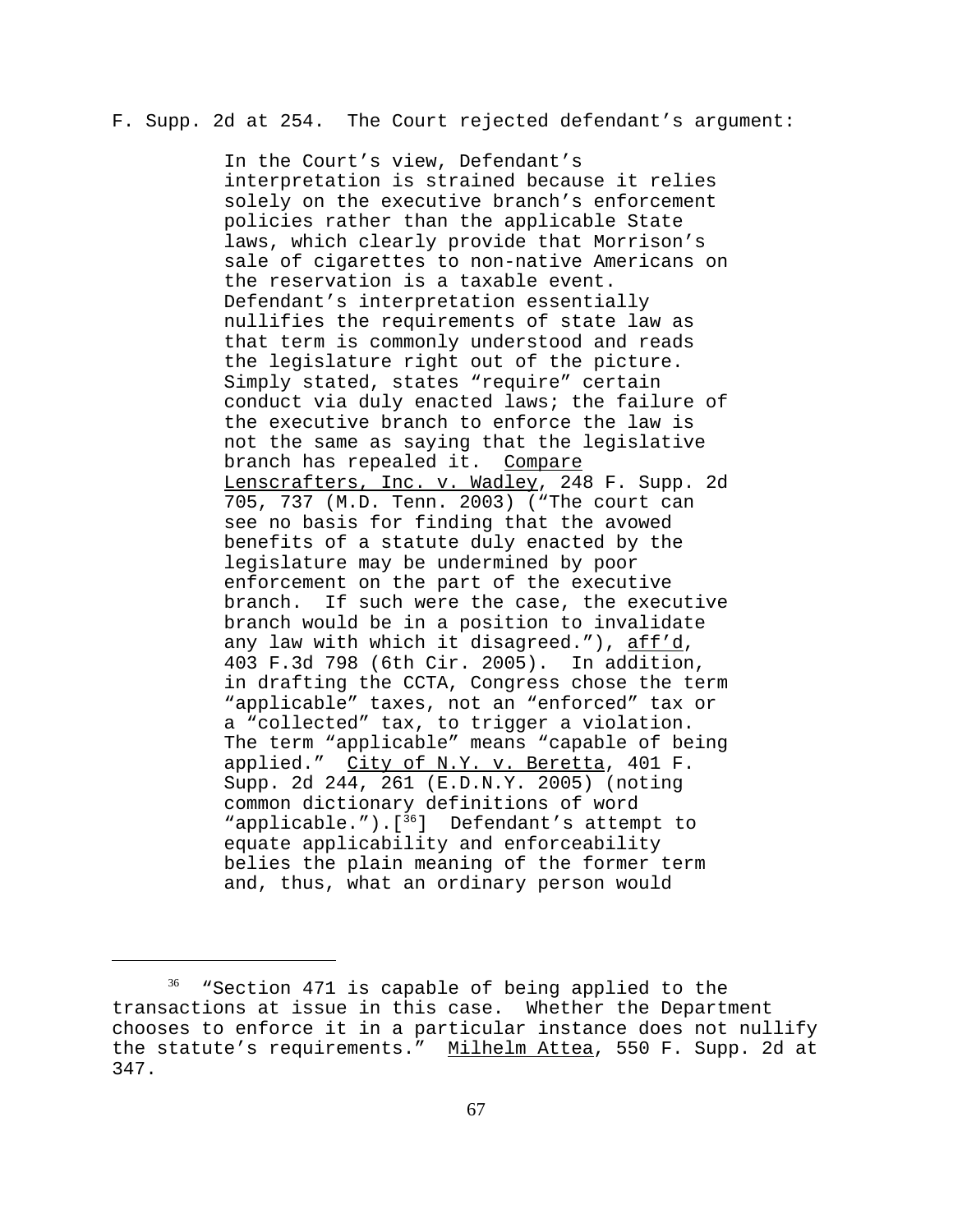# understand the statute to mean. [37]

Id.

The Court also noted that the two executive pronouncements Morrison placed great reliance on, to wit, a May 1997 press release by Governor Pataki and an April 1998 statement by the DTF, actually undercut defendant's position, in that they both suggested that the executive's policy of forbearance could not repeal the state law; only the legislature could do that, and it did not. Id. at 255.

> c. Defendant's Arguments as to the Changed Landscape do not Alter the Court's Previous Conclusion that Morrison was not Deprived of Substantive Due Process

Defendant proffers several arguments as to why the changed landscape, i.e., the fact that defendant was convicted of knowingly conspiring with others to sell unstamped cigarettes onreservation, a general intent crime, warrants a different result on his post-verdict due process motion. For the reasons stated below, the Court finds defendant's arguments unavailing.

Regardless of whether we are talking about on-

The Court noted that defendant's position was contrary to the view taken by courts which have addressed the issue. See Kaid, 241 Fed. Appx. at 750 (summary order) (finding that State "demand[s]" taxes be paid regardless of non-enforcement policy); Urbach, 92 N.Y.2d at 214 ("'[T]he repeal [of the requlations] does not eliminate the statutory liability for taxes as they relate to sales on Indian reservations to nonexempt individuals.'") (quoting 20 N.Y.S. Register, Apr. 29, 1998, Issue 17, Book 1, at 23).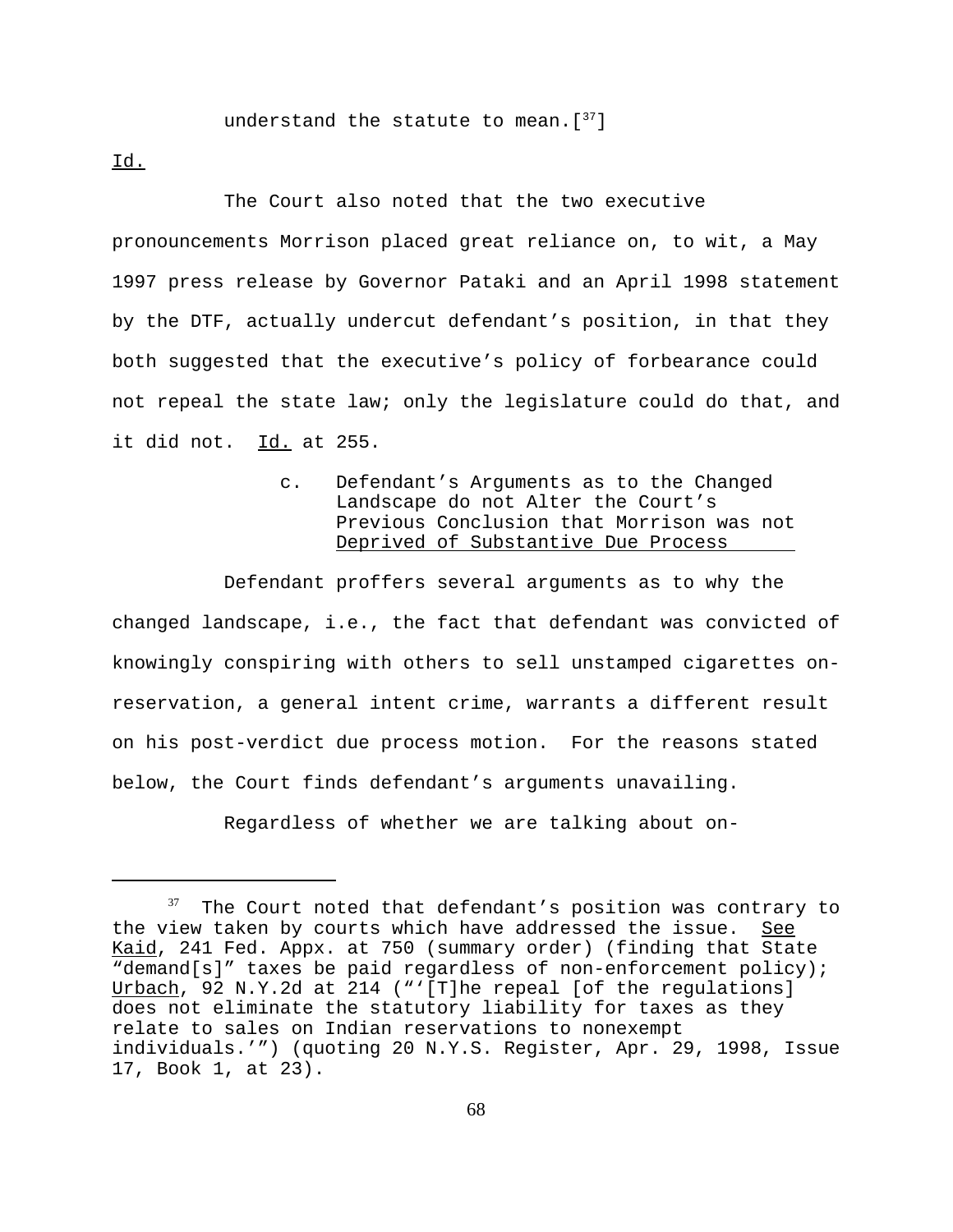reservation sales of unstamped cigarettes or off-reservation sales, the result is the same. The CCTA provides that "[i]t shall be unlawful for any person to ship, transport, receive, possess, sell, distribute, or purchase contraband cigarettes or contraband smokeless tobacco." 18 U.S.C. § 2342(a). At the time of the acts alleged in the indictment, contraband cigarettes were defined as "a quantity in excess of 60,000 cigarettes, which bear no evidence of the payment of applicable State or local cigarette taxes in the State or locality where such cigarettes are found, if the State or local government requires a stamp . . . ." Id. § 2341(2) (emphasis added).

New York Tax Law § 471(1) explicitly provides that all cigarettes possessed in the state are subject to taxation except where the state is "without power to impose such tax." N.Y. Tax Law § 471(1). It is undisputed that New York State has the power to tax cigarettes sold by Native American retailers to non-Native Americans on the reservation. With regard to these cigarettes, viz. those that the State has the power to tax, § 471(2) provides the mechanism for the collection of the tax whereby a state licensed stamping agent is required to advance the amount of the tax by purchasing adhesive stamps from the state and affixing them to each package of cigarettes.  $Id. \S$  471(2). The stamping agent then adds the amount of the tax to the price of the cigarettes sold to its customers, which is passed along the chain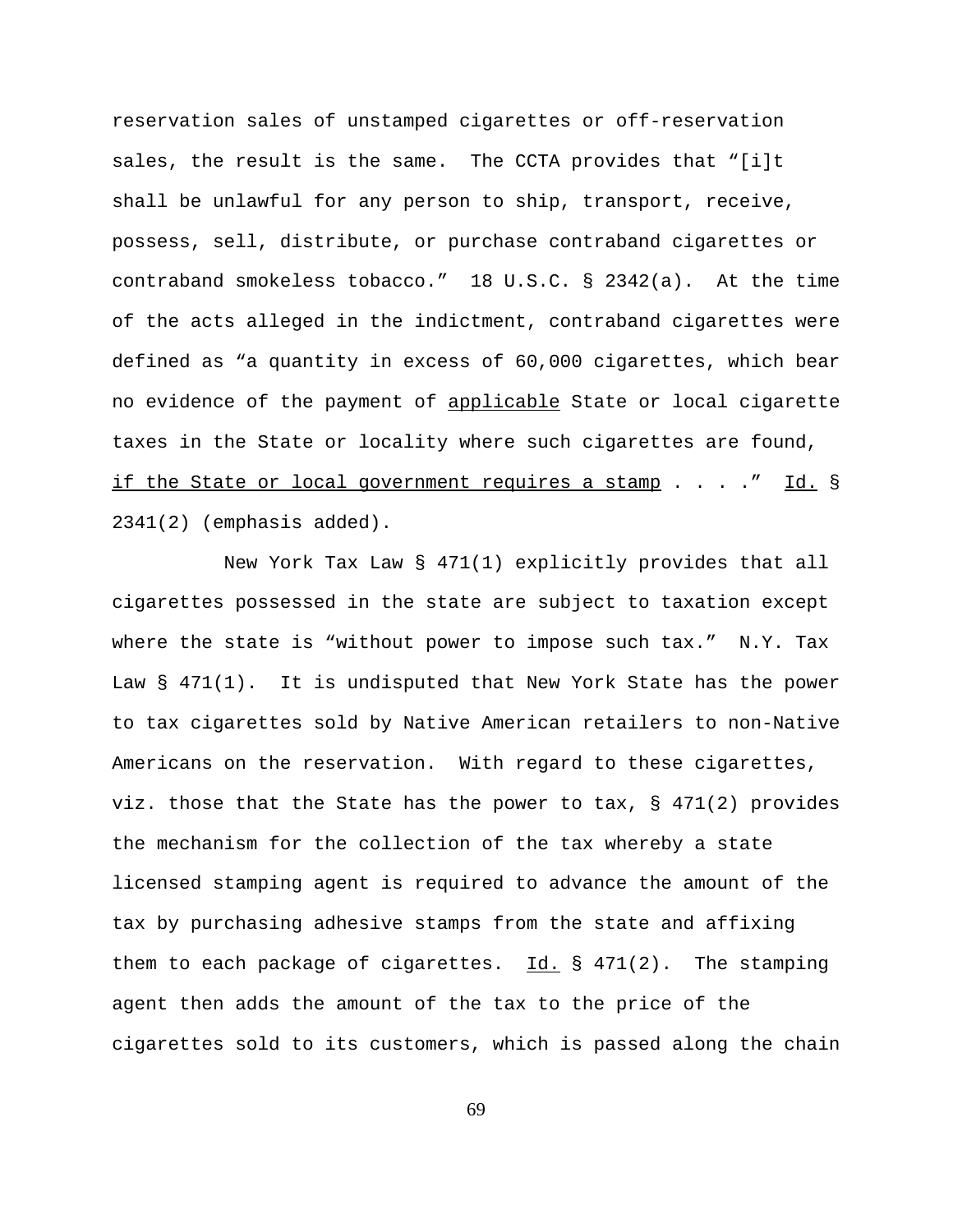of distribution to the consumer. Thus, by its plain language, Morrison's on-reservation sales of cigarettes were "require[d]" to be stamped under the CCTA.

This case, however, does not present the typical vagueness challenge because Morrison does not assert that the language of the CCTA or New York Tax Law § 471 is unconstitutionally vague. In fact, he concedes that "at first blush" the "'plain English' interpretation of § 471" (Def.'s Mem. of Law in Supp. at 25) is that New York State requires that cigarettes sold on reservations to non-Native Americans be stamped. Rather, defendant contends that the forbearance policy sufficiently muddied the waters so that a typical retailer on the reservation who had read the subject law would not have understood that selling unstamped cigarettes on-reservation was a violation of the CCTA. The Court disagrees.

As noted by the Court in its November 9, 2007 decision, the failure to enforce by the executive branch cannot obviate, on a constitutional basis or otherwise, plainly worded state legislation. See Morrison, 521 F. Supp. 2d at 254; see also Milhelm Attea, 550 F. Supp. 2d at 347 ("The Court rejects defendants' arguments that [the forbearance policy] . . . nullifies the requirements of a statute passed by a state's legislature and signed by its governor."); Cayuga Indian Nation, 2008 WL 5158093, at \*5 ("Nor does the Tax Department's apparent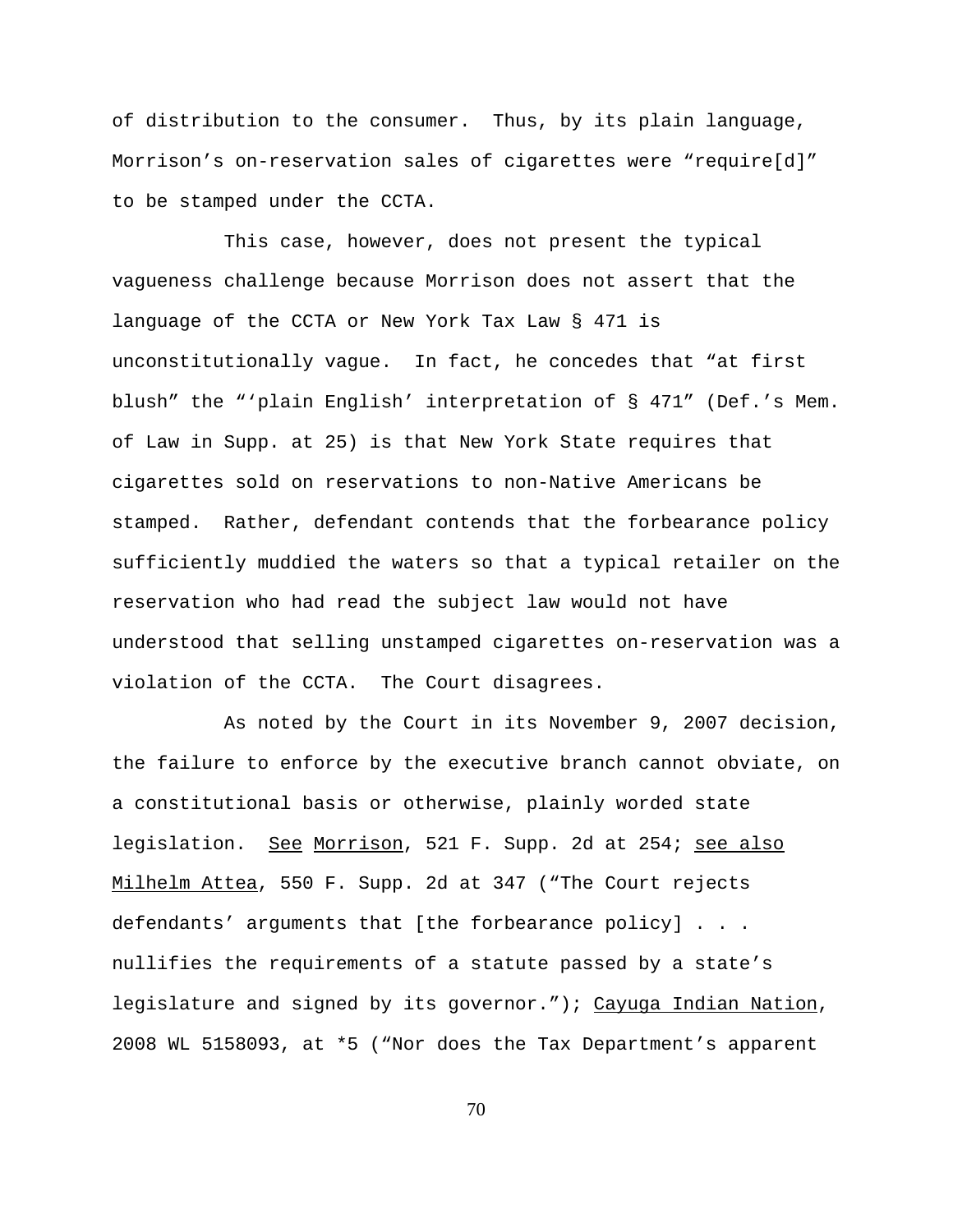paralysis in this area, which has been styled a permanent forbearance policy, rewrite or erase legislative enactments . . .

.") (internal citation omitted); Urbach, 646 N.Y.S.2d at 925 ("Neither difficulty of execution nor fear of violence can elevate the power of [the Commissioner] over the Legislature with respect to the substantive mandates of the statute, nor enhance the authority of the Department of Taxation and Finance by inaction to grant additional exemptions."). "If such were the case, the executive branch would be in a position to invalidate any law with which it disagreed." Lenscrafters, Inc., 248 F. Supp. 2d at 737. Because there is no ambiguity in the language of the statutes, nor in what conduct is proscribed, the Court finds that the CCTA, as applied to Morrison, is not impermissibly vague.

Absent any citation to the record or otherwise, defendant states that "the Governor of the State of New York announced that persons such as Mr. Morrison would not be prosecuted for [selling unstamped cigarettes on the reservation]." (Def.'s Mem. of Law in Supp. at 2 (emphasis in original).) The Court's independent recollection of the over 10,000 page trial transcript does not point to any evidence consistent with this assertion. The Court assumes that defendant is referring to a May 1997 press release by then-Governor Pataki, which was discussed in the Court's November 9, 2007 decision.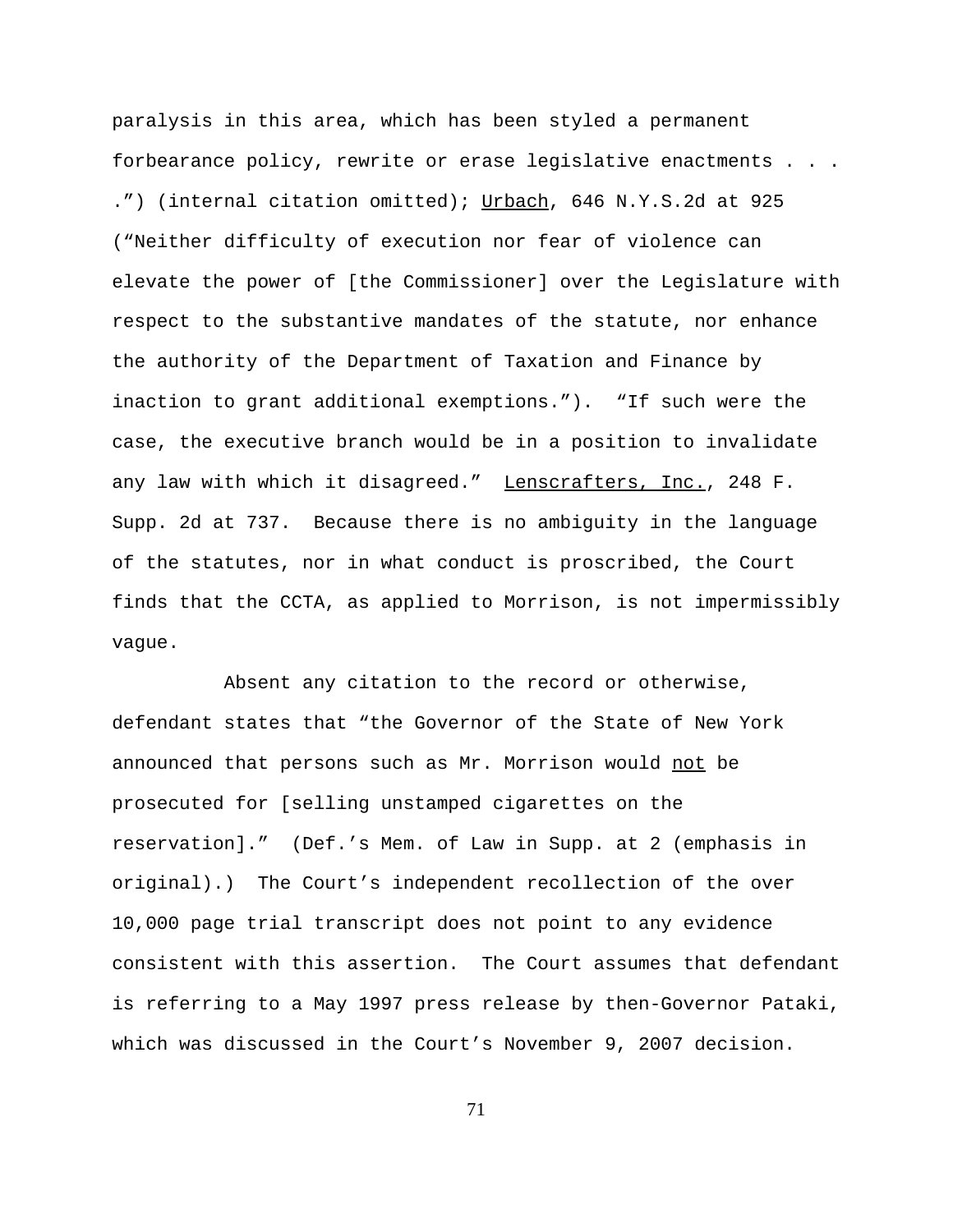The Court noted in that decision as follows:

In May 1997, Governor Pataki directed the DTF to repeal its regulations governing the collection of taxes from cigarette sales at reservation stores. (Governor Pataki Press Release, dated May 22, 1997.) The press release states that the Governor "sent to the State Legislature a bill that would amend the State Tax Law to allow reservation stores to sell tax-free . . . cigarettes." (Id.) The Governor stated: "Let me make my message to all Indian Nations clear: It is your land, we respect your sovereignty and, if the Legislature acts as I am requesting, you will have the right to sell tax-free . . . cigarettes free from interference from New York State."  $(\underline{Id.})$  The Governor's proposed amendments were never passed. Thus, far from communicating that Native-American retailers such as defendant were exempt from the State Tax Law, the Governor's statement was in fact an acknowledgment that the executive's policy of forbearance could not repeal the state law; only the legislature could do that, and it did not.

Morrison, 521 F. Supp. 2d at 255. There is nothing in this press release which indicates that Native Americans such as Morrison would not be prosecuted for selling unstamped cigarettes onreservation. Moreover, contrary to defendant's contention, the Court did not then, and does not now, place "undue reliance" (Def.'s Mem. of Law in Supp. at 29) on the press release in concluding that the acts of the executive branch cannot eviscerate duly enacted law. Rather, the Court merely points out that the press release does not support defendant's assertions.

Defendant attempts to expand the scope of the forbearance policy to the other branches of government by arguing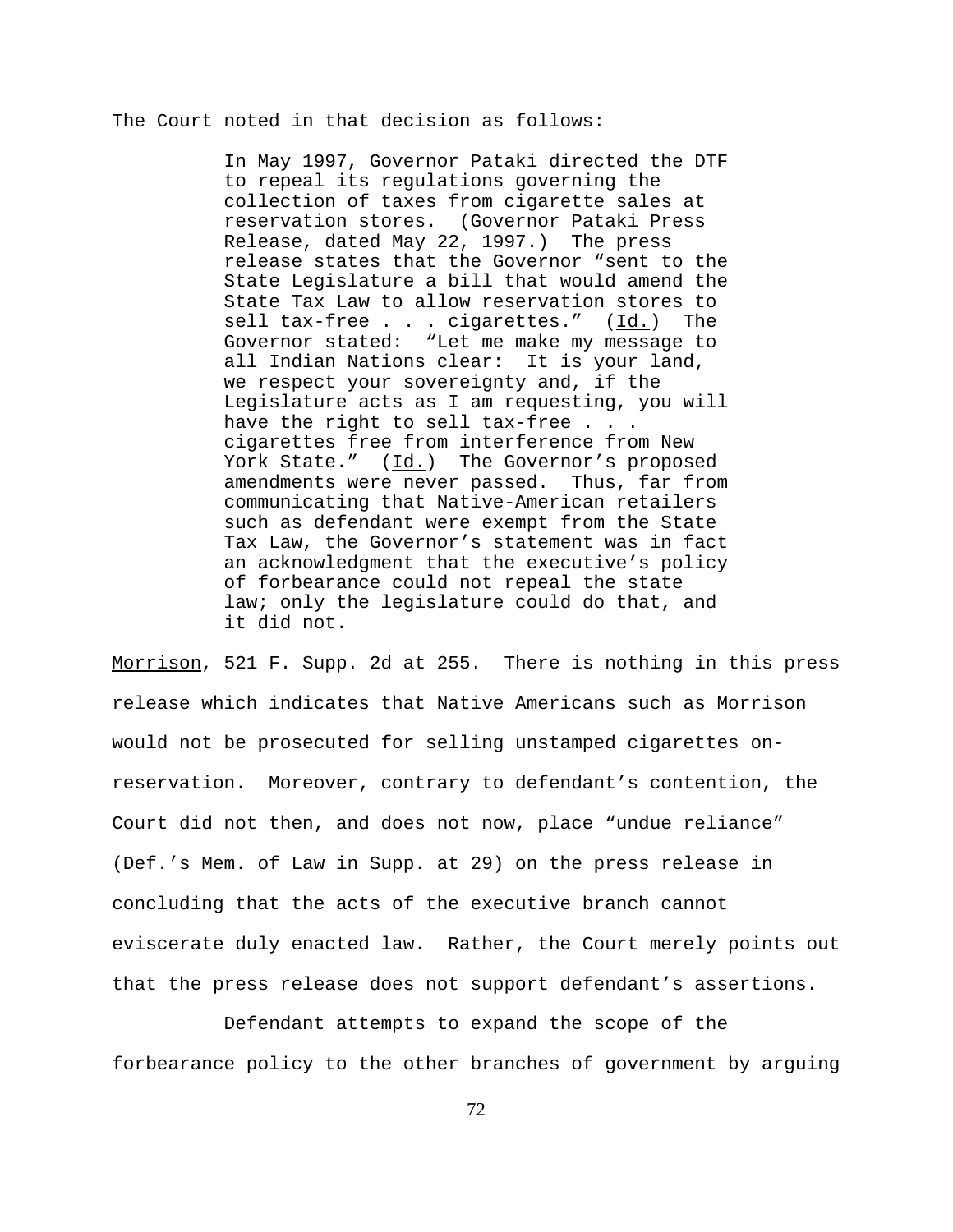that the forbearance policy "has been widely perceived as the policy of the 'state,' as the term is used in 18 U.S.C. § 2341(2), by all of the branches of the State government" (Def.'s Mem. of Law in Supp. at 27 (emphasis deleted)) and argues that "any imposition of criminal liability for on-reservation cigarette sales is inconsistent with the many years and sheer volume of executive, judicial and legislative $[38]$  actions communicating exactly the opposite — that Indian retailers will not be subject to criminal liability for such on-reservation sales." Id. at 25. Defendant contends that an ordinary Native American retailer would not have reason to believe, and according to the several on-reservation retailers who testified at trial did not in fact believe,  $39$  that the State of New York required cigarettes sold by Native American retailers on-reservation to be stamped.

Despite defendant's attempts to blur the lines between the three branches of government, the forbearance policy is a

 $38$  "[The] one such legislative action [proffered by defendant in support of the above argument] is the requirement for implementing regulations in § 471-e, the principal attempt by the Legislature subsequent to Attea to modify § 471 as applied to sales by Indian retailers." (Def.'s Mem. of Law in Supp. at 25, n. 15.)

 $39$  Assuming the accuracy of this statement, it does not answer the critical question for surely the ability of Native Americans to thwart enforcement of the law and then act as if it does not apply to them is not the same thing as saying that what the law requires is unclear.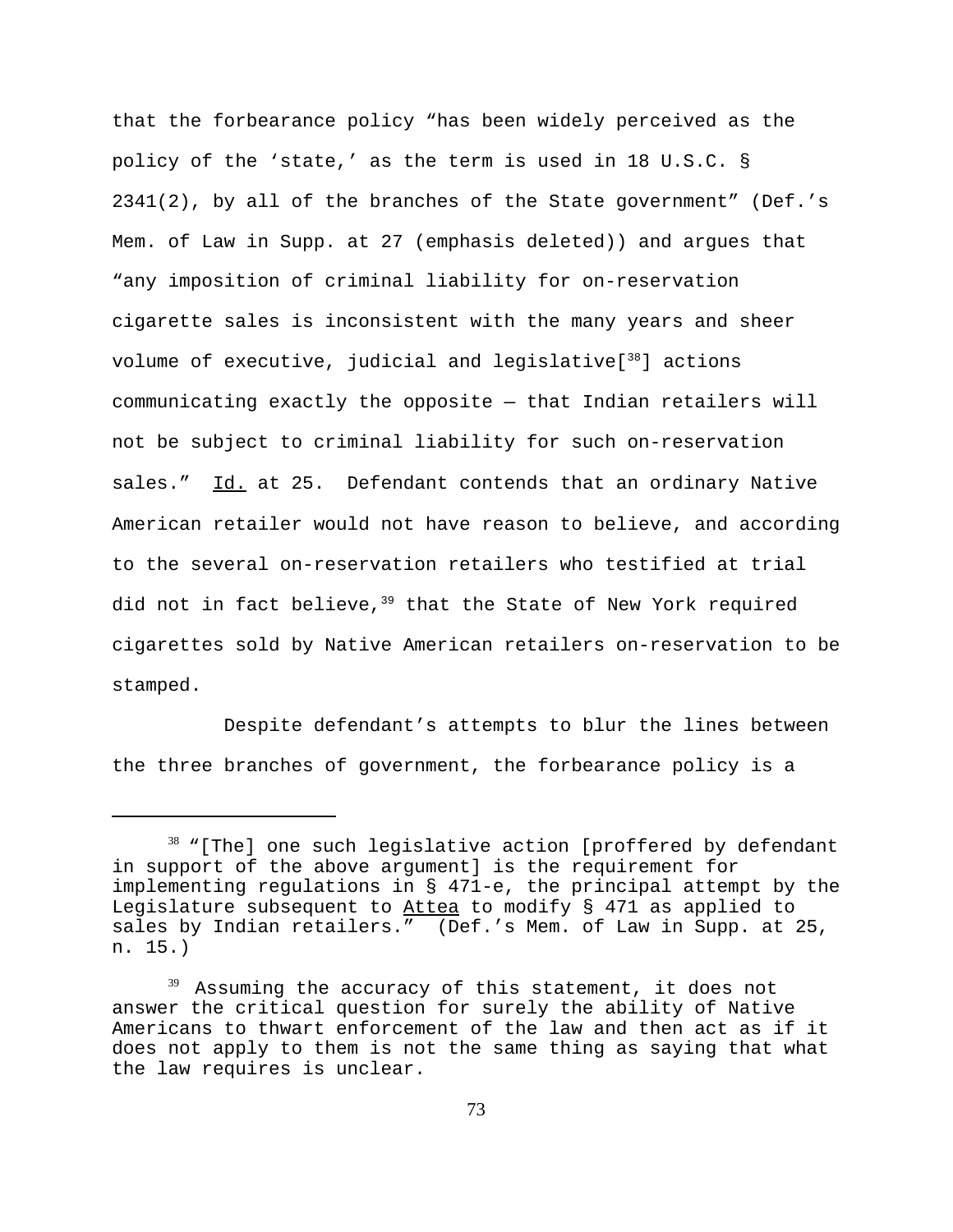policy by the executive branch not to enforce what is clearly prescribed statutory liability enacted by the legislature. Defendant tries to extend the forbearance policy to the judicial branch by arguing that "[a]t least one state court has reviewed the state statutory and regulatory scheme pertaining to 'state' requirements on Indian retailers and reached a conclusion that is diametrically opposed to the one reached by this Court." (Def.'s Mem. of Law in Supp. at 28 (citing People v. Tracy, 764 N.Y.S.2d 585, 588 (Watertown City Ct. 2003) ("The Court finds that indians can sell cigarettes or tobacco products to indians and non-indian customers without collecting the taxes due upon such at the time of the sale.")).<sup>40</sup> In reaching this conclusion, the Tracy court, citing the New York Supreme Court's decision in Urbach, reasoned that "since the State can not reach an agreement with indians to collect the taxes on their sales [of cigarettes on-reservation], the State is left with collecting them from non-indian purchasers directly," referencing New York Tax Law §§ 471-a and 471-c. Tracy, 764 N.Y.S.2d at 588. What the Tracy court failed to recognize, however, is that although the Urbach court did state that "Non-Indian purchasers of cigarettes from on-reservation Indian retailers are required to pay the excise and sales taxes," Urbach, 646 N.Y.S.2d at 921, it never said that on-reservation

 $40$  The defendant in  $Tracy$  was accused of evading New York's cigarette use tax by allowing his credit card to be used to order cigarettes from a Native American retailer online.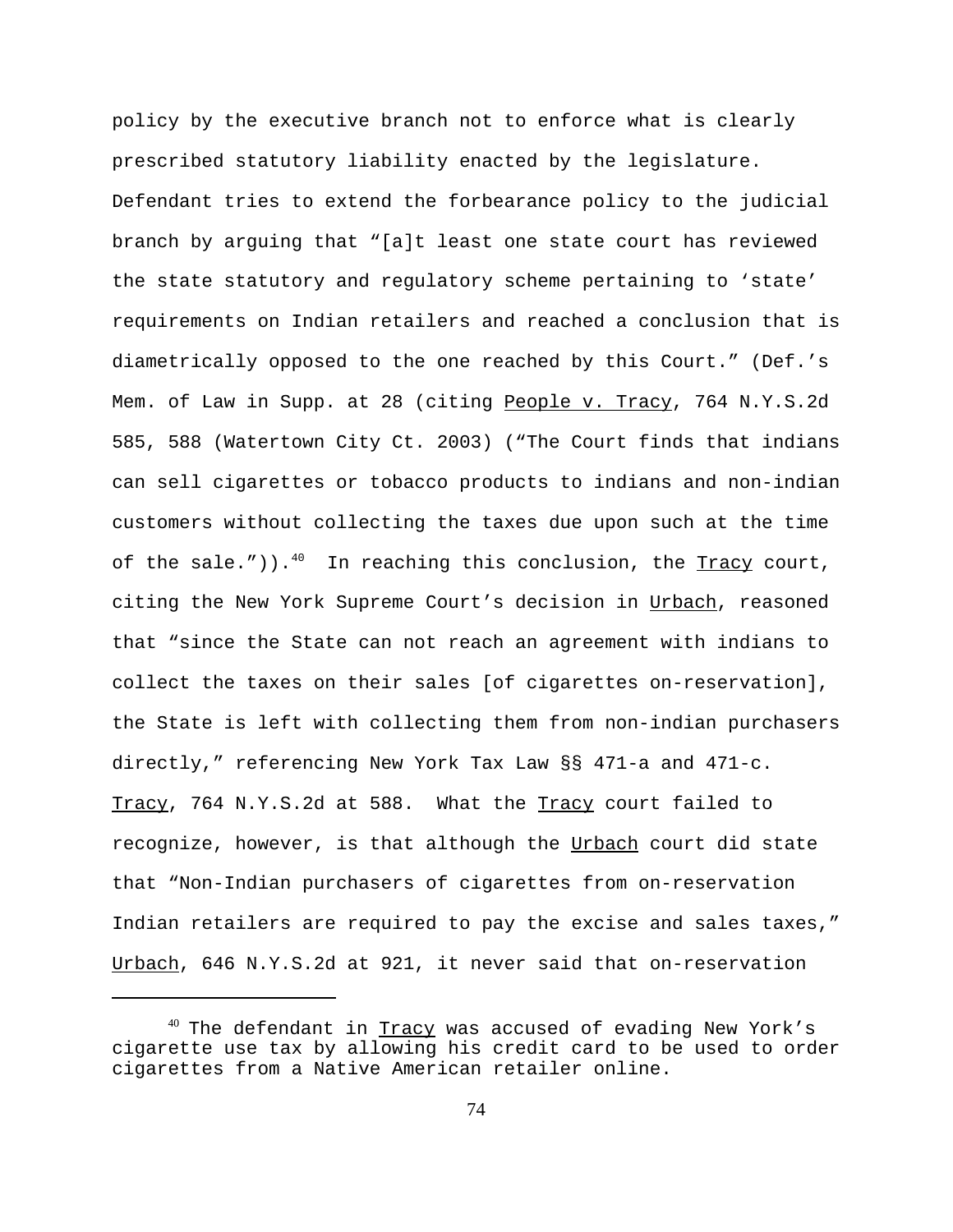retailers were permitted to sell unstamped cigarettes to these purchasers. In fact, it indicated that just the opposite was true. See id. ("There is currently no legal impediment whatsoever to the determination, assessment, collection and enforcement of cigarette . . . sales tax on sales to non-Indian purchasers by on-reservation Indian retailers. Yet, contrary to the New York tax laws and regulations, wholesale distributors continue to sell tax-free cigarettes to on-reservation Indian retailers in excess of the amount permitted by law and onreservation Indian retailers continue to advertise and sell taxfree cigarettes and tobacco products to non-Indians at retail in violation of the tax laws and regulations.") Similarly, the New York Court of Appeals in a later decision in Urbach noted that "'the repeal [of the regulations] does not eliminate the statutory liability for taxes as they relate to sales on Indian reservations to nonexempt individuals.'" Urbach, 92 N.Y.2d at 214 (quoting DTR Notice, 20 N.Y.S. Register, Apr. 29, 1998, Issue 17, Book 1, at 23). Accordingly, the Watertown City case, viewed singularly or in conjunction with the other cited State decisions addressing the on-reservation collection problem, hardly supports the notion that the judiciary's acknowledgment of the policy is evidence that the on-reservation retailers have not been provided fair notice of what the law requires. And, again, the stamping requirement may easily be satisfied by on-reservation retailers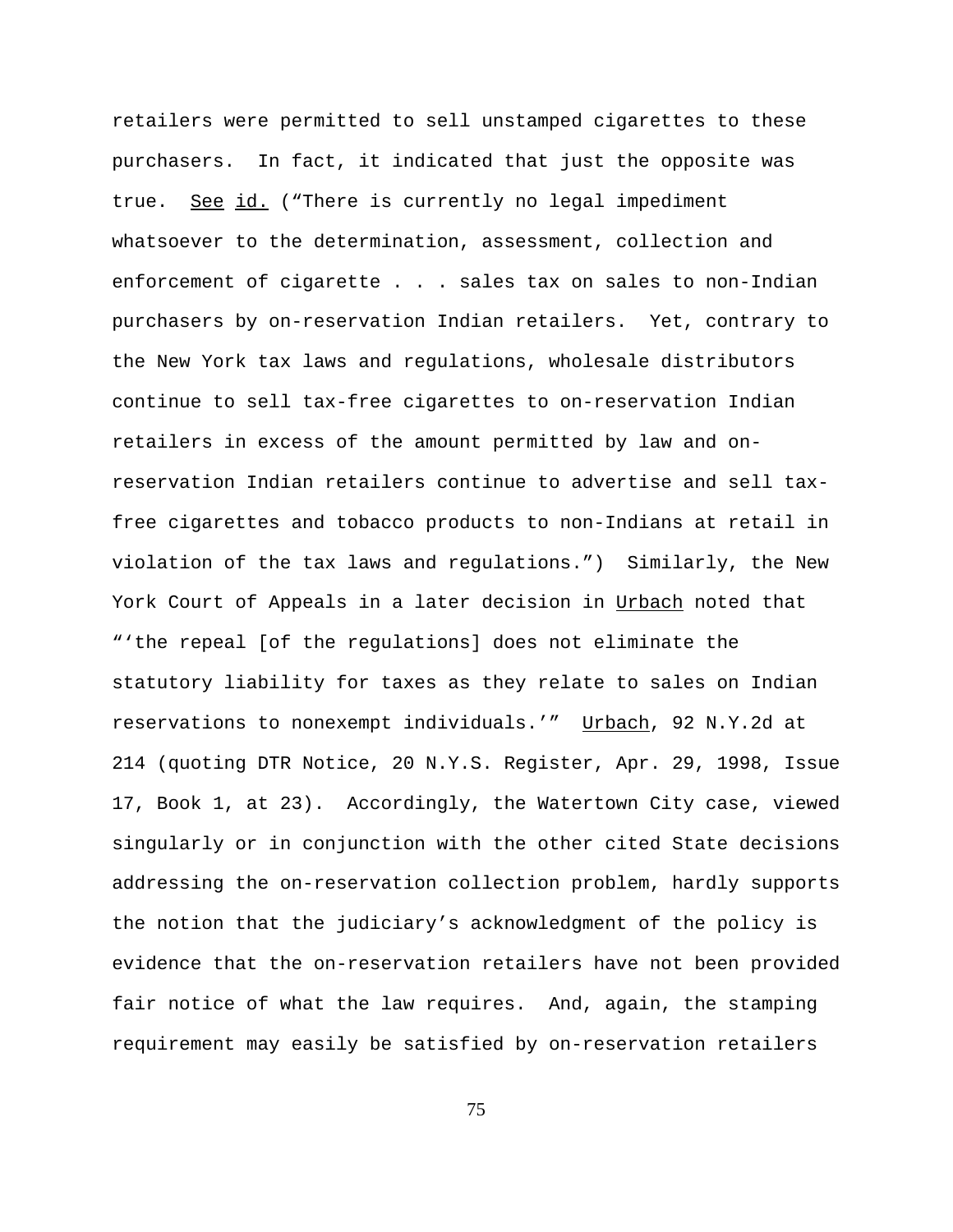doing exactly what their off-reservation counterparts have done all along, viz. ordering stamped cigarettes from a state licensed wholesaler/stamping agent.

 With regard to the legislative branch, defendant asserts that "[t]he Legislature has, whatever its opinion of the policy, incorporated its existence into its official deliberations." (Def.'s Mem. of Law in Supp. at 27.) Defendant posits:

> With regard to the proposed legislation in 2003 for a new § 471-e, the Tax Commissioner submitted an evaluation of the then pending bill. The Commissioner's lengthy and detailed comments to Governor Pataki regarding the bill were included in the 'bill jacket.' Those comments describe the underlying justification for why the forbearance policy was necessary:

> > This Part of the Budget Bill seeks to amend the Tax Law to require the Commissioner to promulgate rules and regulations necessary to implement the collection of sales and use taxes for sales made to non-native Americans on recognized reservations.

> > The **State** has no regulatory jurisdiction on Indian reservations, and the Tribes are not inclined to assist the State in the collection of state taxes. This Part proposes no new approach or solutions to this tax collection dilemma, but, instead, mandates the adoption of regulations "necessary to implement the collections of sales and use taxes." Nothing has changed that would permit the effective enforcement of the statutes without the cooperation of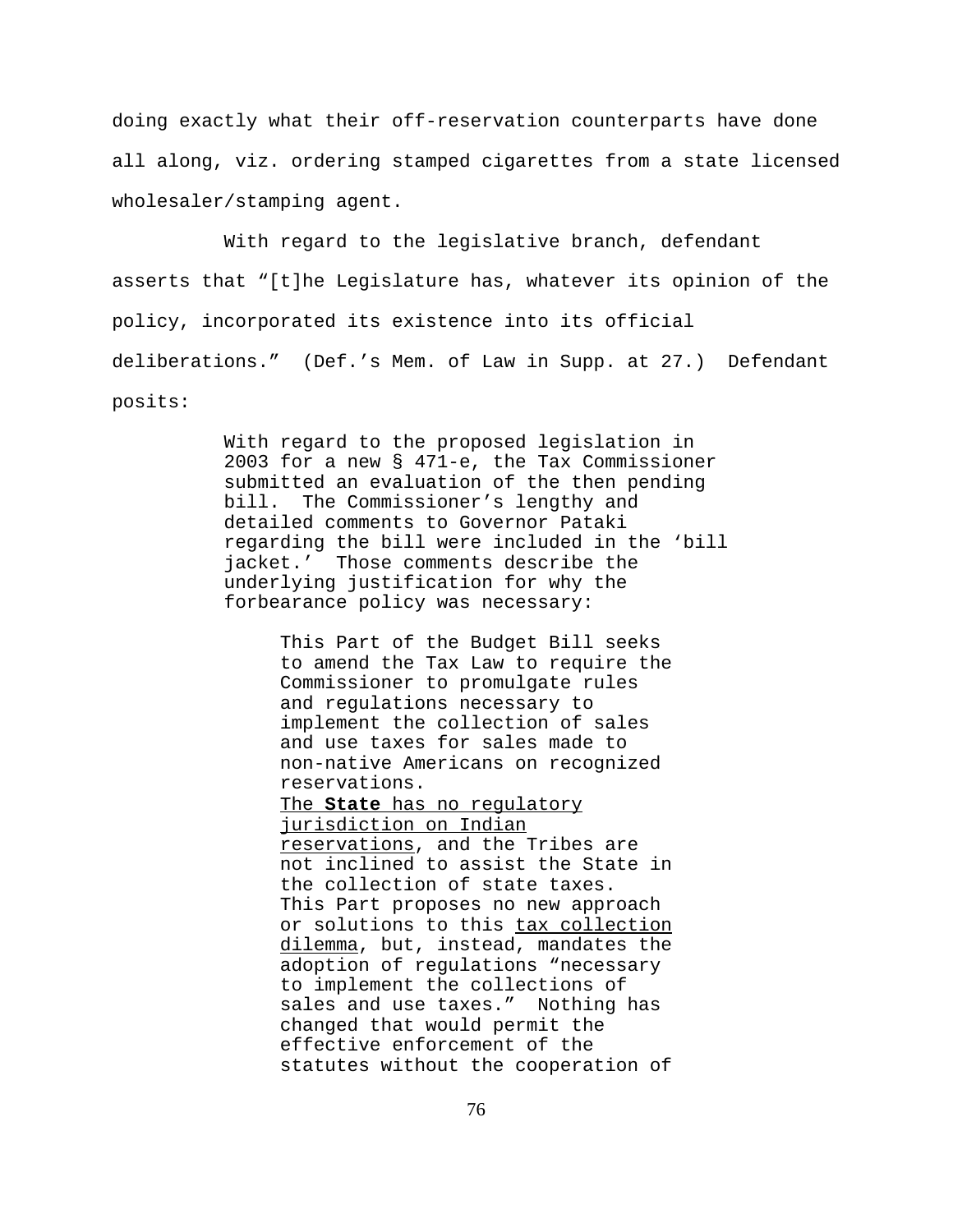## the tribes.

(Id. at 27-28 (quoting Bill Jacket to 2003 A.B. 2106, Ch. 62, Part T3 (entitled "Taxes on Sales Made to Non-Indians on Recognized Reservations") at 37 (emphasis supplied by defendant).)

The legislature, of course, is aware of the forbearance policy and necessarily factors its existence into its efforts to somehow compel Native American on-reservation retailers to conduct their business in conformity with the clear tax and stamping requirements of § 471. The Court rejects the defendant's position that the existence of the forbearance policy, and the legislature's acknowledgment of its existence, somehow triggers or supports a viable substantive due process claim. To the contrary, the hypothetical Native American onreservation retailer of ordinary intelligence who read the applicable statutes, and was familiar with the forbearance policy, could be expected to conclude (1) that he, like his offreservation counterparts, was required to sell only stamped cigarettes to non-Native Americans, and (2) that the forbearance policy does not obliterate that obligation as is evident from, e.g., Governor Pataki's May 22, 1997 Press Release in which he explained that if the Legislature followed his recommendation, Native American on-reservation retailers would then "have the right to sell tax-free . . . cigarettes free from interference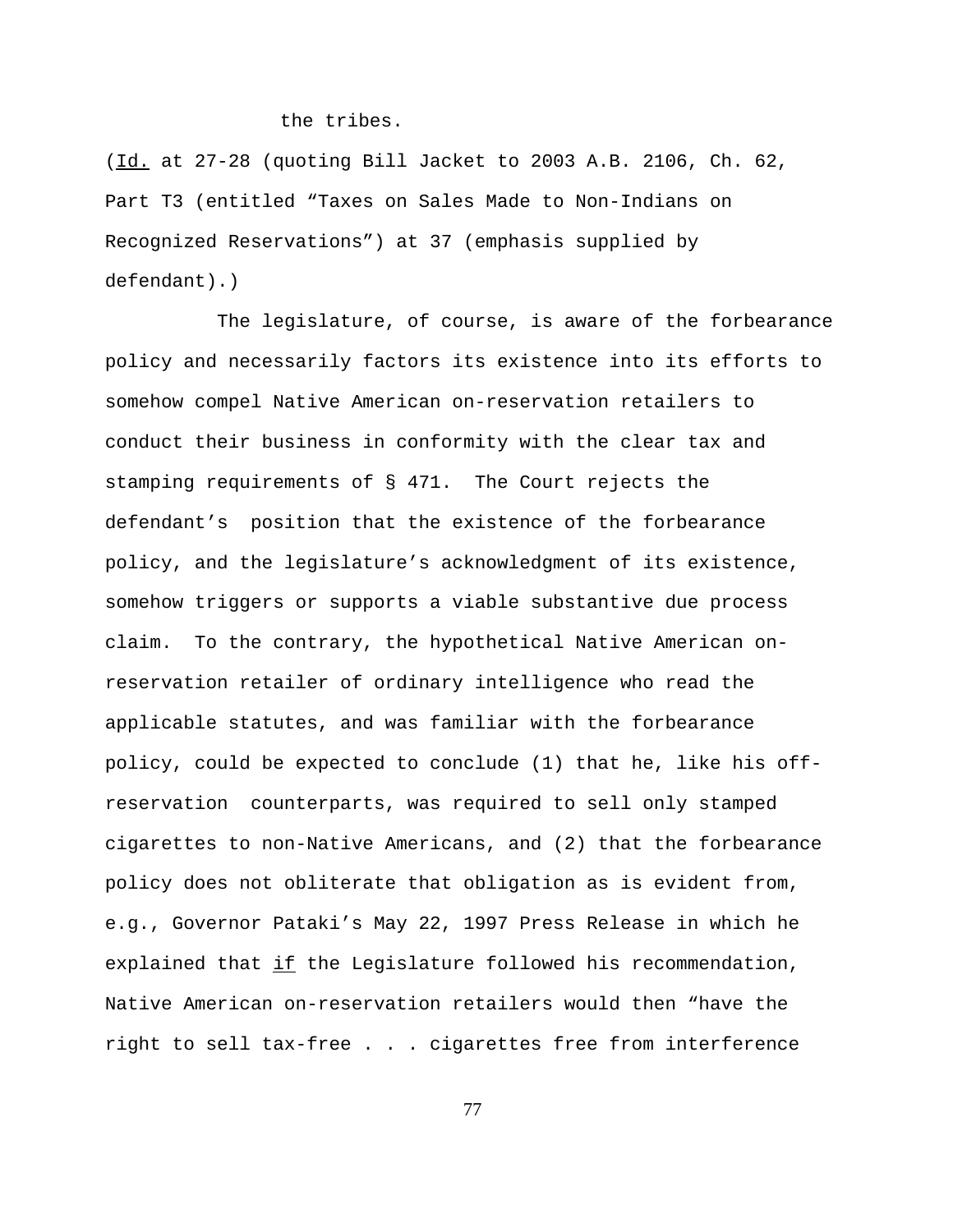from New York State"; ergo, since that recommendation was not followed, they did not have the right to sell unstamped cigarettes, i.e. such sales remained unlawful. Indeed, absent from the voluminous materials provided or referenced by the defense on this subject is any information suggesting that an architect or implementer of New York's forbearance policy ever conveyed a message to the Native American community that forbearance equals an exemption for purposes of § 471 or the CCTA.

Finally, contrary to defendant's contentions, the fact that defendant was convicted under Count Two absent a requirement that the government prove that he acted with the specific intent to violate the law, does not warrant a finding that the statutory scheme is unconstitutional. Because the Court has already found that the relevant language as applied to Morrison's onreservation cigarette sales is patently clear, there are no vagueness concerns and thus no need to examine the statute's mens rea for due process purposes. Compare Gonzales, 127 S. Ct. at 1628 ("The [Supreme] Court has made clear that scienter requirements alleviate vagueness concerns.") (emphasis added).

 Defendant's citation to United States v. Hassan, 542 F.3d 968 (2d Cir. 2008) for the proposition that the CCTA as applied to Morrison is unconstitutionally vague absent an elevated scienter requirement is unenlightening. In Hassan,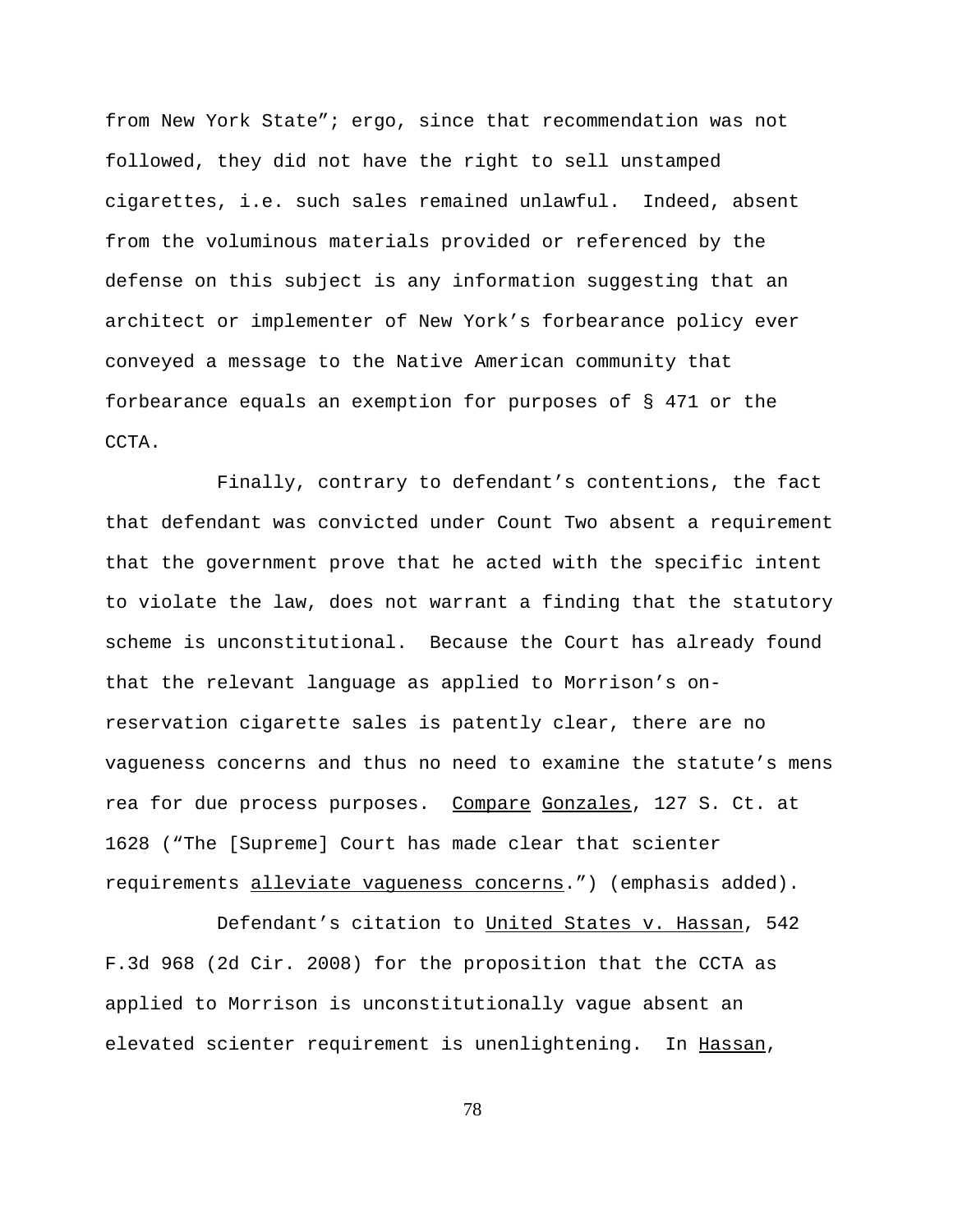the defendant was convicted of controlled substance and money laundering offenses involving cathinone, a Schedule I controlled substance. Id. at 972. The defendant had imported and distributed khat, a plant commonly chewed or brewed in tea in West Africa. Id. Although khat is not a controlled substance under United States law, it may sometimes contain the controlled substance cathinone.  $Id.$  The defendant argued that the Controlled Substance Act ("CSA") failed to provide fair warning that the importation or distribution of khat, as opposed to its regulated ingredient cathinone, was unlawful. Id. at 978. The Second Circuit held that the CSA was not unconstitutionally vague, although it expressed concern that "the statutory scheme, as it relates to khat, is troubling." $41$  Id. at 979. Nonetheless, despite the statute's "serious constitutional concerns," id. at 980, the court found that "what saves the . . . CSA as it relates to khat . . . from constitutional trouble is the fact that scienter is required for a conviction." Id. at 979.

Here, as opposed to the statute at issue in Hassan, no due process fair-warning concerns are implicated. Instead, the CCTA and concomitant New York Tax Law are quite simple: All

<sup>&</sup>lt;sup>41</sup> The court noted that "the term 'cathinone' is sufficiently obscure that persons of ordinary intelligence reading the controlled substances schedules probably would not discern that possession of khat containing cathinone . . . constitutes possession of a controlled substance." 542 F.3d at 980 (citation and internal quotation marks omitted).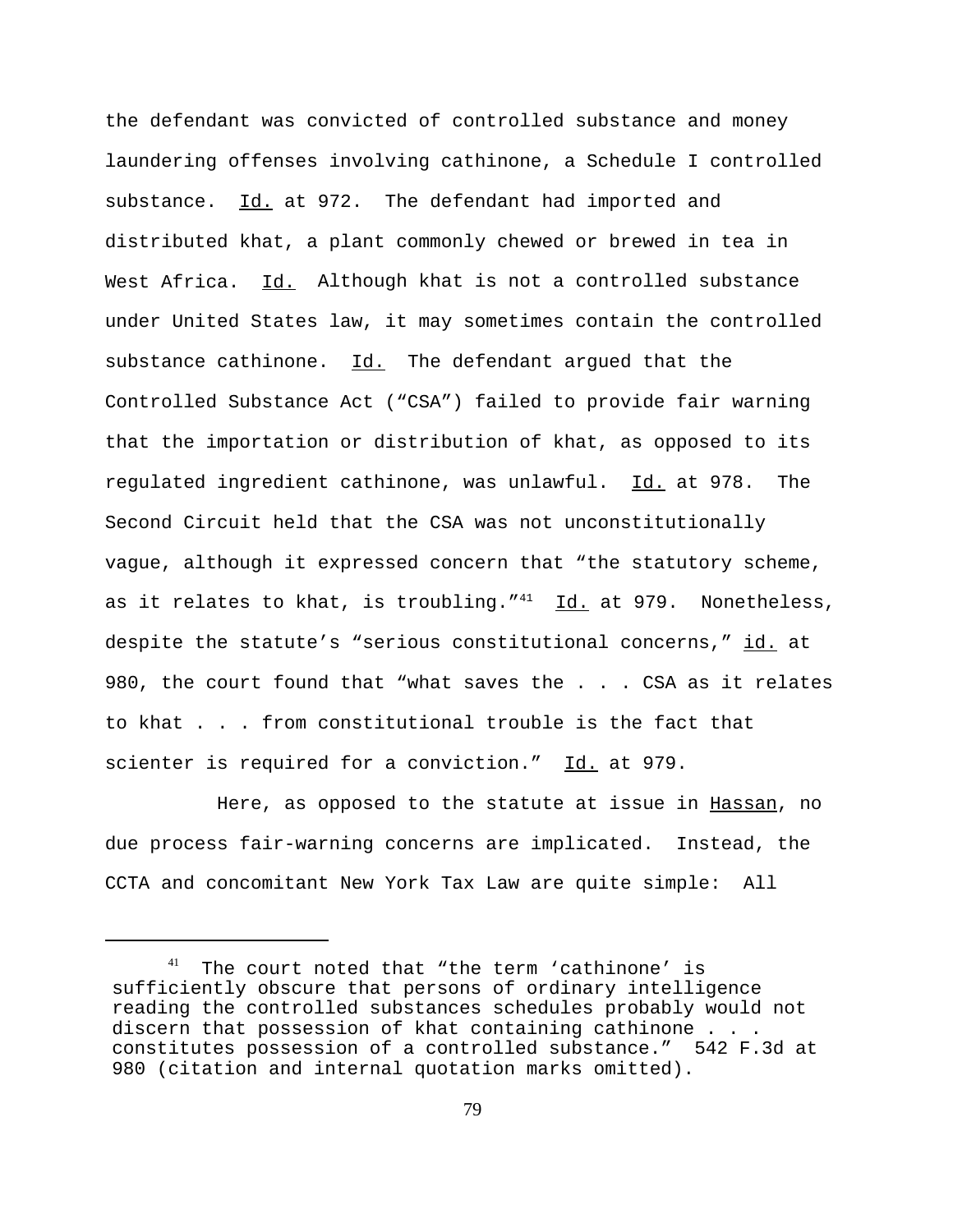cigarettes sold on a reservation to non-Native Americans must be stamped. Thus, the conduct proscribed, unstamped cigarettes, is clearly delineated. As discussed above, New York State's failure to enforce the law with regard to on-reservation sales does not invalidate the law itself nor render it unconstitutionally vague. Accordingly, Hassan is inapposite to the instant prosecution.

In sum, the Court finds that the statutory language of both the CCTA and § 471 was sufficiently clear, even when viewed in conjunction with the forbearance policy, to alert Morrison that the conduct he was convicted of was prohibited.

## 4. Arbitrary Enforcement

In the November 9, 2007 decision, the Court rejected defendant's argument that the CCTA as applied to Morrison was an arbitrary application of the law in violation of substantive due process. Much of the Court's analysis in this regard was dependent on the government's then theory of prosecution, aiding and abetting off-reservation sales. Given that this theory was not the one presented to the jury, the Court revisits defendant's argument as it applies to the count he was convicted of, viz. knowingly and intentionally becoming a member of a conspiracy the intended goal of which was to sell contraband cigarettes onreservation.

### a. Applicable Law

A law is unconstitutionally vague "if it authorizes or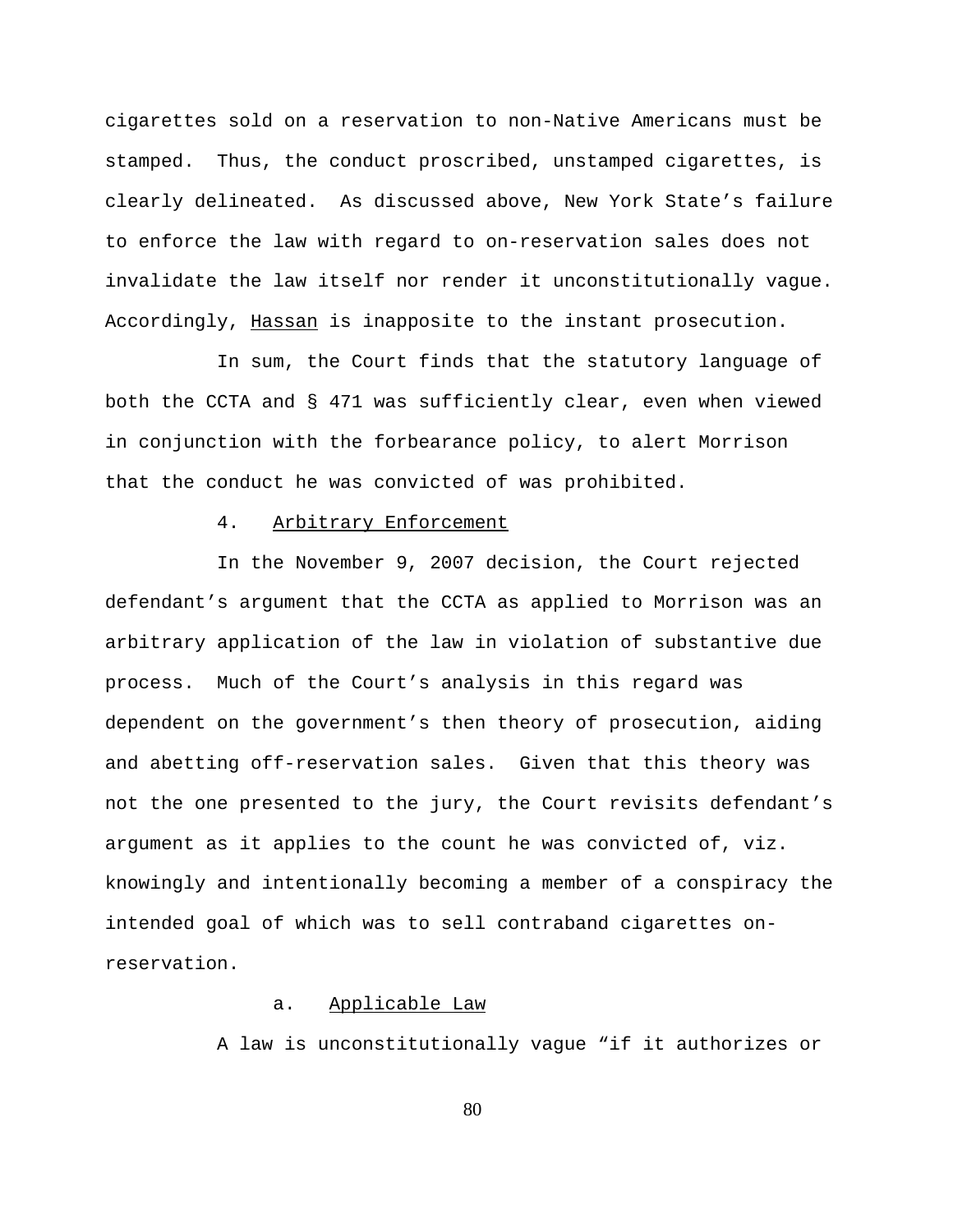even encourages arbitrary and discriminatory enforcement." Hill, 530 U.S. at 732. "This second ground, which the Supreme Court recognizes as 'the more important aspect of the vagueness doctrine,' mandates that laws contain 'minimal guidelines to govern law enforcement.'" Thibodeau, 486 F.3d at 66 (quoting Kolender, 461 U.S. at 358). "[S]tatutes must 'provide explicit standards for those who apply' them to avoid 'resolution on an ad hoc and subjective basis, with the attendant dangers of arbitrary and discriminatory application.'" Id. (quoting Grayned, 408 U.S. at 108-09).

In examining challenges on this ground, the Second Circuit has instructed as follows:

> [C]ourts undertaking an as-applied challenge may determine either (1) that a statute as a general matter provides sufficiently clear standards to minimize the risk of arbitrary enforcement or (2) that, even without such standards, the conduct at issue falls within the core of the statute's prohibition, so that the enforcement was not the result of the unfettered discretion that law enforcement officers and factfinders might have in other, hypothetical applications of the statute.

Id. at 67-68.

### b. The CCTA Provides Sufficiently Clear Standards

In arguing that the CCTA was arbitrarily applied to him, Morrison relies primarily on the fact that he is the first Native American retailer who has been prosecuted under the CCTA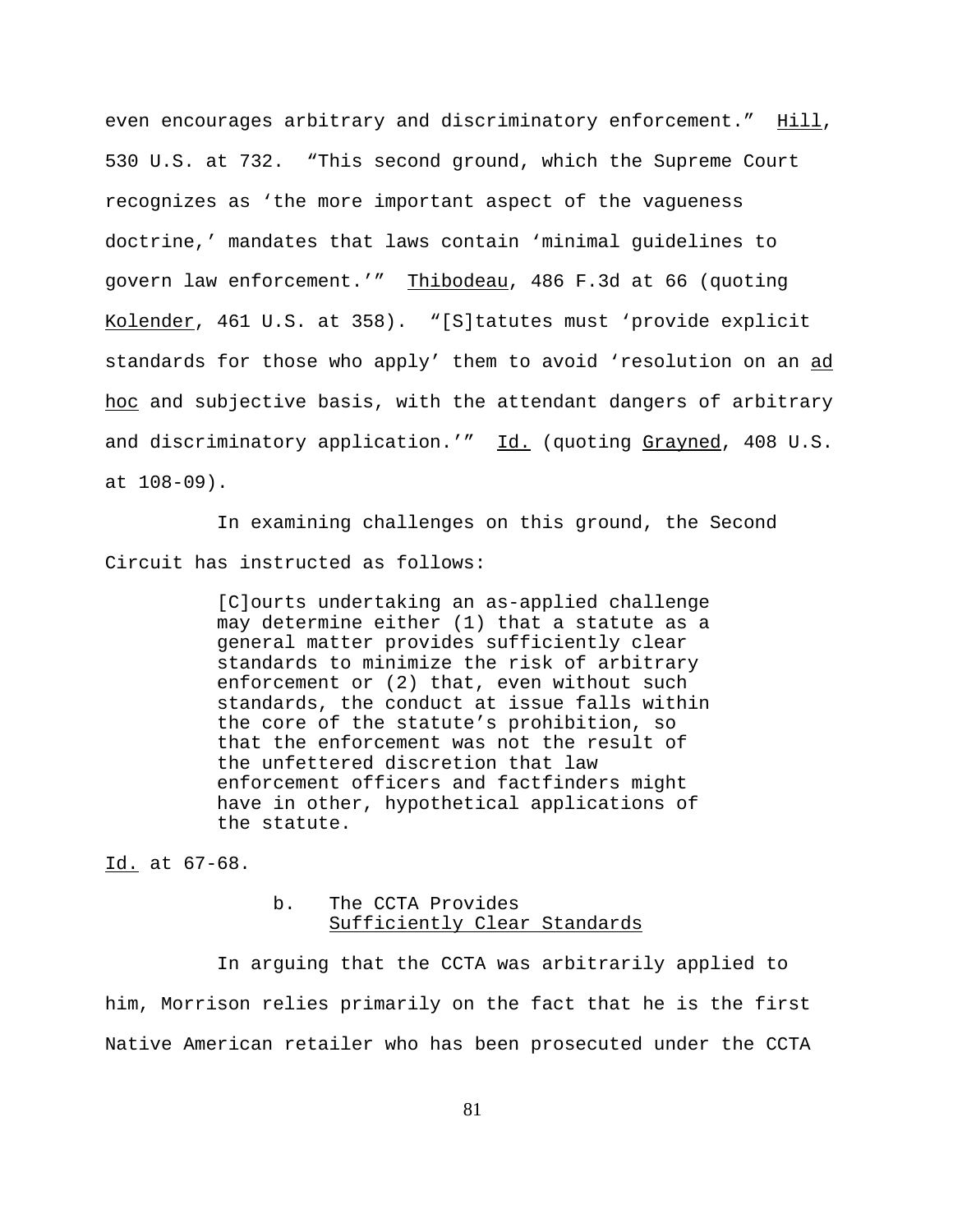for on-reservation cigarette sales. $42$  Noting that "[t]he state and federal statutory schemes on which this prosecution was based have existed in essentially their present form for over a decade" (Def.'s Mem. of Law in Supp. at 30-31), defendant asserts:

> We recognize that there always has to be a first prosecution, and it is within a prosecutor's discretion to determine when that will be. But, the more prosecuting authorities there are with the requisite jurisdiction who defer[] initiating a prosecution over a longer period of time, and the larger the potential target class is, the less likely it is that a single prosecution is other than a product of arbitrary enforcement. At a minimum these circumstances compel the closest possible scrutiny for arbitrariness.

(Id. at 30.)

The Court accepts defendant's assertion that the circumstances of this case call for careful examination. But beyond that, defendant's argument is unconvincing.

First, although defendant does not reference the specific term, the defense of desuetude comes to mind. Desuetude is the "obscure doctrine by which a legislative enactment is judicially abrogated following a long period of nonenforcement." Note, Desuetude, 119 Harv. L. Rev. 2209 (2006). As of the date of this Note, May 2006, only one jurisdiction, the State of West Virginia, had embraced this concept as a valid defense. Id. at 2209, 2211.

 $42$  The government does not contest this allegation.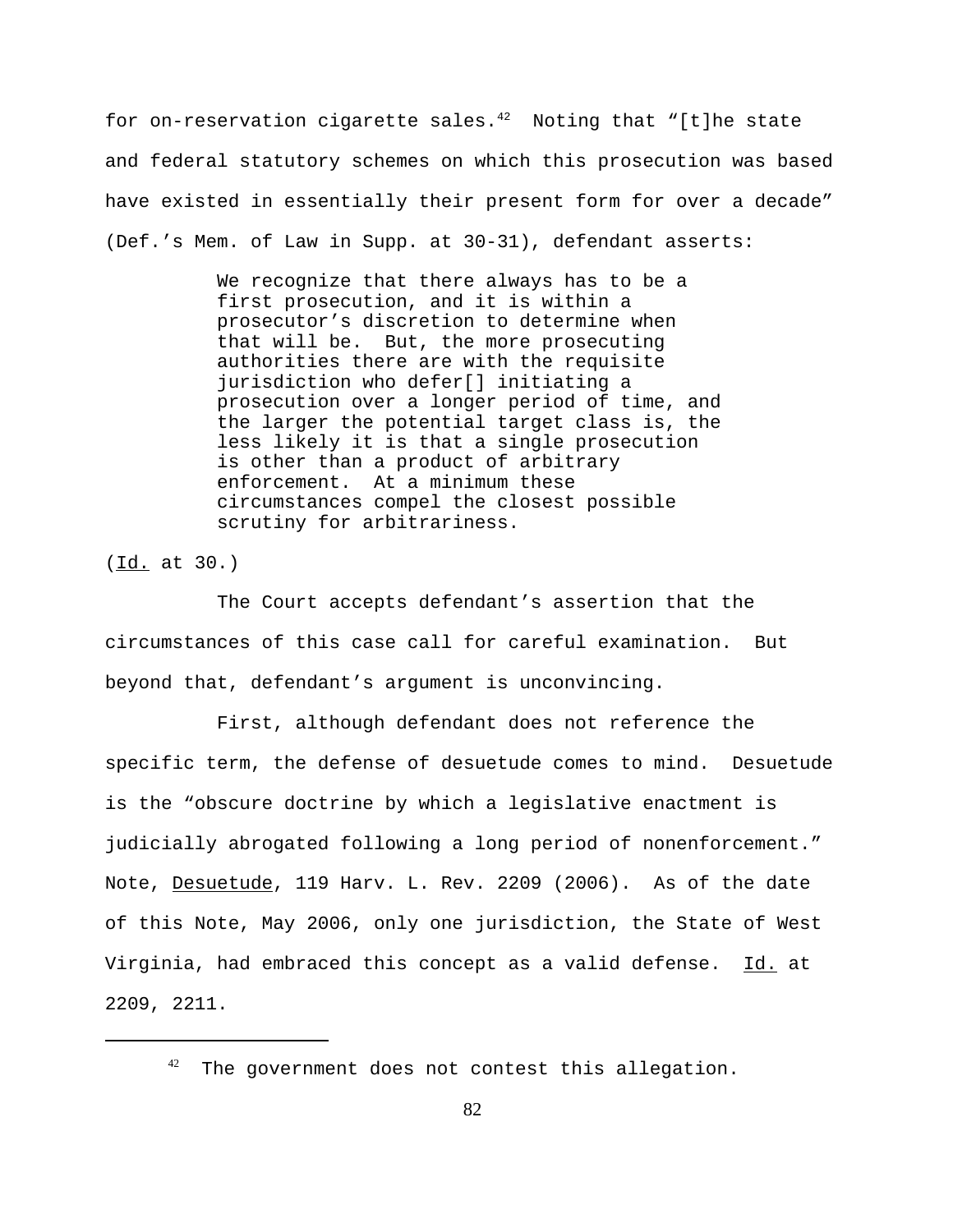Putting aside for the moment the fact that no court outside of West Virginia even recognizes the defense, the Court nonetheless notes that even assuming its general viability in this Circuit, the doctrine would be inapplicable to the facts of this case.

Desuetude is primarily rooted in eliminating laws which due to a lack of enforcement have essentially become "obsolete" or "serve no modern purpose." Desuetude, 119 Harv. L. Rev. at 2210. Neither § 471 of the New York Tax Law nor §§ 2341 and 2342 of the CCTA may be so categorized. Section 471 has governed cigarette sales in New York since its enactment. Its impotency, as distinct from its continuing applicability, pertains solely to on-reservation retailers. And, as explained in more detail below, the CCTA was enacted in 1978 to combat large-scale cigarette bootlegging. It cannot be said that the original basis for enacting the statute has ceased to apply or that the statute is otherwise out of date. In fact, tax evasion by Native American retailers continues to be a significant problem, resulting in a tremendous loss of income for New York. See Milhelm Attea, 512 U.S. at 65 (noting that in 1988 "unlawful purchases of unstamped cigarettes [by non-Native Americans from reservation retailers] deprived New York of substantial tax revenues . . . estimated at \$65 million per year"); Urbach, 646 N.Y.S.2d at 921 ("Indeed, former Tax Commissioner Wetzler in 1992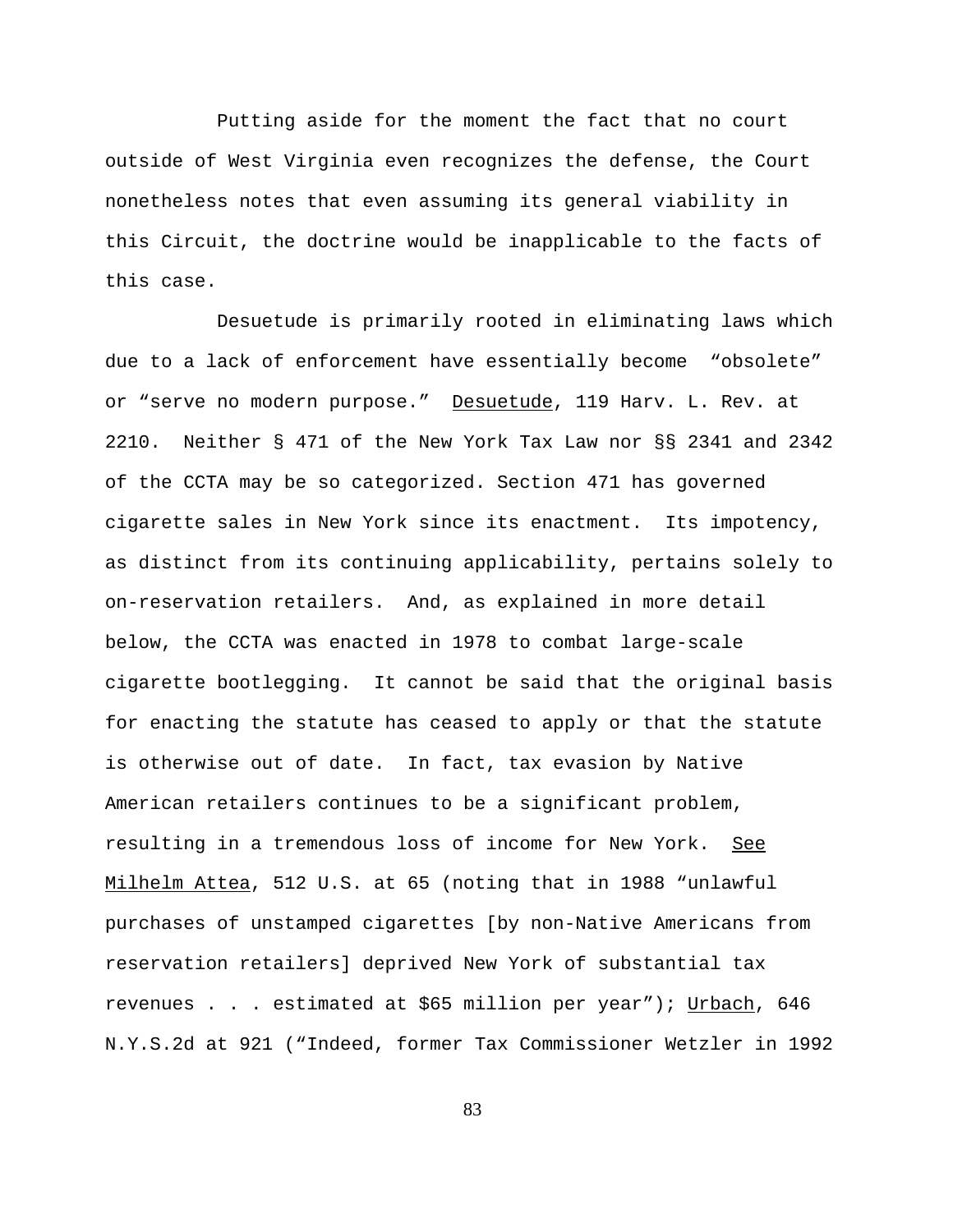stated that the failure to collect taxes on the sale of cigarettes . . . to non-Indians "is the largest single form of tax evasion we're aware of . . .") (quoting Wall Street Journal, July 20, 1992)).

Moreover, as discussed above, New York's failure to enforce its tax laws is not due to neglect; rather, it is due in large part to the ability of Native Americans to thwart enforcement. Attempts to enforce the New York tax law have been met with civil unrest and legislative frustration. See discussion supra at 28-29.

Finally, this is not a case where a "statute's obsolescence is indicative of a shift in public morality." 119 Harv. L. Rev. at 2212. To the contrary, there is nothing to indicate any shift in public opinion as presumably the public would not be receptive to a scheme that permits Native Americans to evade taxes in such a large-scale fashion.

Accordingly, to the extent the doctrine of desuetude breathes any life in this Circuit, it does not apply to the instant prosecution.

The second flaw in defendant's argument is that it cannot be said that the law at issue here is so vague that it accords law enforcement and juries unfettered discretion. The CCTA makes it a crime to sell or distribute "contraband cigarettes," 18 U.S.C. § 2342(a), which are defined as "a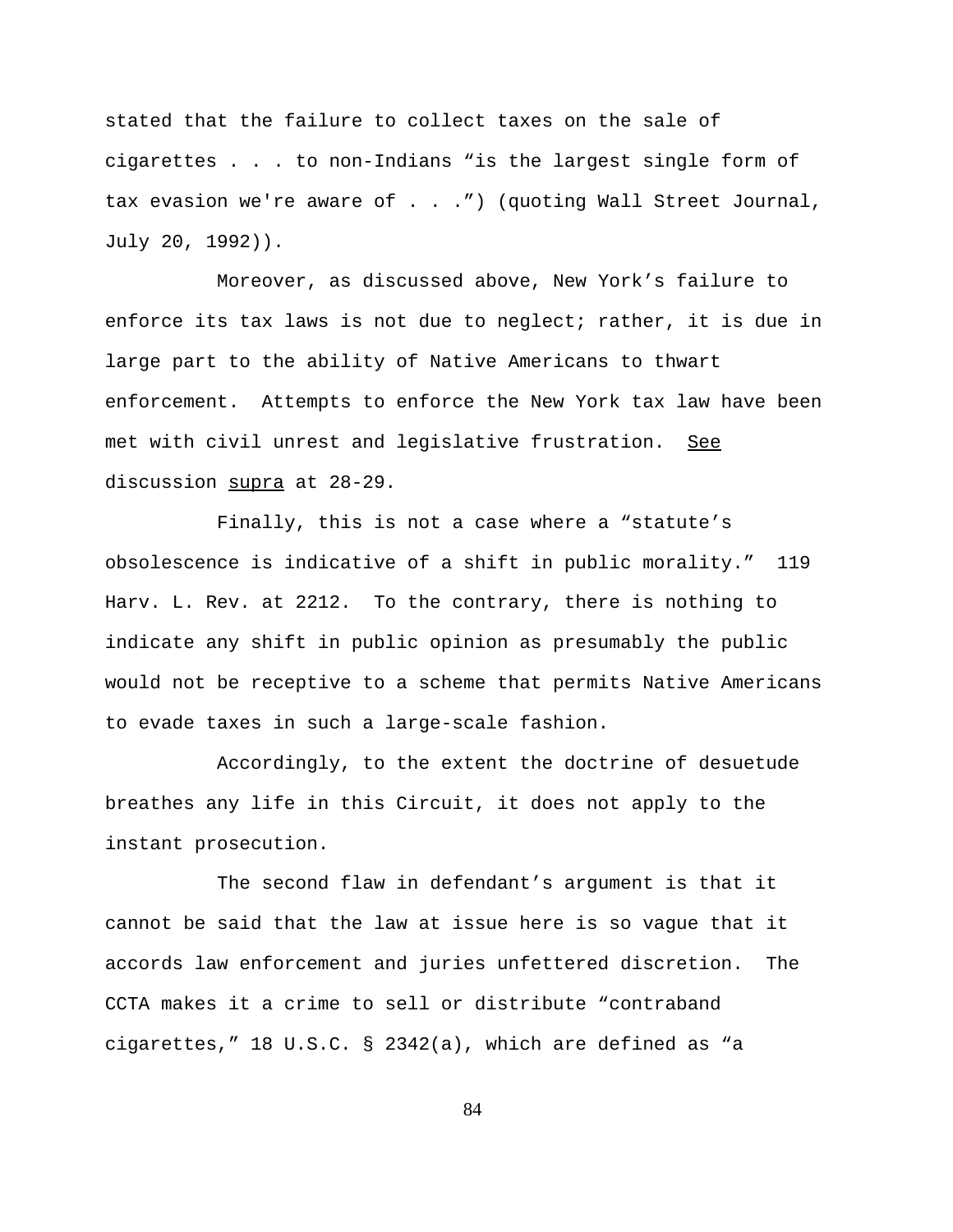quantity in excess of 60,000 cigarettes, which bear no evidence of the payment of applicable State or local cigarette taxes in the State or locality where such cigarettes are found, if the State or local government requires a stamp . . . . " Id. § 2341(2). The CCTA's standards are sufficiently clear because a state requires that cigarettes be stamped if state law so provides. Here, as discussed above, New York Tax Law § 471 provides that all cigarettes sold on-reservation to non-Native Americans are taxable under subdivision (1) and must be stamped under subdivision (2). The fact that the executive branch of New York State is not enforcing § 471 to on-reservation sales does not mean that it is unclear when a violation of that statute occurs. Indeed, as the Second Circuit found in Thibodeau, this statutory scheme

> does not resemble the standardless laws the Supreme Court has found unconstitutionally vague-laws that, for example, required an individual to provide 'credible and reliable' identification at the request of the police officer without explaining how the police officer was to determine the credibility of an identification, [Kolender v. Lawson, 461 U.S. 352, 353 (1983)], or that required "[t]hose generally implicated by the imprecise terms of the ordinance . . . to comport themselves according to the lifestyle deemed appropriate by the Jacksonville police and the courts," Papachristou v. City of Jacksonville, 405 U.S. 156, 170, 92 S. Ct. 839, 31 L.Ed.2d 110 (1972). See also Smith[ v. Goguen], 415 U.S. [566], 578, 94 S.Ct. 1242 [(1974)] ("The language at issue is void for vagueness as applied to Goguen because it subjected him to criminal liability under a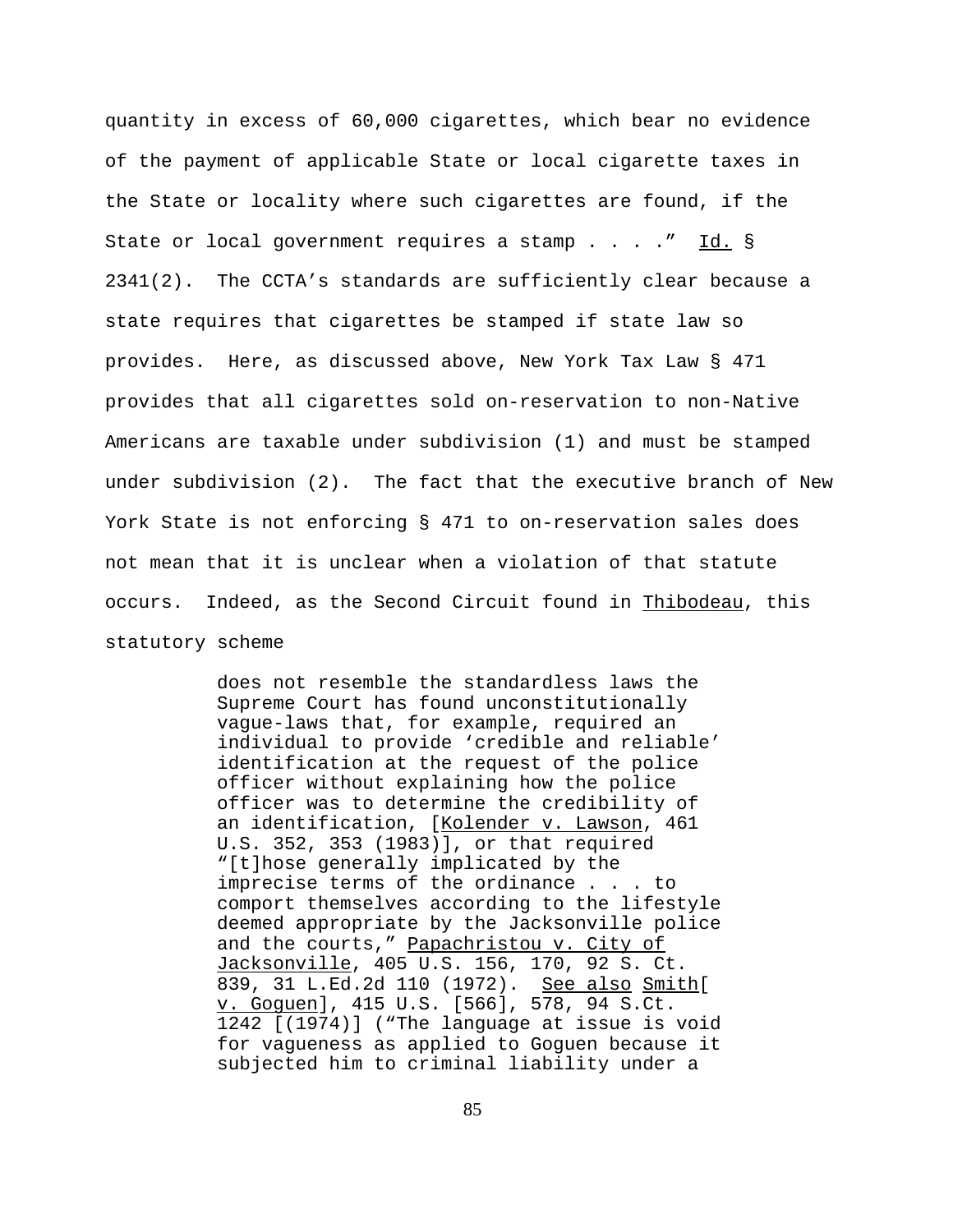standard so indefinite that police, court, and jury were free to react to nothing more than their own preferences for treatment of the flag.").

486 F.3d at 68. Instead, the CCTA and § 471 give law enforcement officials clear standards on prosecutable conduct.

Moreover, as noted in the Court's November 9, 2007 decision,

> The CCTA was enacted in 1978. At the time of its enactment, the clear intent of Congress was to pass legislation to deal with largescale cigarette bootlegging and the involvement of organized crime because the states had theretofore been unable to successfully address the problem themselves. See S. Rep. 95-962 (2d Sess. 1978), reprinted in 1978 U.S.C.C.A.N. 5518, 5526. As stated in the relevant Senate Report:

> > We continue to believe that many of the states most affected have not made serious commitments to the enforcement effort in this area. . . . We continue to believe strongly that primary efforts to stop cigarette smuggling must be made by the states affected. However, we recognize that federal legislation in aid of state enforcement effort may be desirable, if not essential, in light of the interstate nature of the problem.

Id. Thus, contrary to Defendant's assertions, "it should of be of no surprise that the federal government would utilize the CCTA under these circumstances precisely because of the State's forbearance policy, i.e., because New York was not getting the job done itself, and not in spite of it.

Morrison, 521 F. Supp. 2d at 257-58.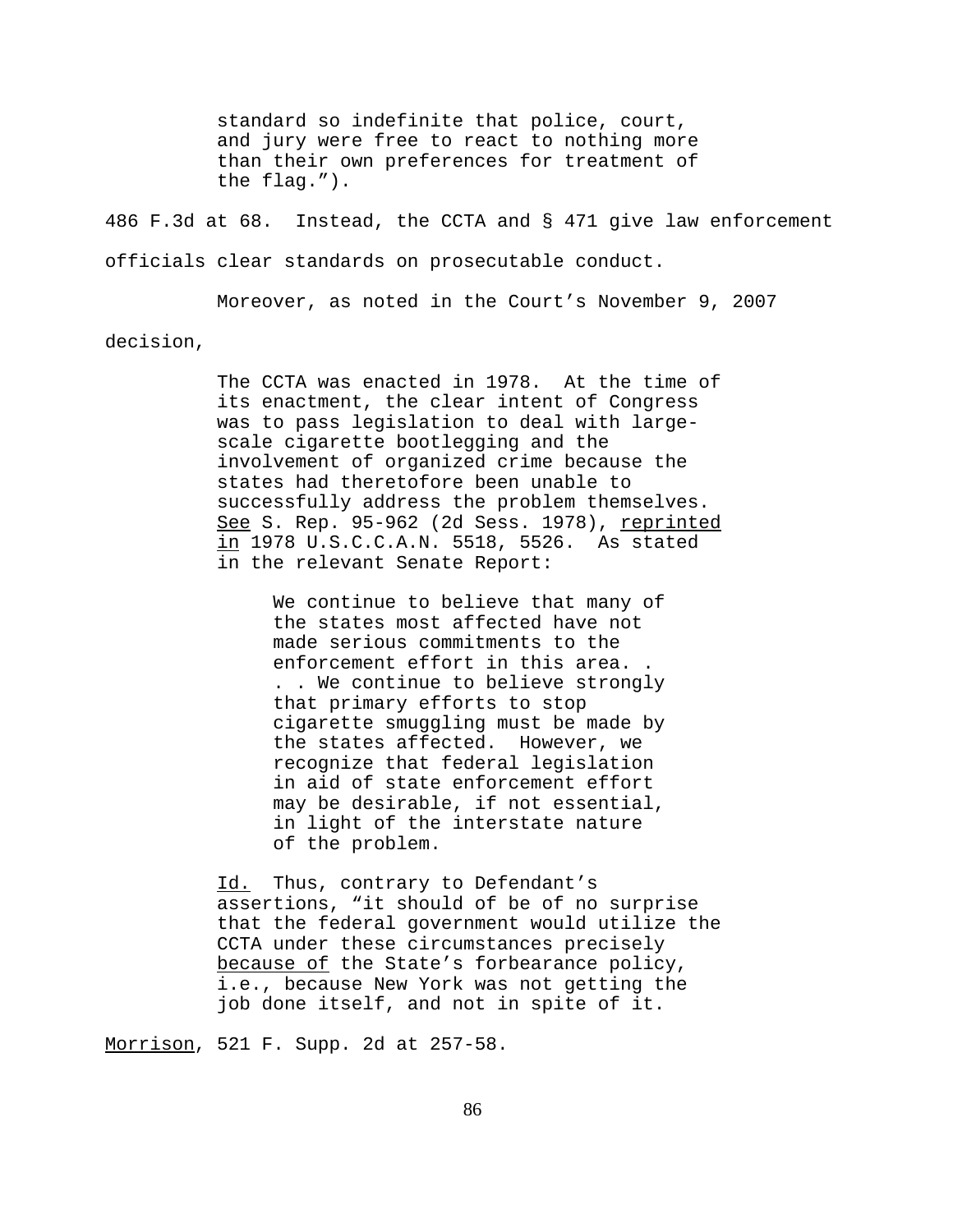The final flaw in defendant's argument is that his claim that the federal government arbitrarily chose to prosecute him alone sounds more in selective prosecution, rather than arbitrary enforcement. Although United States Attorneys enjoy broad discretion to enforce criminal laws, their discretion is subject to constitutional constraints. United States v. Armstrong, 517 U.S. 456, 464 (1996). "One of these constraints, imposed by the equal protection component of the Due Process Clause of the Fifth Amendment, is that the decision whether to prosecute may not be based on an unjustifiable standard such as race, religion, or other arbitrary classification." Id. (citations and internal quotation marks omitted). To make out a claim for selective enforcement, a defendant must provide "clear evidence" that the prosecutorial decision "had a discriminatory effect and that it was motivated by a discriminatory purpose." Id. at 465 (citations and internal quotation marks omitted). The discriminatory effect prong requires a showing that "similarly situated individuals of a different [classification] were not prosecuted." Id. To establish discriminatory purpose, a defendant must establish that "such differential treatment was based on impermissible considerations such as race, religion, intent to inhibit or punish the exercise of constitutional rights, or malicious or bad faith intent to injure a person." Cobb v. Pozzi, 363 F.3d 89, 110 (2d Cir. 2004).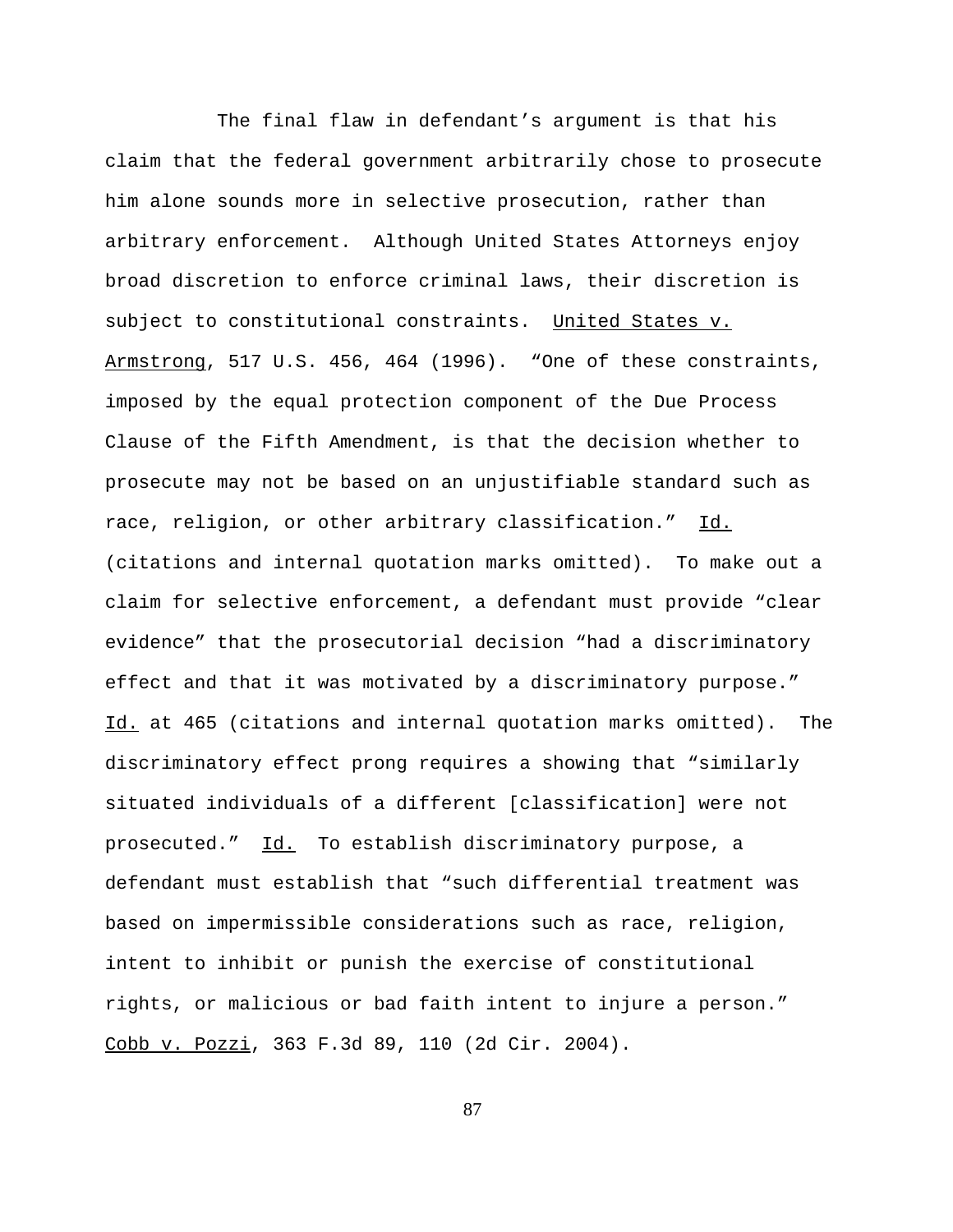Here, Morrison did not raise a selective prosecution claim at any point during his trial, nor did he adduce any evidence that the government's prosecution was based on bad faith or any other impermissible considerations. It is well established that the mere fact of selective prosecution – absent evidence of intentional and purposeful discrimination on the part of the government - is not a defense to prosecution. See Oyler v. Boles, 368 U.S. 448, 445 (1962) ("[T]he conscious exercise of some selectivity in enforcement is not in itself a federal constitutional violation."); United States v. Rice, 659 F.2d 524, 527 (5th Cir. 1981) ("[S]elective enforcement of the law is not in itself a constitutional violation, in the absence of invidious purpose. . . . [S]election of cases for close investigation and for prosecution (only if illegal conduct is discovered) is not impermissible simply because focused upon those most vocal in a concerted effort to encourage violation of the nation's tax laws"); United States v. Catlett, 584 F.2d 864, 868 (8th Cir. 1978) ("[S]election for prosecution based in part upon the potential deterrent effect on others serves a legitimate interest in promoting more general compliance with the tax laws. Since the government lacks the means to investigate every suspected violation of the tax laws, it makes good sense to prosecute those who will receive, or are likely to receive, the attention of the media."); Cruz v. Town of Cicero, Ill., No. 99 C 3286, 1999 WL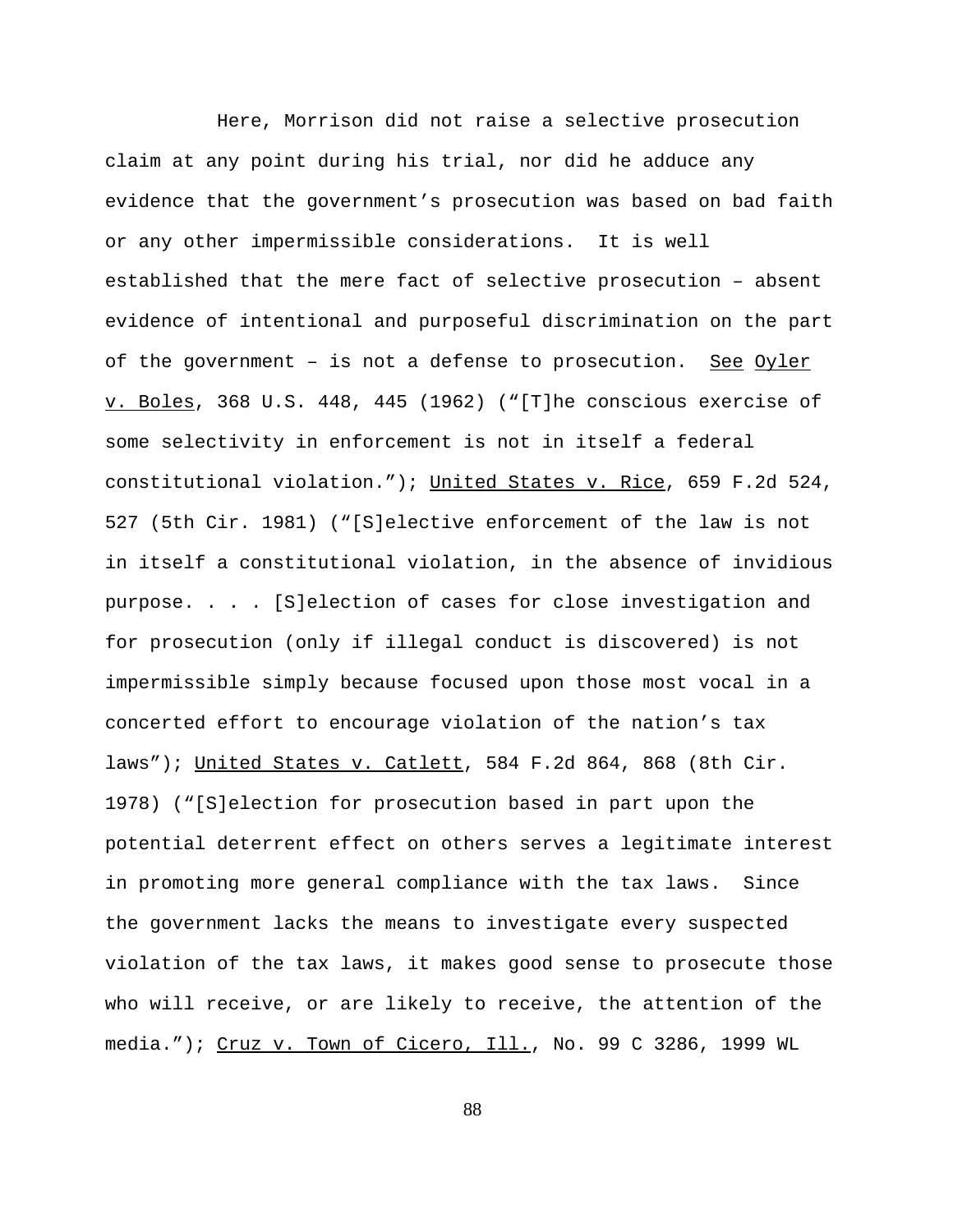560989, at \*12 (N.D. Ill. July 28, 1999) ("[A]s long as a law or regulation is rationally based, the mere failure of those who administer it to treat all persons who have violated it with complete equality does not of itself infringe the constitutional principle of equal protection. Many actions resulting in unequal enforcement are wholly unrelated to the kind that are actionable under equal protection law. The failure to enforce against all may be random, or may result from lack of resources, or an effort by the authorities to get the most 'bang for their buck' by concentrating on the most notable lawbreakers.") (citations and internal quotation marks omitted). Similarly, although it may very well be that Morrison's prosecution was unexpected by him and others similarly situated based on the forbearance policy, that does not render his prosecution constitutionally invalid. $43$ Accordingly, to the extent Morrison's challenge to his conviction may be characterized as a claim for selective prosecution, his claim fails.44

 $^{43}$  Cf. Cayuga Indian Nation, 2008 WL 5158093 at \*11 ("The discretionary considerations which animate the Tax Department's policy of forbearance under Tax Law § 471-e cannot dictate or circumscribe the exercise of discretion vouchsafed by statute to other governmental actors, here the elected district attorneys in Seneca and Cayuga counties, under County Law § 700 to determine whether criminal charges should be brought under plainly applicable penal statutes such as Tax Law § 1814."). As noted earlier, New York Tax Law § 1814 criminalizes tax evasion under § 471.

<sup>&</sup>lt;sup>44</sup> Alternatively, the Second Circuit has instructed that even if a statute does not provide sufficiently clear standards to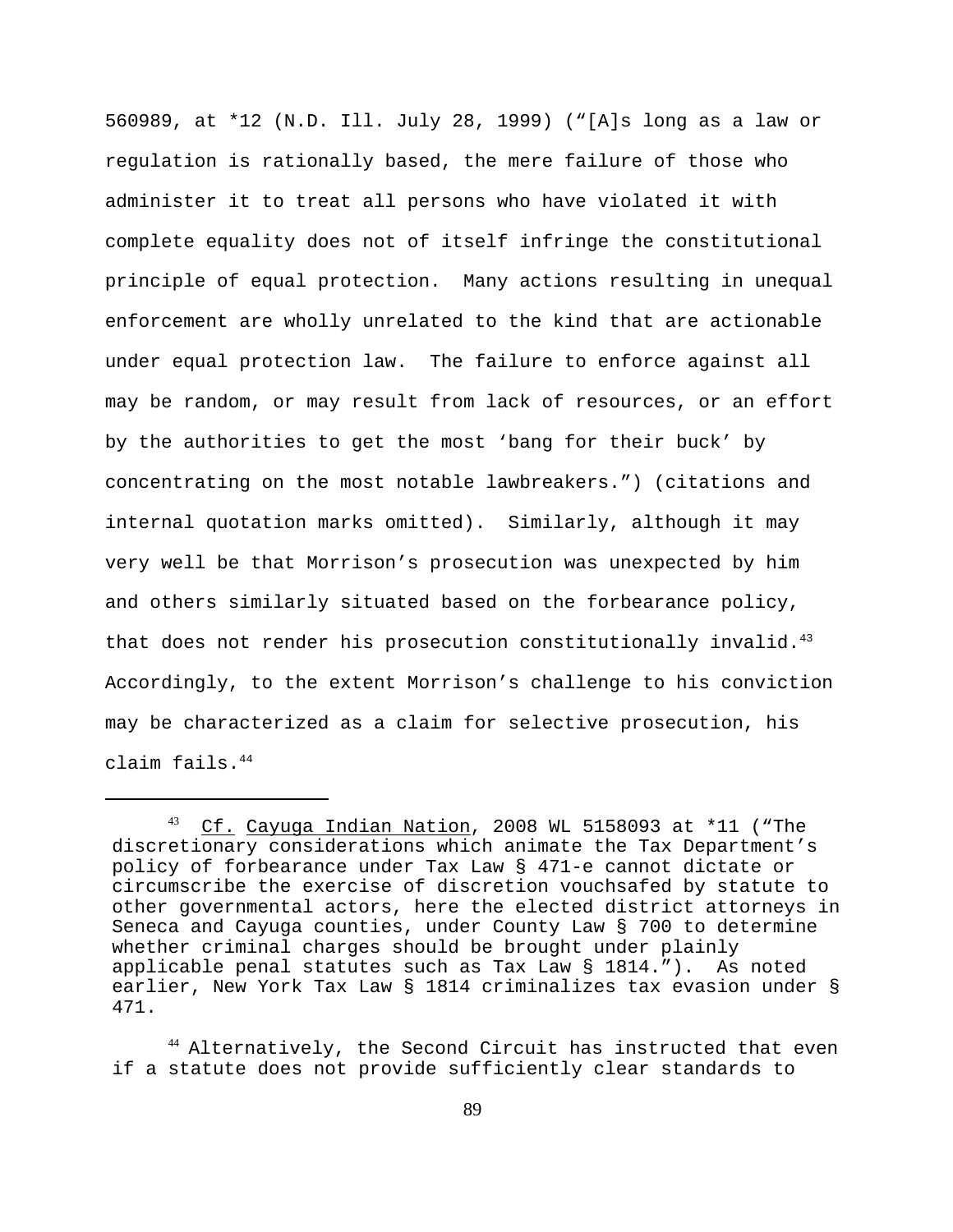### c. Lack of Scienter

As indicated above in the fair notice analysis, there is no ambiguity in the language of the CCTA and what it proscribes. Thus, there are no vagueness concerns and the lack of an elevated mens rea, in and of itself, does not render the statute unconstitutional.

In this regard, defendant's citation to Colautti v. Franklin, 439 U.S. 379 (1979) is inapposite. In Colautti, plaintiffs challenged the constitutionality of a state statute which required a physician to determine, prior to performing an abortion, whether a fetus was or might be viable. The Supreme Court found that the statute was plagued with ambiguity, including that it was unclear whether in determining if a fetus may be viable, the statute called for an exclusively subjective standard (based on experience and judgment) or a mixed subjective and objective standard (based on the perspective of a cross section of the medical community).  $Id.$  at 391. The Court also noted that the vagueness of the statute was "compounded by the fact that the Act subjects the physician to potential criminal liability without regard to fault." Id. at 394; see also id. at

minimize the risk of arbitrary enforcement, it is not unconstitutionally vague if "the conduct at issue falls within the core of the statute's prohibition." Thibodeau, 486 F.3d at 67-68. That is the case here as New York Tax Law § 471 "requires" that all cigarettes sold to non-Native Americans onreservation be stamped and thus defendant's conduct was a clear violation of the CCTA. See 18 U.S.C.  $\S$  2341(2).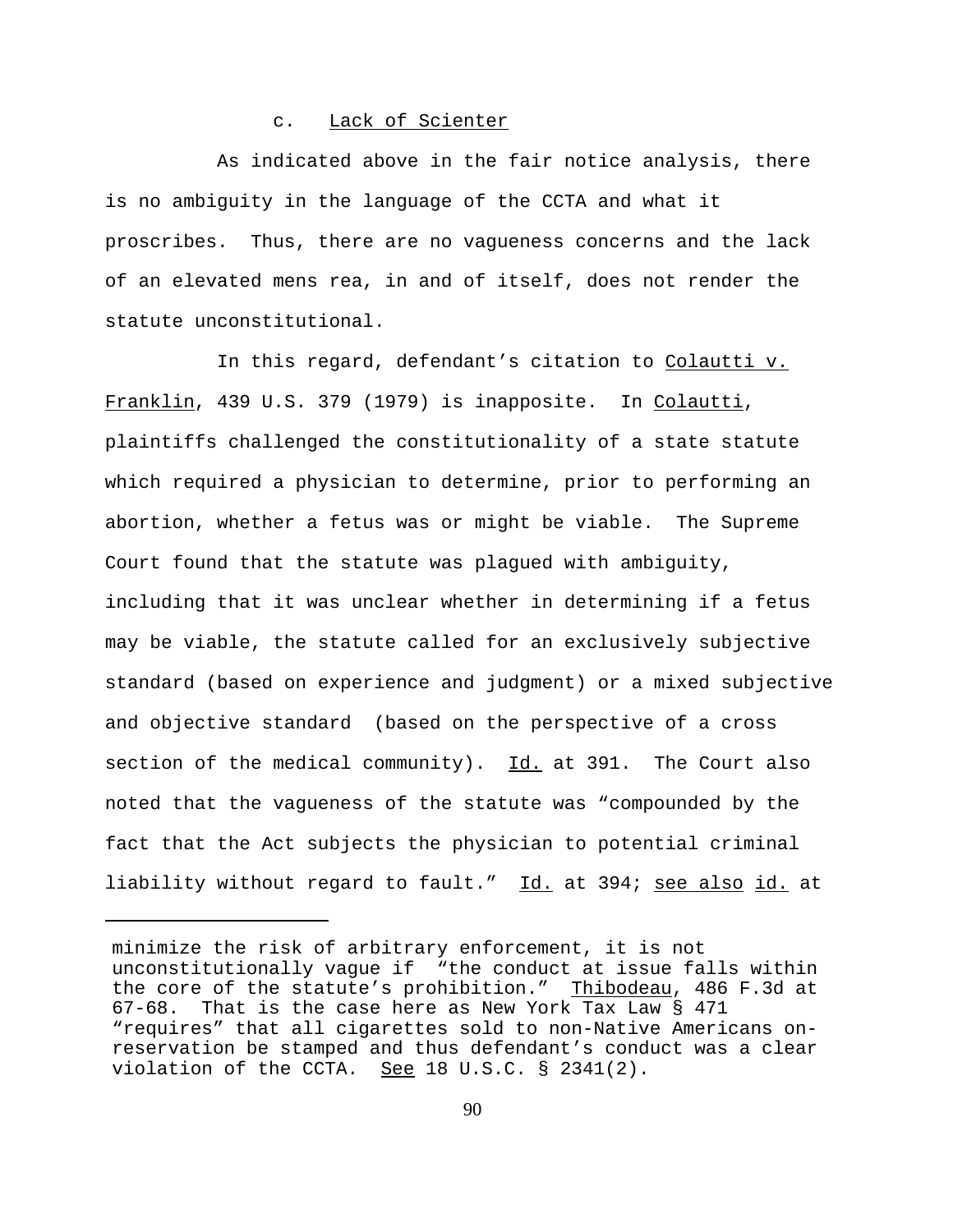395 ("Because of the absence of a scienter requirement in the provision directing the physician to determine whether the fetus is or may be viable, the statute is little more than 'a trap for those who act in good faith.'").

Defendant argues that the CCTA suffers the same infirmities as the statute in Colautti because the Court's jury charge on the CCTA Racketeering Acts only required the jury to find that defendant "knowingly and intentionally" conspired with others to sell unstamped cigarettes in violation of the CCTA. Defendant's analogy is flawed. Here, unlike in Colautti, the language of the CCTA is clear and unambiguous. Thus, there are no vagueness concerns and no need to examine the statute's scienter. See id. ("This Court has long recognized that the constitutionality of a vague statutory standard is closely related to whether that standard incorporates a requirement of mens rea.") (emphasis added). To the extent defendant argues that the CCTA is similarly vague due to the forbearance policy, that argument has already been rejected.

## 5. Conclusion as to Defendant's Substantive Due Process Claim

The Court finds that the CCTA as applied to Morrison is not unconstitutionally vague.

# II. Defendant's Motion for a New Trial as to Count Two (RICO Conspiracy) is Denied

In support of defendant's motion for a new trial on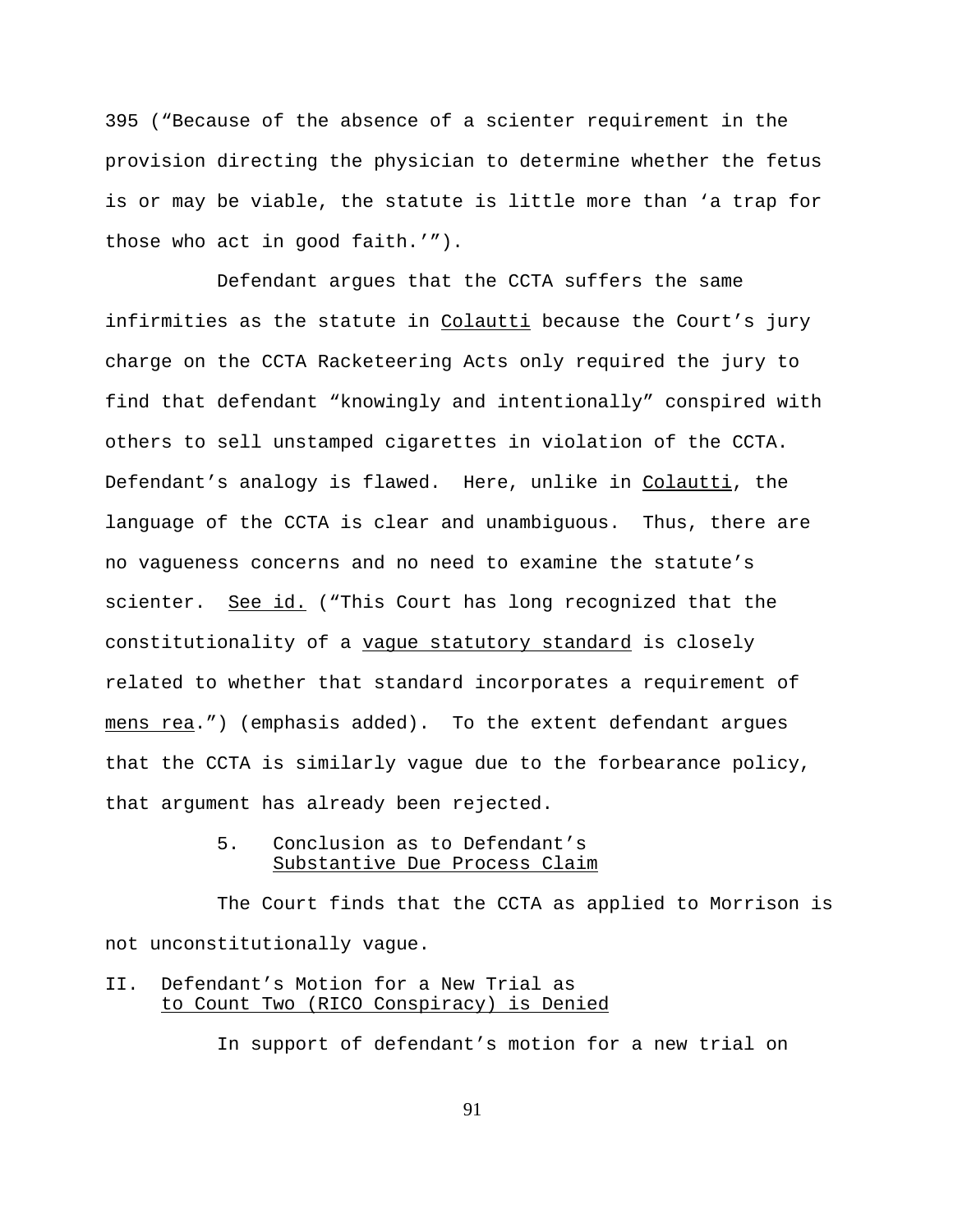Count Two, RICO Conspiracy, defendant proffers three primary arguments. The Court will address each in turn.

- A. Defendant's Application for a New Trial Based Upon the Court's Response to the Deliberating Jury's Note Marked as Court's Exhibit 35
	- 1. Jury's Inquiry; Defendant's Proposed Response; and Response Provided by Court

On April 8 and 9, 2008, the deliberating jury sent two notes concerning the same subject. The first inquiry, marked Court Exhibit 27, reads: "Does the defendant need to know the acts he intends to commit are criminal in nature to be considered entering into a conspiracy as far as Count 2?" The next day, before the Court responded to this inquiry, alternate number 1 was substituted for one of the first twelve jurors, thereby causing deliberations to begin anew. That same day, i.e. on April 9th, the newly constituted jury asked, as reflected in Court Exhibit 35, essentially the same question: "As it relates to Count 2, [i]f 2 [a]cts are proven[, d]oes the defendant have to know the acts that are committed are illegal or criminal in nature[ a]s the definition of conspiracy as charged on page 42 is a partnership for criminal purposes."

The defendant submitted a letter memorandum, proffering that the Court should instruct the jury "that it may convict Mr. Morrison under Count Two (RICO Conspiracy) if and only if it finds, beyond a reasonable doubt that [he], with an understanding of the unlawful character of the conspiracy . . . intentionally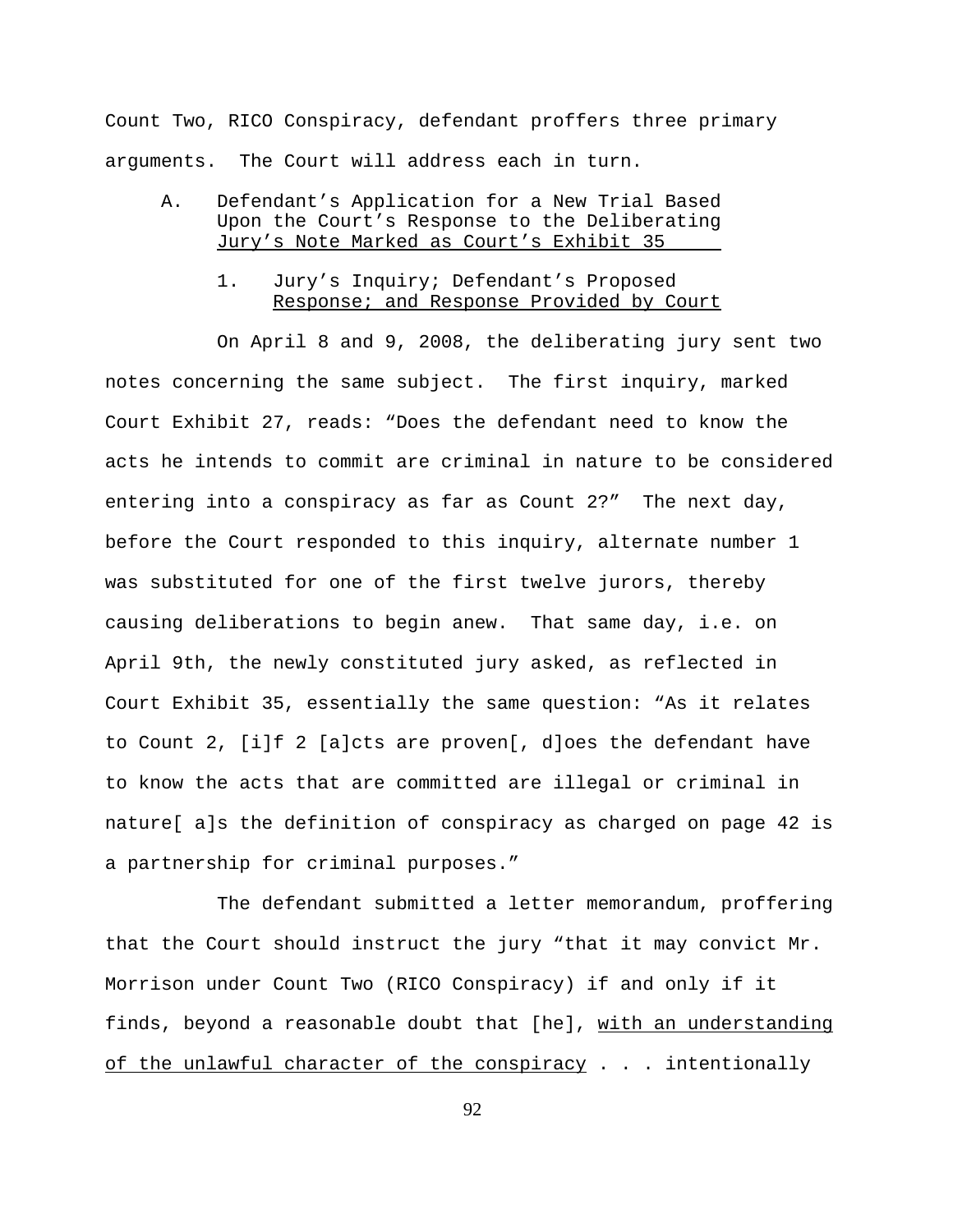engaged, advised or assisted in it for the purpose of furthering the illegal undertaking," citing Sand and Siffert, Instruction 19-6 (emphasis in the original). (See Apr. 8, 2008 Mem. of Law in Supp. of Suggested Instruction in Resp. to Court Ex. 27, docket no. 724, at  $1.1^{45}$ 

The question was not whether there is some type of error in the portion of the Sand's charge incorporated in the defendant's proposed response but rather whether the subject language would be likely to answer the jury's inquiry. A fair reading of Court Exhibit 35 indicated that the jury sought clarification regarding the mens rea required under Count Two; more specifically, did the term in the Court's instruction "a partnership for criminal purposes" indicate that the defendant had to know that the charged goal of the conspiracy was unlawful, or would it be sufficient if the proof established that the defendant was aware of the goal of the conspiracy (which goal was, in fact, illegal), and armed with knowledge, he knowingly and intentionally joined the conspiracy with the specific intent to advance that goal. Simply adopting the language proposed by defendant, or repeating the Court's language regarding conspirators being involved in a "partnership for criminal

<sup>&</sup>lt;sup>45</sup> As noted in the text, Court Exhibits 27 and 35 are essentially the same. Accordingly, it is undisputed that defendant's proposed response to Court Exhibit 27 pertains to Court Exhibit 35 as well.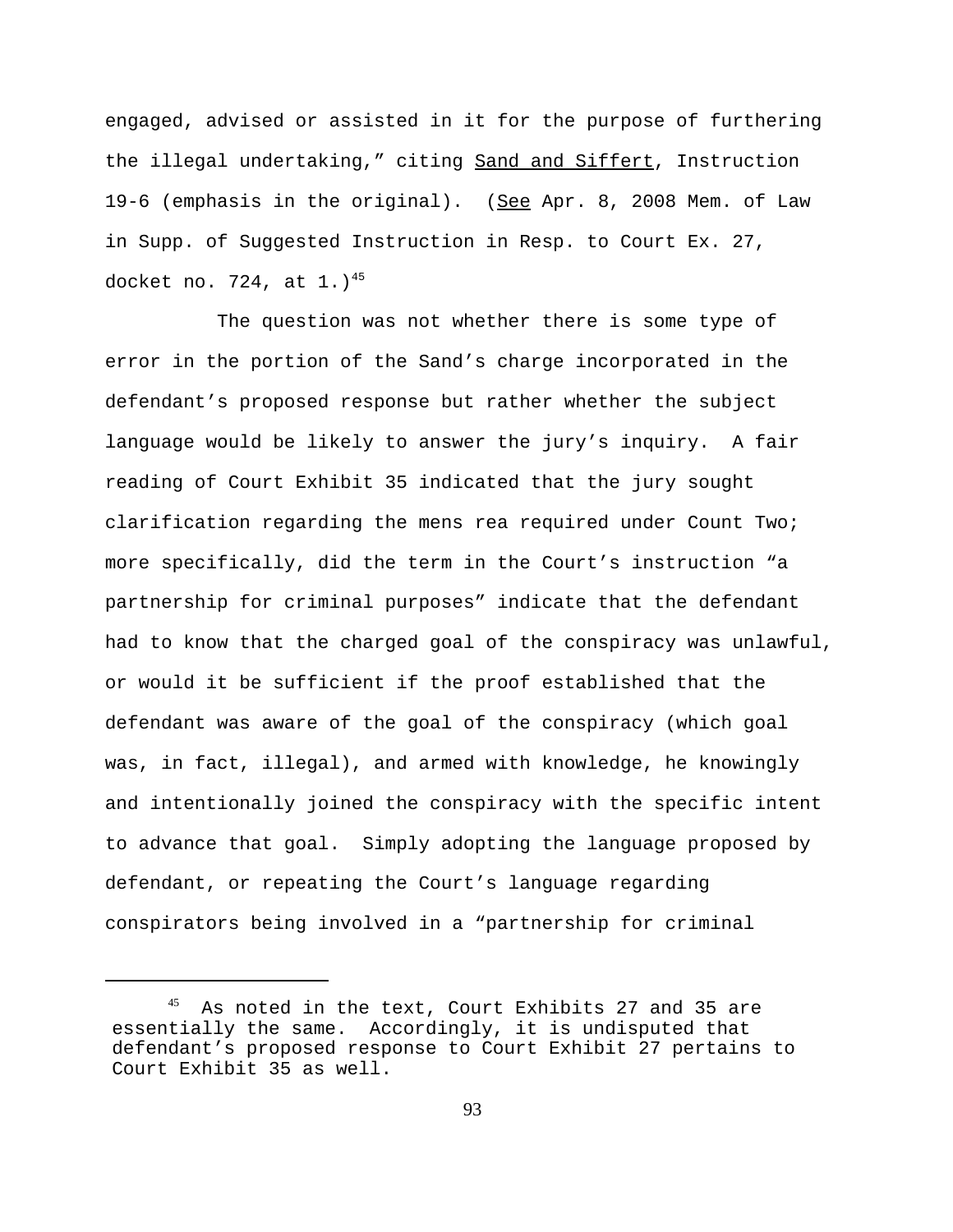purposes" would not have been responsive to the jury's expressed concern.

For the reason just noted, together with the reasons provided infra, the Court concluded that defendant's proposed response was incorrect, and instructed the jury thusly:

> To refresh your recollection, [your] note . . . reads as follows:

 ["]As it relates to count two, if two acts are proven, does the defendant have to know the acts that are committed are illegal or criminal in nature as the definition of conspiracy as charged on page 42 is a partnership for criminal purposes.["]

 Since you do reference that item on page 42, just to refresh your recollection, let me read that paragraph for you.

 It reads: ["]The crime of conspiracy is an independent crime.

 Conspiracy is an offense separate from the commission of any offense or offenses that may have been committed pursuant to the conspiracy.

 The formation of a conspiracy or as it's frequently described a partnership for . . . criminal purposes is in and of itself a crime.["]

 With respect to count two, I have instructed you as you know on the law of conspiracy generally and that's numbered paragraph 28 in part one and specifically as to count two, see pages 114 through 124 [of the Charge, a copy of which has been provided to each of you].

 Now, honing in more on your particular question, the government need not prove that the defendant knew that the goals of the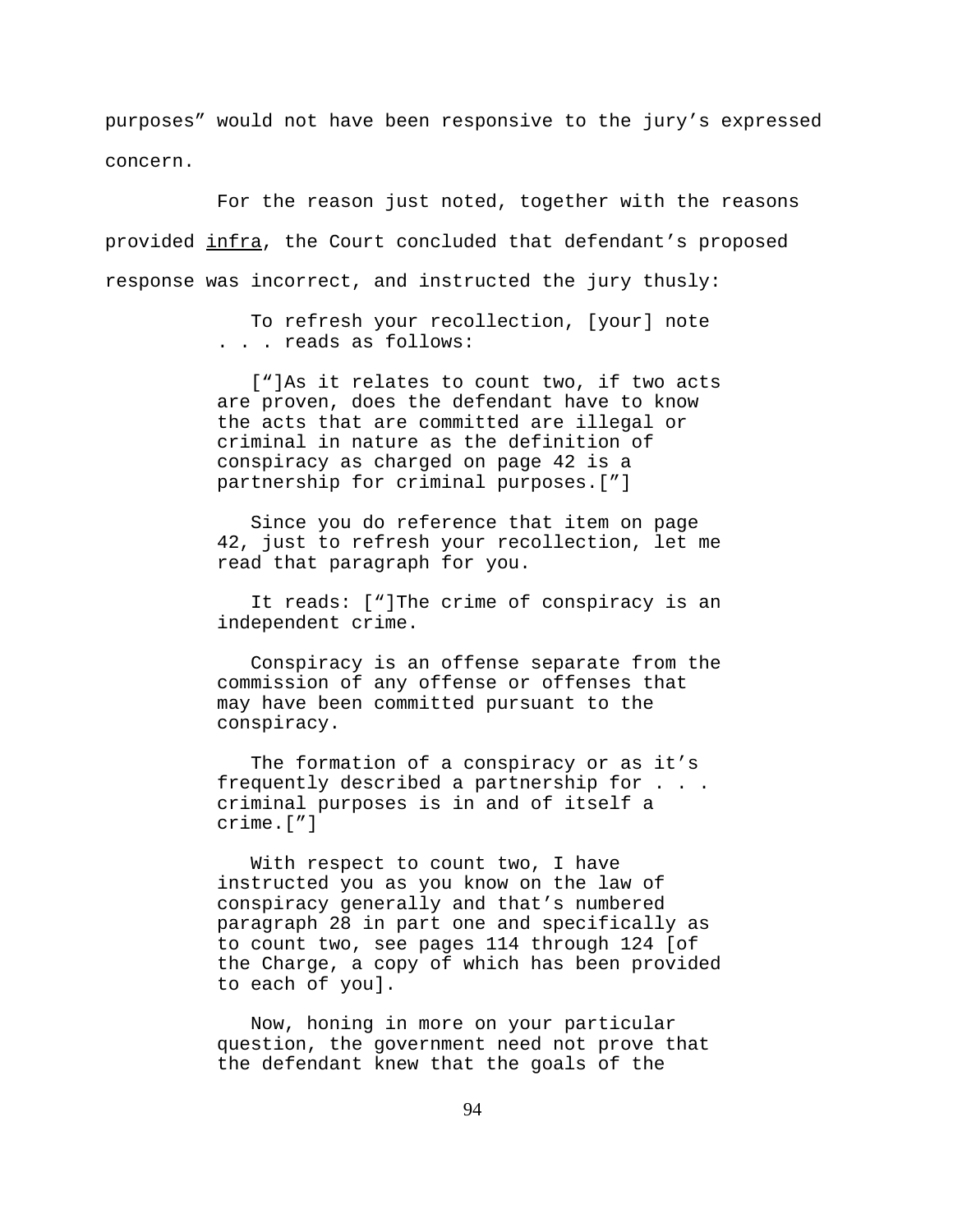conspiracy as intended or even if accomplished were criminal in nature.

 That is, that the subject conduct violated state or federal law.

 The same is true as referenced in the Court's instructions regarding the fourth element that the government must prove beyond a reasonable doubt as to the count two charge which is to say the government must prove, among other things, with respect to count two that the defendant knowingly and intentionally joined the charged conspiracy and in so doing agreed to join forces with at least one other person to achieve one or more of the unlawful goals of the conspiracy.

 However, unlawful in this context means that the intended acts of the conspirators are in fact against the law, not that a defendant/conspirator necessarily was aware of the illegality.

 Simply put, the government is not required to prove among the many elements that they must prove beyond a reasonable doubt, they are not required to prove that the defendant knew that the charged conspiratorial goals or the intended racketeering acts violated state or federal law. That is, referring back to your note, that they were, quotes, illegal, close quotes, or quotes, criminal in nature, close quotes.

 So, simply put, the answer to your specific inquiry is no, that's not something that the government has to prove.

(Tr. at 13047-49.)

### 2. Court's Bench Decision Regarding Response to Court Exhibit 35

As noted, the jury asked whether the defendant had to know that the goals of the conspiracy were "illegal or criminal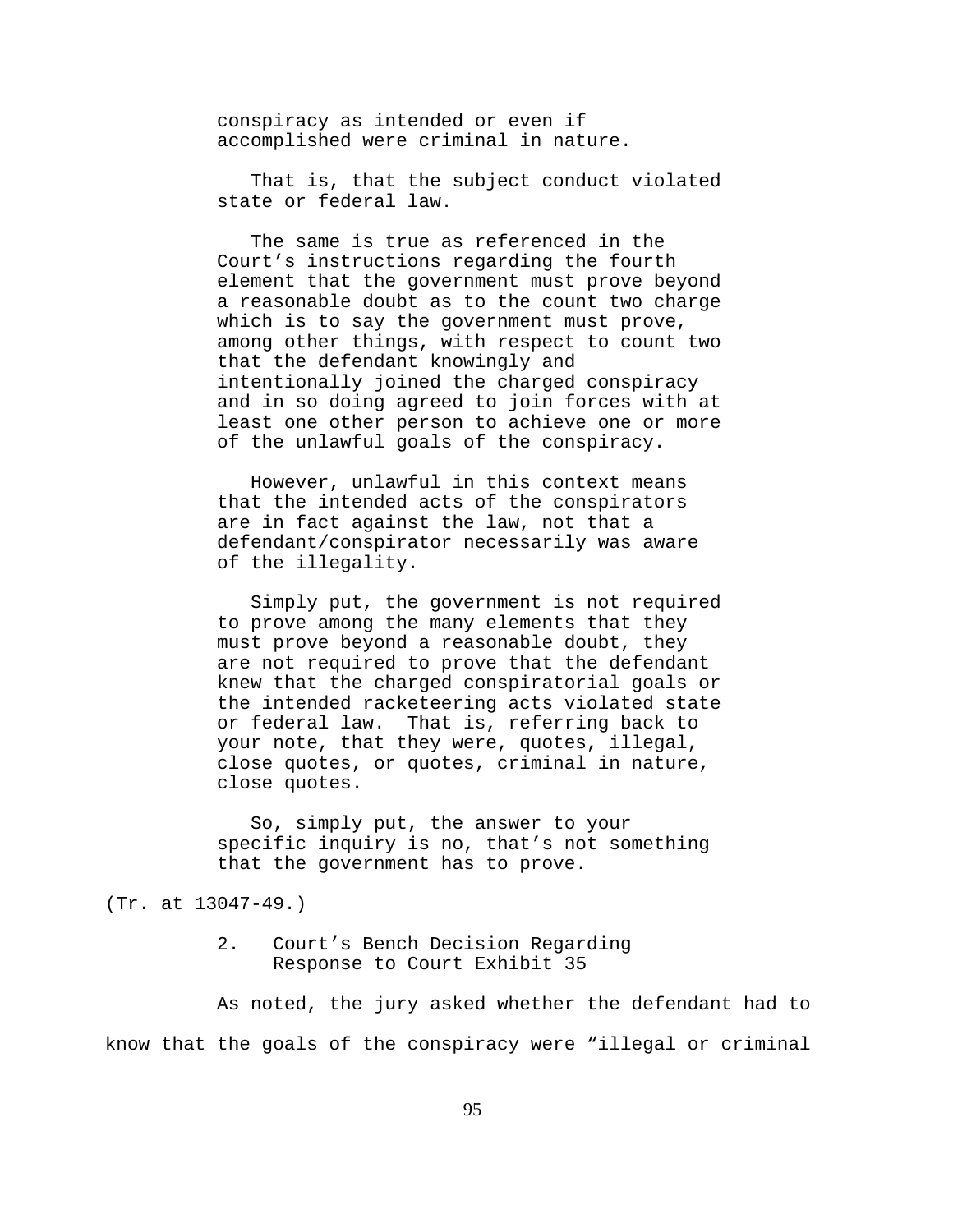in nature" for purposes of Count Two, i.e. whether such knowledge was an element of the crime required to be proven by the government beyond a reasonable doubt. After receiving considerable input from counsel, I gave a bench decision explaining the rationale for the response that was later given to the jury, which bench decision is hereby incorporated by reference. (Tr. at 13005-13.) In the process, I cited a number of cases including United States v. Feola, 420 U.S. 671, 686 (1975)(Court rejected Feola's argument that "Government must show a degree of criminal intent in the conspiracy count [under Title 18 U.S.C. § 371] greater than is necessary to convict for the substantive offense"); United States v. Ansaldi, 372 F.3d 118, 127-28 (2d Cir. 2004)(in rejecting appellants' argument that their various conspiracy convictions could not stand because "there was evidence in the record that they believed they were breaking no law," the Second Circuit noted: "[i]gnorance or mistake of law is not a defense to all criminal charges. For the most part, the prosecution need not show that the defendant knew the illegality of the conduct with which he is charged. It is true that some crimes require proof of knowledge of a legal requirement, and, in proving those crimes, the prosecution must prove the requisite legal knowledge. [Appellants] were not convicted of such a crime"); United States v. Baker, 63 F.3d 1478, 1493 (9th Cir. 1995)("[B]ecause the CCTA does not require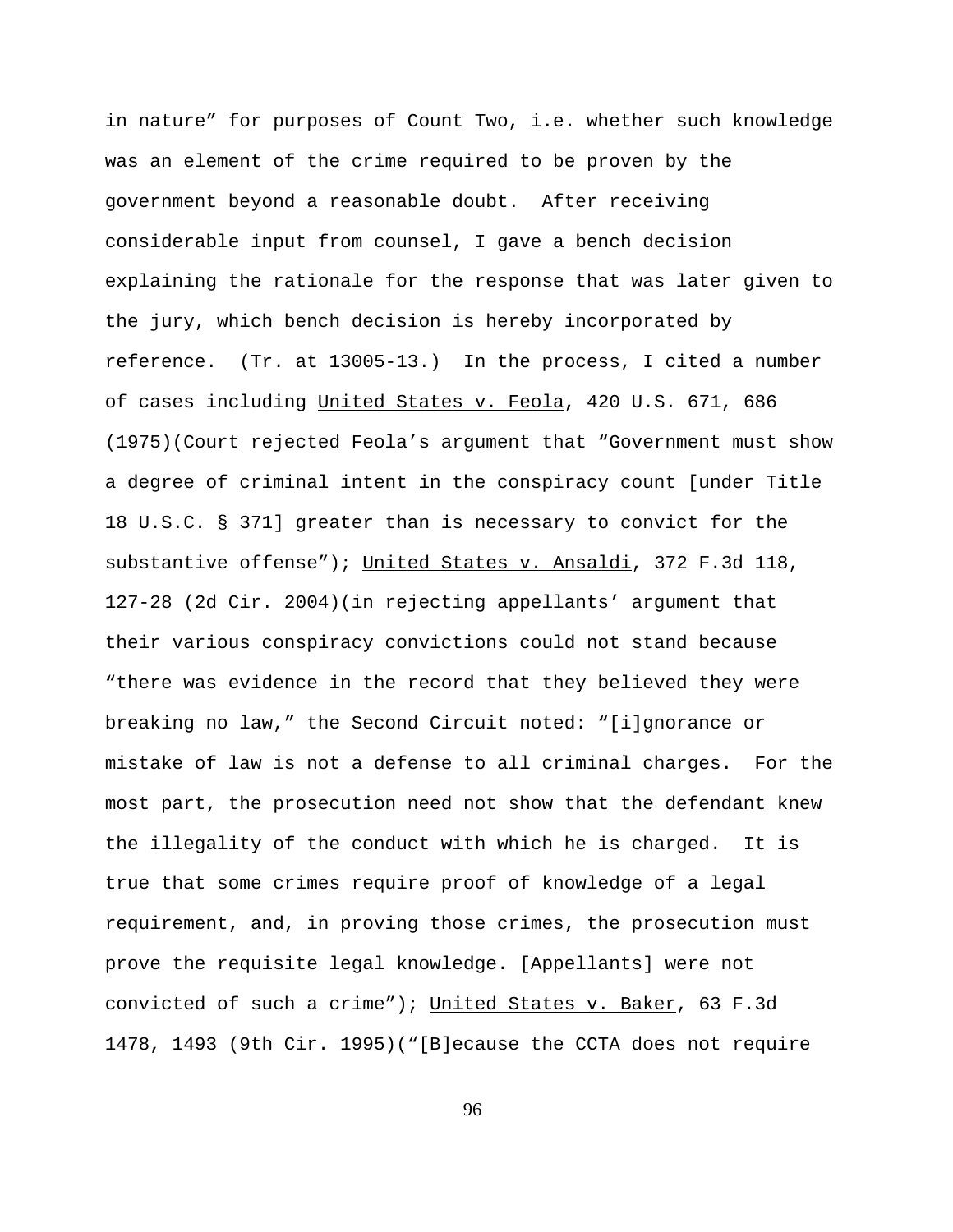proof of intent to violate the law, the defendants can be guilty of conspiring to violate RICO even if they were not aware their actions were illegal."); United States v. Scotto, 641 F.2d 47, 56 (2d Cir. 1980)(Circuit explained that the trial judge erroneously charged the jury that the government was required to prove that defendant "'participated in the [RICO] conspiracy with a specific and criminal intent, that is, a purpose to violate the law,'" (quoting charge) pointing out that "the quantum of mens rea required for a RICO conspiracy conviction [is no] different from or greater than required for a substantive RICO offense"), overruled on other grounds, Reves v. Ernst & Young, 507 U.S. 170 (1993); United States v. Schafer, No. CR. S-05-238, 2007 WL 2121734, at \*3 (E.D. Cal. July 24, 2007)("[T]he government is required only to prove that defendants agreed to commit the acts which make up the objects of the conspiracy, which here, are not specific intent crimes  $-$  i.e., they do not require proof of an intent to violate the law. Defendants' beliefs concerning the legality of the use of 'medicinal marijuana' are not a proper defense and evidence of their beliefs, or their reasons for those beliefs, are irrelevant to the charges.").

However, upon completion of my bench decision detailing the authority for my intended response to the jury's note, I was advised by defense counsel that I had answered the wrong question, coupled with the comment "I am aware of no circuit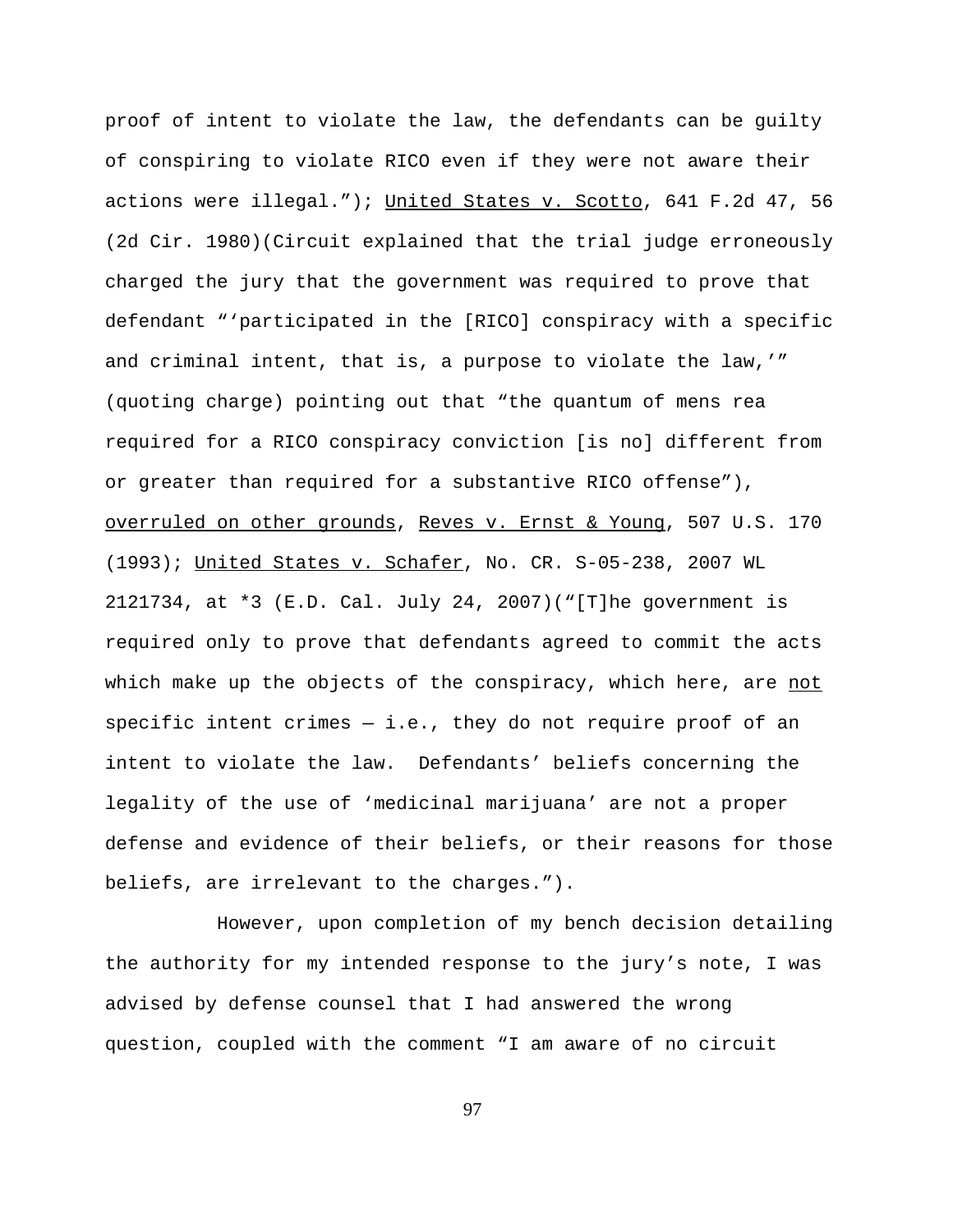court decision in modern history that has disputed the basic notion that regardless [of] whether or not a conspirator must know he's violating federal law, he still must have a general understanding that what he is doing is wrong." (Tr. at 13014- 15.)

In other words, defendant argues, the appropriate question is whether the government must prove, in addition to the other elements under the RICO conspiracy, that defendant was, at the very least, generally aware that the goal of the conspiracy was "wrongful."

> 3. Instructing the Jury That the Government Must Prove That the Defendant, Inter Alia, Understood That the Goal of the Conspiracy was "Wrong" Would Have Been Both Non-Responsive to the Jury's Inquiry, as Well as an Incorrect Statement of the Law

In the defendant's April 8, 2008 proposed response to the jury's inquiry, he speaks of the government being required to prove that he had "an understanding of the unlawful character of the conspiracy." After the Court's bench decision, the defense shifted gears. No longer was the operative word "unlawful," perhaps given that the cases cited in the bench decision indicate that the mens rea for a conspiracy to commit a particular substantive crime is no greater than that required for the commission of the substantive crime.<sup>46</sup>

<sup>&</sup>lt;sup>46</sup> Here, the **goal** of the RICO conspiracy, i.e. the commission of Racketeering Acts 5 though 80, did not require a mens rea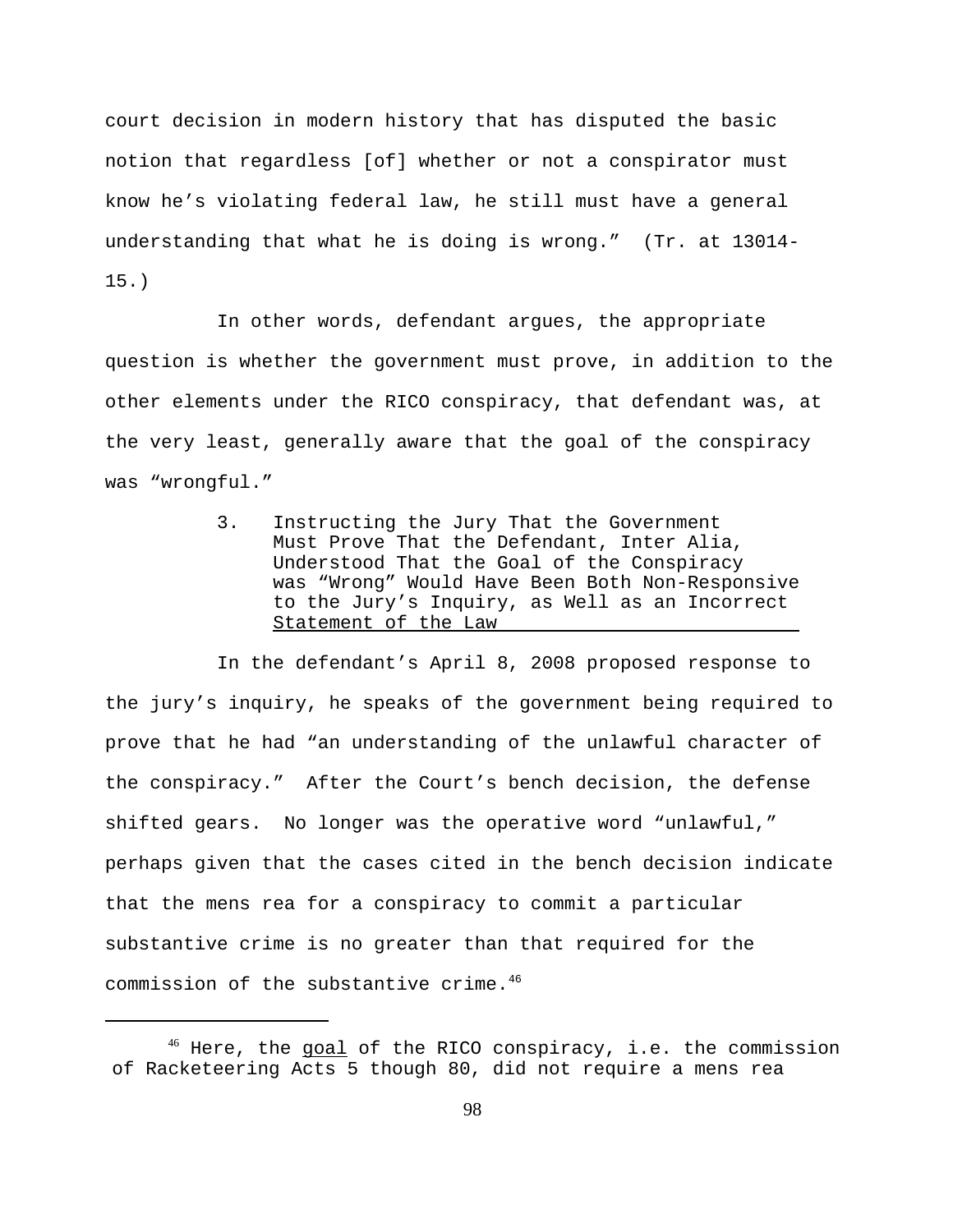Instead, the focus of defendant's current mens rea submission is upon the government's purported need to establish that "Mr. Morrison had . . . a general understanding that his alleged conspiratorial conduct was wrongful." (Def.'s Mem. of Law in Supp. at 48.) However, left unaddressed by the defense is the standard to be utilized in gauging wrongfulness in the present context. Should I have instructed the jury in responding to Court Exhibit 35 that the operative standard was some type of societal norm independent of society's criminal laws, the defendant's personal view of right and wrong, or perhaps some other measure? Surely that question, as to each of the possible alternative responses, must be answered in the negative. For the Court to have asked the jury to make such a determination untethered to the law would have been nonsensical. The appropriate reference point for determining whether an accused had a general awareness of the "wrongful[ness]" of a conspiratorial goal would be, of necessity, the laws which pertain to the subject. Simply put, the semantical shift by the defense from "unlawful" to "wrongful" is not meaningful. Accordingly, the authorities cited in my bench decision and

beyond the knowing and intentional commission of the charged conduct. Accordingly, absent from the government's burden as to the corresponding CCTA-based RICO conspiracy count was a requirement to show that the defendant knew that such conduct was prohibited. Baker, 63 F.3d at 1493.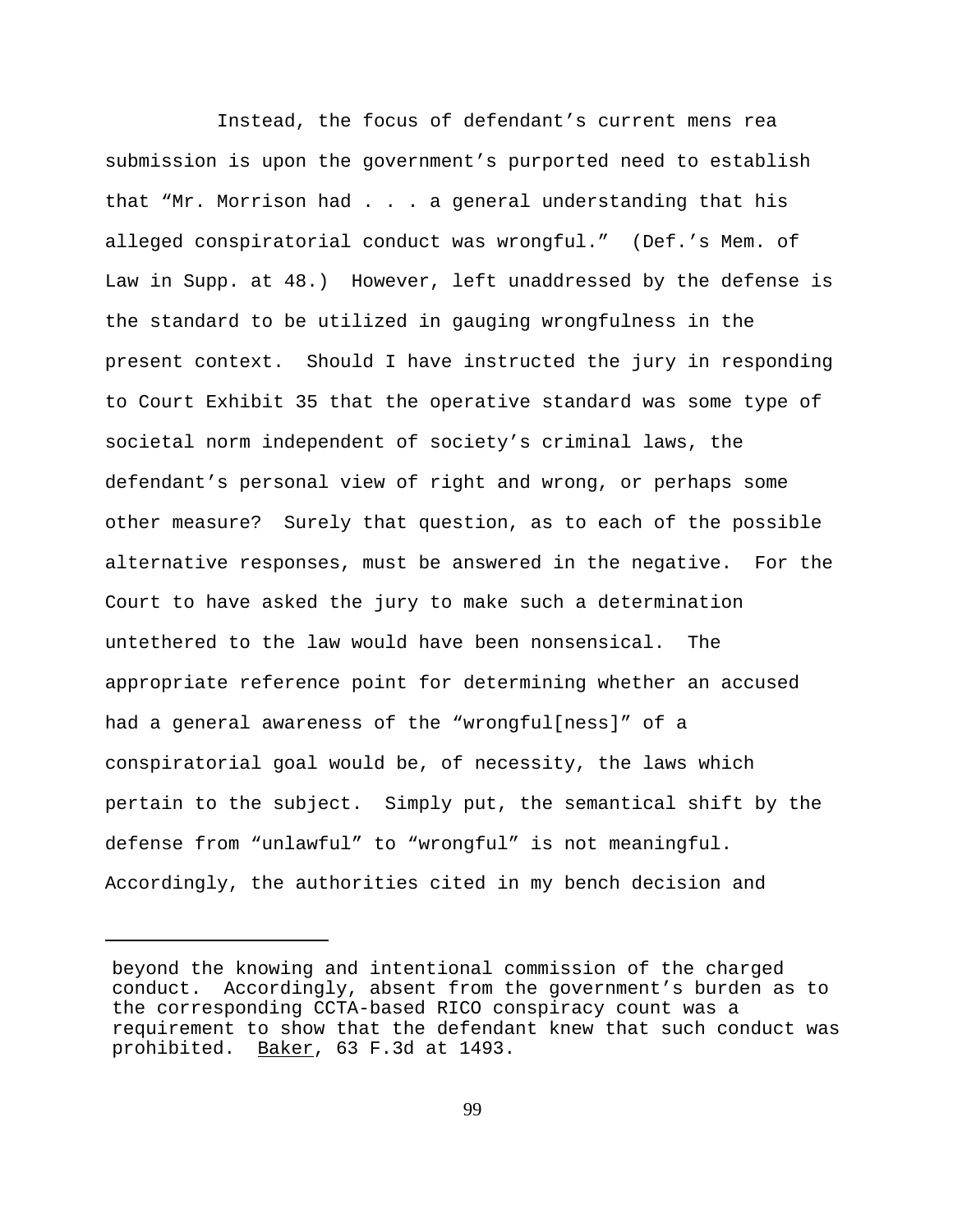earlier in this decision are equally applicable to defendant's post-bench decision reconfigured argument.

The above conclusion is reinforced by reference to United States v. Cohen, 260 F.3d 68 (2d Cir. 2001), a decision not cited in my bench decision. Cohen addressed and rejected the notion that a person may not legitimately be found to be a conspirator unless it is shown that he, at the very least, appreciated "that what he is doing is wrong." (Tr. at 13015.) Cohen was charged under an eight count indictment with conspiracy and substantive offenses in violation of 18 U.S.C. § 1084. That Section prohibits a person engaged in the business of wagering from knowingly using a wire communication for the transmission in interstate or foreign commerce of bets, wagers or certain information related thereto, subject to certain exceptions which are not presently relevant.

Following his conviction, Cohen presented multiple issues to the Second Circuit, including "whether the Government was required to prove a 'corrupt motive' in connection with the conspiracy in [his] case." 260 F.3d at 71. In that regard, Cohen maintained at trial that he did not know that the goal of the charged conspiracy constituted illegal conduct. However, the "district court instructed the jurors that to convict, they needed only to find that Cohen 'knew that the deeds described in the statute as being prohibited were being done,' and that a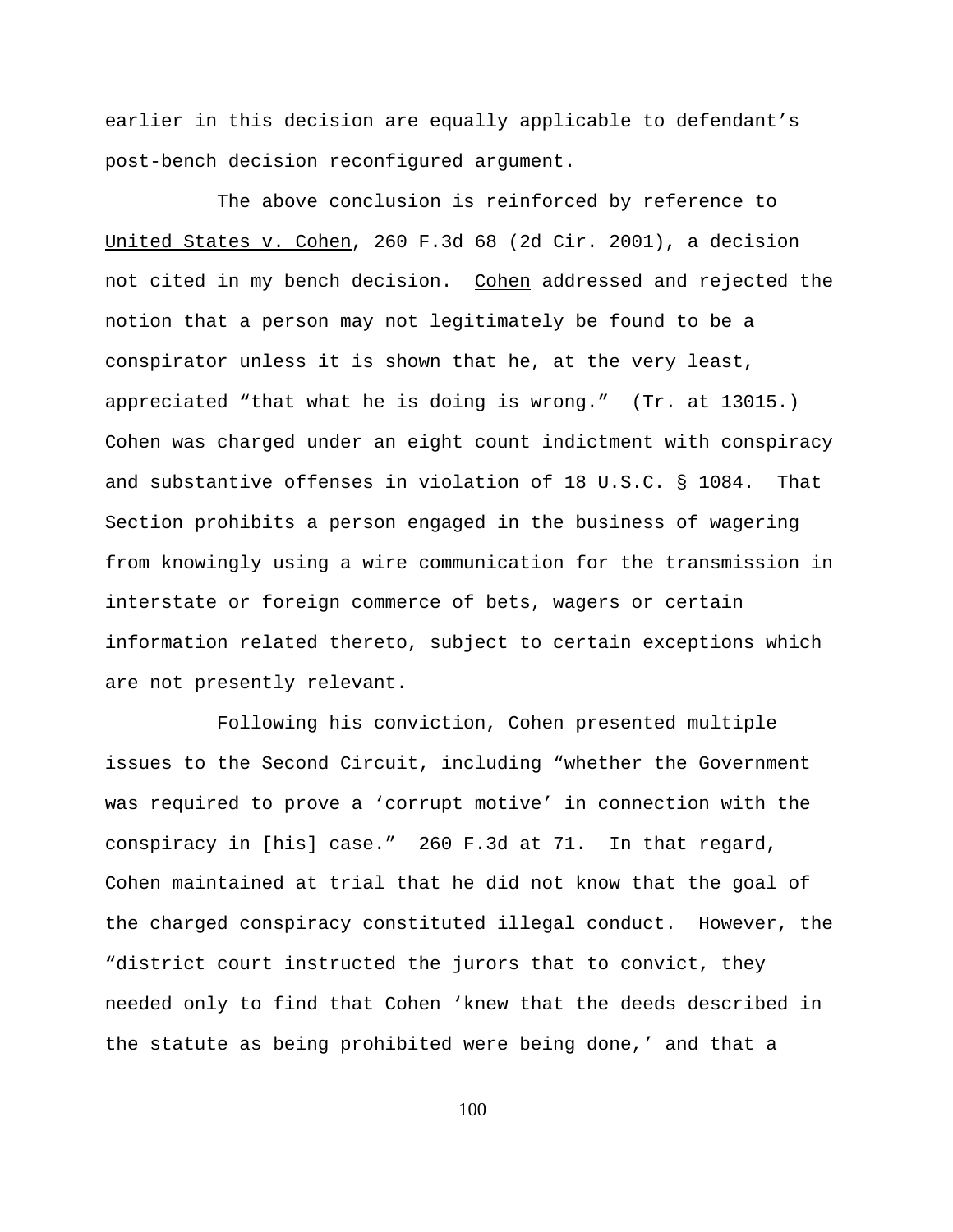misinterpretation of the law, like ignorance of the law, was no excuse." Id. at 75-76. This, Cohen insisted, constituted error because it improperly eviscerated "his alleged good-faith belief about the legality of his conduct," citing People v. Powell, 63 N.Y. 88 (1875). 260 F.3d at 71.

In finding that the challenged portion of the charge was not erroneous, the Circuit: (1) specifically rejected the holding in People v. Powell, to wit that "'[p]ersons who agree to do an act innocent in itself, in good faith and without the use of criminal means, are not converted into conspirators [] because it turns out that the contemplated act was prohibited by statute,'" id. at 72 (quoting Powell, 63 N.Y. at 92); and (2) in doing so, the Cohen Court, inter alia, (a) explained that the "American Law Institute has expressly rejected Powell, [by stating that the] 'melodramatic and sinister view of conspiracy' upon which Powell was premised is no longer valid," id. at 72, and (b) cited Feola, 420 U.S. 671, in which, the Circuit explained, "the Supreme Court, in another context, rejected the notion that a federal conspiracy conviction required proof of scienter." Id. at 73. The concept of corrupt motive, specifically rejected by the Second Circuit in Cohen, is fundamentally akin to the defendant's argument that he had to possess knowledge that the goal of the conspiracy was unlawful or, under his alternate theory, generally "wrongful."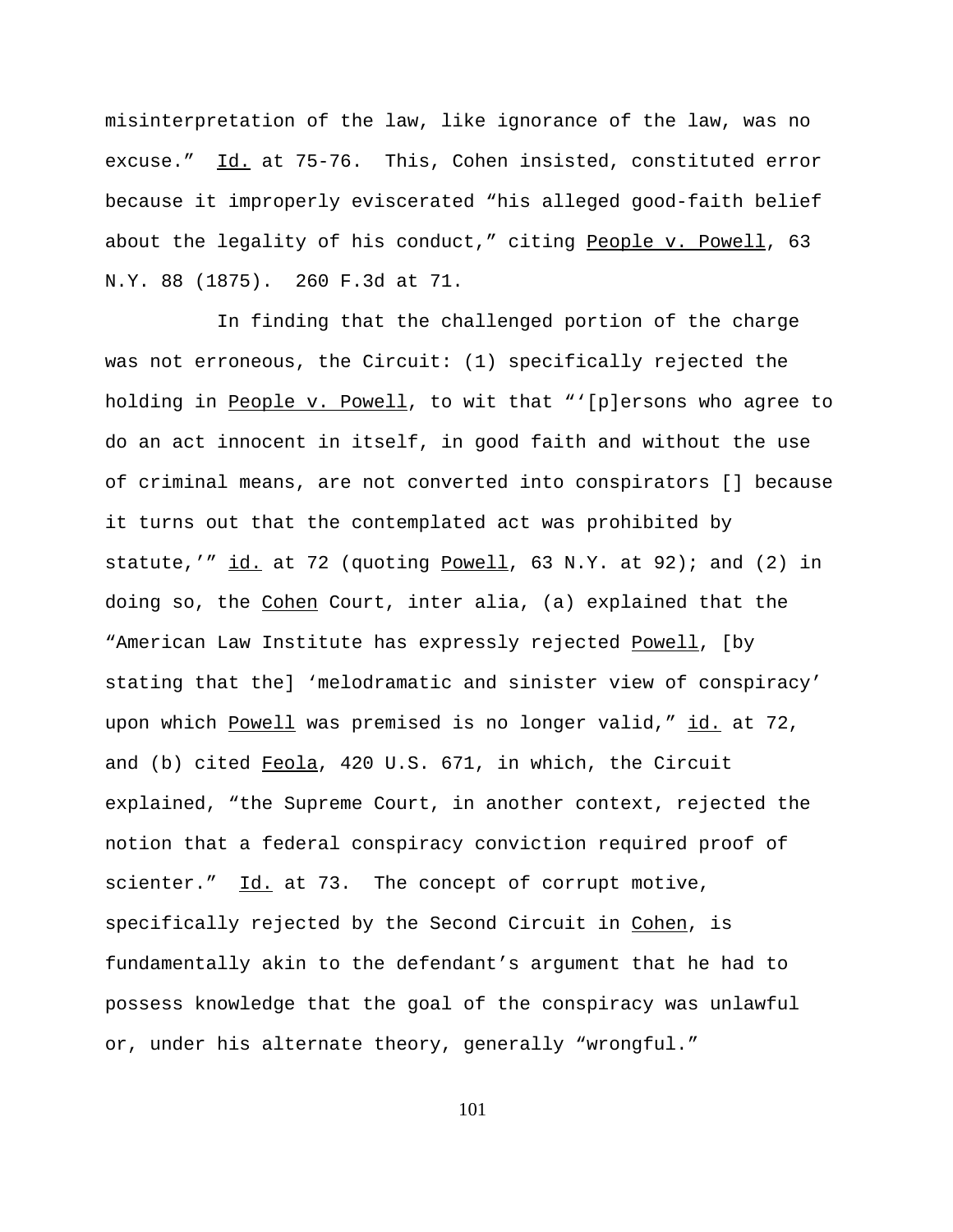Reference to Cohen, and to the other cases discussed supra, compel the conclusion that defendant's argument that the government was required to establish that he had at least a general understanding of the wrongfulness of the conspiratorial goal is simply incorrect.

## 4. Conclusion Regarding Response Given to Court Exhibit 35

For the reasons provided, defendant's application for a new trial as to Count Two based on the Court's response to Court Exhibit 35 is denied. As to that Count, it was not the government's burden to prove that defendant knew that the goal of the conspiracy was "unlawful" or "wrong."<sup>47</sup>

 Jackson is similarly unavailing to the defense. Jackson claimed to be the illegitimate daughter of the comedian Bill Cosby. She told him that, absent a payment of forty million dollars, she would report to the media that Cosby was her father and that he left her destitute. As a result, Jackson was charged with threatening to injure his reputation with the intent to extort money in violation of 18 U.S.C. § 875(d) and a related conspiracy count.

Section 875(d) does not define "intent to extort." Jackson asked the district court to instruct the jury — apparently properly, as determined on appeal — that a demand must be "wrongful" to violate the statute in the sense that the government must prove that the accused was not entitled to payment from the victim, nor did she believe that she was so

<sup>&</sup>lt;sup>47</sup> None of the cases cited by defendant, including Hassan, 542 F.3d 968 and United States v. Jackson, 180 F.3d 55 (2d Cir. 1999), supports a contrary conclusion. A perusal of Hassan indicates that it is sui generis to khat prosecutions, given the largely unintelligible statutory scheme and concomitant due process concerns implicated in such prosecutions. Absent from the holding in Hassan is anything which casts into doubt the well established principles of law earlier explained in this opinion.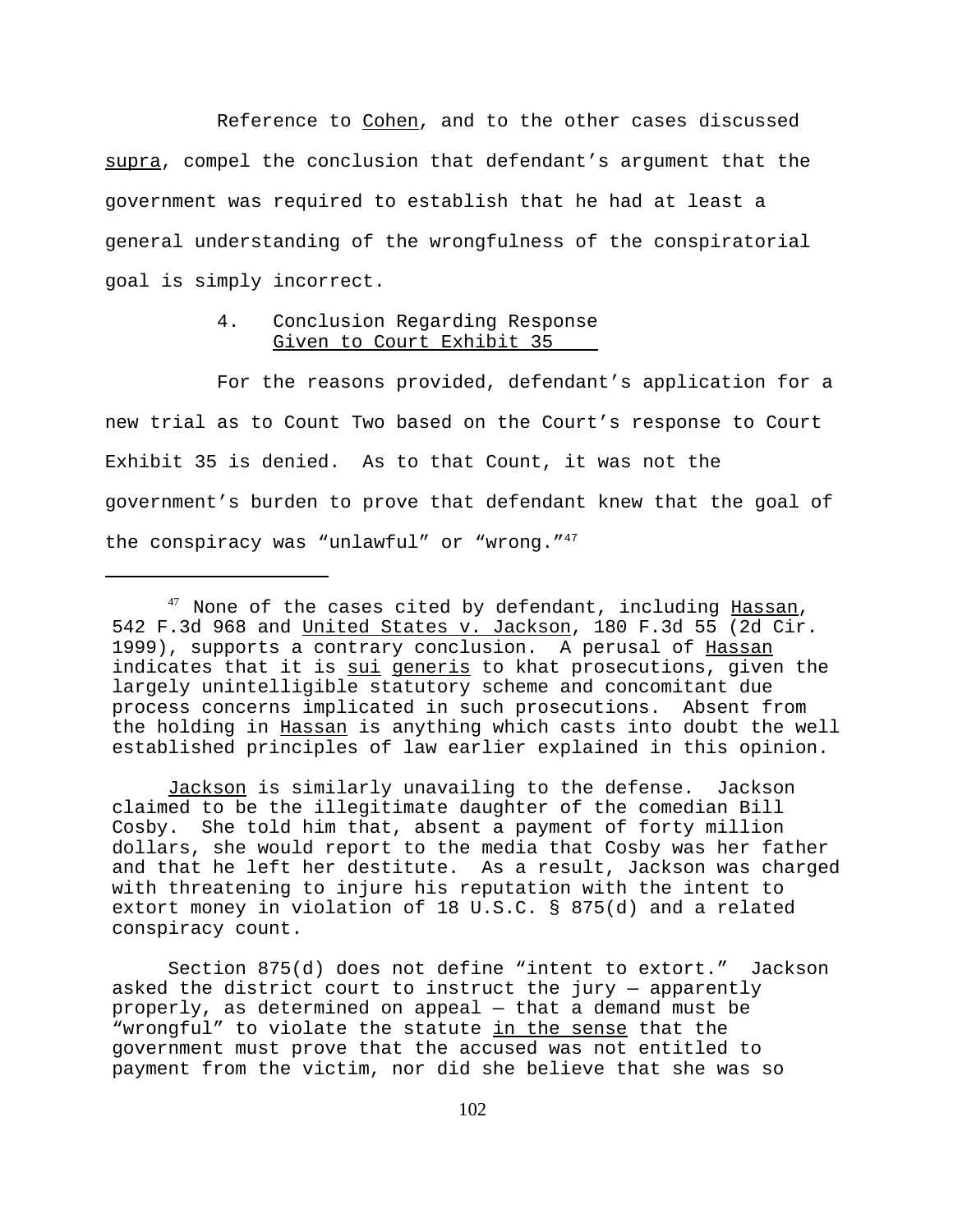### B. The Court Properly Charged the Elements of the CCTA to the Jury

Defendant contends that the Court erred in its charge by removing from the jury's consideration two elements of proof vis-a-vis the Count Two CCTA conspiracy, to wit (1) whether New York State law required tax stamps to be affixed to the cigarettes sold by Peace Pipe and/or Smokersden.com as alleged in paragraph 21 of the indictment, and (2) "whether the specific on– reservation sales identified in [those] racketeering acts involved Native American purchasers or other exempt persons." (Def.'s Mem. of Law in Supp. at 54.)

To place the argument in context, the following excerpts from the instructions to the jury are provided:

> The term "contraband cigarettes" means a quantity in excess of 60,000 cigarettes, which bears no evidence of the payment of applicable state cigarette taxes in the state where such cigarettes are found, if such state requires a stamp, impression, or other

entitled. That request was denied, with the jury being told that "it makes no difference whether the defendant was actually owed any money by Bill Cosby or thought . . . she was." Jackson, 180 F.3d at 66. In finding the district court's instruction to be erroneous and remanding the case for a new trial, the Circuit explained that not all demands for money, even if coupled with a threat to damage the person's reputation in the absence of compliance, constitute extortion. That holding is not inconsistent with the Supreme Court and Circuit authority provided earlier in the text in this decision, nor, apart from that authority, does it even suggest that a defendant charged under the CCTA with selling unstamped cigarettes, or conspiring to do so, must know that his conduct is illegal or wrongful in nature.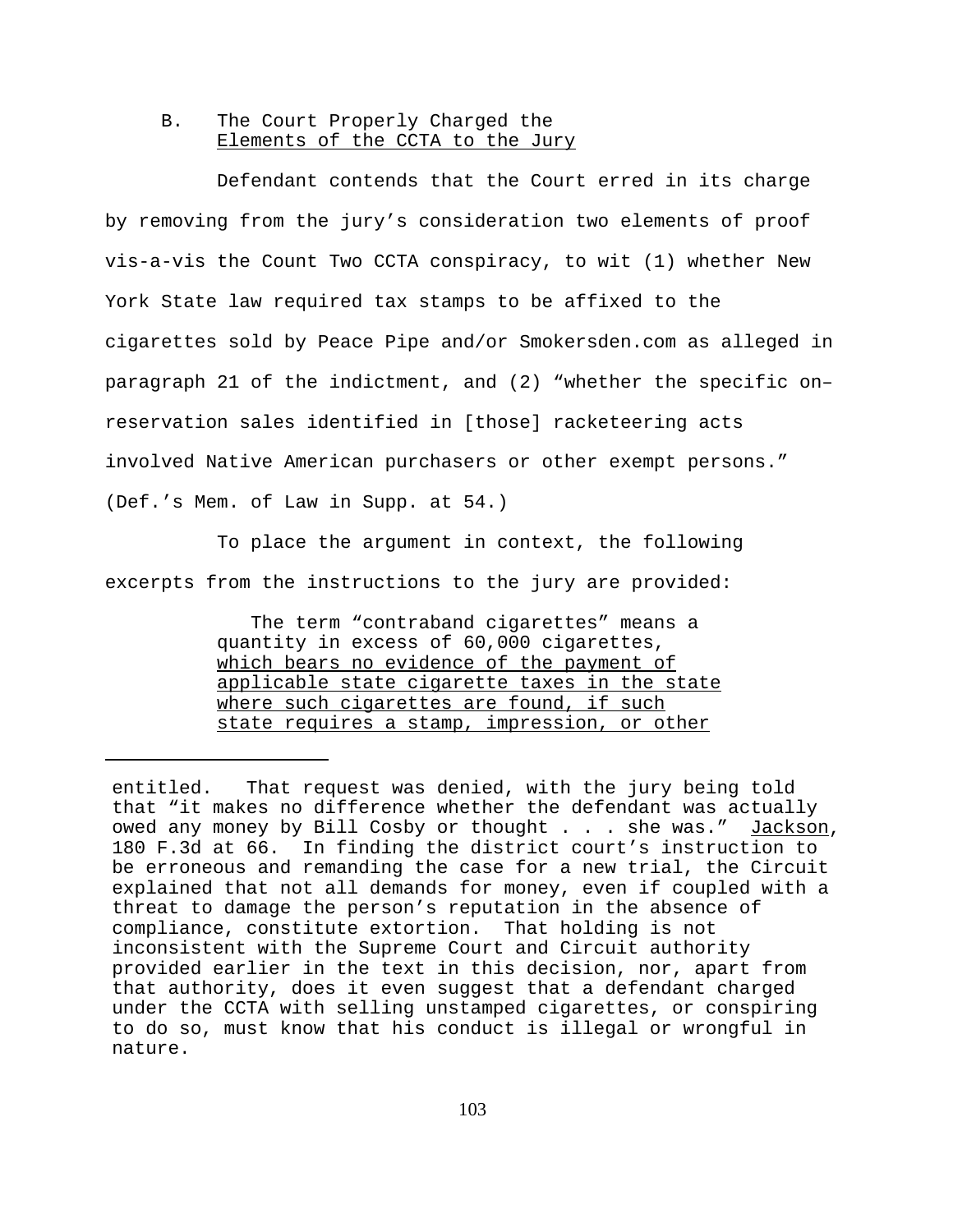indication to be placed on packages or other containers of cigarettes to evidence payment of cigarette taxes. [footnote 10 omitted].

. . . .

#### C. Applicable New York Law

 At this point, we will discuss the following two clauses found in the previously provided definition of contraband cigarettes: "applicable state cigarette taxes" and "if such state requires a stamp." These clauses are significant because a CCTA violation may not occur unless the unstamped cigarettes were required to be stamped under New York Law.

 Under New York Law Section 471, insofar as presently relevant and as it existed during the time period alleged in Racketeering Acts Five through Eighty, tax stamps were required to be affixed to cigarettes sold by Peace Pipe and/or smokersden.com as alleged in paragraph 21 of the indictment. [footnote 11] [footnote 11 reads as follows:]

 A sale by Peace Pipe or smokersden.com of what otherwise would be contraband cigarettes to Native American(s) is not illegal. However, you are not being called upon to determine whether the claimed conspiracy to make the sales listed in Racketeering Acts Four through Eighty were to be made to Native Americans or non-Native Americans [end of footnote 11].

Section 471(2) provides that a state licensed wholesaler/stamping agent, in effect, advances the amount of the tax by buying cigarette stamps from the state and affixing the stamp to the cigarette packages. The stamping agent then adds the amount of the tax to the price of the cigarettes sold to its customers, with the same procedure being followed down the chain of distribution so that, ultimately, the burden of the tax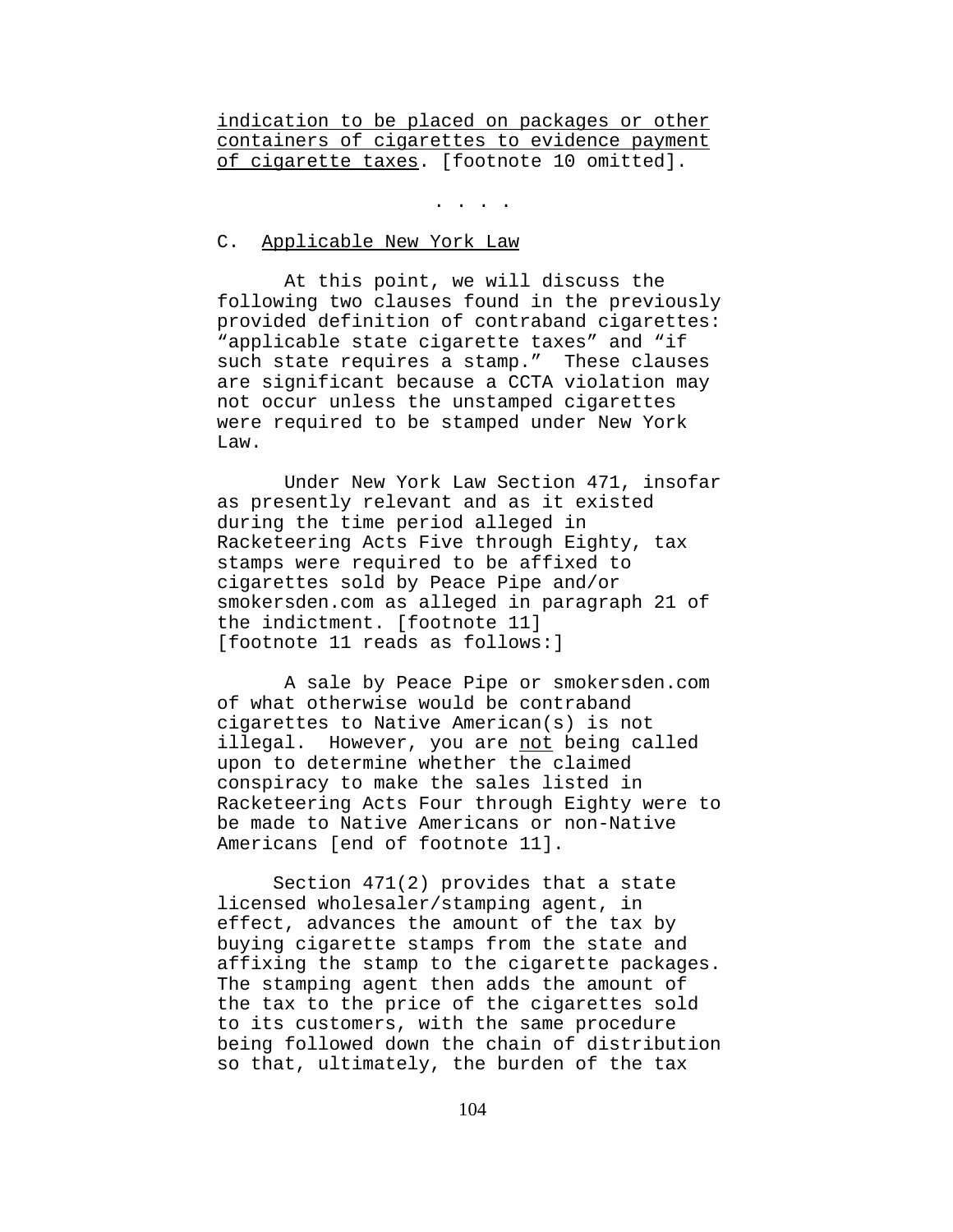falls on the consumer. (Docket no. 769-3 at 121-23.)

Defendant's two arguments will be addressed seriatim beginning with whether the Court committed error by informing the jury that New York Tax Law § 471 required tax stamps to be affixed to the cigarettes allegedly sold by Peace Pipe and/or Smokers.com as listed in paragraph 21 of the indictment.

## 1. The Court's Instruction as to Section 471 was Appropriate

It is well established that the Fifth and Sixth Amendments require that criminal convictions rest "upon a jury determination that the Defendant is guilty of every element of the crime with which he is charged, beyond a reasonable doubt." United States v. Gaudin, 515 U.S. 506, 509-510 (1995); see also Sullivan v. Louisiana, 508 U.S. 275, 277-78 (1993). Such is the case not only as to purely factual matters but also regarding mixed questions of law and fact. Gaudin, 515 U.S. at 512-13.

The above principles, however, did not, as defendant contends, citing Gaudin and United States v. Parkes, 497 F.3d 220, 227 (2d Cir. 2007), preclude the Court from instructing the jury that New York Tax Law § 471 "required [tax stamps] to be affixed to cigarettes sold by Peace Pipe and/or Smokersden.com as alleged in paragraph 21 of the Indictment." (Docket no. 769-3 at 122.) That instruction solely involved an issue of law and did not interfere with the jury's responsibility to determine factual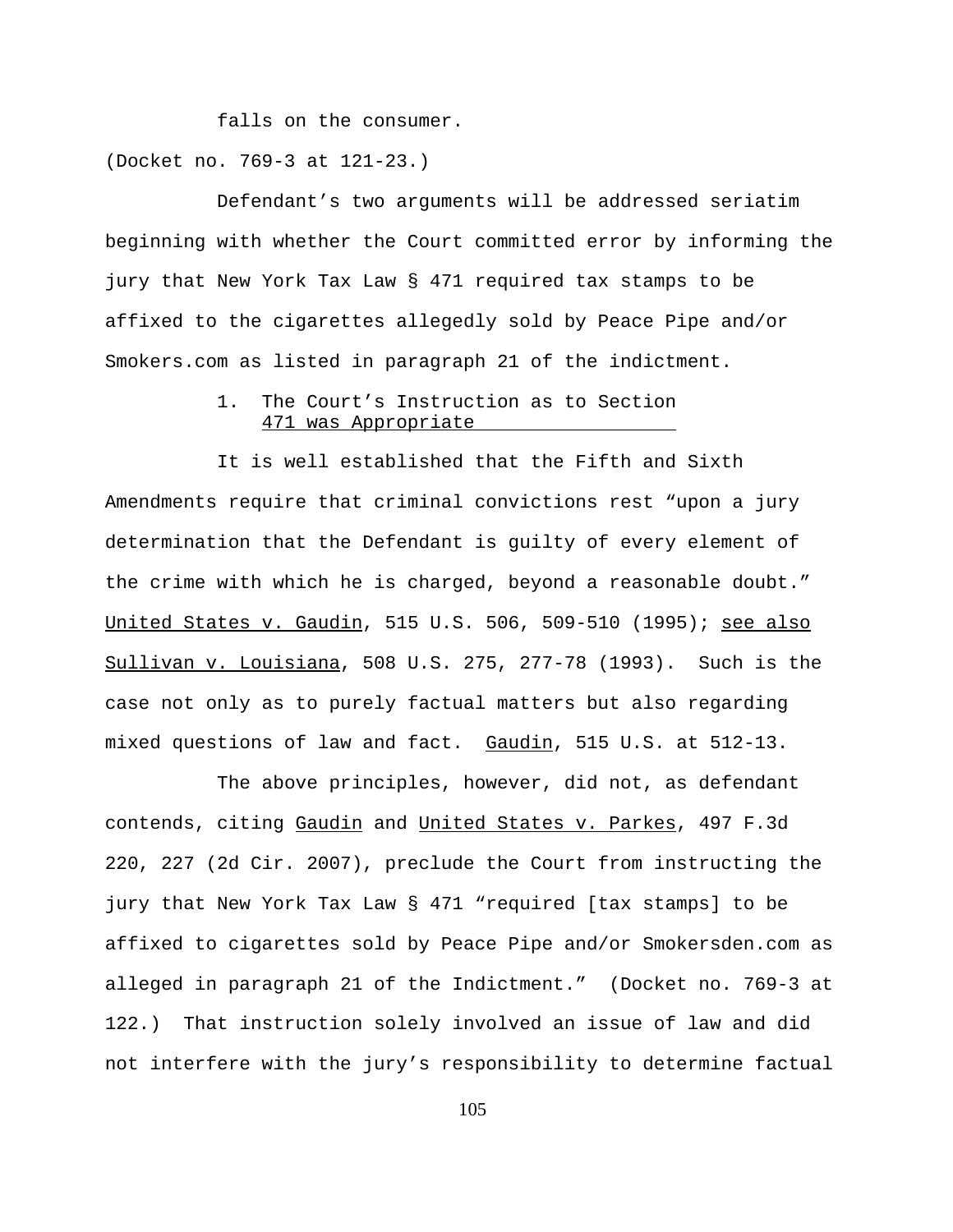as well as mixed questions of law and fact, nor did it impinge upon the jury's ultimate role "to apply the law to [the] facts and draw the ultimate conclusion of guilt or innocence." Gaudin, 515 U.S. at 514. Indeed, the historically imbedded functions of court and jury would be impermissibly blurred beyond recognition had I asked the jury to determine the applicability of § 471 to the case at hand. As explained in Gaudin, "[i]n criminal cases. . . the judge must be permitted to instruct the jury on the law and to insist that the jury follow his instructions." Id. at 513.

United States v. Clements, 588 F.2d 1030, 1037 (5th Cir. 1979) is instructive. Clements was convicted under 18 U.S.C. § 1955 of engaging in a business involving five or more persons who violated state gambling laws. In seeking to set aside that conviction, defendants advanced numerous grounds including that the government failed to prove that the charged gambling business violated state law. Relatively short shrift was devoted to this ground with the Fifth Circuit simply noting that "[t]here is no question that there was a violation of Texas law" and that the court properly so charged the jury, coupled with the unremarkable but presently germane observation that "[t]he determination of the applicable state law is a question of law to be determined by the Court." Id.; see also United States v. Dedman, 527 F.3d 577, 587 (6th Cir. 2008)("[J]udges are still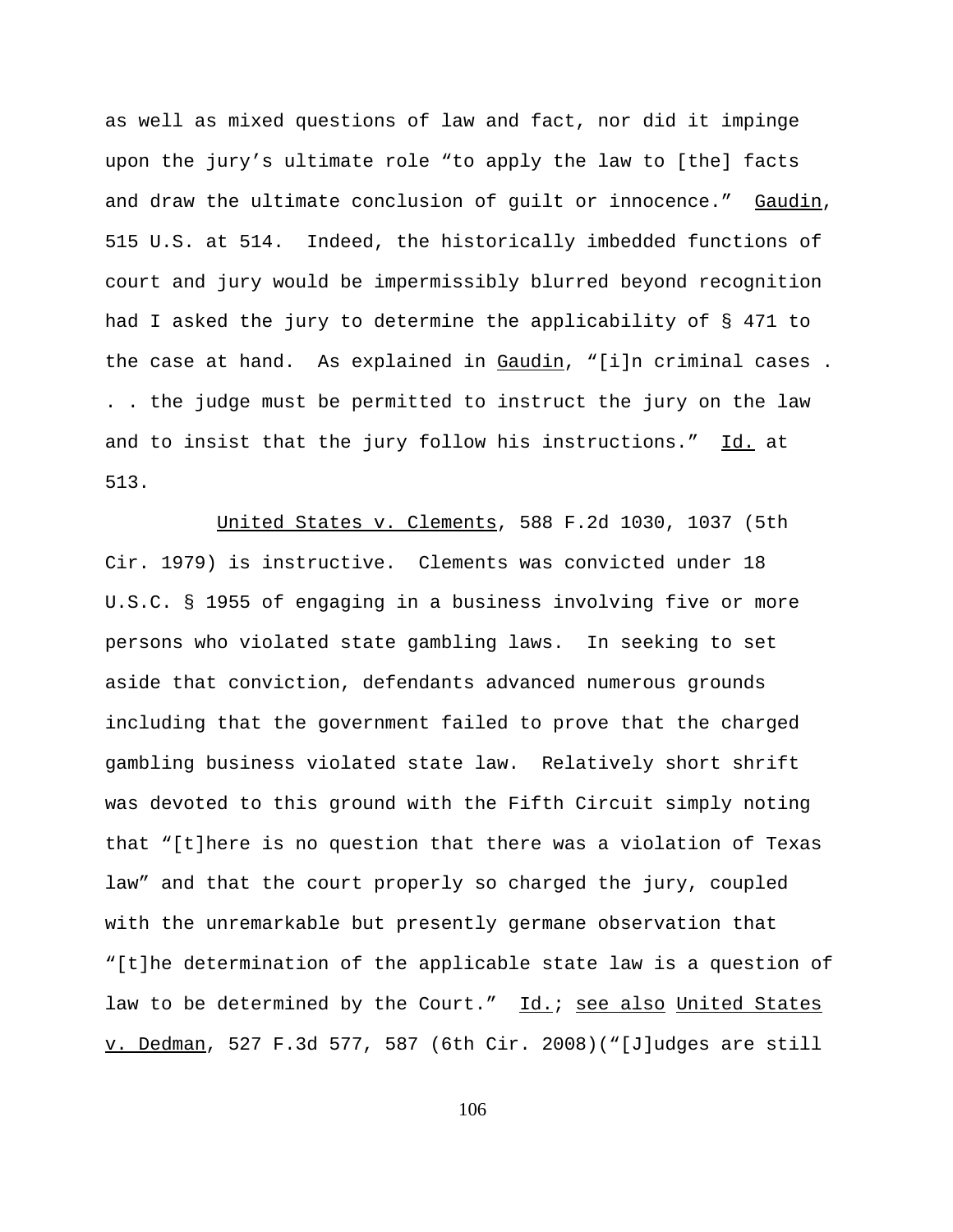entitled – and indeed required – to determine the applicable law, even if that law is the law of other states" and jurors are duty bound to accept "the court's determination of the applicable law"); United States v. Wynn, 987 F.2d 354, 357-58 (6th Cir. 1993) (where defendant was convicted under 18 U.S.C. § 1958 of causing another to use a telephone "with intent that a murder be committed in violation of the laws of [Tennessee]," § 1958(a), "district court . . . properly refused to direct a verdict for the defendant and did not commit error when it instructed the jury that murder violates Tennessee law"; "[o]ur judicial system requires the prosecution to prove facts, not laws . . . . In contrast [to factual elements of a crime], legal elements, even when required for culpability, may properly be part of the district court's statement of the law when it instructs the jury."). In the present case, the applicability of New York law to Racketeering Acts Five to Eighty was for the Court to decide, not the jury.

In urging a contrary conclusion, defendant relies on Gaudin and Parkes. That reliance, however, is misplaced for both of those cases implicated mixed questions of law and fact, whereas here no such inextricability exists. Gaudin was convicted of making false statements on federal loan documents in violation of 18 U.S.C. § 1001. Section 1001 provides, in essence, that whoever knowingly and willfully makes a materially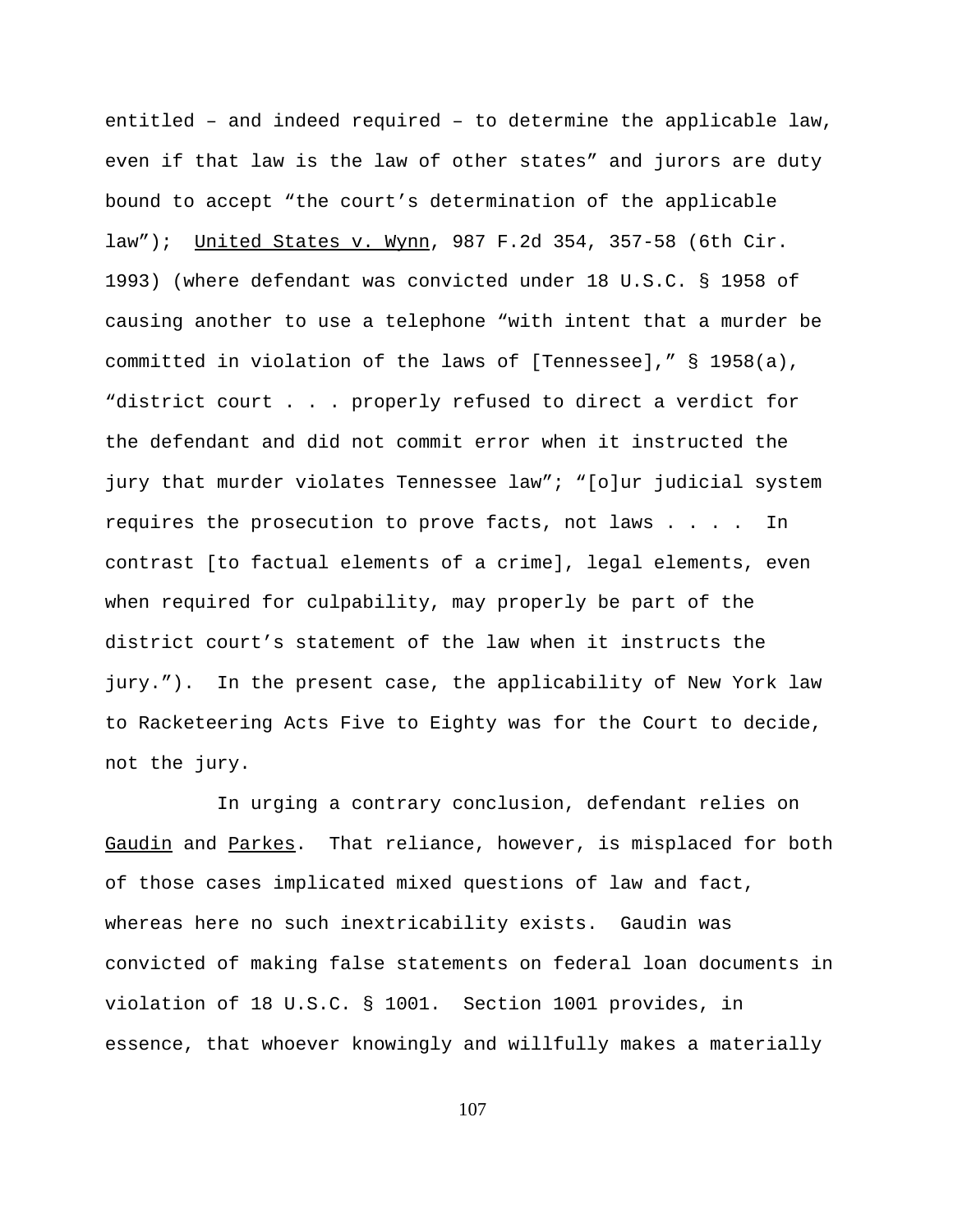false statement to a government official or entity is guilty of a crime. Justice Scalia, writing for the Gaudin Court, explained that "whether a statement is 'material' requires the determination of at least two subsidiary questions of purely historical fact: (a) 'what statement was made?' and (b) 'what decision was the agency trying to make?' The ultimate question: (c) 'whether the statement was material to the decision,' requires applying the legal standard of materiality . . . to these historical facts." 515 U.S. at 512. As such, it presents a mixed question of law and fact for the jury, not the judge, to decide.

The defendant in Parkes was charged with a Hobbs Act violation under 18 U.S.C. § 1951(a). That section provides in pertinent part that "[w]hoever in any way or degree obstructs, delays, or affects commerce . . . by robbery . . . shall be guilty of a crime]." The government took the position that since the properties targeted by the robbery were controlled substances and related proceeds, and given that the relevant legislative history demonstrates that drug transactions invariably impact interstate or foreign commerce, that the judge should have instructed the jury that the interstate commerce requirement was satisfied as a matter of law. The judge ultimately — as did the Circuit upon appellate review based primarily on Gaudin rejected that argument. In doing so, the Circuit held that the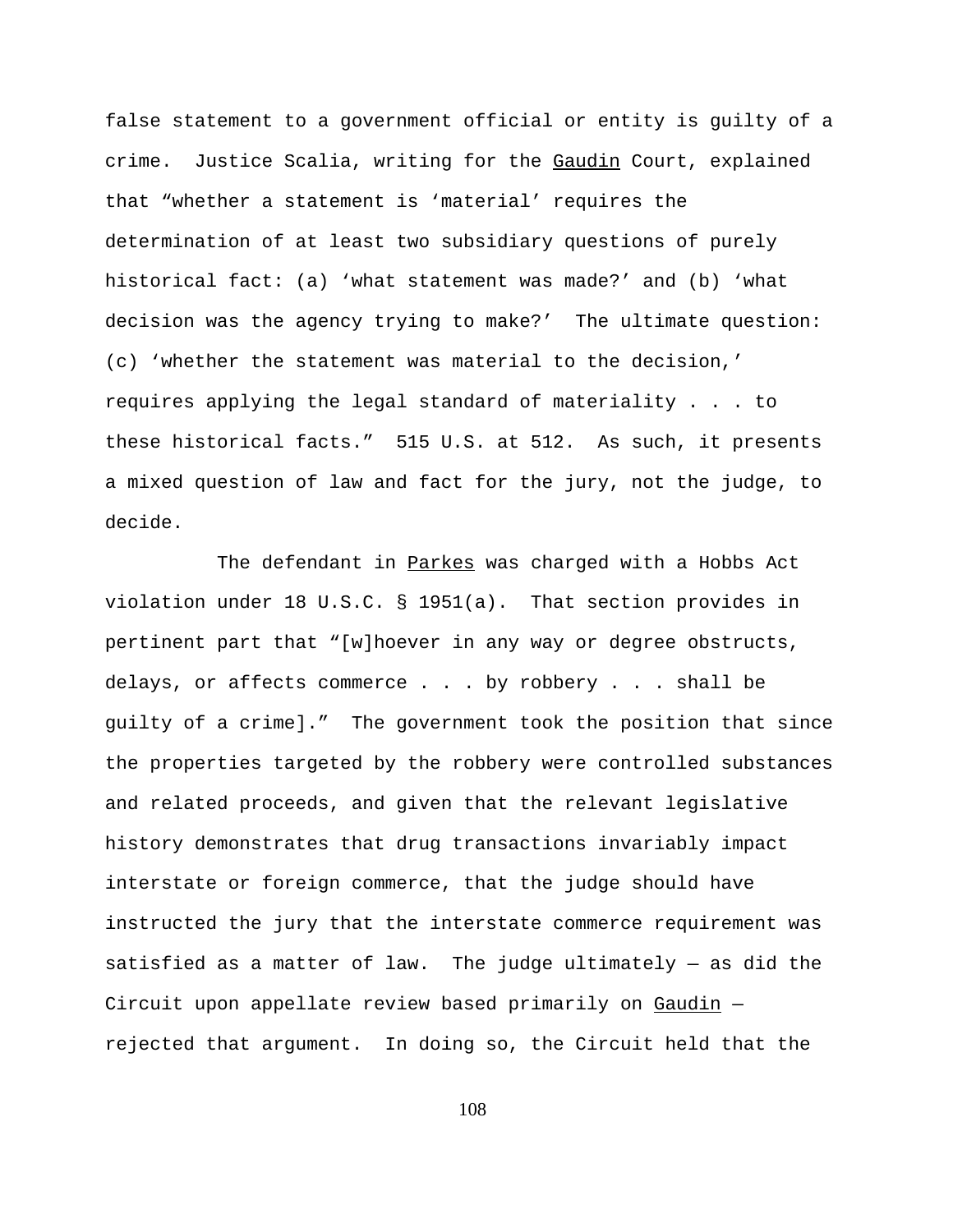fact finding process vis-a-vis the robbery's affect on interstate commerce could not be constitutionally bypassed due to the purported obviousness of the answer as seemingly proffered by the government. Again, like in Gaudin, the jury, not the judge was required to determine the issue.

In the present case, the issue of the applicability of New York Tax Law § 471 is not a mixed question of law and fact, unlike the "materiality" issue in Gaudin and the "interstate commerce" element in Parkes. Instead, it is simply a question of law. To the extent defendant seeks to create subsidiary factual issues akin to those articulated in Gaudin based on the decision of the executive branch to forego efforts to collect monies due under § 471 for on-reservation sales to non-Native Americans, defendant, not surprisingly, provides no authority for the proposition that such forbearance changes the law or creates a factual issue as to the applicability of the law. See generally United States v. Cohen, 260 F.3d 68, 77 (2d Cir. 2001)(["I]t is clear to lawyer and layman alike that an act must be permitted by law in order for it to be legal. . . . Where a state's statute declares an act to be 'unlawful,' . . . that act is not 'legal.'").

In sum, the Court believes that its statement to the jury about § 471 was appropriate for the reasons provided.

Attention will now be directed to the second claimed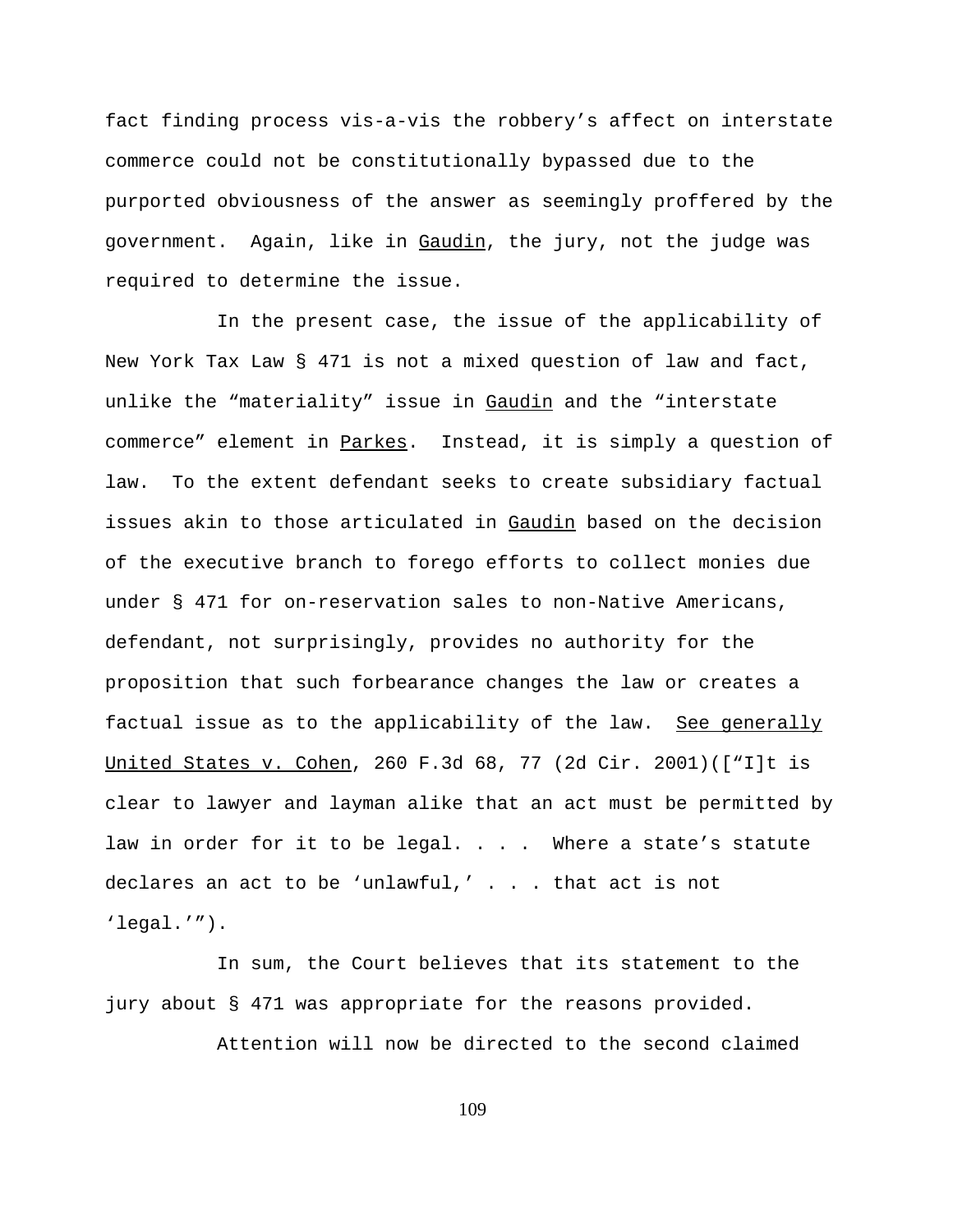flaw in the Court's CCTA conspiracy charge, to wit that the government should have been required to prove beyond a reasonable doubt, as part of its burden of proof, that the purchasers listed in Racketeering Acts Five through Eighty were not Native Americans or otherwise exempt from the prohibitions contained in the CCTA.

2. The Government was not Required to Prove That the Persons or Entities That Purchased the Cigarettes Referenced in Racketeering Acts Five Through Eighty Were Non-Native Americans or Otherwise Exempt From the CCTA

The jury was instructed:

A sale by Peace Pipe or Smokersden.com of what otherwise would be contraband cigarettes to Native American(s) is not illegal. However, you are not being called upon to determine whether the claimed conspiracy to make the sales listed in Racketeering Acts F[ive] through Eighty were to be made to Native Americans or non-Native Americans.

(Docket no. 769-3 at 122 n. 11.)

In so instructing the jury, defendant argues the Court erred. The validity of that argument hinges on whether sales to exempt individuals is a element of the crime charged, or an affirmative defense. See generally United States v. Mayo, 705 F.2d 62, 74 (2d Cir. 1983)("Resolution of this issue [i.e. whether government's proof sufficient to sustain conviction of various firearm offenses] turns on whether the final sentence of 18 U.S.C. § 921(a)(3) [excluding 'antique firearm[s]' from the definition of prohibited firearms] establishes an affirmative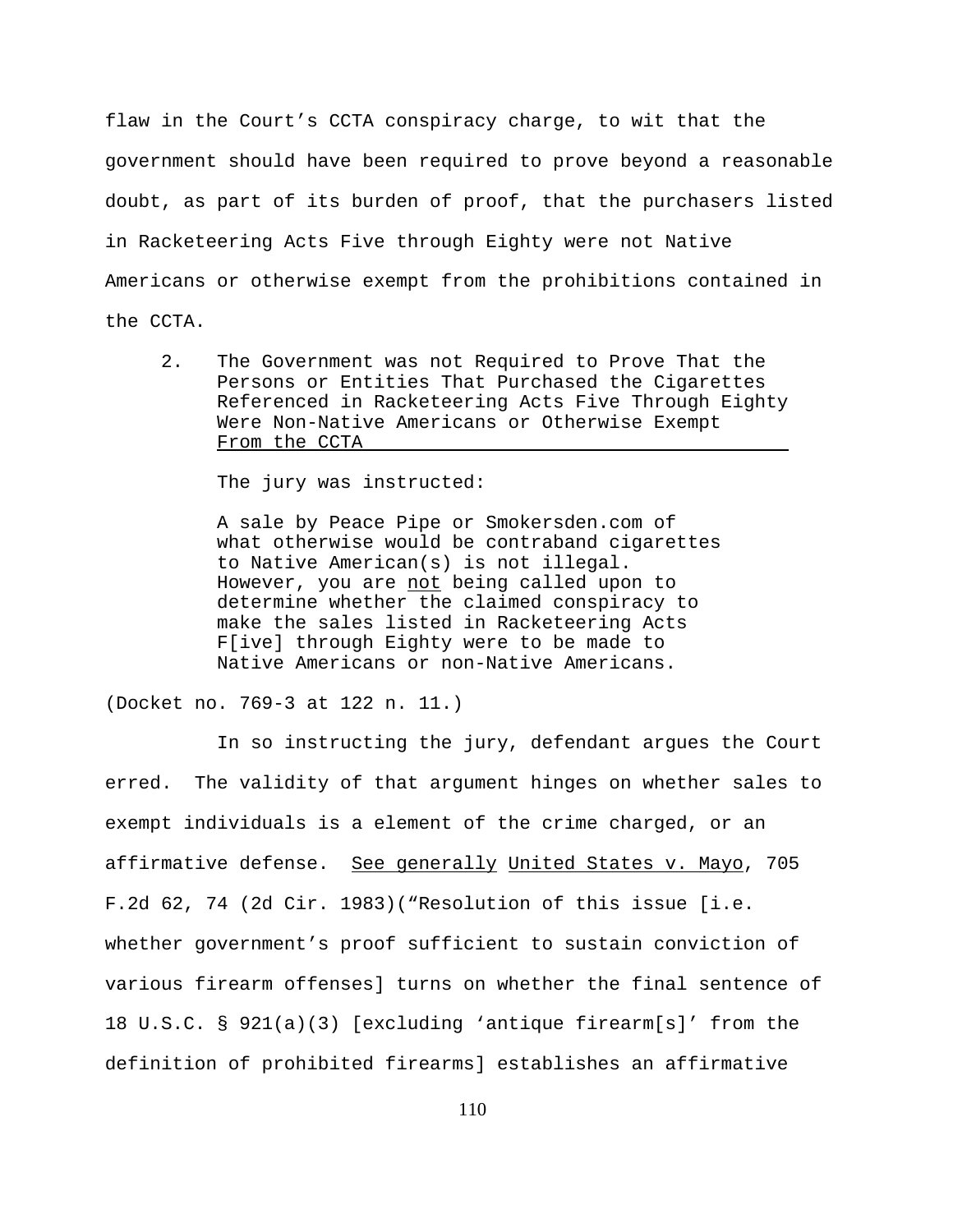defense or an additional element that the government must prove to establish the crime."), overruled on other grounds, Mathews v. United States, 485 U.S. 58 (1988).

During the charge conference, the Court's view and that of the defense on this issue was framed thusly:

> THE COURT: That leads us to th[e] question as to whether the government is required to prove as part of their case the exemptions or whether that's an affirmative defense, which would require the defense to come forward with the evidence in the first instance, although the ultimate burden of proof would rest with the government? That's the question, isn't it?<sup>48</sup>

 MR. LEVITT: No, I don't think it is, your Honor.

 I think there is a question with regard to the exemptions, although, we, of course, believe that those exemptions have to be disproven by the government beyond a reasonable doubt.

(Tr. at 11562.)

By way of further background, it is undisputed that (1) neither party endeavored to place evidence before the jury as to

<sup>48</sup> Defendant's statement that the Court ultimately "found that it was the defendant's burden to establish that any of the purchasers [listed in paragraph 21] were Native American" (Def.'s Mem. of Law in Supp. at 59) is misleading as is evident from a review of his accompanying citation to "Tr. 11626-28." Instead, my position was, and remains for the reasons detailed infra, that the onus or burden of coming forward with information suggesting that the purchasers are either statutorily or, via judicial decisions, exempt rests with the defendant, and that, once the matter has been so placed in controversy, the burden of proof rests solely and exclusively with the government. (Tr. at 11626- 28.)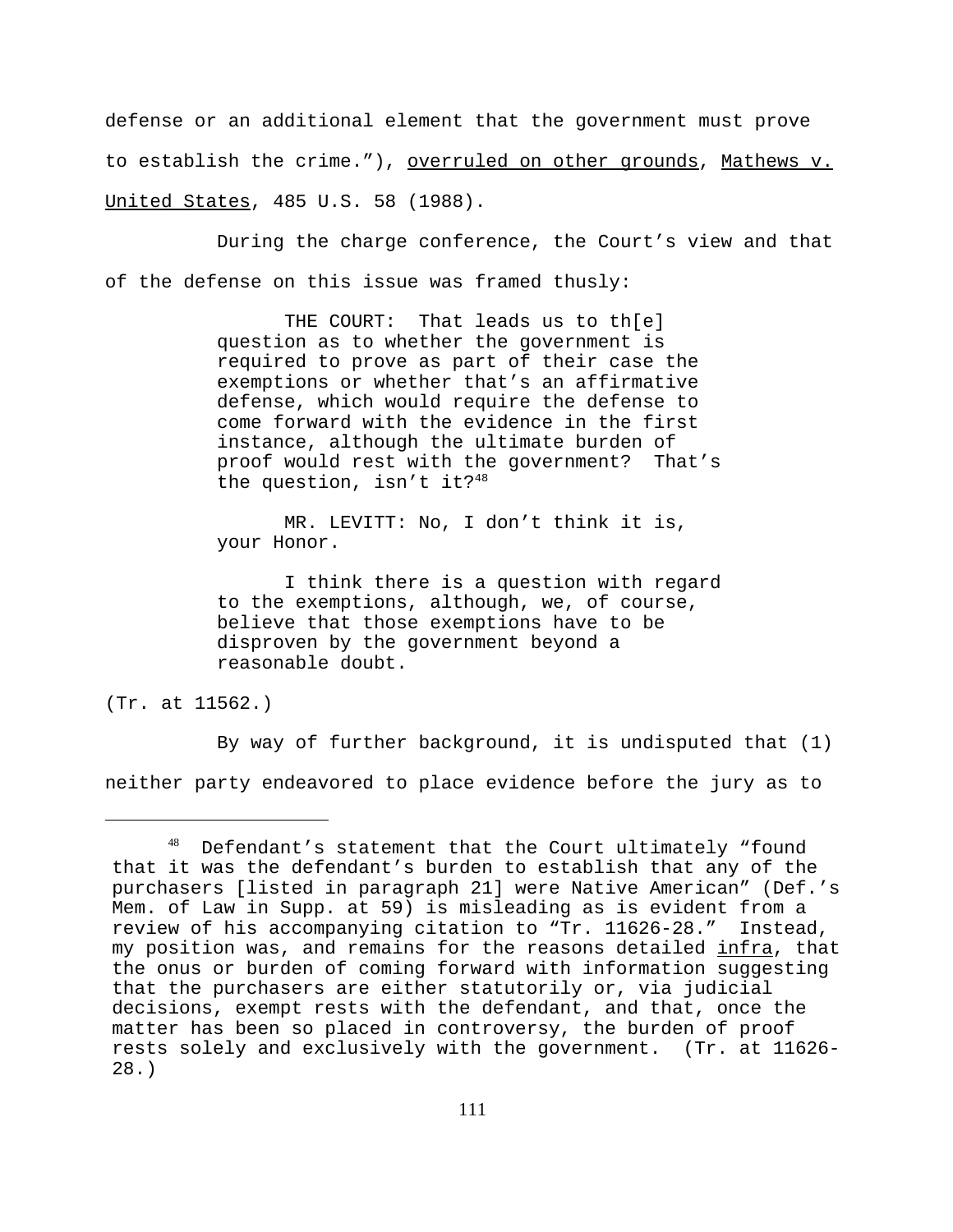the exempt or non-exempt status of any purchasers; and  $(2)$  the state may not tax on-reservation cigarette sales to Native Americans for their personal consumption. Milhelm Attea, 512 U.S. at 64 (citing Moe, 425 U.S. at 475-83).

The previously given statutory definition of "contraband cigarettes" concludes with the language "which are in the possession of any person other than" (emphasis added), followed by a listing of exempt individuals and entities such as "a person holding a permit issued pursuant to Chapter 52 of the Internal Revenue Code of 1986 as a manufacturer of tobacco products,"  $18 \text{ U.S.C.}$  §  $2341(2)(A)$ , and a common carrier transporting the cigarettes involved "under a proper bill of lading or freight bill which states the quantity, source, and destination" of such cigarettes. Id.  $\S$  2341(2)(B). As to such statutory exemptions, the Supreme Court explained in McKelvey v. United States that "it has come to be a settled rule in this jurisdiction that an indictment or other pleading founded on a general provision defining the elements of an offense . . . need not negative the matter of an exception made by a proviso or other distinct clause, whether in the same section or elsewhere, and that it is incumbent on one who relies on such an exception to set it up and establish it."  $260$  U.S. 353, 357 (1922). See also United States v. Hill, 935 F.2d 196, 199 (11th Cir. 1991)("[T]he burden of going forward to prove a statutory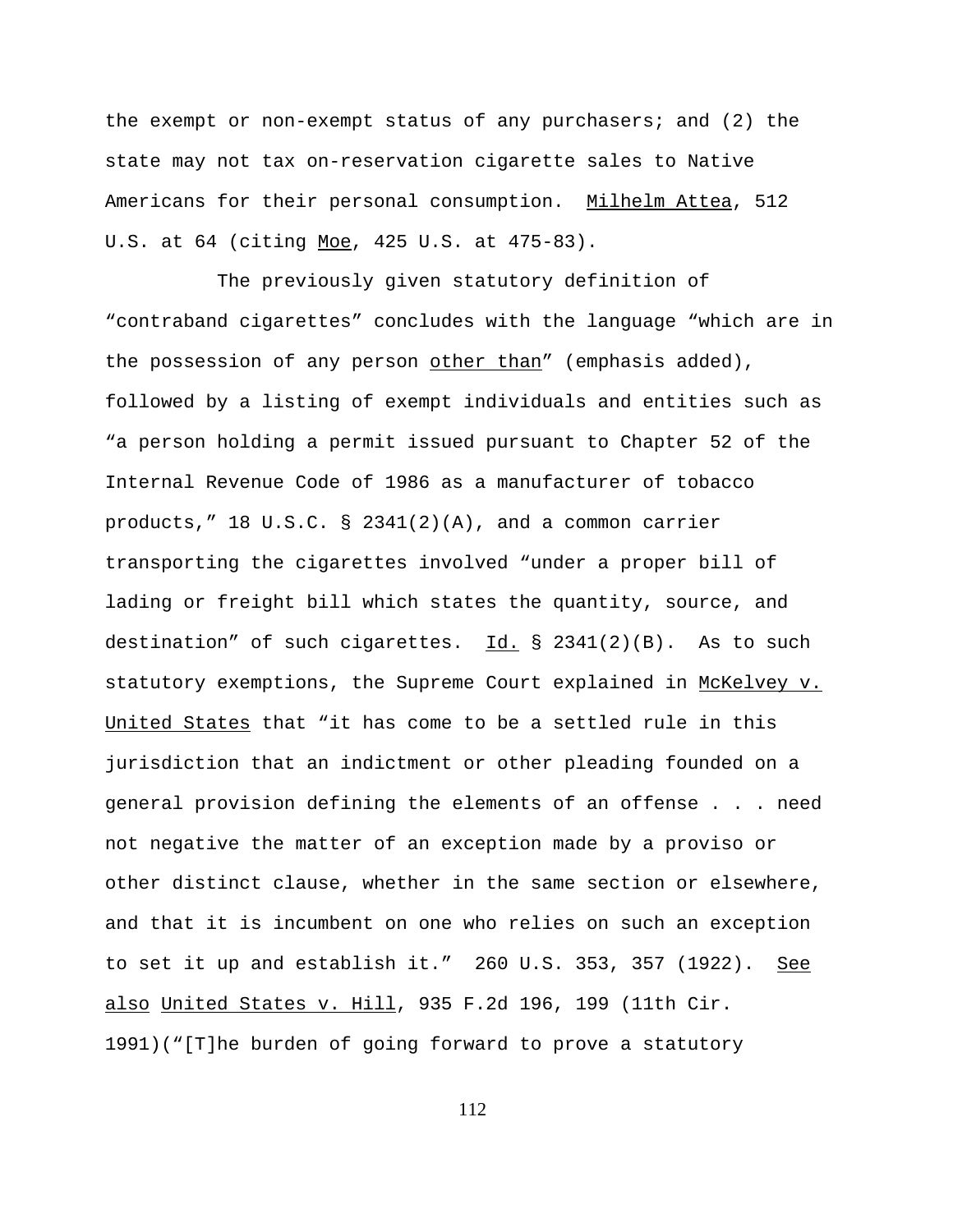exception is on the defendant. Once the defendant has produced clear and convincing evidence that the conduct fits within an exception, the burden of persuasion is on the government."); United States v. Murray, 618 F.2d 892, 901 (2d Cir. 1980)("[T]he government bears the burden of proving non-registration or nonentitlement once the defendant introduces evidence that he falls within one of the statutory exemptions or exceptions."). Indeed, the defendant does not strenuously contend otherwise. (Def.'s Mem. of Law in Supp. at 59 ("While the cases relied upon by the Court might provide authority for the proposition that the enumerated exemptions in § 2341(2) are not elements of the  $offense . . . '').$ 

In defendant's view, however, the rule governing statutory exceptions such as those found in § 2341(2) is inapplicable to the exemption under discussion for Native Americans. (Id. ("[T]he Court mistakenly grouped the Native American purchasers with the other exempt persons set forth in 18 U.S.C. § 2341(2).") (emphasis added).)

Specifically, as to this point the defendant argues:

 [T]he cases relied upon by the Court . . . are inapplicable to the issue presented here regarding Native American purchasers, as this group is not among the statutory exempt categories [under § 2341(2)]. Instead, pursuant to § 471(1), they are permitted to possess cigarettes "which bear no evidence of payment of applicable State or local taxes." Thus, the Court's instruction simply eliminated an essential element of the crime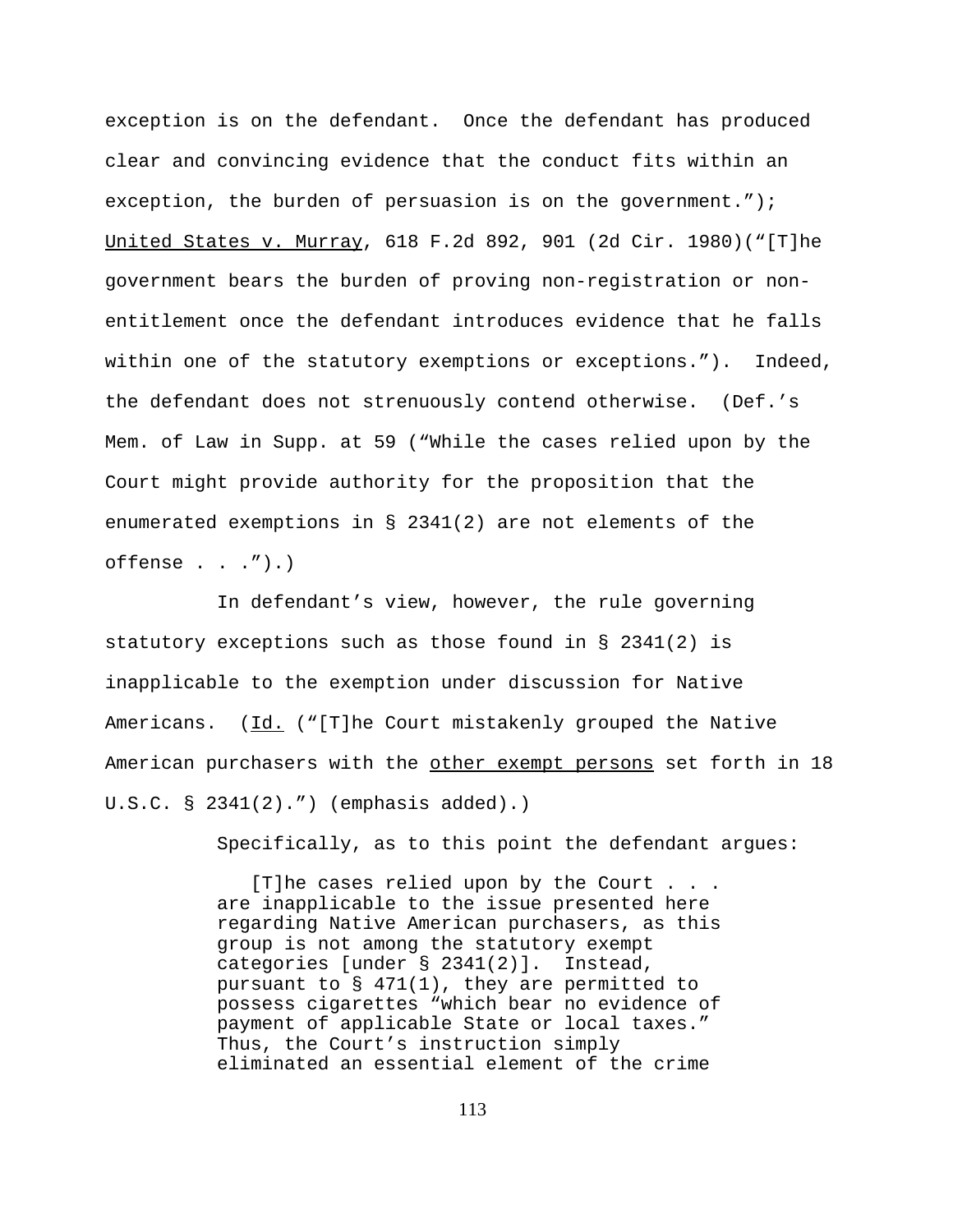of sale of, or conspiracy to sell, "contraband cigarettes" — contained in the body of the definition itself and not in the list of exempt persons or entities — that mandates a finding that "applicable" law required evidence of the payment of cigarette taxes.

#### (Id. at 59-60.)

Presumably, defendant's use of the prefatory phrase "pursuant to  $\S$  471(1)," and the accompanying reference to  $\S$ 2341(2)'s definition of "contraband cigarettes" is not meant to imply that the term "Native American" appears in either statute for, of course, it does not. Yet, § 471(1) does "except" from its tax mandate those transactions over which the "state is without power to impose such tax" (New York Tax Law § 471(1)), apparently referring to on-reservation sales to Native Americans for personal consumption consistent with Supreme Court authority. The argument being advanced by defendant, while not a model of clarity, seems to be along the following lines: (1) Supreme Court precedent establishes, and the aforementioned provision in § 471(1) recognizes, that the state may not tax on-reservation sales to Native Americans for personal consumption, (2) that exception should be read into § 2341(2)'s definition of contraband cigarettes which reads "if the State or local government requires a stamp," and (3) so read, the exemption, in effect, is found, albeit indirectly, in the definition of contraband cigarettes, rather than in the statutory listing of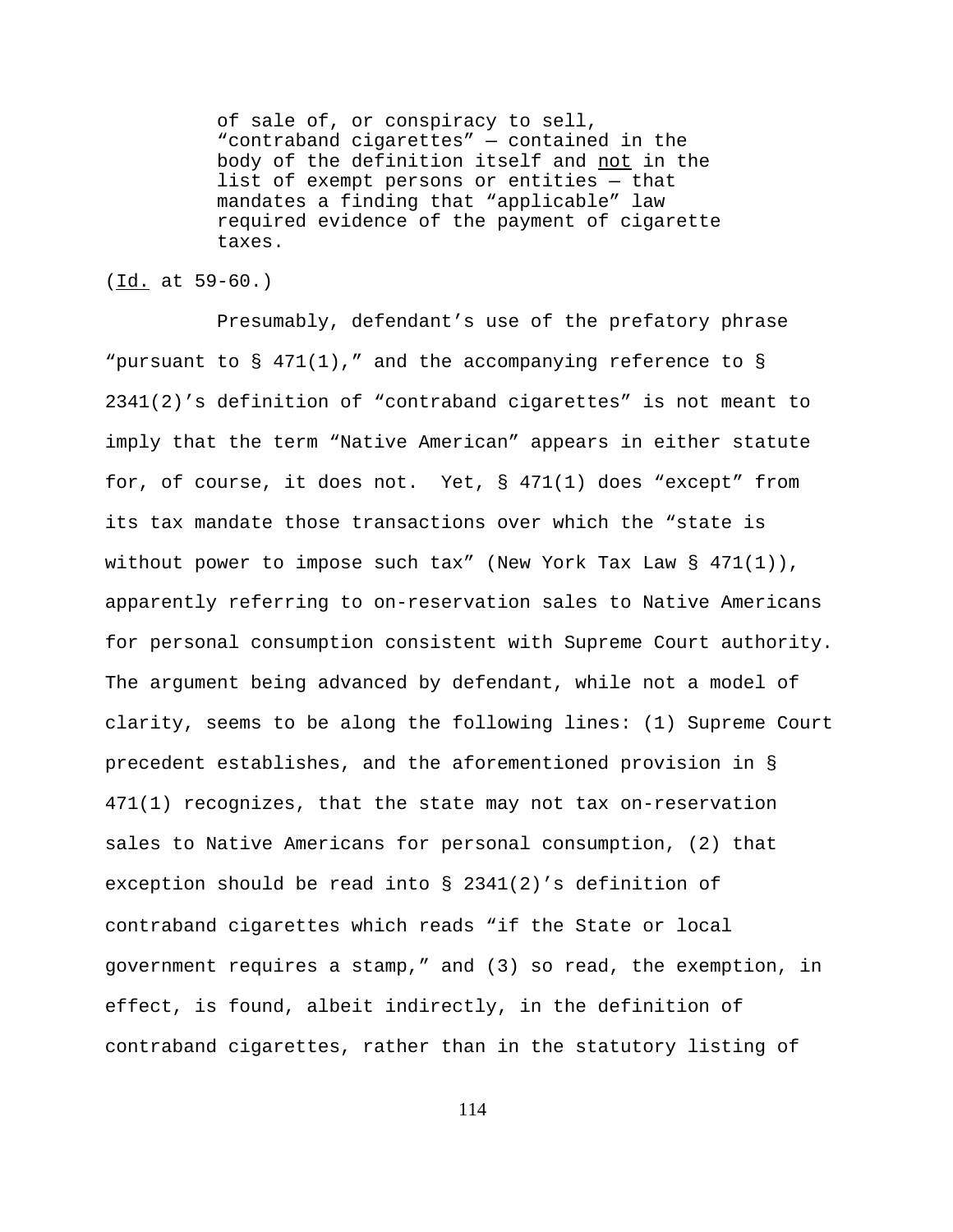exempt persons and entities, thus rendering the exemption status of purchasers an element of the crime charged rather than an affirmative defense. But does the determination of an exempt transaction as either an element of the crime charged or as an affirmative defense turn upon the statutory placement of the subject language?

It is undisputed that both (a) on-reservation sales to Native Americans for their own consumption, and (b) possession, for instance, by a "common carrier"  $(S \t2341(2)(B))$  represent "exempt[ions]." (Def.'s Mem. of Law in Supp. at 59.) Placing the onus on a defendant to come forward in the first instance, thereby putting the exemption issue in play, "does not offend due process." Murray, 618 F.2d at 901. Moreover, treating the exemption as an affirmative defense dovetails with the language of § 471(1) which provides in relevant part that "[i]t shall be presumed that all cigarettes within the state are subject to tax until the contrary is established, and the burden of proof that any cigarettes are not taxable hereunder shall be upon the person in possession thereof." And finally, McKelvey instructs that exempting language gives rise to an affirmative defense whether found in "a proviso or other distinct clause whether in the same section or elsewhere." McKelvey, 260 U.S. at 357.

In sum, since there was no evidence placed before the jury to suggest that any of the purchasers may have been Native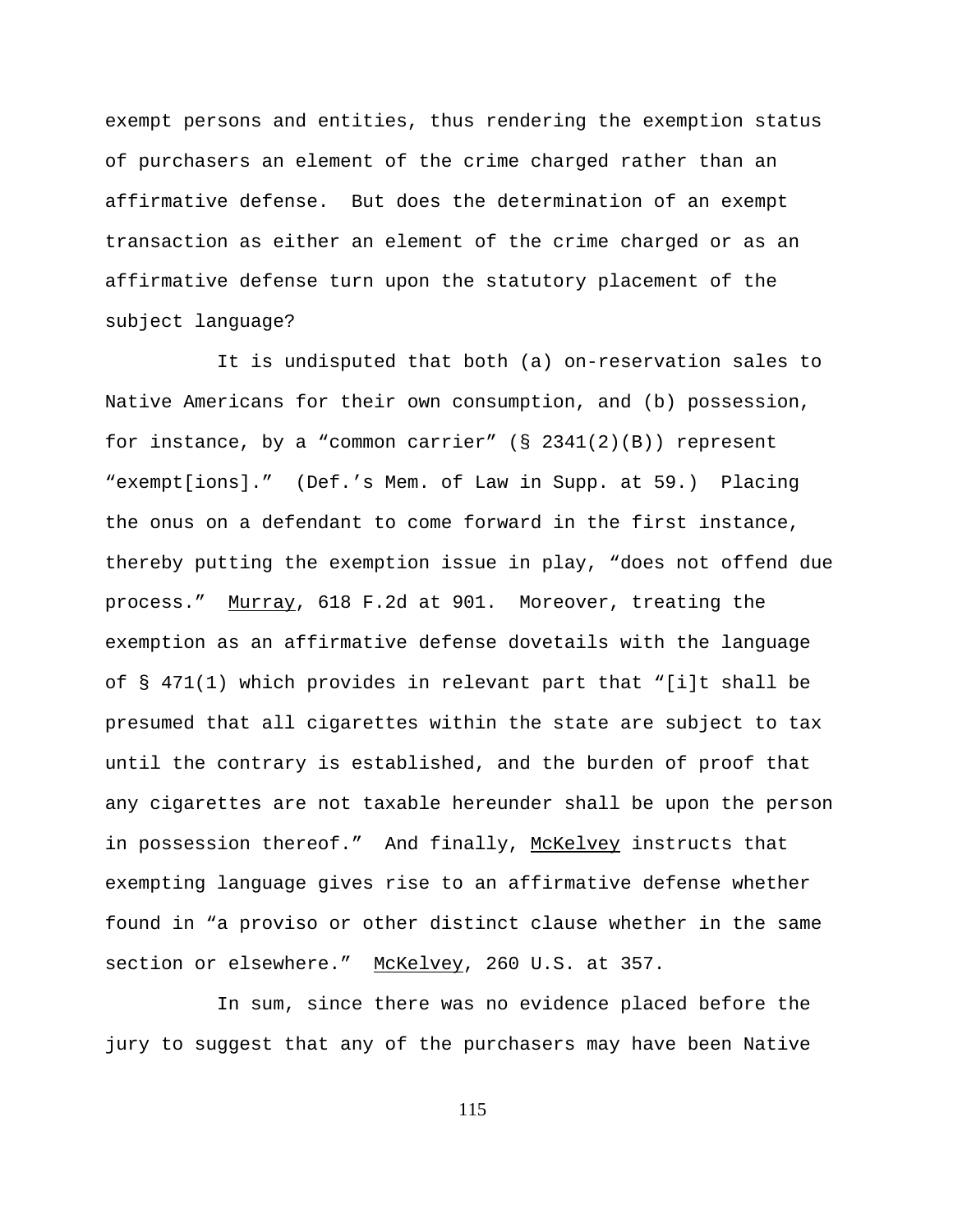Americans, and given that the onus of at least initially broaching the subject to the jury rested with defendant for the reasons indicated, the Court concludes that it properly instructed the jury concerning the CCTA portion of the charge. Defendant has furnished no authority suggesting a contrary conclusion. Defendant's motion to vacate the conviction on Count Two on this ground is denied.

C. Defendant's Motion for a New Trial on Count Two Based on Court's Refusal to Instruct the Jury on the Defenses of Entrapment by Estoppel and Public Authority, and on Specific Intent, is Denied

Defendant maintains that the Court erred in "declin[ing] to instruct the jury regarding the defenses of entrapment by estoppel, public authority, or lack of specific intent." (Def.'s Mem. of Law in Supp. at 60.)

Proceeding in reverse order, the issue of "specific intent" was addressed by the Court earlier in this opinion. By way of a recapitulation, the Court did charge the jury that the government was required to prove beyond a reasonable doubt that the defendant knowingly and intentionally joined the RICO conspiracy alleged, with knowledge of its goals and with the specific intent to advance those goals; the Court, however, declined, for the reasons indicated previously, to graft onto the government's burden of proof an additional element to the effect that the government must prove either that the defendant knew the goal of the conspiracy was unlawful or, at the very least, had a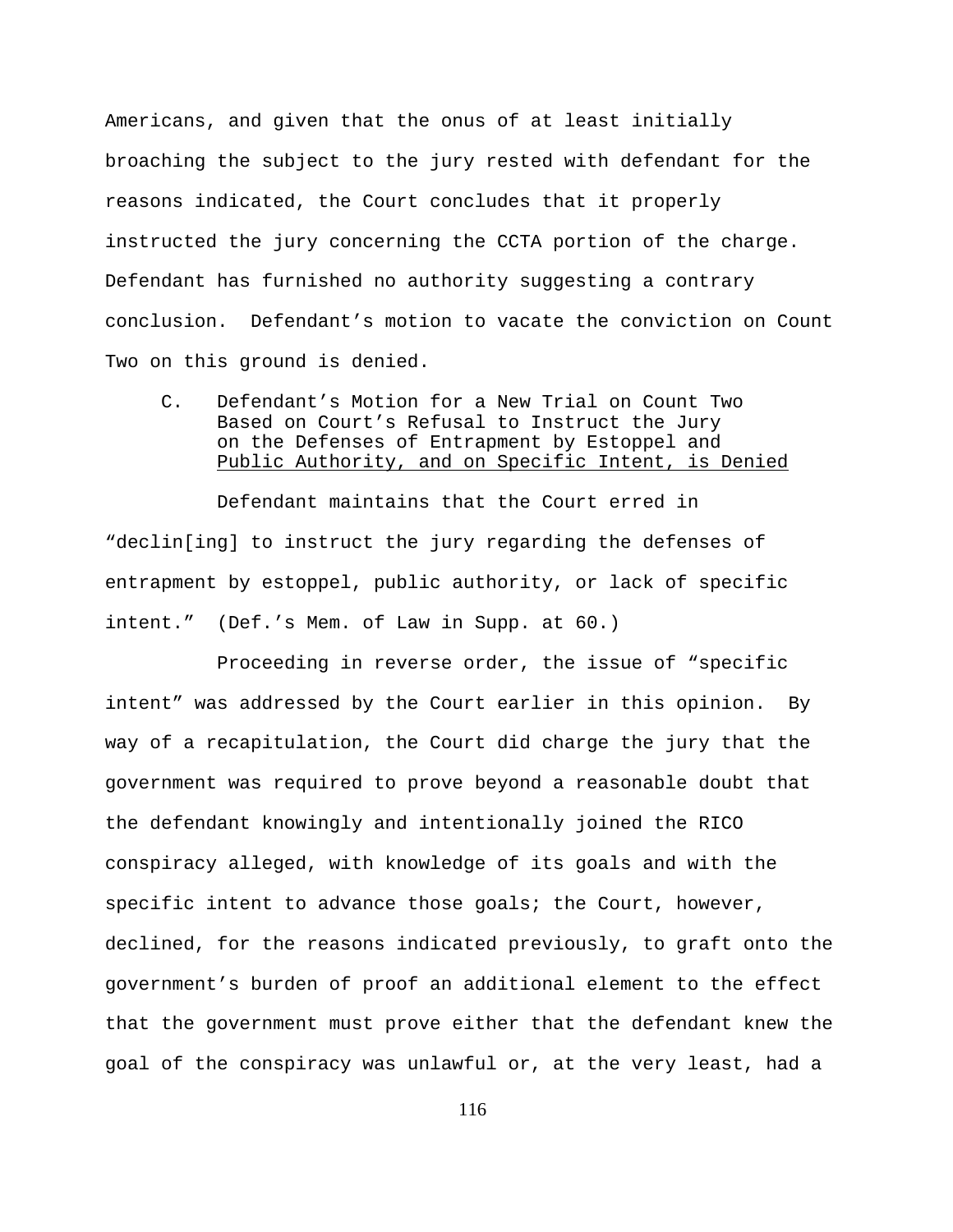"general understanding" that the goal was "wrongful". (Def.'s Mem. of Law in Supp. at 48.)

With respect to proffered defenses of entrapment by estoppel and public authority, I provided a bench decision on those subjects during the trial, which decision is hereby incorporated by reference. (Tr. at 11701-28.) With the hope of not being unduly repetitive, I will explain briefly, but in a more structured format, the reasons that the jury was not instructed as to either of the subject defenses. Before doing so, reference is made to the following prefatory statement made during the bench decision:

> Firstly, I recognize that if there is any evidence in the record, inferentially [or] otherwise, and construing all the evidence most favorably to the defendant to support a defense, then the defense must be presented to the jury for their determination.

(Id. at 11702.)

1. Entrapment by Estoppel

a. Applicable Law

Corso:

Entrapment by estoppel applies when an authorized government official tells the defendant that certain conduct is legal and the defendant believes the official. To invoke the entrapment by estoppel defense, the defendant must show that he relied on the official's statement and that his reliance was reasonable in that a person sincerely desirous of obeying the law would have accepted the information as true and would

As explained by the Second Circuit in United States v.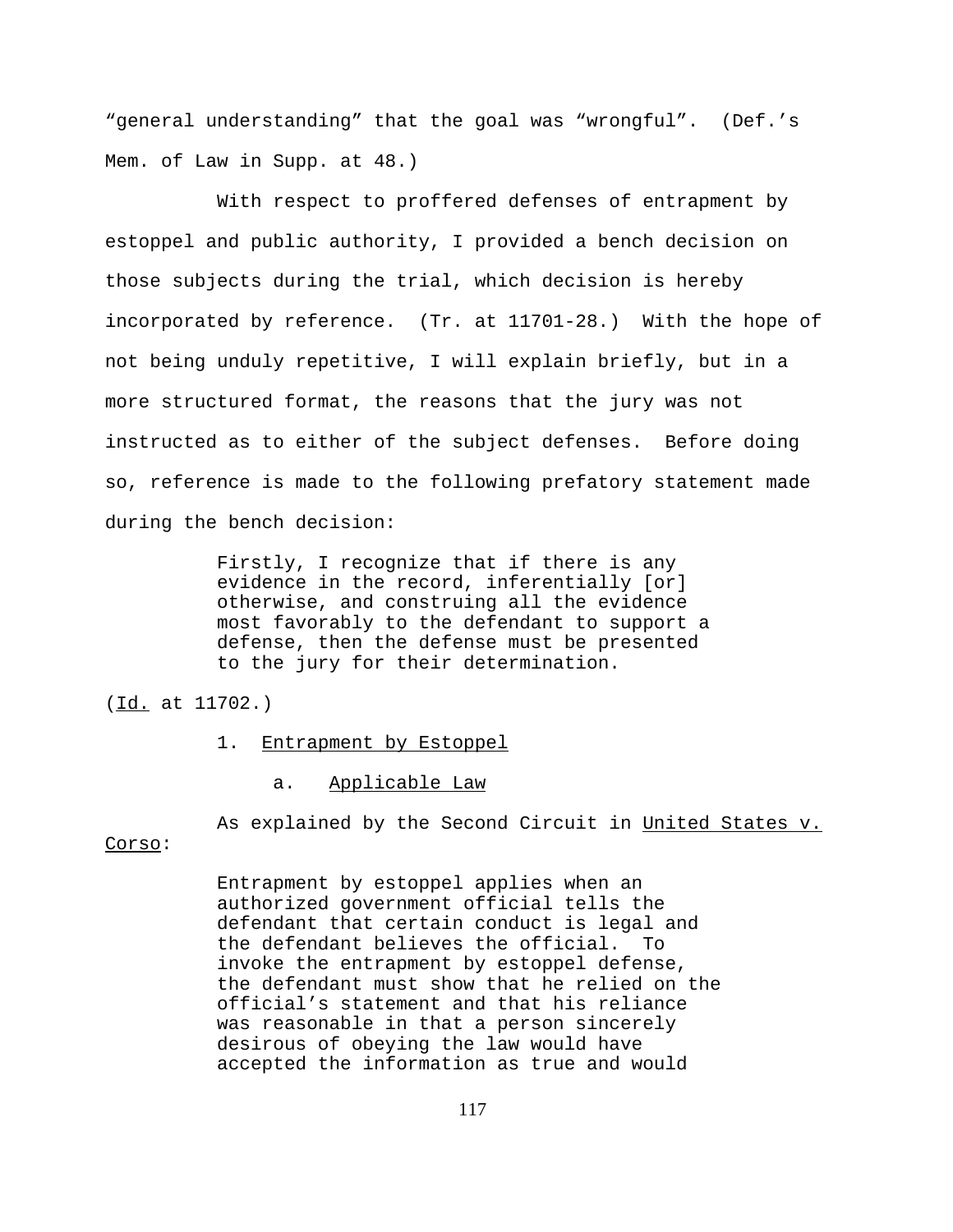not have been put on notice to make further inquiries. .... Judicial decisions indicate great caution should be exercised when it comes to the application of the defense.

20 F.3d 521, 528 (2d Cir. 1994)(internal quotation marks and citations deleted).

### b. Evidence Defendant Sought to Place Before the Jury as a Factual Predicate for the Entrapment by Estoppel Defense

The defendant sought to lay a factual predicate for an entrapment by estoppel defense through testimony of Eric Facer ("Facer").

### c. Government's Objections to Defendant's Proffer

When the government was advised that the defense sought to call a tax attorney for various Native American tribes, viz. Facer, to establish the defense of entrapment by estoppel, it understandably objected on a number of grounds, including that the proposed witness was not a government official. Since the subject defense requires that the claimed misrepresentation of law be made by such an official directly to the defendant, the prosecution insisted that testimony from Facer necessarily could not satisfy that standard.

> d. Court Held That Defense Could Try to Establish the Defense Under a Conduit Theory Whereby the Purported Misrepresentations of Law by the Governor or Other Public Officials Could be Relayed Through Facer

I declined to grant the government's request to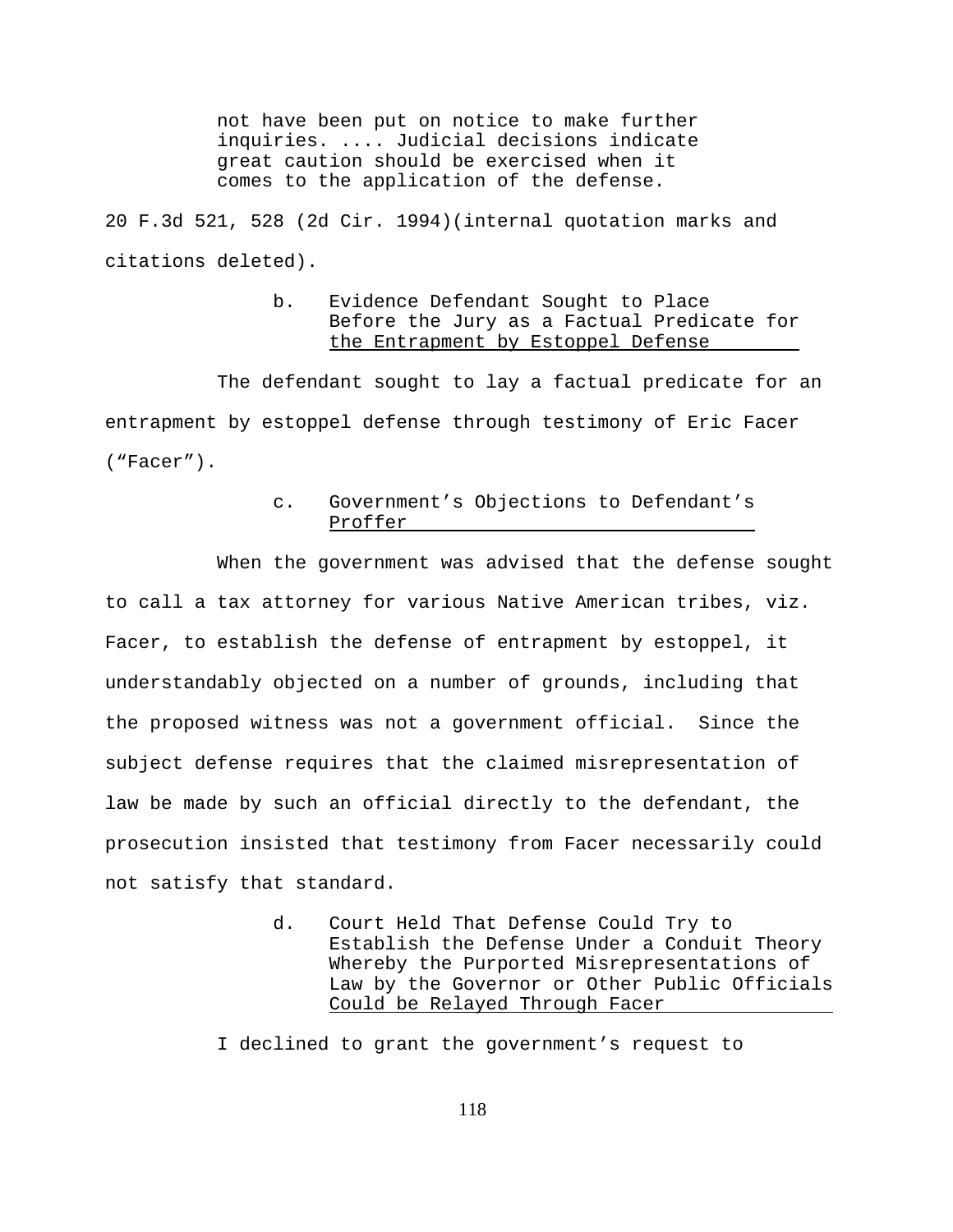preclude the defense from endeavoring to present evidence in support of the subject defense. Instead, I took the position that it was "appropriate that the defense have an opportunity to try to develop [the] point," noting that "[t]hey may or may not be successful." (Tr. at 11133.) The rule governing their efforts, however, was clearly established at the outset:

THE COURT [addressing defense counsel]

 You know as well as I do what entrapment by estoppel is, and you know it is a very limited defense. And I have never seen a case in which anyone has permitted what I'm permitting here. $49$ 

 The only reason I'm doing it is because this is an unusual situation. $50^\circ$  So I'm permitting you basically to have this witness relay without editorial comment what the governor said about these different issues.

 $50$  "Unusual" in the sense that to the extent decisions typically speak of direct communications between a government official and an accused, it was highly unlikely that the Governor would have had personal contact with the defendant. Under the circumstances, it seemed to me that the Governor's statement could be communicated in other ways, including through an intermediary, even if the intermediary was unauthorized, if the statement, as relayed, was shown to be accurate and materially complete.

 $49$  In the sentence about "what I'm permitting here," my reference point was 1 L. Sand, J. Siffert, W. Loughlin & S. Reiss, Modern Federal Jury Instructions (Criminal), Introduction 8-7.1 and authorities cited in the accompanying Comment. A juxtapositioning of defendant's proffer vis-a-vis Facer's anticipated testimony with the Sand Instruction indicates the lack of a precise fit. Nonetheless, I concluded it was important to provide defendant with an opportunity to lay a foundation for the entrapment by estoppel defense and, accordingly, leeway was provided.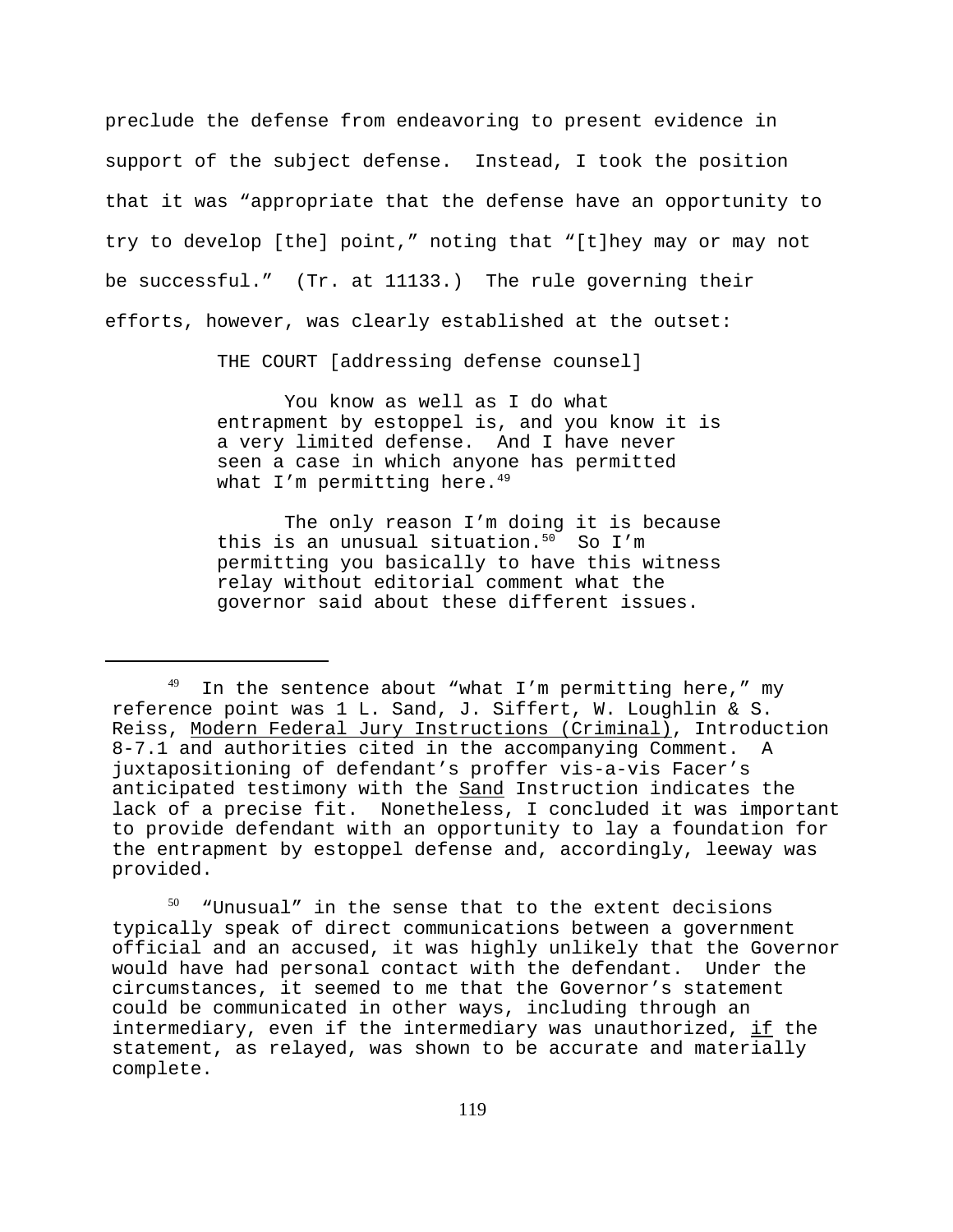(Id. at 11095; see also id. at 11096.) Defense counsel seemingly understood the ground rules.  $(\underline{Id.}]$  at 11093.)

- e. Facer's Trial Testimony
	- i. Meetings and Conference Calls in 1996 and Early 1997 Regarding Governor's Intention to Enforce the Milhelm Attea Regulations, i.e. to Attempt to Collect Taxes Due for On-Reservation Sales to Non-Native Americans

Eric Facer is a tax attorney with professed expertise in matters pertaining to on-reservation cigarette sales. His experience included past service as a "lobbyist" for the Oneida Nation (Tr. at 11189), as well as being that tribe's counsel "concern[ing] cigarette taxation in the State of New York." (Id. at 11087.) Additional tax clients included "other Indian tribes outside of the State of New York." (Id. at 11190.)

In late February 1996, while traveling with "leaders of the Oneida Indian Nation" to a meeting scheduled to be held on "February 23rd [and] 24th, in Buffalo, New York," Facer met the defendant. (Id. at 11097.) Those invited to the Buffalo meeting were "virtually everyone in Indian country in the State of New York with an interest" in then-Governor Pataki's recent announcement that he intended to abandon the forbearance policy and implement the Milhelm Attea regulations to collect the cigarette taxes due for on-reservation cigarette sales to non-Native Americans.  $(Id.)$  Approximately "150" people attended the meeting, one of whom was the defendant. (Id. at 11100.)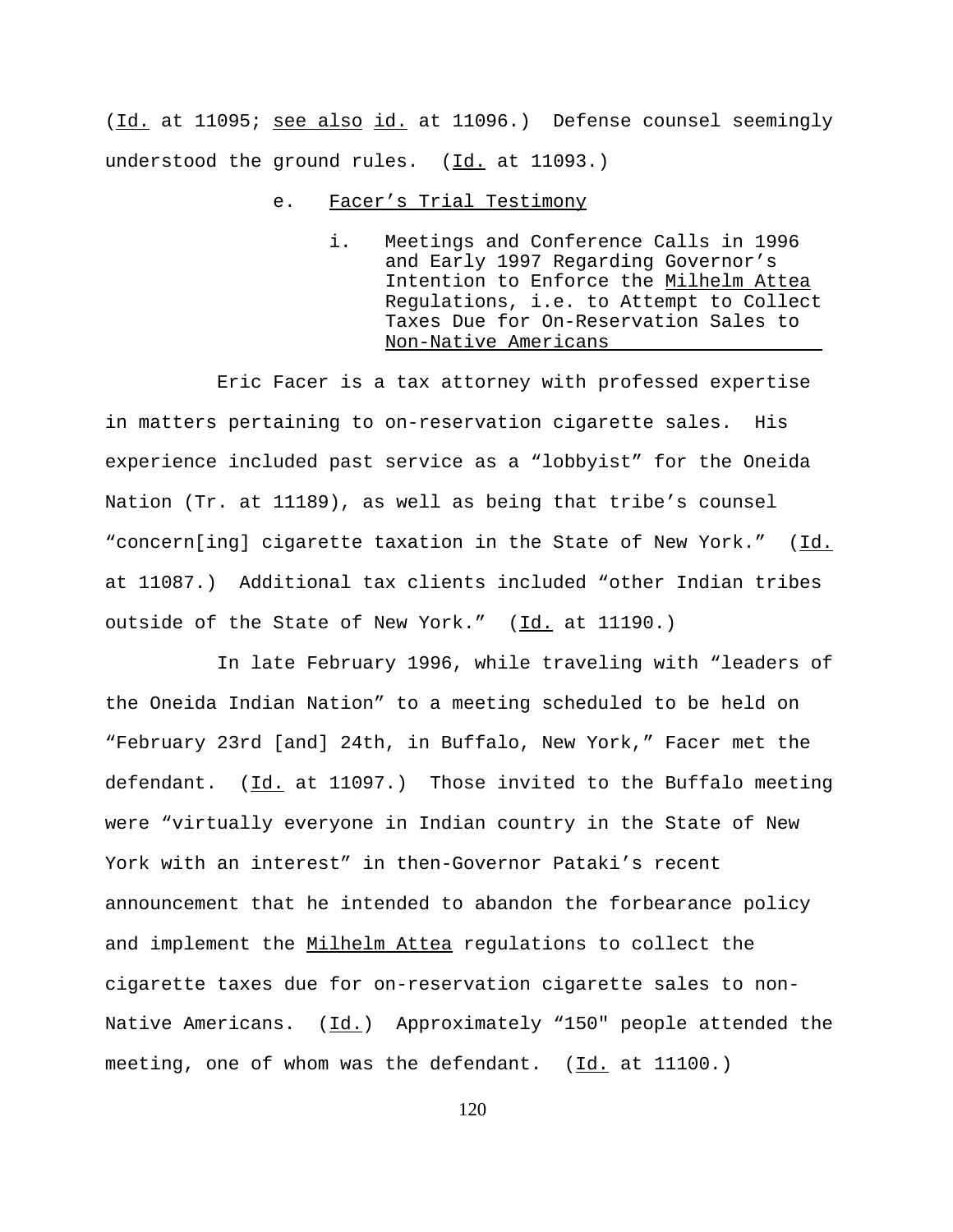Facer was one of "several [tax] attorneys" who spoke about the Governor's stated intentions (id. at 11101), along with possible responsive "[p]olitical . . . and business strategies" to be utilized by on-reservation retailers. (Id. at 11104.)

"[T]he Long Island . . . Shinnecocks and the Poospatucks," with defendant as one of the hosts, held a meeting on Long Island on March 2, 1996 with "virtually" the same agenda as the "meeting [in Buffalo] . . . one week earlier." (Id. at 11105.)

# ii. Governor's May 22, 1997 Press Release Indicating he was not Going to Enforce the Milhelm Attea Regulations

Facer testified that on May 22, 1997, the Governor: (1) "announced his intention to abandon the efforts to revoke the forbearance policy" and (2) "indicated [that] the regulations of the Tax Department [which the Department] had been attempt[ing] to implement for purposes of collecting cigarettes taxes on reservations, would be repealed." (Tr. at 11146.) That information, Facer indicated, was relayed to Mr. Morrison along with "many others."  $(\underline{Id.})$  On April 29, 1998, consistent with the statement Governor Pataki issued on May 22, 1997, the Milhelm Attea Regulations were repealed by the Department of Taxation and Finance. (Id. at 11153.)

Facer acknowledged that the Governor had said during the course of his statement on May 22, 1997 that he was going to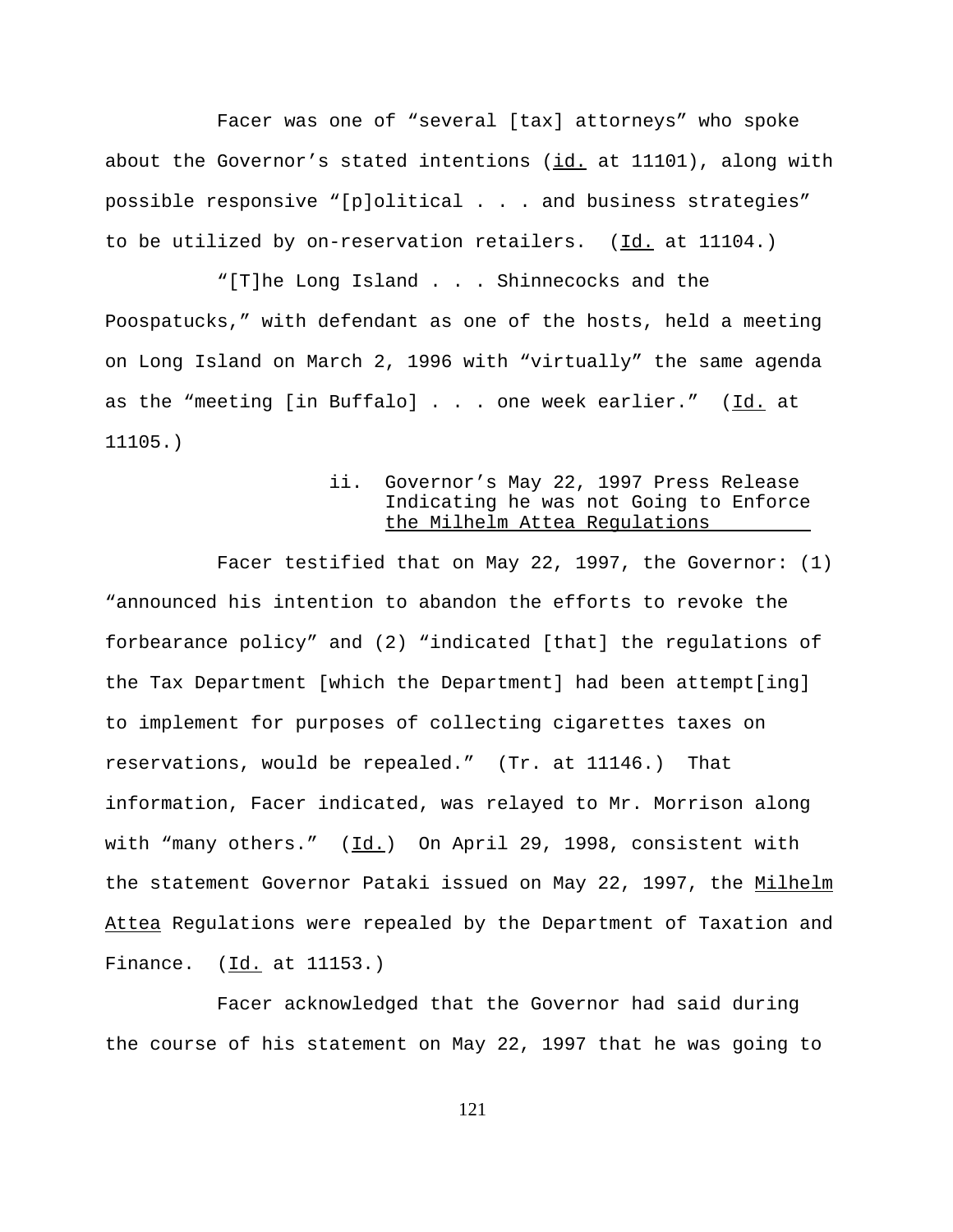recommend to the state legislature "that cigarettes sold by Native American retailers could be sold in unlimited quantities without collection of taxes by the state"  $(id. 11219)$  and that he "imagine[d]" that he "did not" relay that information to defendant "because [he] did not consider that the most important statement in the governor's press release." (Id. at 11223.)

After the Milhelm Attea regulations were repealed on April 29, 1998 (consistent with the Governor's representation on May 22, 1997), Facer explained the meaning of the repeal to defendant. (Id. at 11167.) Incidentally, Facer was not asked, however, whether part of that explanation included the fact, as per Facer, that the DTF indicated that, notwithstanding the repeal, on-reservation sales to non-Native Americans remained taxable events. (Id.)

> f. Facer did not Serve as a Conduit for the Governor's May 22, 1997 Statement for Purposes of the Entrapment by Estoppel Defense

It is undisputed that the Governor's statement of May 22, 1997 had three major parts: (1) he was forgoing his efforts to enforce the Milhelm Attea regulations, thus continuing the policy of forbearance (2) he would seek the repeal of those regulations, which did come about on April 29, 1998, and (3) he would seek an amendment to § 471 of the Tax Law so that, if enacted, on-reservation retailers could sell unlimited quantities of unstamped cigarettes to non-Native Americans. The last of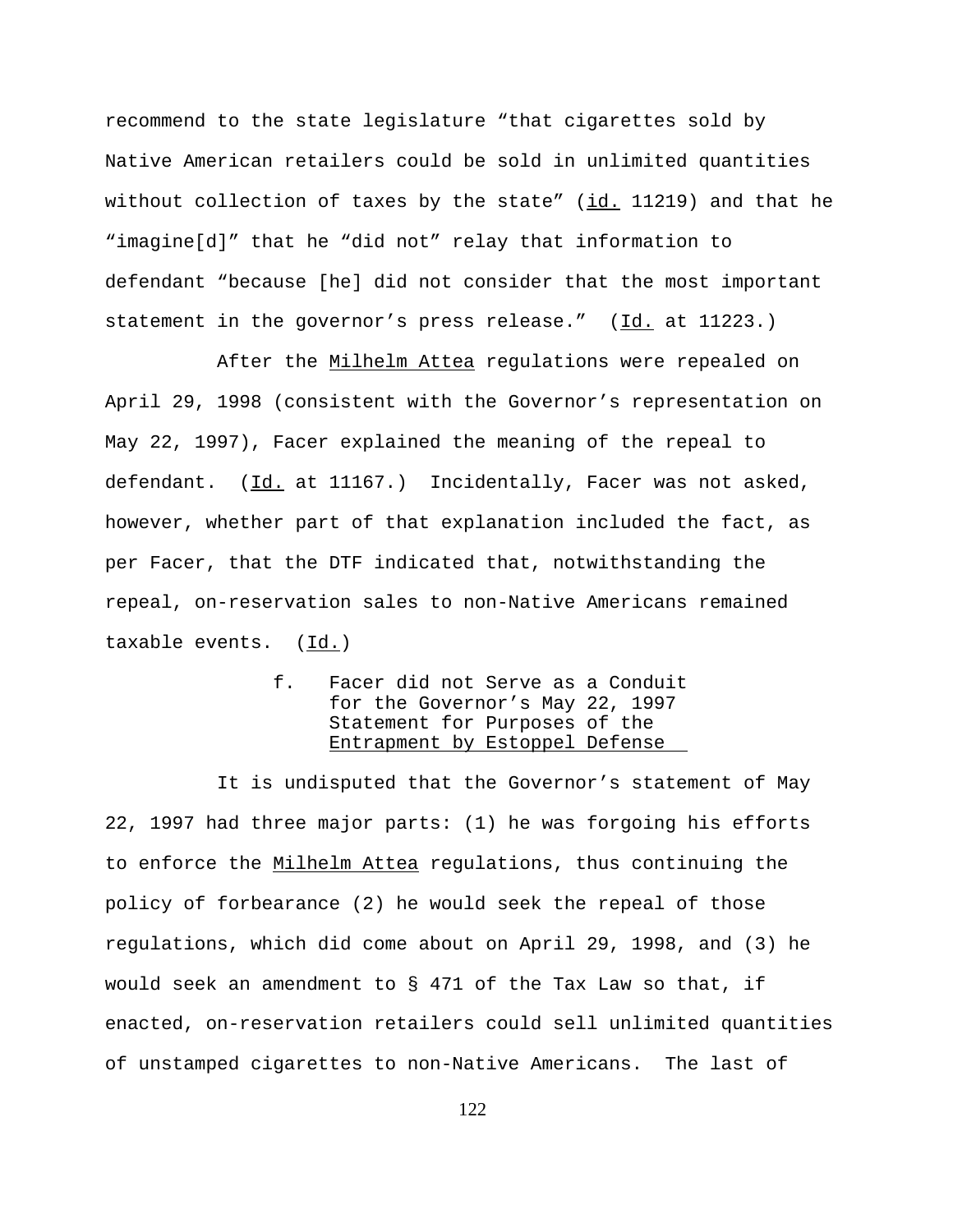those three items was obviously important. It meant that, absent the amendment, such on-reservation sales remained illegal. However that significant portion of the announcement was not relayed. Accordingly, Facer could not be deemed the equivalent of an authorized state official for the purposes of entrapment by estoppel under a conduit theory given that what he told defendant about the Governor's statement was materially incomplete. And, given that Facer failed in that conduit function, the question of whether the defendant reasonably relied on the Governor's statement is not reached. $51$ 

 As a matter of law, nobody can reasonably rely on the governor's decision not to collect taxes which were due under the tax law, and conclude from that that the obligation wasn't due. As a matter of fact, what the governor said indicates to the contrary. He said if I can get the legislature to do this, quotes, you will have the right to sell tax-free gasoline and cigarettes free from interference from New York State (emphasis added, indicating portion of sentence quoted by the defense that was omitted).

And as a final aside on the non-issue of reasonable reliance, the undisputed evidence shows that defendant was making

 $51$  Parenthetically on the non-issue of reasonable reliance, defendant claims the Court said that "nobody could reasonably rely on the Governor's decision not to collect taxes which were due under the tax law." (Def.'s Mem. of Law in Supp. at 62)(emphasis in original).) That statement is not presently germane for the reason indicated in the text, but beyond that, it is incomplete to the extent that were it relevant, it would fundamentally alter – notwithstanding the reference to  $\S$  471 – the import of what was said. The full statement as reflected at page 11726 of the transcript reads as follows: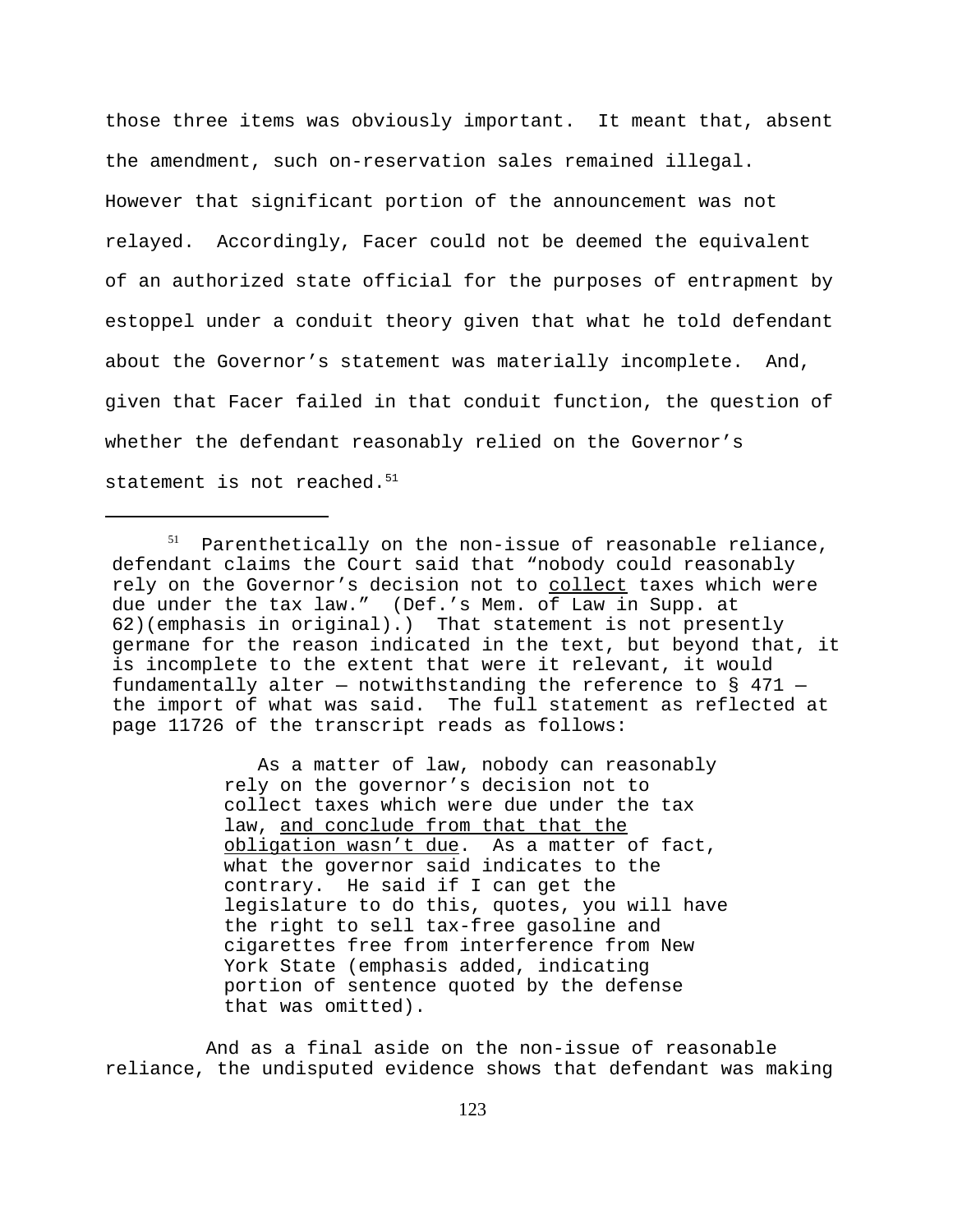For the reasons stated, the entrapment by estoppel defense was not charged to the jury.

Attention will now be directed to the public authority defense.

2. Public Authority Defense

The following excerpt from Unites States v. Giffen explains the public authority defense:

> Under Second Circuit law, an actual public authority defense exists where a defendant has in fact been authorized by the government to engage in what would otherwise be illegal activity. That is, the defendant's conduct was, in fact, legitimized by government action.

473 F.3d 30, 39 (2d. Cir. 2006).

A juxtapositioning of the requirements to establish a public authority defense with the facts at hand indicates that it would have been inappropriate for the Court to charge the public authority defense as requested by defendant. Simply put, there is no factual predicate, construing all the evidence most favorably to the defense, which would permit a reasonable trier

on-reservation sales of unstamped cigarettes to non-Native Americans well before he met Facer, thus — if the issue was reached — presumably triggering the question of how Morrison's conduct was induced by purported later misrepresentations of the law by the Governor.

It also warrants mention that absent from Facer's testimony was any indication that the Governor misrepresented the law which is the essence of the entrapment by estoppel defense.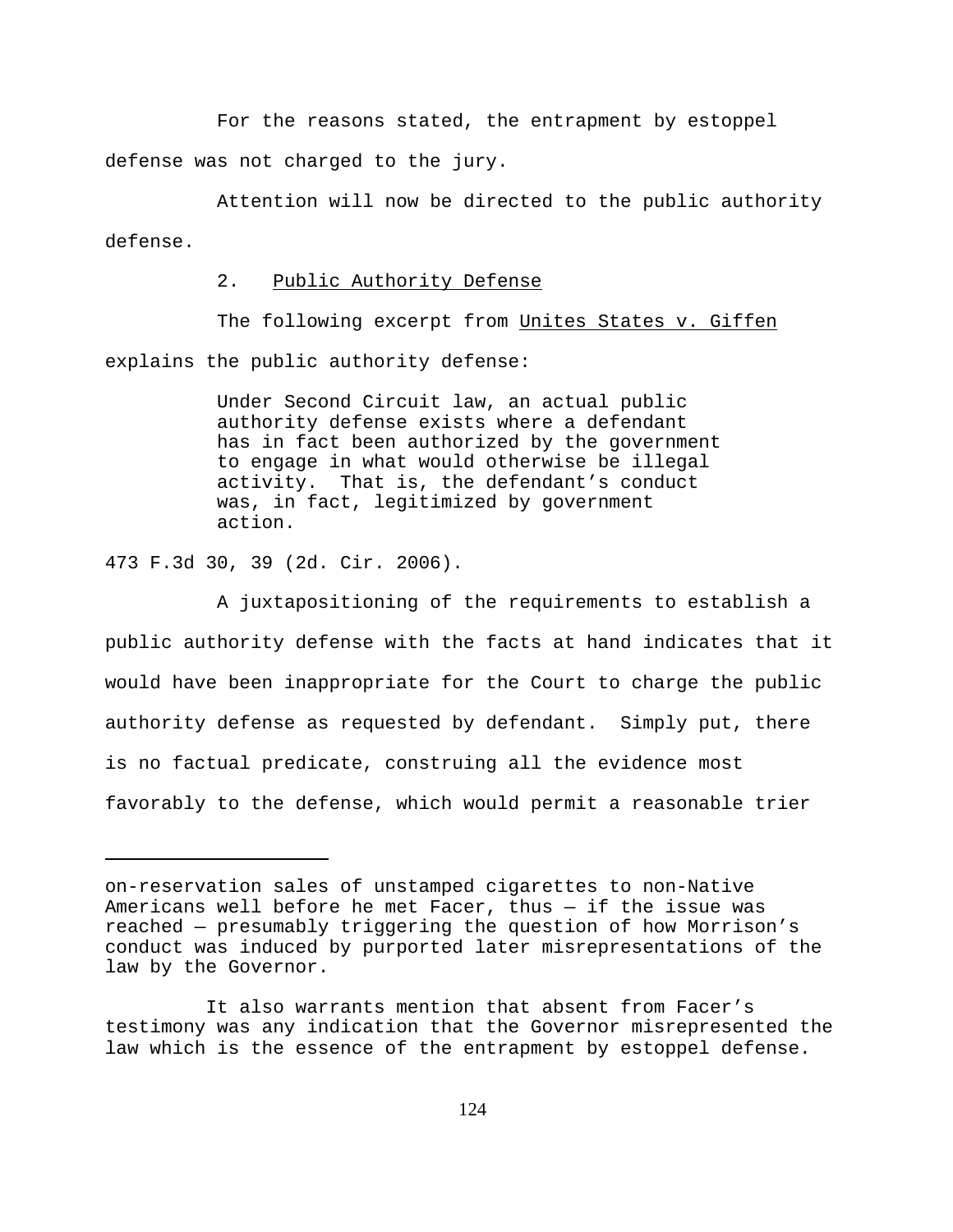of fact to conclude that the defendant was in fact authorized by a state official to sell unstamped cigarettes at Peace Pipe and via Smokers.com to non-Native Americans in contravention of § 471 of the New York Tax Law.

## III. Defendant's Motion to Dismiss or for a New Trial as to Count Eight (Felon In Possession Count) is Denied

Defendant was convicted under Count Eight of being a felon in possession of a firearm in violation of 18 U.S.C. § 922(g)(1), to wit a Glock model 26 9mm semi-automatic pistol, bearing Serial Number DFC-566US. He was acquitted, however, of the same charge under Count Nine pertaining to another Glock model 26 9mm semi-automatic pistol with Serial Number DFB-265US.

Defendant maintains that "[w]hatever the jury's reason for convicting under Count Eight and not under Count Nine, there was no evidence from which the jury could find that the gun which the jury concluded Mr. Morrison possessed under whatever factual scenario it accepted in fact was the gun with this serial number." (Def.'s Mem. of Law in Supp. at 65.) The government's response is twofold: (1) that abundant evidence was presented to the jury to support its conclusion that defendant possessed the weapon charged in Count Eight, and (2) that the cases cited by defendant in support of the relief requested are irrelevant.

Notwithstanding protestations by defendant to the contrary, the evidence presented to the jury was more than sufficient to satisfy the prosecution's burden of proof with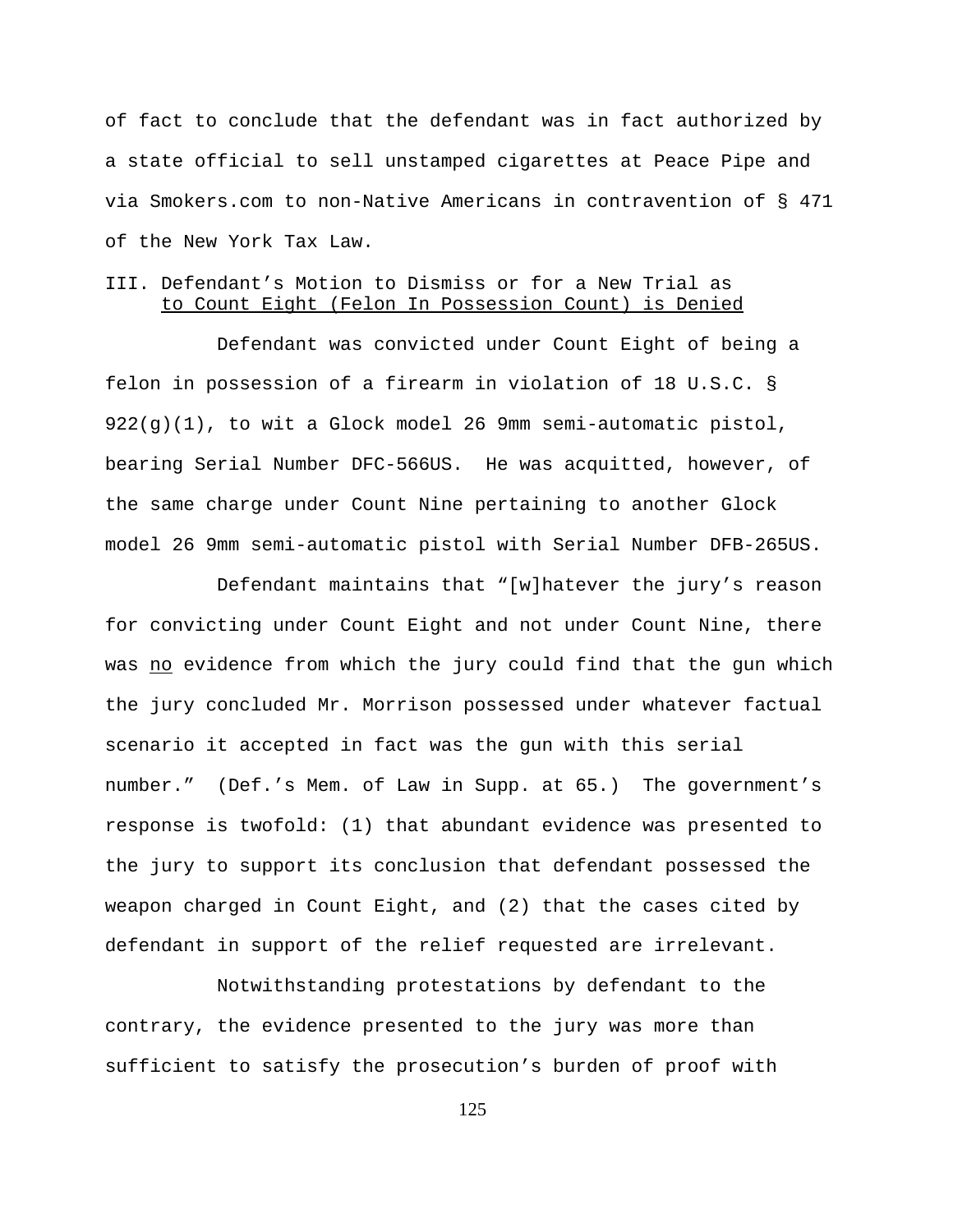respect to the specific weapon listed in Count Eight, particularly when viewed, as it must be, in the light most favorable to the government. United States v. Autuori, 212 F.3d 105, 114 (2d Cir. 2000). Included within that body of evidence are the following:

### A. Testimony of Allison Stewart ("Allison" or "Stewart")

 Stewart purchased the specific firearm identified in Count Eight on September 2, 1999 in her name, but for the defendant at his expense and at his direction. (See, e.g., Tr. at 3251, 3259-62; see also Gov't's Ex. ["Gx"] 284(a) and Gx 306.) After Stewart purchased that Glock for defendant, it was brought back to the Peace Pipe and was placed in defendant's desk drawer. (Tr. at 3260-62.) Thereafter she saw a Glock in defendant's desk drawer many times. $52 \left( \underline{Id.} \right)$  at 3281-83.)

### B. Testimony of Wynette Randall ("Randall")

Randall testified that, at the defendant's direction, she typed a letter to Stewart (Gx 306B-1) and placed the letter, dated September 9, 2003, in an envelope upon which she wrote "Allison" (Gx 306B-2). (Tr. at 7497-98.) In that letter, defendant states in pertinent part: "Thank you very much for all that you have done for me, I do appreciate it. I am returning

Stewart testified that she also purchased the Glock charged in Count Nine for defendant at his direction and expense several weeks after the acquisition of the Glock charged in Count Eight. (Tr. at 3275-79.) These were the only two weapons Stewart purchased for defendant. (Id. at 3277.)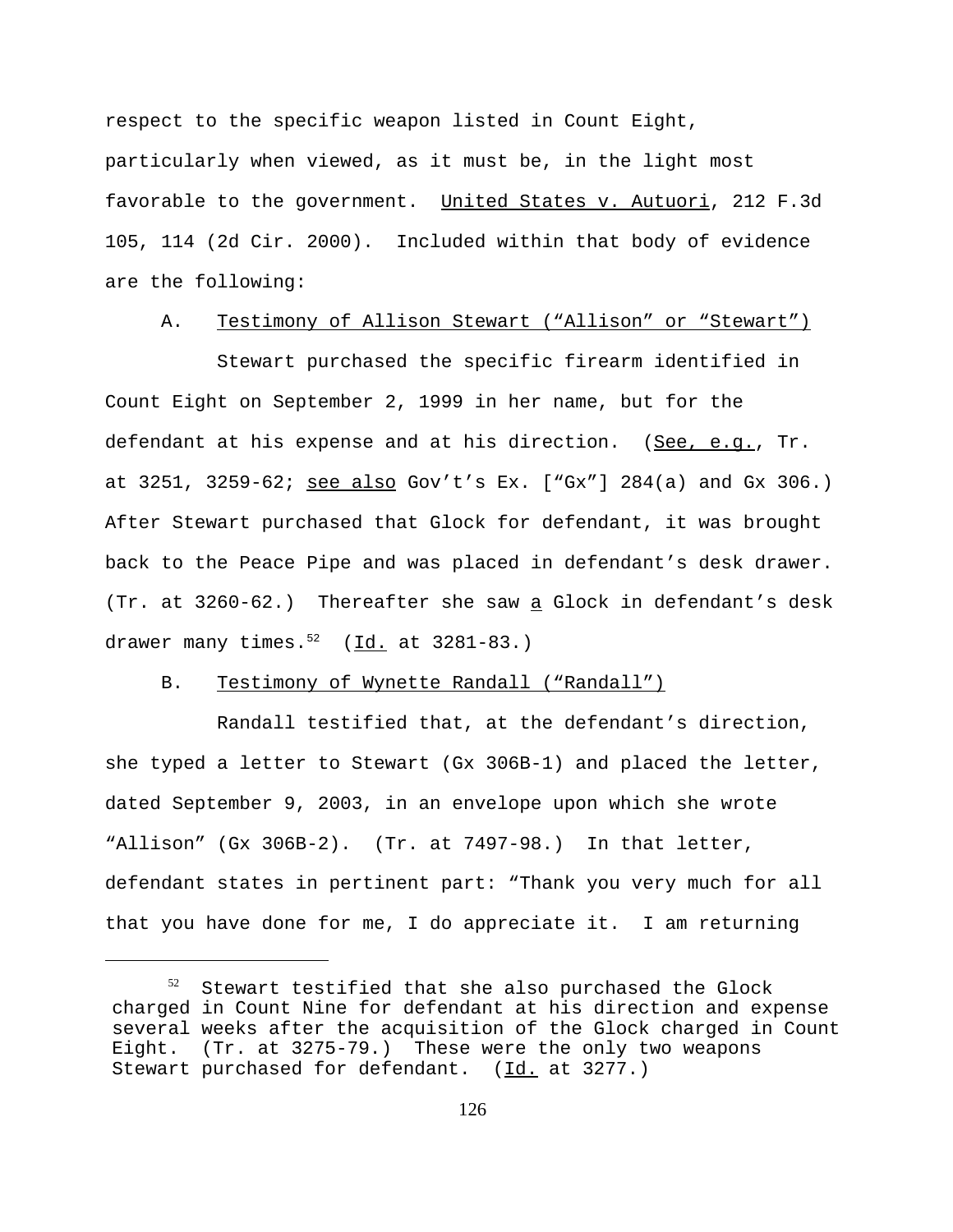these items to you, I have made other pr[o]visions and I am no longer in need of them." (Gx 306B-1.)

The items referenced by the defendant in Gx 306B-1, Randall explained, were the two handguns which she, at defendant's direction, retrieved, one from a Peace Pipe safe and the other apparently — although her testimony as to where she found the second weapon is somewhat muddled — from an office desk draw. (Tr. at 7499-7501.) Those weapons, together with gun boxes (Gx 307) were placed in a UPS Box (Gx 306A), which box was addressed by Randall to Stewart, sealed, and placed in a Peace Pipe safe, all at the direction of defendant. (Id. at 7499-7503.)

## C. Testimony of Suffolk County Police Detective George Herring ("Herring")

Herring was a member of the team which executed the search warrant at the Peace Pipe on August 4, 2004, which team included other members of his department as well as FBI and IRS Agents. (Id. at 4261-62.) In that capacity, he took "custody of two .9 millimeter Glock pistols and some paperwork associated with the pistols, a FedEx box [later identified by the witness as the UPS box,  $id.$  at 4293] and some stationary." ( $Id.$  at 4261.) One of the two weapons was the Glock which is the subject of Count Nine, (id. at 4262-63) and the other the subject of Count Eight, that being the Glock bearing Serial Number DFC-566US received into evidence as government's exhibit 306. (Id. at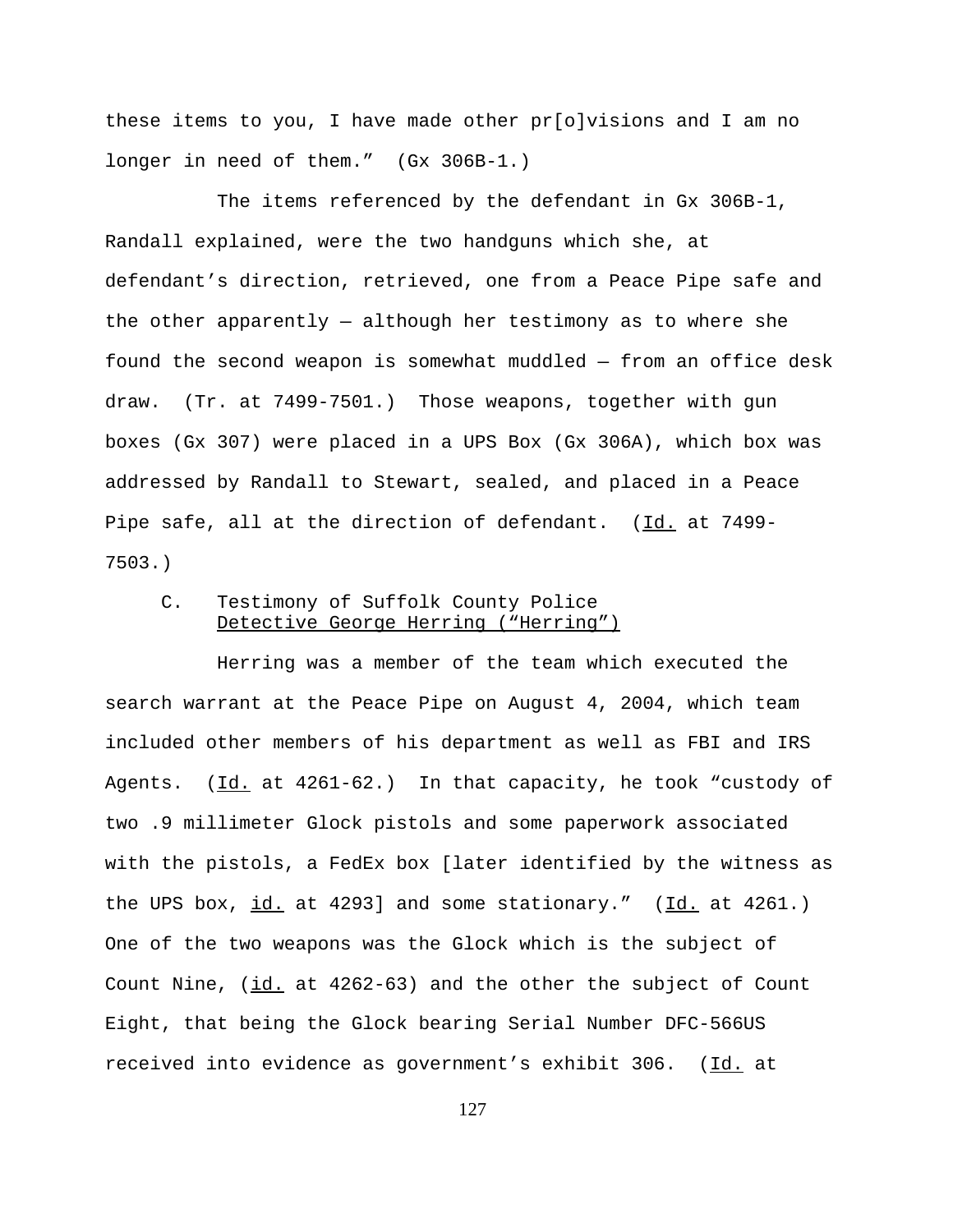4265-67.)

The UPS box, Gx 306A, — containing the gun boxes which, in turn, housed the two Glocks, Exs 306 and 308 — were found in a Peace Pipe safe (Tr. at, e.g., 4289, 4293, 4310; see also Gx 140 (a photo of the safe's interior)), consistent with the testimony of Randall. Also recovered during the search of the Peace Pipe was the letter to Allison Stewart, Gx 306B-1, and accompanying envelope, Gx 306B-2, again consistent with Randall's testimony. Moreover, as is evident from a perusal of Stewart's and Herring's testimony as previously outlined, "the serial numbers from the two weapons seized from Peace Pipe on [that date] by Detective Herring and others, Gxs 306 and 308, matched the serial numbers from the two Glock semi-automatic handguns purchased by Allison Stewart from the Tee-Dee Gun Shop on September 2 and 16, 1999." (Gov't's Mem. in Opp'n at 32.)

## D. Defendant's September 18, 2003 Telephone Conversation With Stewart Regarding the two Glocks

The government introduced a consensually recorded conversation between the defendant and Stewart, which took place on September 18, 2003, wherein the defendant again admitted, in essence, constructive possession of the two Glocks. Defendant's language during that conversation largely tracks the letter Randall typed for him approximately a week earlier, i.e. on September 9th. Specifically, the defendant explains to Stewart on September 18th: "I'm trying to return these two black things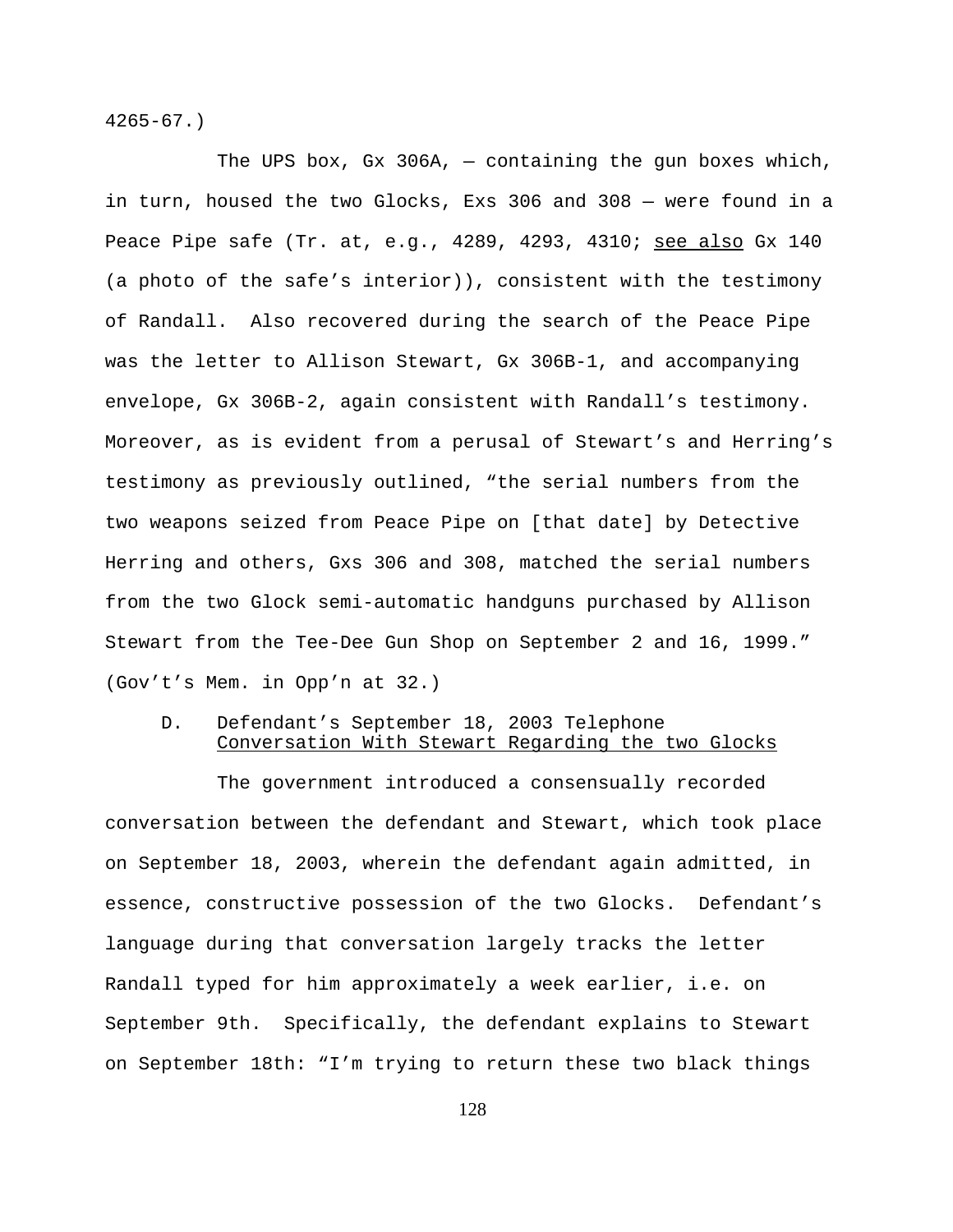back to you, I've made other provisions if you could just get these as soon as possible." (Gx 309b at 3.) During that same conversation, defendant suggested that he return "these two black things back" to Stewart by leaving them at her "mom's house," explaining, again consistent with Randall's testimony, that he has them "all taped up  $\ldots$  in a UPS box." (Id. at 3.)

Based on the above evidence, the jury could, as it did, legitimately conclude that the defendant had constructive possession of the specific weapon charged in Count Eight. In urging a contrary conclusion, the defense cites two cases, United States v. Wozniak, 126 F.3d 105 (2d Cir. 1997) and United States v. Leichtnam, 948 F.2d 370 (7th Cir. 1991). Neither case, however, is germane for present purposes.

The defendant in Wozniak was indicted for conspiracy to possess with intent to distribute a controlled substance containing cocaine and methamphetamine, possession with intent to distribute a controlled substance containing cocaine, and using communication devices to facilitate commission of the conspiracy to distribute cocaine and methamphetamine. At the trial, however, the government's proof included evidence involving Wozniak's distribution and use of marijuana and the trial court instructed the jury that "it could find guilt on the basis of transactions involving any controlled substance regardless of which illegal substance was involved." United States v. Wozniak,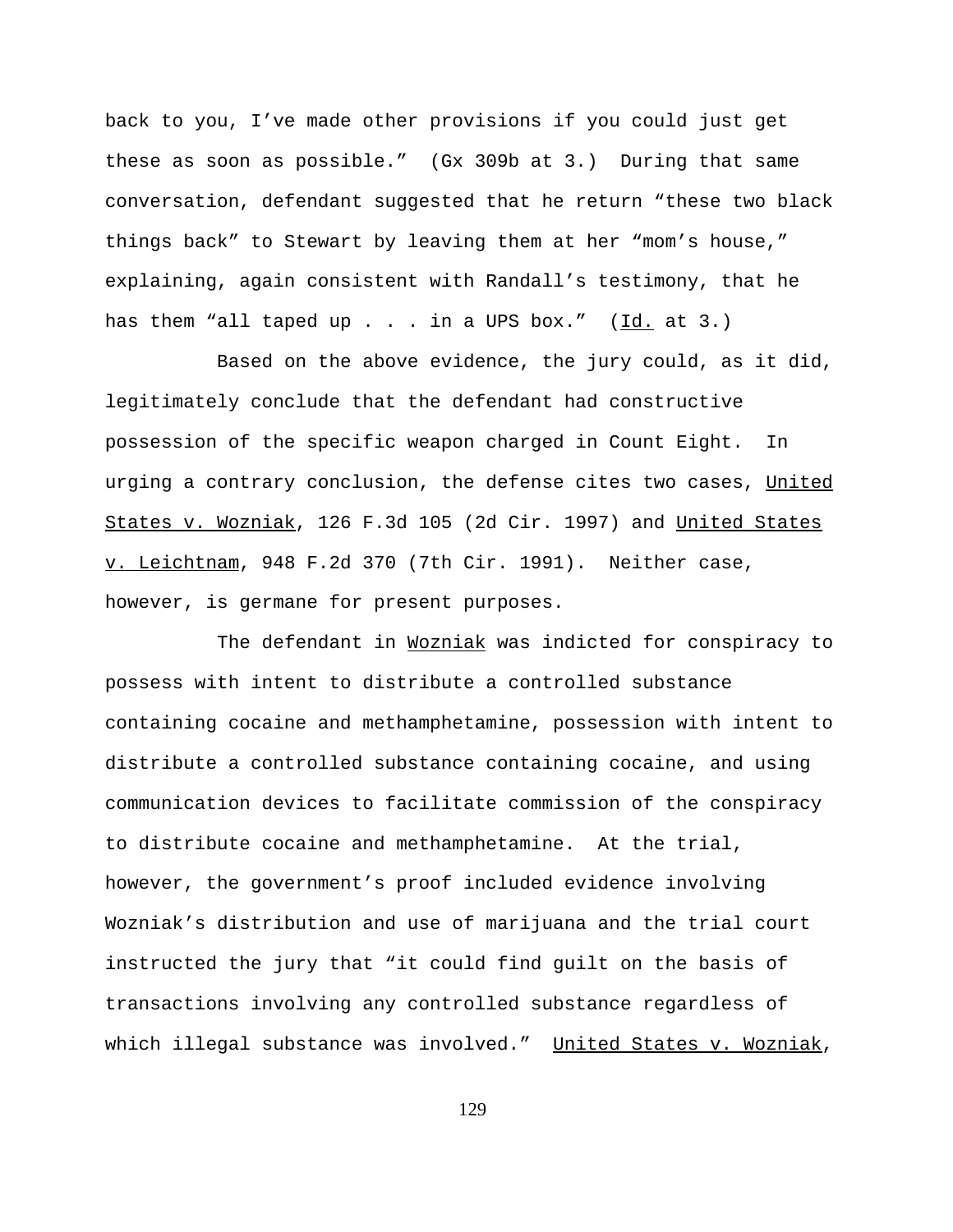126 F.3d at 106. Wozniak contended on appeal that he was the victim of a constructive amendment of the indictment in that he was required to stand trial, not only with respect to cocaine and methamphetamine transactions as charged by the grand jury, but also on uncharged conduct regarding marijuana. The Circuit agreed, resulting in the vacatur of the conviction and a remand for a new trial.

In Leichtnam, the defendant's home was searched at which time drugs, along with a rifle and two handguns were seized. In the resulting indictment, he was charged with various drug offenses as well as knowingly possessing the rifle during and in relation to drug trafficking in violation of 21 U.S.C. § 924(c). Nonetheless, evidence was placed before the jury concerning all three of the weapons that were seized during the course of the search. Consistent with the testimony, the court charged that the possession of either the rifle as alleged in the indictment or of either of the handguns discovered during the search would be sufficient for conviction, assuming the other elements of the  $\S$  924(c) count were established by the government beyond a reasonable doubt. This broadening of the indictment was found to be reversible error.

As explained in Leichtnam, "[t]he grand jury clause of the Constitution requires that proof and jury instructions must be for crimes that were 'clearly and fully set out in the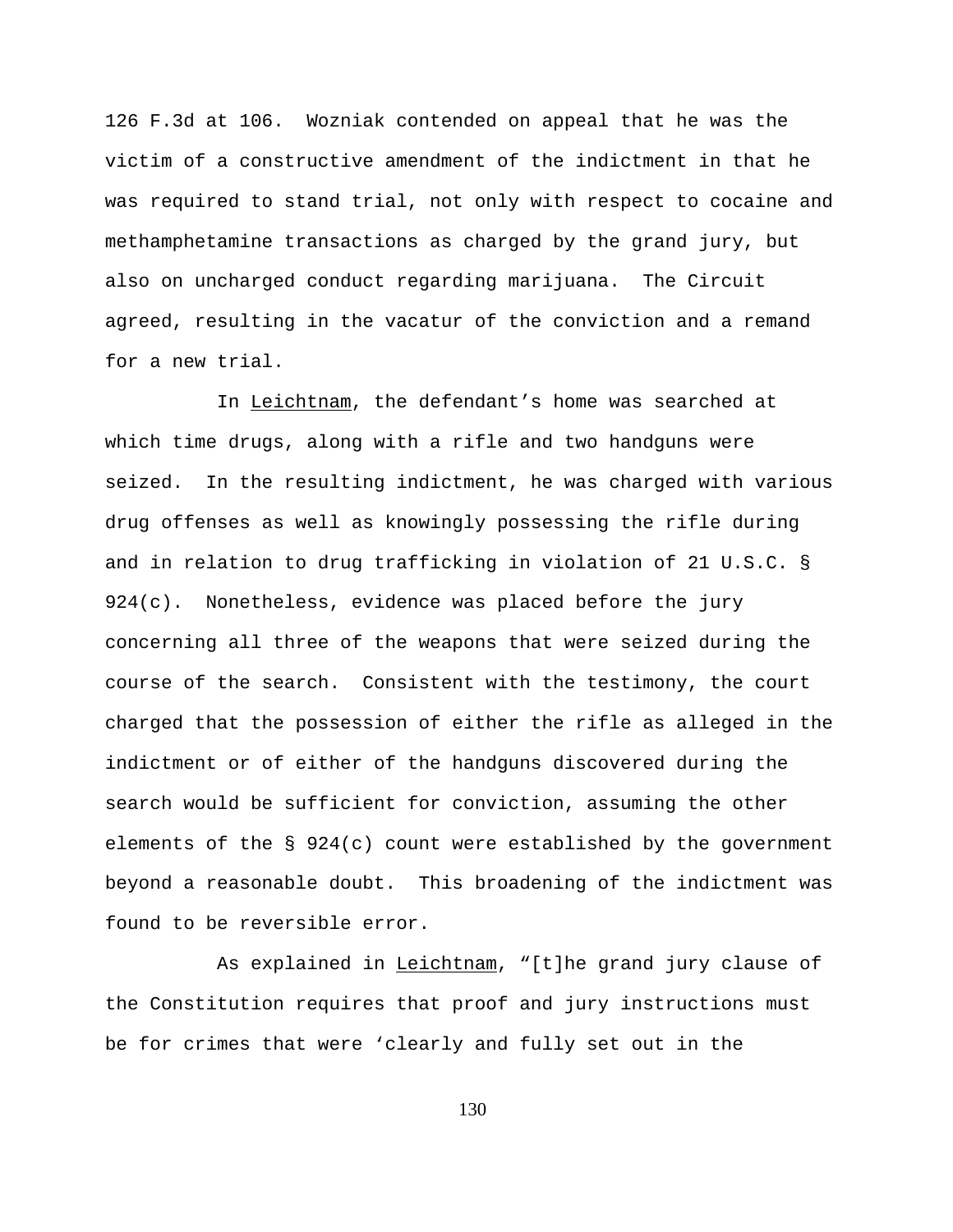indictment' as returned by the grand jury." Leichtnam, 948 F.2d at 379. Yet Wozniak and Leichtnam stood trial for both charged and uncharged crimes as victims of impermissible constructive amendments. As a result, their convictions were set aside given the inability to determine the predicate conduct for those convictions. Here, in contrast to Wozniak and Leichtnam, no constructive amendment of the accusatory instrument occurred. Instead, Counts Eight and Nine each charged defendant with the illegal possession of a specific firearm, thus precluding the possibility of a conviction for a non-charged offense. And it is axiomatic that the conviction under Count Eight is not invalidated via the jury's verdict of not guilty with respect to Count Nine. See United States v. Powell, 469 U.S. 57, 62-69 (1984); United States v. Acosta, 17 F.3d 538, 545 (2d Cir. 1994).

In sum, for the reasons indicated, defendant's Rule 29 motion is denied as to Count Eight.

Although the caption to Point III in the Table of Contents portion of the defendant's brief refers to the Court granting a new trial pursuant to Rule 33 should defendant's dismissal motion be denied, that point is not otherwise mentioned in his submissions. In any event, a juxtapositioning of the evidence in this case against the standard for granting a new